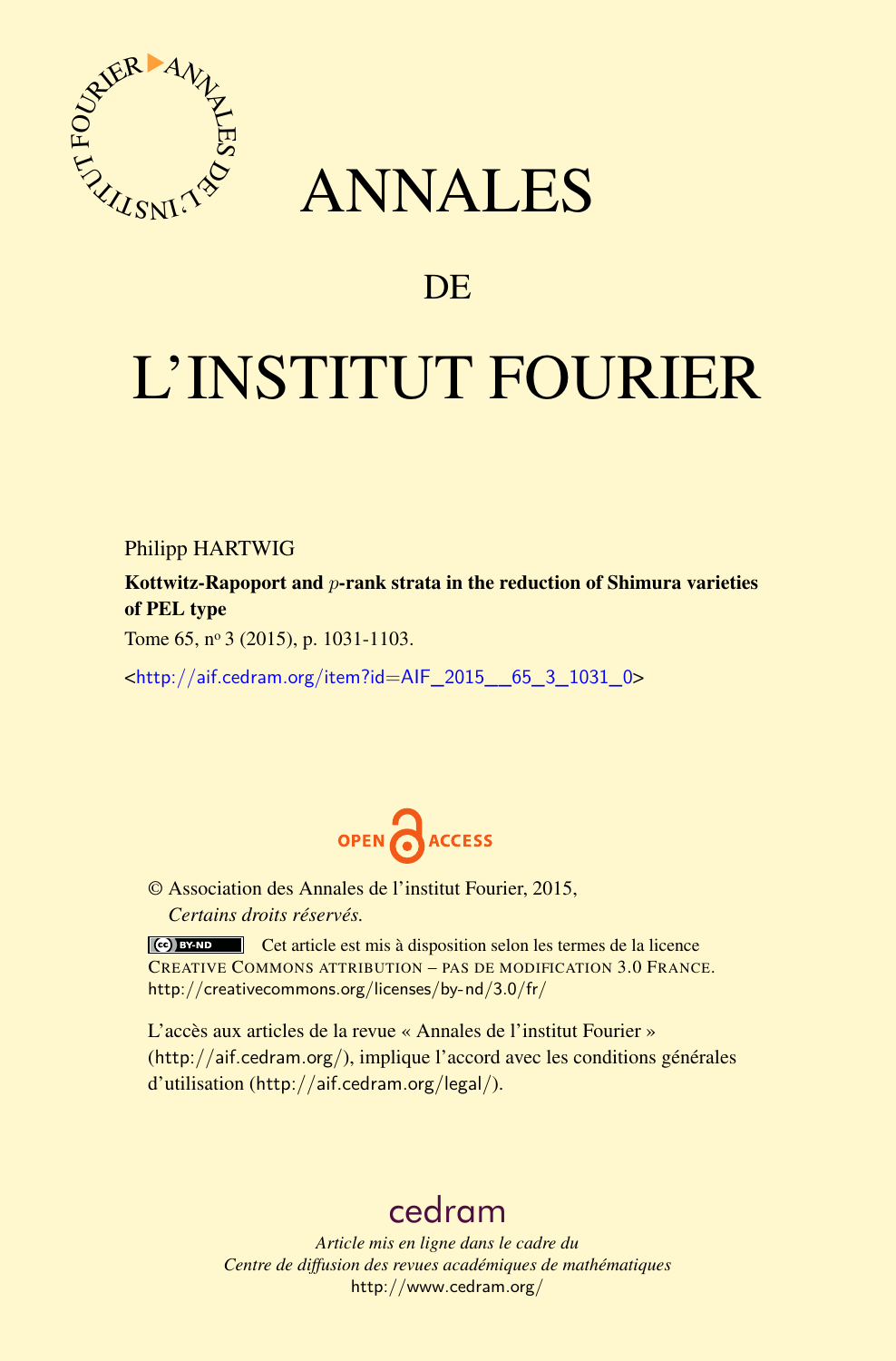#### KOTTWITZ-RAPOPORT AND *p*-RANK STRATA IN THE REDUCTION OF SHIMURA VARIETIES OF PEL TYPE

#### **by Philipp HARTWIG**

Abstract. — We study the reduction of certain integral models of Shimura varieties of PEL type with Iwahori level structure. On these spaces we have the Kottwitz-Rapoport and the *p*-rank stratification. We show that the *p*-rank is constant on a KR stratum, generalizing a result of Ngô and Genestier. We prove an abstract, uniform formula for the *p*-rank on a KR stratum. In the symplectic and in the unitary case we derive explicit formulas for its value. We apply these formulas to the question of the density of the ordinary locus and to the question of the dimension of the *p*-rank 0 locus.

Résumé. — Nous étudions la réduction de certains modèles entiers des variétés de Shimura de type PEL à structure de niveau Iwahori. Sur ces espaces on a la stratification de Kottwitz-Rapoport et la stratification de *p*-rang. Nous montrons que le *p*-rang est constant sur un strate de Kottwitz-Rapoport, généralisant un résultat de Ngô et Genestier. Nous montrons une formule abstraite, uniforme pour le *p*-rang sur un strate de Kottwitz-Rapoport. Dans les cas symplectique et unitaire nous trouvons des formules explicites pour sa valeur. Nous appliquons ces formules à la question de la densité du lieu ordinaire et à la question de la dimension du lieu de *p*-rang 0.

#### **1. Introduction**

In [\[24\]](#page-72-0) Rapoport and Zink construct integral models for certain Shimura varieties of PEL type. These integral models have since been an object of intense study and our paper is concerned with their geometric special fiber. One strategy for studying the geometry of these special fibers is to make use of different natural stratifications on them. So far this strategy

Keywords: Abelian varieties, *p*-rank stratification, Kottwitz-Rapoport stratification, Iwahori decomposition, ordinary locus, Hilbert-Blumenthal modular varieties, affine Deligne-Lusztig varieties.

Math. classification: 14G35, 14K10.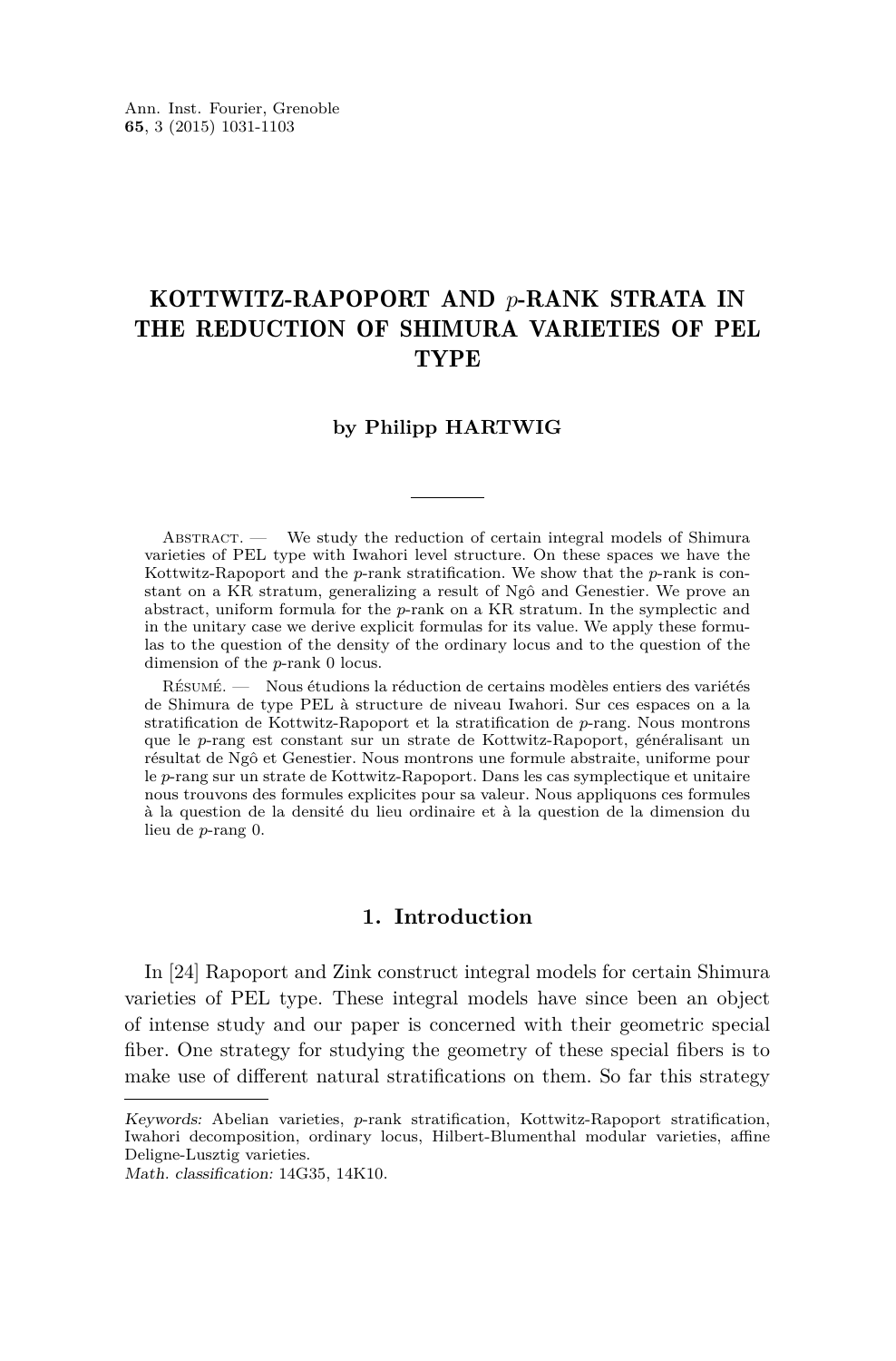has been particularly successful in the case of the Siegel modular variety with Iwahori level structure  $A_I$ : For example it has been used by Ngô and Genestier to prove the density of the ordinary locus in  $A_I$ , see [\[16\]](#page-72-0), and it has been used by Görtz and Yu to obtain various results about the geometry of the supersingular locus in  $A_I$ , see [\[5\]](#page-71-0) and [\[6\]](#page-71-0). In both cases the Kottwitz-Rapoport stratification, first introduced by Ngô and Genestier in loc. cit., plays a crucial role. However beyond the Siegel case not much is known about this stratification. The aim of this paper is to study the Kottwitz-Rapoport stratification in the general PEL setup and to use it to obtain results about the geometry of the special fibers of the Rapoport-Zink integral models in other cases than the Siegel case.

Let us now give a more detailed overview of the content of this paper. Fix a rational prime  $p \neq 2$  and a PEL datum  $\mathcal{B} = (B, *, V, (·, ·), J)$  with auxiliary data  $\mathcal{B}_p = (\mathcal{O}_B, \mathcal{L})$ , see Section [2.1.](#page-8-0) The datum  $\mathcal{B}$  gives rise to a reductive group  $G$  over  $\mathbb Q$  and a conjugacy class  $h$  of homomorphisms  $Res_{\mathbb{C}/\mathbb{R}} \mathbb{G}_m \to G_{\mathbb{R}}$ . Fix a compact open subgroup  $C^p \subset G(\mathbb{A}_f^p)$ . From  $C^p$ and  $\mathcal{B}_p$  one obtains a compact open subgroup  $C \subset G(\mathbb{A}_f)$  and thus a Shimura datum (*G, h, C*). In [\[24,](#page-72-0) Section 6], Rapoport and Zink construct from  $\mathcal{B}$ ,  $\mathcal{B}_p$  and  $C^p$  an integral model  $\mathcal{A} = \mathcal{A}_{C^p}$  of the Shimura variety associated with  $(G, h, C)$ . Concretely A is defined as a moduli space of abelian schemes with additional structure.

In order to study properties of the scheme  $A$ , Rapoport and Zink introduce the so-called local model<sup>(1)</sup>  $M^{\text{loc}}$ . It is defined purely in terms of linear algebra and therefore easier to investigate than  $A$ . The schemes  $A$ and  $M^{\text{loc}}$  are related via an intermediate object  $\widetilde{\mathcal{A}}$  fitting into the so called local model diagram



Étale locally on A, there is a section  $s : A \to \tilde{A}$  of  $\tilde{\varphi}$  such that the composition  $A \stackrel{s}{\to} \widetilde{A} \stackrel{\psi}{\to} M^{\text{loc}}$  is étale. Consequently A inherits any property from  $M<sup>loc</sup>$  which is local for the étale topology. In particular, questions about singularities of  $A$  or the flatness of  $A$  can equivalently be studied for  $M^{\text{loc}}$ .

 $(1)$  The local models introduced by Rapoport and Zink have come to be called "naive local models" because they fail to be flat in general. We have chosen to omit the word "naive" from their name since the question of flatness is not relevant for the purposes of this paper. But the reader should be warned that this is not completely consistent with the terminology used in the more recent literature.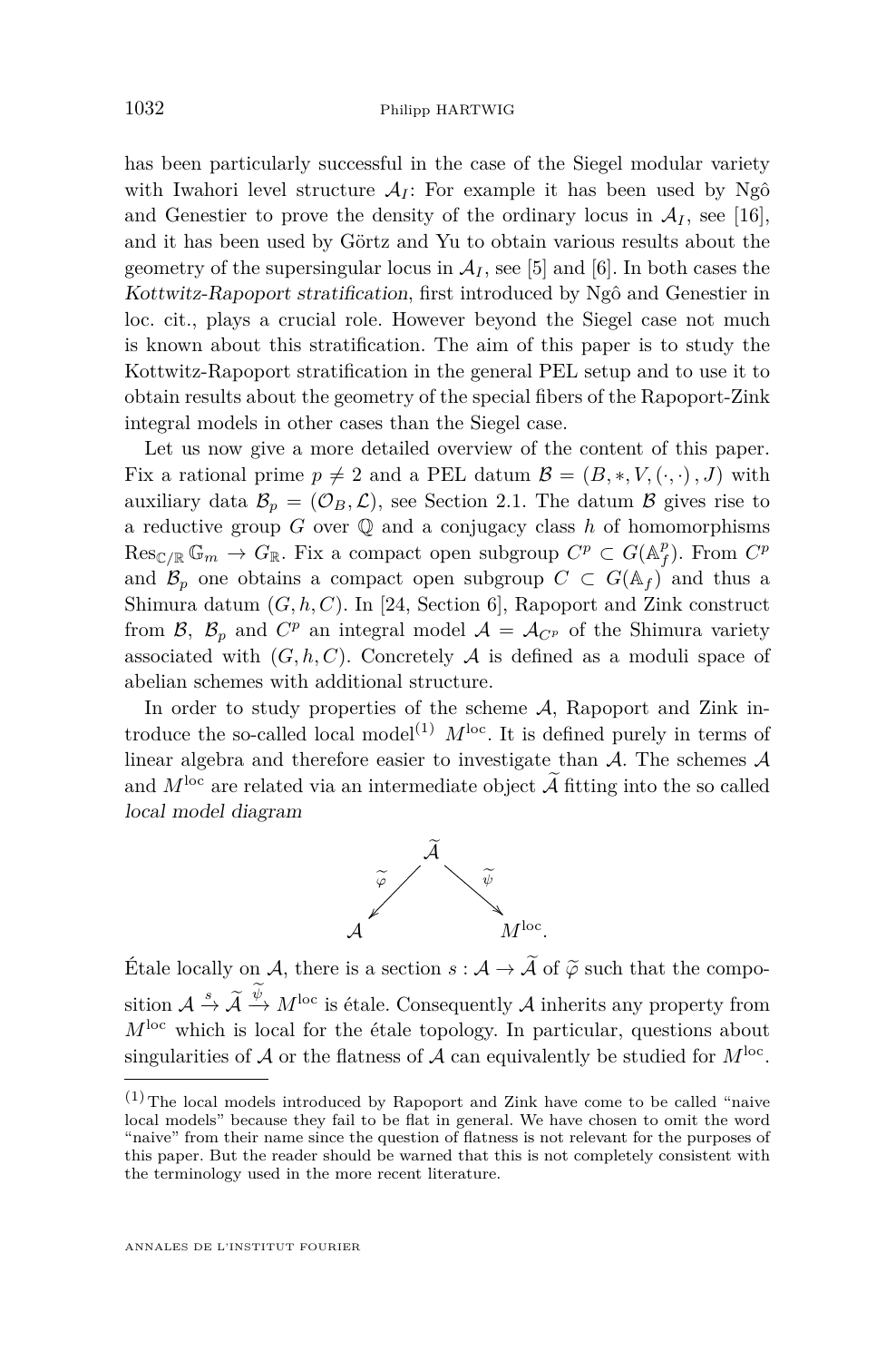The PEL datum also gives rise to an affine smooth group scheme  $Aut(\mathcal{L}),$ and  $Aut(\mathcal{L})$  acts on both  $\tilde{\mathcal{A}}$  and  $M^{\text{loc}}$ . The map  $\tilde{\varphi}$  is an  $Aut(\mathcal{L})$ -torsor, while the map  $\widetilde{\psi}$  is Aut( $\mathcal{L}$ )-equivariant. Denote by  $\mathbb{F}$  an algebraic closure of  $\mathbb{F}_p$ . Via the local model diagram, the decomposition of  $M^{\text{loc}}(\mathbb{F})$  into  $\text{Aut}(\mathcal{L})(\mathbb{F})$ orbits induces the Kottwitz-Rapoport (or KR) stratification

$$
\mathcal{A}(\mathbb{F})=\coprod_{x\in \mathrm{Aut}(\mathcal{L})(\mathbb{F})\backslash M^{\mathrm{loc}}(\mathbb{F})}\mathcal{A}_{x},
$$

which was first introduced by Ngô and Genestier in [\[16\]](#page-72-0).

Assume for the rest of this introduction that we are in the **Iwahori case** (i.e. that  $\mathcal L$  is complete in the sense of Definition [2.4.2\)](#page-14-0). In all explicit cases studied thus far (cf. the discussion in [\[22,](#page-72-0) §3.3]), the Aut( $\mathcal{L}(\mathbb{F})$ -orbits in  $M^{\text{loc}}(\mathbb{F})$  are intimately related to Schubert cells in a suitable affine flag variety. In order to observe this relationship one first constructs an embedding of the geometric special fiber  $M_{\mathbb{F}}^{\text{loc}}$  of  $M^{\text{loc}}$  into an affine flag variety  $\mathcal F$ . This embedding is constructed on a case-by-case basis, using a suitable realization of the affine flag variety as a moduli space of lattice chains. (Let us mention though that recently a purely group-theoretic definition of a local model was given in [\[23\]](#page-72-0) by Pappas and Zhu; for this local model the special fiber is canonically contained in an affine flag variety.) In analogy with the Bruhat decomposition of the classical flag variety, indexed by the finite Weyl group  $W$ , the affine flag variety admits the Iwahori decomposition  $\mathcal{F}(\mathbb{F}) = \coprod_{x \in \widetilde{W}} \mathcal{C}_x$  into Schubert cells  $\mathcal{C}_x$ , indexed by the extended *<sup>x</sup>*∈*W*<sup>e</sup> affine Weyl group  $W$ . It then turns out in each of these explicit cases that  $M_{\mathbb{F}}^{\text{loc}} \subset \mathcal{F}$  is a disjoint union of Schubert cells and that the decomposition  $M^{\text{loc}}(\mathbb{F}) = \coprod_{\mathcal{C}_x \subset M^{\text{loc}}(\mathbb{F})} \mathcal{C}_x$  coincides with the decomposition of  $M^{\text{loc}}(\mathbb{F})$ into  $Aut(\mathcal{L})(\mathbb{F})$ -orbits. As in the case of the Bruhat decomposition, many properties of the Iwahori decomposition are easily expressed by combinatorial properties of the corresponding index element in *W*. Notably, the dimension of  $\mathcal{C}_x$  is given by the length  $\ell(x)$  of *x* in *W*, and the closure relation between Schubert cells is expressed by the Bruhat order on  $W$ . We conclude that the same statements hold for the KR stratification on  $\mathcal{A}(\mathbb{F})$ .

Let us explain in detail one case in which this convenient combinatorial behavior of the KR stratification was fruitfully exploited. For  $B = \mathbb{Q}$ , the moduli problem  $\mathcal A$  specializes to the Siegel moduli space  $\mathcal A_I$  of principally polarized abelian varieties with Iwahori level structure. In [\[6\]](#page-71-0), Görtz and Yu compute the dimension of the *p*-rank 0 locus in  $A_I$ , and this computation was later generalized in [\[9\]](#page-71-0) by Hamacher to the case of all *p*-rank strata. The method is the same in both cases: Determine all KR strata contained in a given *p*-rank stratum and compute the maximum of their dimensions. For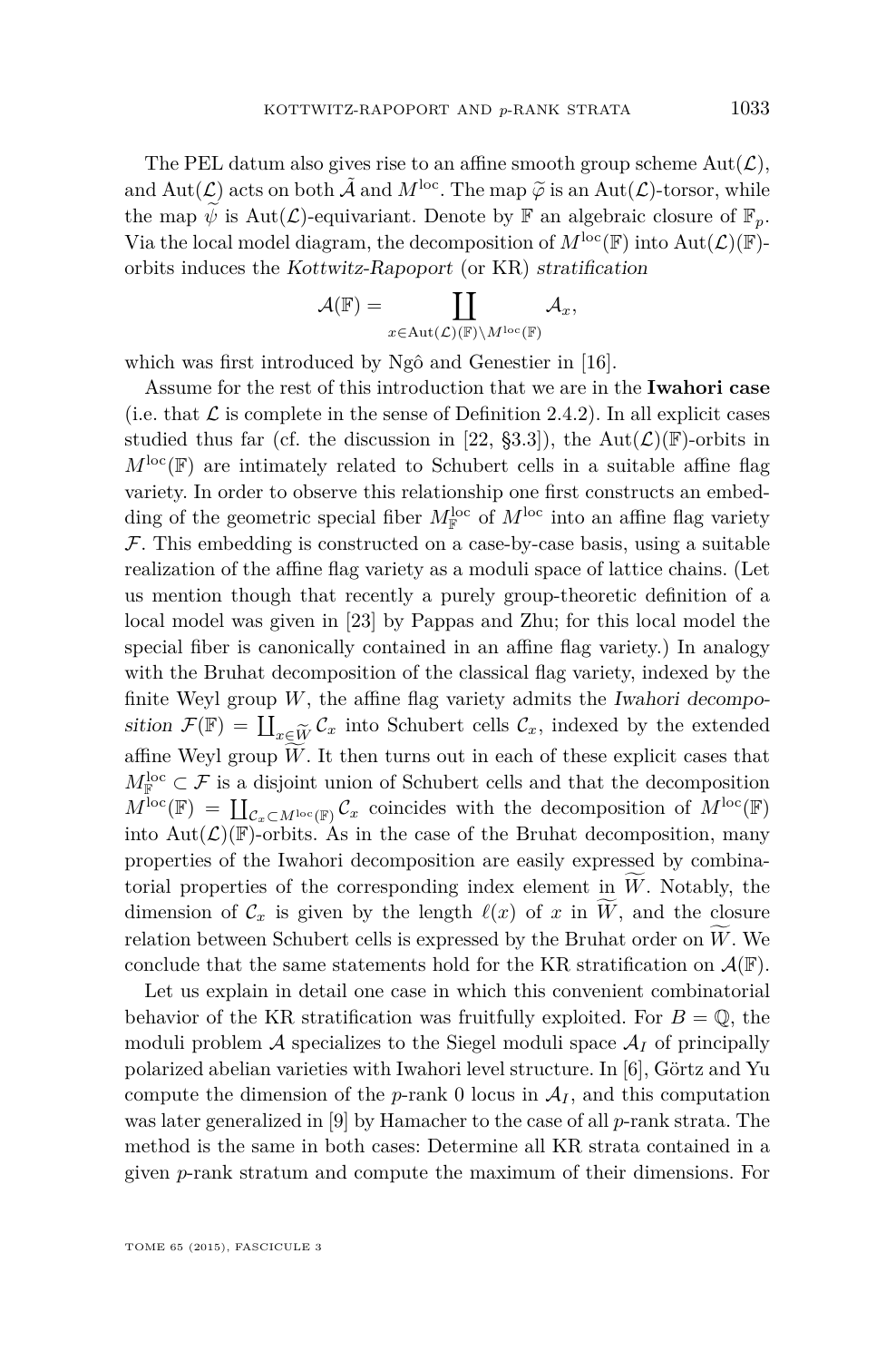this method to work one of course needs to know that a *p*-rank stratum is indeed the union of the KR strata contained in it. Thus both papers depend crucially on the result [\[16,](#page-72-0) Théorème 4.1] of Ngô and Genestier, which states that indeed the *p*-rank is constant on a KR stratum in  $A_I$ , and also provides an explicit formula for the *p*-rank on a given KR stratum.

The subject of this paper is to generalize the result of Ngô and Genestier on the relationship between the KR and the *p*-rank stratification to more general PEL data. Let us give an outline of the structure of this paper and of the results that we have obtained.

In Sections [2.1](#page-8-0) through [2.3,](#page-11-0) we recall the construction of the local model diagram. We then show the following result.

THEOREM 1.0.1. — Let B be an arbitrary PEL datum. If  $\mathcal L$  is complete (in the sense of Definition [2.4.2\)](#page-14-0), then the *p*-rank is constant on a KR stratum.

Before being able to state our next result, we need some more notation. Denote by  $\mathcal{O}_K = W(\mathbb{F})$  the Witt ring of  $\mathbb{F}$ , by K the fraction field of  $\mathcal{O}_K$  and by  $\sigma$  the Frobenius on *K*. Denote by  $\mathbb D$  the diagonalizable affine group with character group  $\mathbb{Q}$  over *K*. For  $b \in G(K)$  denote by  $\nu_b : \mathbb{D} \to$  $G_K$  the corresponding Newton map. By definition, the group  $G_K$  acts on  $V_K$  and thus  $\nu_b$  gives rise to a representation of D on  $V_K$ . Consider the corresponding weight decomposition  $V_K = \bigoplus_{\chi \in \mathbb{Q}} V_\chi$  and define

$$
\nu_{b,0}:=\dim_K V_0.
$$

Denote by *I* the stabilizer of  $\mathcal{L} \otimes \mathcal{O}_K$  in  $G(K)$ . For  $b \in G(K)$  and  $x \in$ *I*\*G*(*K*)/*I* we denote by  $X_x(b) = \{g \in G(K)/I \mid g^{-1}b\sigma(g) \in IxI\}$  the affine Deligne-Lusztig variety associated with *b* and *x*.

By interpreting the KR stratification in terms of the relative position of  $\mathcal{L} \otimes \mathcal{O}_K$  to its image under Frobenius, we show that the KR strata are precisely the fibers of a canonical map  $\gamma : \mathcal{A}(\mathbb{F}) \to I \backslash G(K)/I$ . Denote by Perm  $\subset I \backslash G(K)/I$  the image of  $\gamma$ , and for  $x \in \text{Perm}$  by  $\mathcal{A}_x = \gamma^{-1}(x)$  the corresponding KR stratum.

THEOREM 1.0.2. — Let  $x \in \text{Perm}$  and let  $b \in G(K)$ . Assume that  $X_x(b) \neq \emptyset$ . Then the *p*-rank on  $A_x$  is constant with value  $\nu_{b,0}$ .

It is conjectured that the non-emptiness of  $X_x(b)$  implies the nonemptiness of the intersection of  $A_x$  with the Newton stratum  $\mathcal{N}_b$  associated with *b*, compare Remark [2.5.17.](#page-23-0) Our result can be seen as providing further evidence for this conjecture.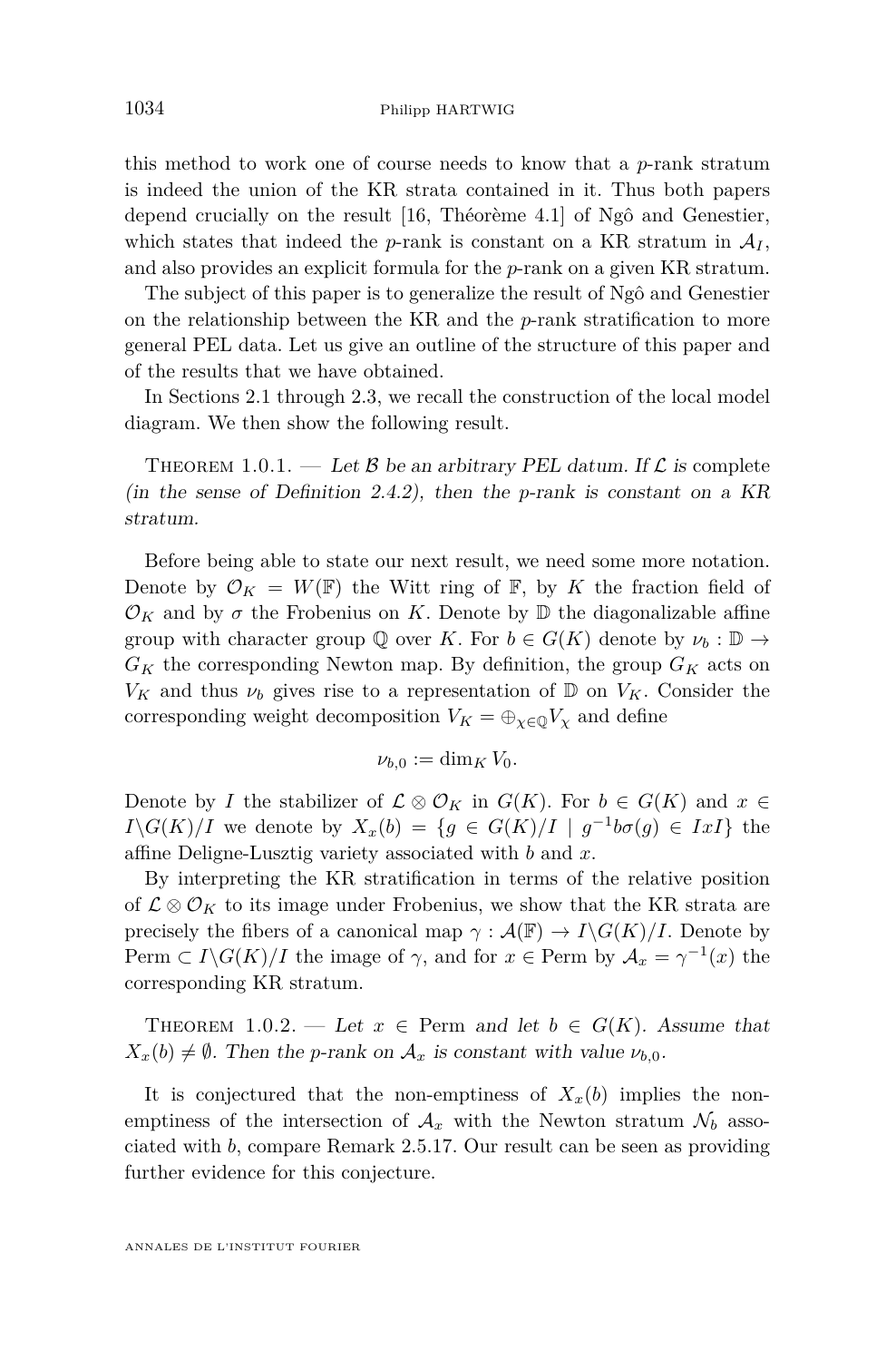<span id="page-5-0"></span>In Sections [3](#page-25-0) through [7](#page-64-0) we turn to the aforementioned interpretation of the KR stratification in terms of the affine flag variety. Section [3](#page-25-0) deals with the case of the symplectic group. Section [5](#page-43-0) (resp. [6,](#page-54-0) resp. [7\)](#page-64-0) deals with the case of a unitary group associated with a ramified (resp. inert, resp. split) quadratic extension. Let us note that the embedding of  $M_{\mathbb{F}}^{\text{loc}}$  into an affine flag variety has a long history. In particular we want to emphasize that we have greatly profited from the expositions by Pappas and Rapoport in [\[19\]](#page-72-0), [\[20\]](#page-72-0), [\[21\]](#page-72-0), and by Smithling in [\[26\]](#page-72-0), [\[28\]](#page-72-0). We have decided to repeat part of their discussions, on the one hand for the convenience of the reader, and on the other to provide several proofs and details that have been omitted in loc. cit.

Our discussion is quite similar in all cases. We begin with describing in detail the PEL datum at hand, including the Hodge structure and the resulting determinant morphism. We proceed by making explicit the definition of the local model and investigate its base-change to F. We then recall the definition of the affine flag variety as a suitable quotient of loop groups and prove in detail that it can be realized as a moduli space of lattice chains. We conclude the discussion of the local model by embedding it into the affine flag variety and proving that the  $Aut(\mathcal{L})$ -orbits on  $M^{\text{loc}}(\mathbb{F})$ are precisely the Schubert cells contained in  $M^{\text{loc}}(\mathbb{F})$ . We then prove an explicit formula for the *p*-rank on a KR stratum.

Using these explicit formulas and the aforementioned combinatorial structure of the KR stratification, we prove the following geometric results.

#### **1.1. Density of the ordinary locus**

It is an interesting question whether the ordinary locus lies dense in  $A_{\mathbb{F}}$ . In the case of hyperspecial level structure, this question has been studied in detail by Wedhorn in [\[31\]](#page-72-0), who shows that one should work with the  $\mu$ ordinary locus instead of the (classical) ordinary locus, and that the former is open and dense.

We focus on the case of Iwahori level structure. In the corresponding Siegel case  $A_I$ , the result [\[16,](#page-72-0) Corollaire 4.3] of Ngô and Genestier answers this question affirmatively. On the other hand, Stamm obtains in [\[29\]](#page-72-0) a negative answer in the two-dimensional Hilbert-Blumenthal case. The following result generalizes these two results and explains the general pattern, thereby answering a question by M. Rapoport.

THEOREM 1.1.1 (Corollary [3.11.2\)](#page-40-0). — Assume that  $\beta$  is the symplectic PEL datum associated with a totally real extension *F/*Q (see Section [3.2](#page-26-0)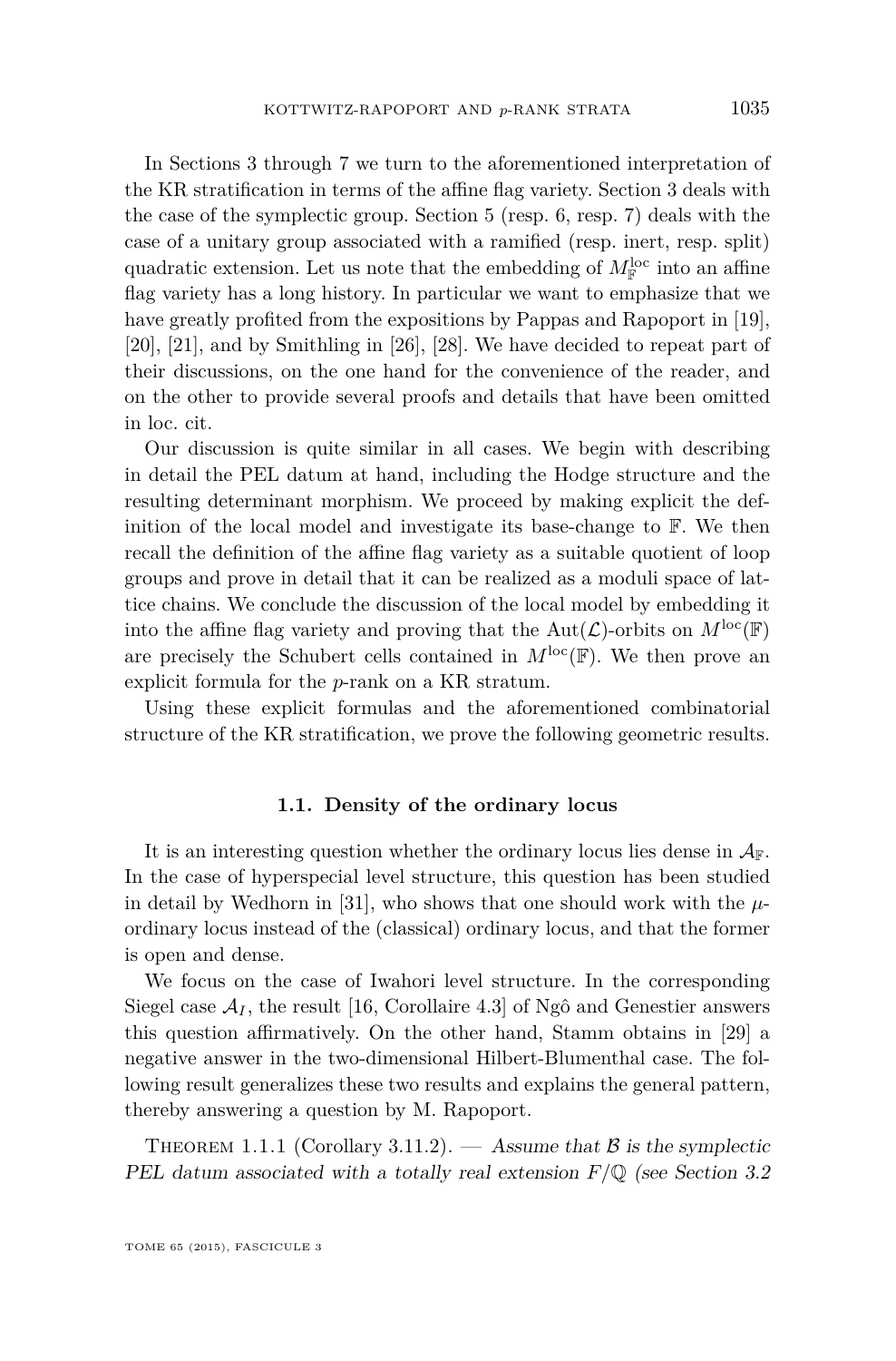for a detailed description of  $\mathcal{B}$ ). Assume (without loss of generality) that there is only a single prime of  $\mathcal{O}_F$  dividing p. Then the ordinary locus lies dense in  $A_F$  if and only if p is totally ramified in  $\mathcal{O}_F$ .

Unlike in the case of hyperspecial level structure mentioned above, the non-density of the ordinary locus occurring in Theorem [1.1.1](#page-5-0) does not stem from using the wrong notion of ordinariness, but rather should be seen as a natural phenomenon.

#### **1.2. Dimension of the** *p***-rank 0 locus**

As mentioned above, Görtz and Yu use [\[16,](#page-72-0) Théorème 4.1] to compute the dimension of the  $p$ -rank 0 locus in  $A_I$ , see [\[6,](#page-71-0) Theorem 8.8]. By copying their approach and using our formula for the *p*-rank on a KR stratum in the split unitary case, we obtain the following result.

THEOREM 1.2.1 (Theorem [7.5.7\)](#page-71-0).  $-$  Assume that  $\beta$  is the unitary PEL datum of signature  $(r, n - r)$  associated with an imaginary quadratic extension of Q in which *p* splits (see Section [7.1](#page-64-0) for a detailed description of B). Denote by  $\mathcal{A}^{(0)} \subset \mathcal{A}(\mathbb{F})$  the subset where the *p*-rank of the underlying abelian variety is equal to 0. Then

$$
\dim \mathcal{A}^{(0)} = \min((r-1)(n-r), r(n-r-1)).
$$

#### **1.3. The Hilbert-Blumenthal case**

As an illustrative example, we look in Section [3.12](#page-40-0) at the case of the Hilbert-Blumenthal modular varieties. Without any additional work, we obtain the following result.

THEOREM 1.3.1 (Theorem [3.12.3\)](#page-41-0). — Let  $g \geq 2$  and let A be the Hilbert-Blumenthal modular variety with  $\Gamma_0(p)$ -level structure associated with a totally real extension of degree *q* of  $\mathbb{Q}$ . Denote by  $\mathcal{A}^{(0)} \subset \mathcal{A}_{\mathbb{F}}$  and  $A^{(g)} \subset A_{\mathbb{F}}$  the subsets where the *p*-rank of the underlying abelian variety is equal to 0 and *g*, respectively. Then

$$
\mathcal{A}_{\mathbb{F}}=\mathcal{A}^{(0)}\amalg\mathcal{A}^{(g)}.
$$

The ordinary locus  $\mathcal{A}^{(g)}$  is the union of only two KR strata  $\mathcal{A}_{x_1}$  and  $\mathcal{A}_{x_2}$ . Consequently we have

$$
\mathcal{A}_\mathbb{F}=\overline{\mathcal{A}}_{x_1}\cup\overline{\mathcal{A}}_{x_2}\cup\mathcal{A}^{(0)}.
$$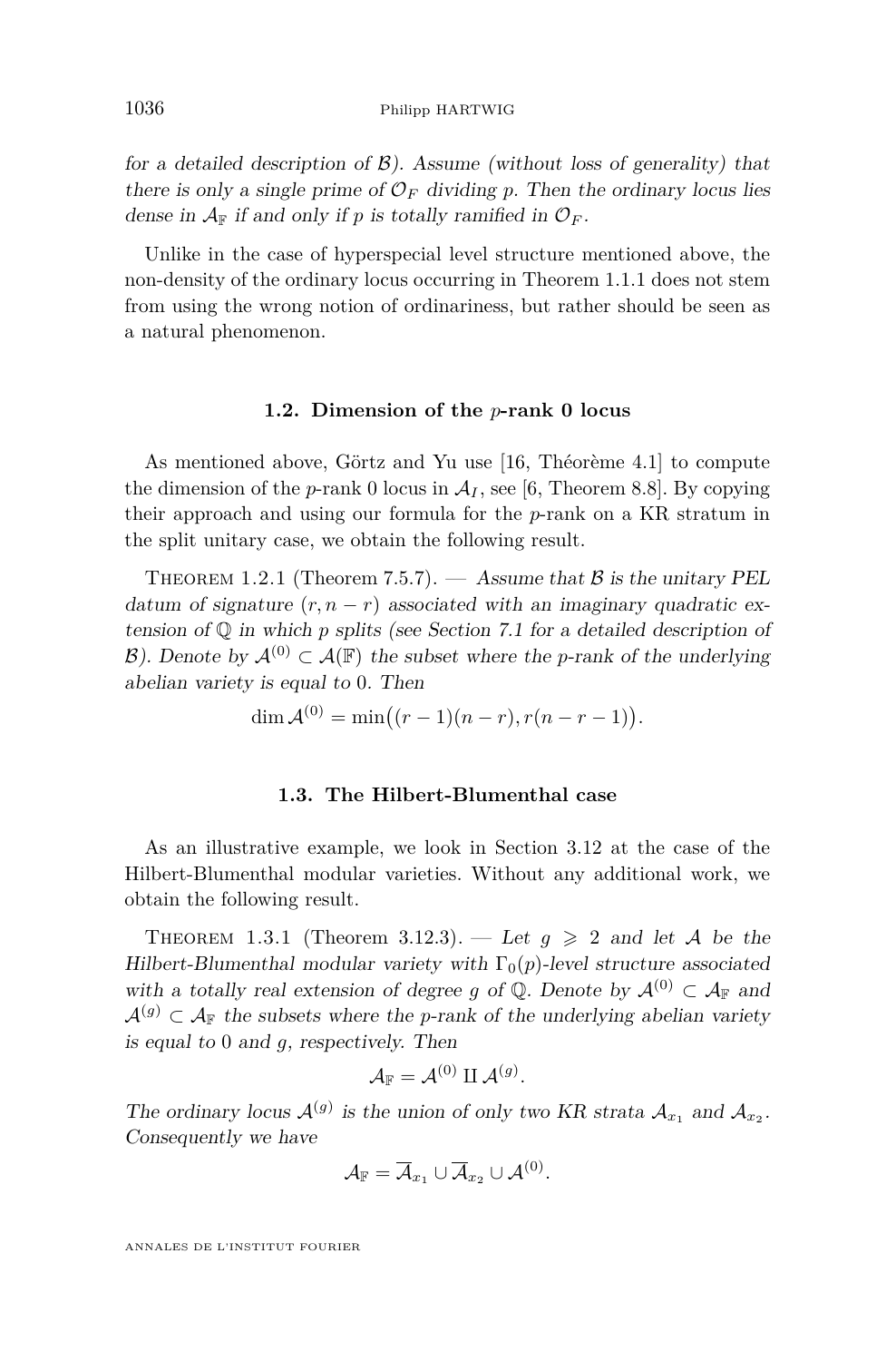Here  $\overline{A}_x$  denotes the closure of the KR stratum  $A_x$  in  $A_{\mathbb{F}}$ .

Each of  $A_{\mathbb{F}}, \overline{A}_{x_1}, \overline{A}_{x_2}$  and  $A^{(0)}$  is equidimensional of dimension  $2^g$ . Furthermore, we have

$$
\overline{\cal A}_{x_1}\cap\overline{\cal A}_{x_2}\subset{\cal A}^{(0)}.
$$

Taking  $g = 2$ , we recover the result [\[29,](#page-72-0) Theorem 2 (p. 408)] of Stamm.

#### **Acknowledgments**

It is my pleasure to express my gratitude to my advisor U. Görtz. He is the one who introduced me to this area of mathematics, who suggested the topic of this paper and who has provided invaluable support through countless hours of stimulating discussions.

I also want to thank T. Wedhorn for suggesting the point of view taken in Section [2.5,](#page-16-0) namely to obtain a formula for the *p*-rank on a KR stratum by looking at the Newton stratification, and M. Rapoport for helpful comments and suggestions. Furthermore I want to thank the referee for very thoroughly reading this article and suggesting several corrections and improvements.

This work was supported by the SFB/TR45 "Periods, moduli spaces and arithmetic of algebraic varieties" of the DFG (German Research Foundation).

#### **Notation**

We fix once and for all a rational prime  $p \neq 2$  and an algebraic closure  $\mathbb{F}$  of  $\mathbb{F}_p$ .

Let  $n \in \mathbb{N}_{\geqslant 1}$ .

• For elements  $x_1, \ldots, x_n$  of some set and  $k_1, \ldots, k_n \in \mathbb{N}$ , we denote by  $(x_1^{(k_1)},...,x_n^{(k_n)})$  the tuple

$$
(\underbrace{x_1,\ldots,x_1}_{k_1\text{-times}},\ldots,\underbrace{x_n,\ldots,x_n}_{k_n\text{-times}}).
$$

For a tuple  $x \in \mathbb{Z}^n$ , we denote by  $x(i)$  its *i*-th entry.

- For an element *w* of  $S_n$ , the symmetric group on *n* letters, we denote by  $A_w = (\delta_{iw(j)})_{ij}$  the corresponding permutation matrix.
- We write

$$
\widetilde{J}_{2n} = \begin{pmatrix} 0 & \widetilde{I}_n \\ -\widetilde{I}_n & 0 \end{pmatrix}, \text{ where } \widetilde{I}_n = \text{anti-diag}(1, \dots, 1).
$$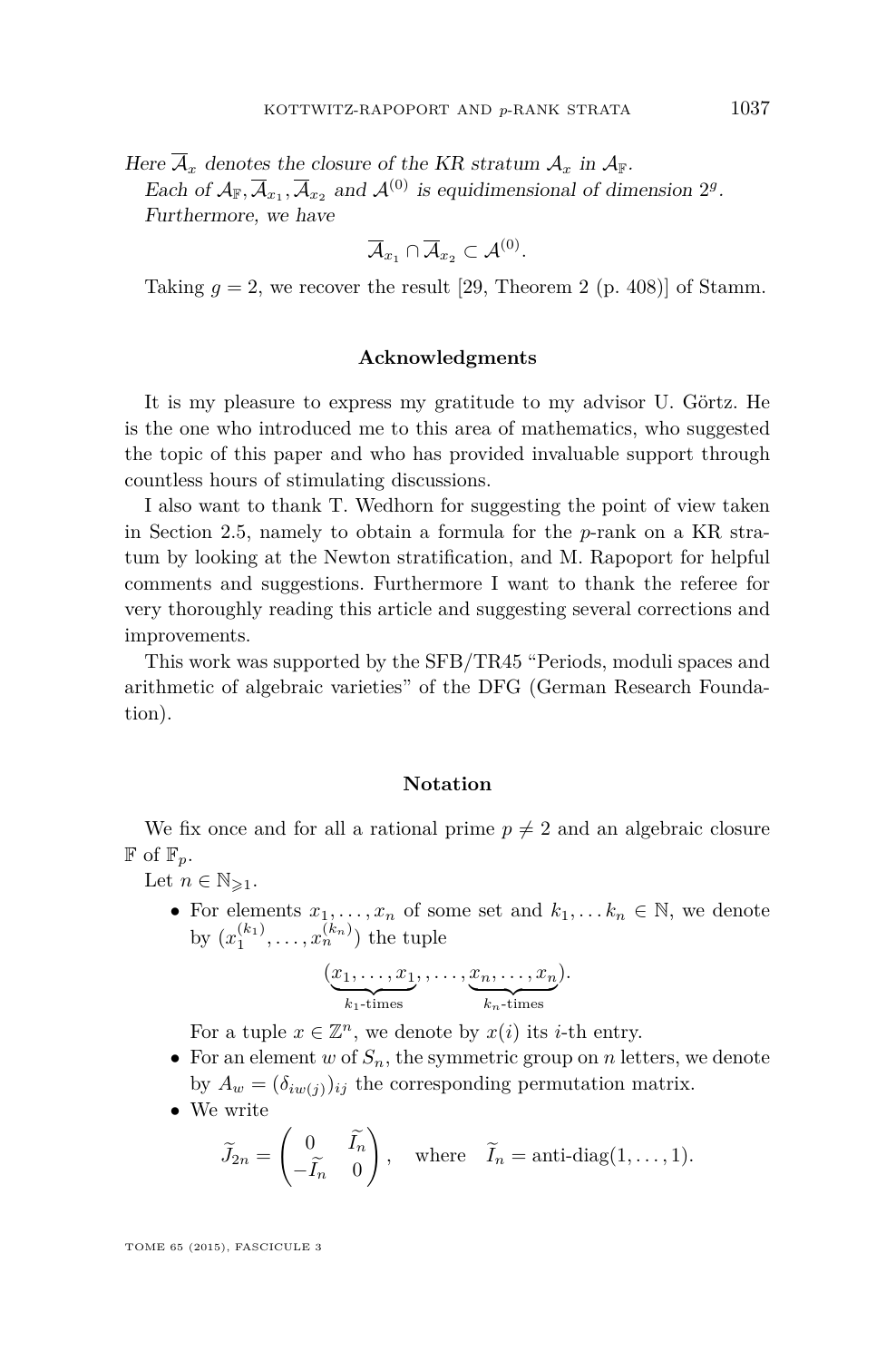<span id="page-8-0"></span>Let *R* be a ring and let  $R \to R'$  be an *R*-algebra.

- We denote the dual of various objects over *R* by a superscript  $\cdot^{\vee} = \cdot^{\vee, R}.$
- We often denote the base-change from *R* to *R'* by a subscript  $\cdot_{R'}$ .
- If  $G$  is a functor on the category of  $R'$ -algebras, we denote by  $\text{Res}_{R'/R} G$  the functor on the category of *R*-algebras with  $(\text{Res}_{R'/R} G)(S) = G(S \otimes_R R').$
- If *F* is a functor on the category of  $R((u))$ -algebras (resp.  $R[[u]]$ algebras), we denote by  $LF = L_u F$  (resp.  $L^+ F = L_u^+ F$ ) the functor on the category of *R*-algebras with  $LF(S) = F(S(\lbrace u \rbrace))$  (resp.  $L^+ F(S) = F(S[\![u]\!]).$
- For  $\lambda \in \mathbb{Z}^n$ , we write  $u^{\lambda} = \text{diag}(u^{\lambda(1)}, \dots, u^{\lambda(n)}) \in \text{GL}_n(R(\!(u)\!)).$

#### **2. The general case**

We assume that the reader is familiar with at least the definitions of [\[24,](#page-72-0) 3.1-3.27] and [\[24,](#page-72-0) 6.1-6.9]. The required results on orders in semisimple algebras can all be found in Reiner's excellent [\[25\]](#page-72-0). In Sections 2.1 through [2.3](#page-11-0) we recall from [\[24\]](#page-72-0) the general setup of integral models of PEL-type Shimura varieties and their local models.

#### **2.1. PEL data**

A PEL datum consists of the following objects.

- (1) A finite-dimensional semisimple Q-algebra *B*.
- (2) A positive<sup>(2)</sup> involution  $*$  on *B*.
- (3) A finitely generated left *B*-module *V*. We assume that  $V \neq 0$ .
- (4) A symplectic form  $(\cdot, \cdot): V \times V \to \mathbb{Q}$  on the underlying  $\mathbb{Q}\text{-vector}$ space of *V*, such that for all  $v, w \in V$  and all  $b \in B$  the relation

$$
(bv, w) = (v, b^*w)
$$

is satisfied.

(5) An element  $J \in \text{End}_{B \otimes \mathbb{R}}(V \otimes \mathbb{R})$  with  $J^2 + 1 = 0$  such that the bilinear form  $(\cdot, J)_{\mathbb{R}} : V_{\mathbb{R}} \times V_{\mathbb{R}} \to \mathbb{R}$  is symmetric and positive definite.

<sup>(2)</sup> By this we mean that the involution on  $B \otimes \mathbb{R}$  arising from  $*$  via base-change is a positive involution in the sense of [\[13,](#page-72-0) §2].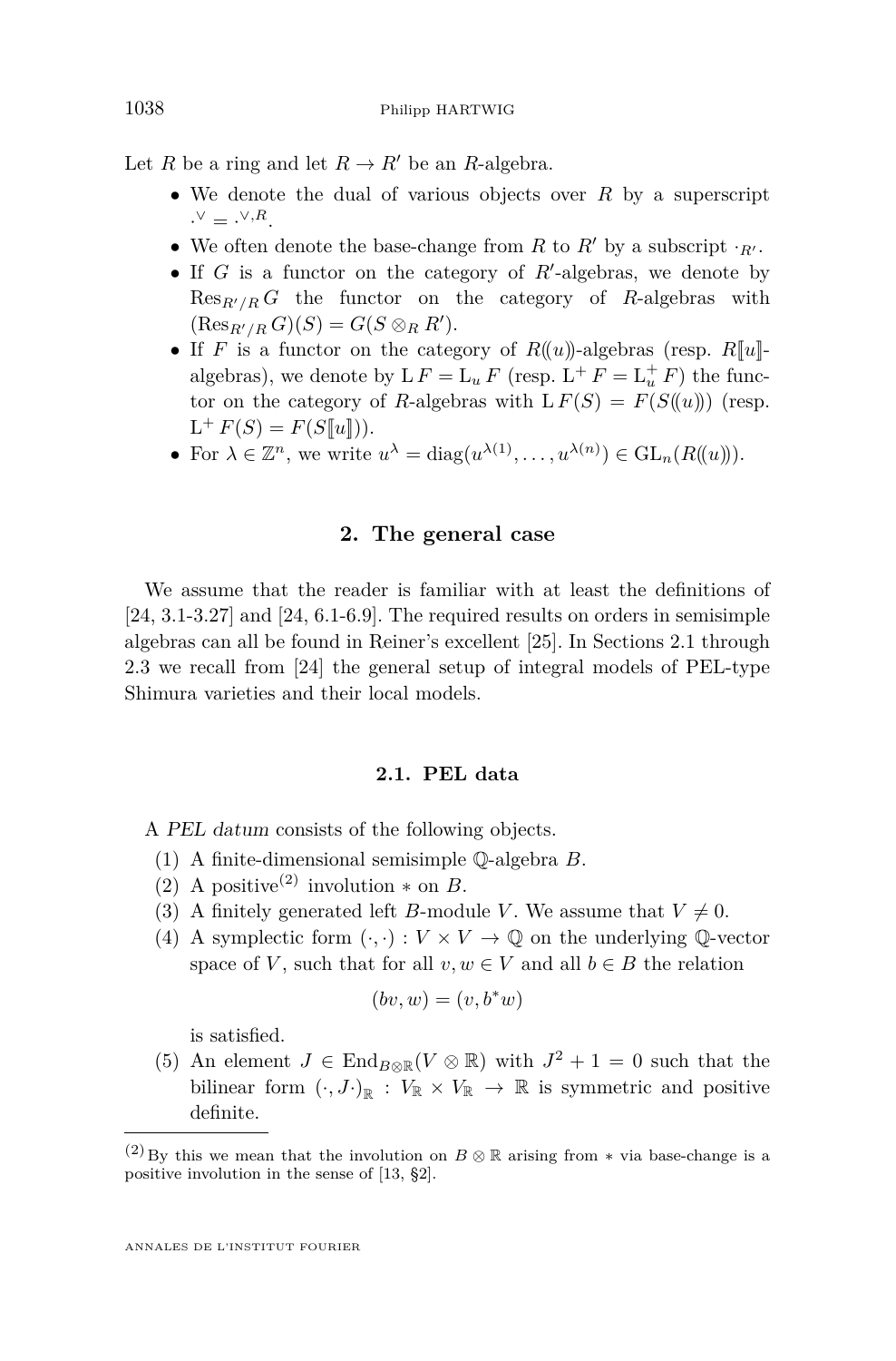<span id="page-9-0"></span>We also fix the following data.

- (a) A Z-order  $\mathcal{O}_B$  in *B* such that  $\mathcal{O}_B \otimes \mathbb{Z}_p$  is a maximal  $\mathbb{Z}_p$ -order in  $B \otimes \mathbb{Q}_p$ . We assume that  $\mathcal{O}_B \otimes \mathbb{Z}_p$  is stable under  $*$ .
- (b) A self-dual multichain  $\mathcal L$  of  $\mathcal O_B \otimes \mathbb Z_p$ -lattices in  $V \otimes \mathbb Q_p$ .

Denote by *G* the group on the category of Q-algebras with

$$
G(R) = \left\{ g \in \text{GL}_{B \otimes R}(V \otimes R) \mid \exists c = c(g) \in R^{\times} \left( \begin{array}{c} \forall x, y \in V \otimes R \\ (gx, gy)_R = c(x, y)_R \end{array} \right) \right\}
$$

Note that for  $g \in G(R)$ , the unit  $c(g) \in R^{\times}$  is indeed uniquely determined in view of the assumption  $V \neq 0$  and the perfectness of  $(\cdot, \cdot)$ , justifying the notation. We also denote by  $c: G \to \mathbb{G}_{m, \mathbb{Q}}$  the resulting morphism.

Let  $\Lambda \in \mathcal{L}$ . We deviate slightly from the notation of [\[24\]](#page-72-0) in writing  $\Lambda^{\vee} = \{x \in V_{\mathbb{Q}_p} \mid (x, \Lambda)_{\mathbb{Q}_p} \subset \mathbb{Z}_p\}$  (in loc. cit. the notation  $\Lambda^*$  is used instead). We denote by  $(\cdot, \cdot)_{\Lambda} : \Lambda \times \Lambda^{\vee} \to \mathbb{Z}_p$  the restriction of  $(\cdot, \cdot)_{\mathbb{Q}_p}$ . It is a perfect pairing and induces an isomorphism  $\Lambda^{\vee} \xrightarrow{\sim} \text{Hom}_{\mathbb{Z}_p}(\Lambda, \mathbb{Z}_p) = \Lambda^{\vee, \mathbb{Z}_p}$ of  $\mathcal{O}_B \otimes \mathbb{Z}_p$ -modules, justifying the notation. For  $\Lambda \subset \Lambda'$  in  $\mathcal{L}$  we denote by  $\rho_{\Lambda',\Lambda} : \Lambda \to \Lambda'$  the inclusion. For  $b \in (B \otimes \mathbb{Q}_p)^\times$  in the normalizer of  $\mathcal{O}_B \otimes \mathbb{Z}_p$ , denote by  $\Lambda^b$  the  $\mathcal{O}_B \otimes \mathbb{Z}_p$ -module obtained from  $\Lambda$  by restriction of scalars with respect to the morphism  $\mathcal{O}_B \otimes \mathbb{Z}_p \to \mathcal{O}_B \otimes \mathbb{Z}_p$ ,  $x \mapsto b^{-1}xb$ , and let  $\vartheta_{\Lambda,b} : \Lambda^b \to b\Lambda$  be the isomorphism given by multiplication with *b*. Then  $(\Lambda, \rho_{\Lambda',\Lambda}, \vartheta_{\Lambda,b}, (\cdot, \cdot)_{\Lambda})$  is a polarized multichain of  $\mathcal{O}_B \otimes \mathbb{Z}_p$ -modules of type  $(\mathcal{L})$  which, by abuse of notation, we also denote by  $\mathcal{L}$ .

Let  $B \otimes \mathbb{Q}_p = B_1 \times \cdots \times B_m$  be the decomposition into simple factors. It induces a decomposition

(2.1.1) 
$$
\mathcal{O}_B \otimes \mathbb{Z}_p = \mathcal{O}_{B_1} \times \cdots \times \mathcal{O}_{B_m}
$$

and each  $O_{B_i}$  is a maximal  $\mathbb{Z}_p$ -order in  $B_i$ .

We also get a decomposition  $V \otimes \mathbb{Q}_p = V_1 \times \cdots \times V_m$  into left  $B_i$ -modules *V*<sub>*i*</sub>. Denote by  $\mathcal{L}_i$  the projection of  $\mathcal{L}$  to *V*<sub>*i*</sub>. It is a chain of  $\mathcal{O}_{B_i}$ -lattices in *V*<sub>*i*</sub>. For  $\Lambda \in \mathcal{L}$  we denote by  $\Lambda = \Lambda_1 \times \cdots \times \Lambda_m$ ,  $\Lambda_i \in \mathcal{L}_i$  the corresponding decomposition.

Denote by  $V_{\mathbb{C},\pm i}$  the  $(\pm i)$ -eigenspace of  $J_{\mathbb{C}}$ . Complex conjugation induces an isomorphism  $V_{\mathbb{C},i} \to V_{\mathbb{C},-i}$  and consequently

(2.1.2) 
$$
\dim_{\mathbb{C}} V_{\mathbb{C},i} = \dim_{\mathbb{C}} V_{\mathbb{C},-i} = \frac{1}{2} \dim_{\mathbb{Q}} V.
$$

Let us quickly recall from [\[24,](#page-72-0) 3.23] the determinant morphism. See [\[10,](#page-71-0) 2.3] for a more detailed discussion. Let *R* be a ring, *A* a (not necessarily commutative) *R*-algebra and let *M* be a left *A*-module which is finite locally

TOME 65 (2015), FASCICULE 3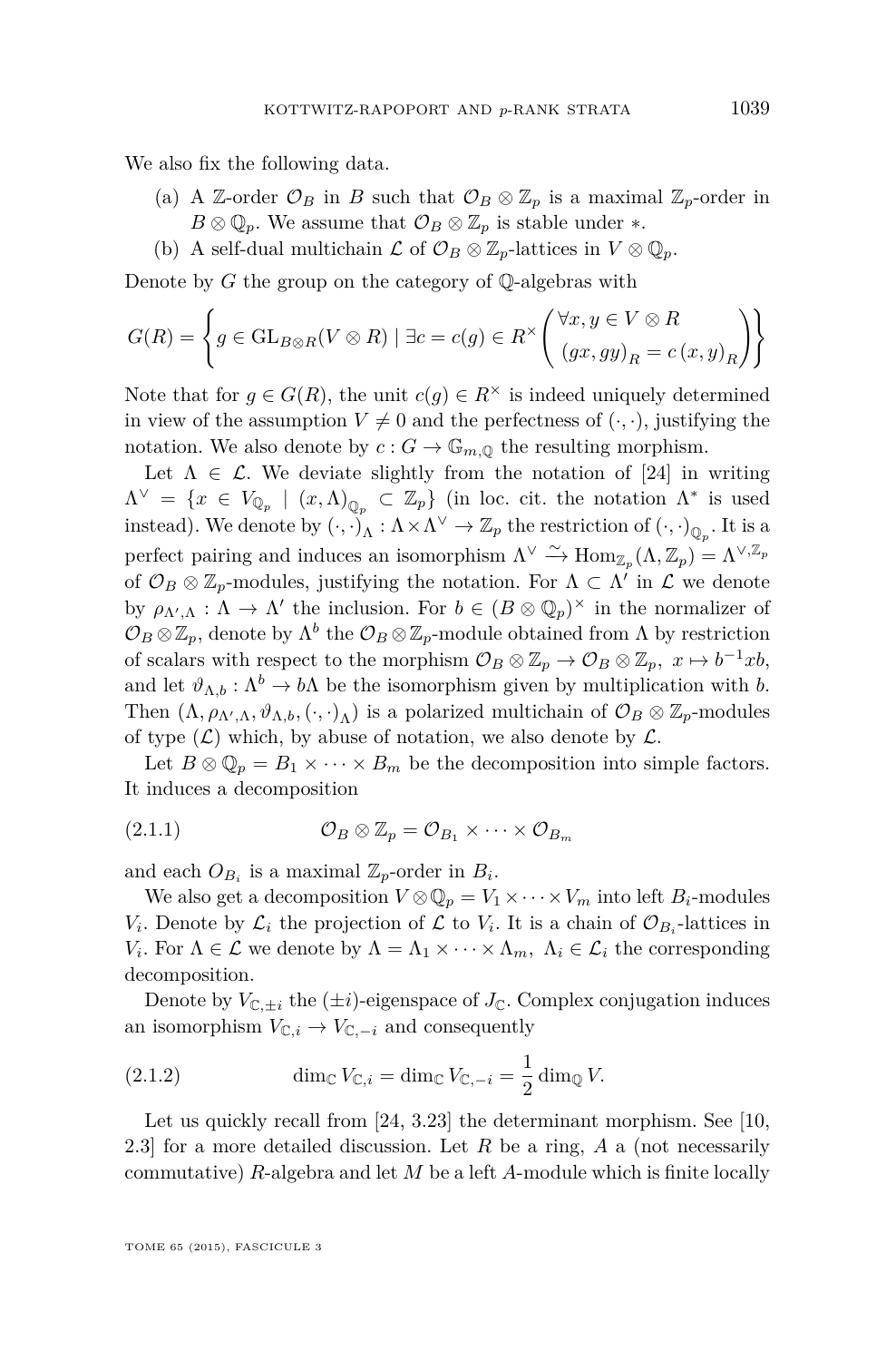<span id="page-10-0"></span>free as an *R*-module. Denote by  $V = V_A$  the functor on the category of *R*algebras with  $V(S) = A \otimes_R S$ . We define a morphism  $\det_{M,A} = \det_M$ :  $V \to \mathbb{A}^1_R$  on *S*-valued points by

$$
\det_M(S) : A \otimes_R S \to S, \quad x \mapsto \det_S(M_S \xrightarrow{x^*} M_S).
$$

For  $x \in A$  denote by  $\chi_R(x|M)$  the characteristic polynomial of  $M \xrightarrow{x} M$ over *R*. Below we will phrase the determinant condition using characteristic polynomials. This is warranted by the following statement.

Proposition 2.1.1. — Let *A* be a (not necessarily commutative) *R*algebra and let *M* and *N* be *A*-modules which are finite locally free over *R*. Let  $A_0 \subset A$  be a generating set of A as an *R*-module. Then  $\det_M = \det_N$ if and only if for all  $a \in A_0$  we have  $\chi_R(a|M) = \chi_R(a|N)$ .

Proof. — Clear by the existence of Amitsur's formula [\[1,](#page-71-0) Theorem A], which, in a suitable sense, expresses the characteristic polynomial of a linear combination of endomorphisms in terms of the characteristic polynomials of the summands.  $\Box$ 

As  $V_{\mathbb{C}, -i}$  is a  $B \otimes \mathbb{C}$ -module we get a morphism  $\det_{V_{\mathbb{C}, -i}} : V_{B \otimes \mathbb{C}} \to \mathbb{A}^1_{\mathbb{C}}$ . Consider the reflex field  $E = \mathbb{Q}(\text{tr}_{\mathbb{C}}(b \otimes 1|V_{\mathbb{C},-i}); b \in B)$ . The morphism  $\det_{V_{\mathbb{C}, -i}}$  is defined over  $\mathcal{O}_E$ . Fix a place Q of  $\mathcal{O}_E$  lying over *p*.

#### **2.2. Polarized** L**-sets of abelian varieties**

DEFINITION 2.2.1. — Let *R* be an  $\mathcal{O}_{E_{\mathcal{O}}}$ -algebra. A polarized  $\mathcal{L}$ -set of abelian varieties over *R* is a pair  $(A, \lambda)$ , where  $A = (A_{\Lambda}, \varrho_{\Lambda', \Lambda})$  is an  $\mathcal{L}$ -set of abelian varieties over  $R$  in the sense of [\[24,](#page-72-0) Definition 6.5], and where  $\lambda: A \to A^{\vee}$  is a principal polarization in the sense of [\[24,](#page-72-0) Definition 6.6]. We say that  $(A, \lambda)$  is of determinant  $\det_{V_{\mathbb{C}, -i}}$  if for all  $\Lambda \in \mathcal{L}$  we have an equality

$$
\mathrm{det}_{\mathrm{Lie}\, A_\Lambda}=\mathrm{det}_{V_{\mathbb{C},-i}}\otimes_{\mathcal{O}_E}R
$$

of morphisms  $V_{\mathcal{O}_B \otimes R} \to \mathbb{A}^1_R$ .

We denote by A the functor on the category of  $\mathcal{O}_{E_{\mathcal{O}}}$ -algebras with  $\mathcal{A}(R)$ the set of isomorphism classes of polarized  $\mathcal{L}$ -sets of abelian varieties of determinant det<sub>*V*<sub>C,−*i*</sub></sub> over *R*.

Remark  $2.2.2.$  — After additionally imposing a suitable level structure away from  $p$  in the definition of  $A$ , we may (and will) assume that  $A$  is representable by a quasi-projective scheme over  $\mathcal{O}_{E_{\mathcal{O}}}$ , see [\[24,](#page-72-0) Definition 6.9] and the discussion following it. We have decided not to include this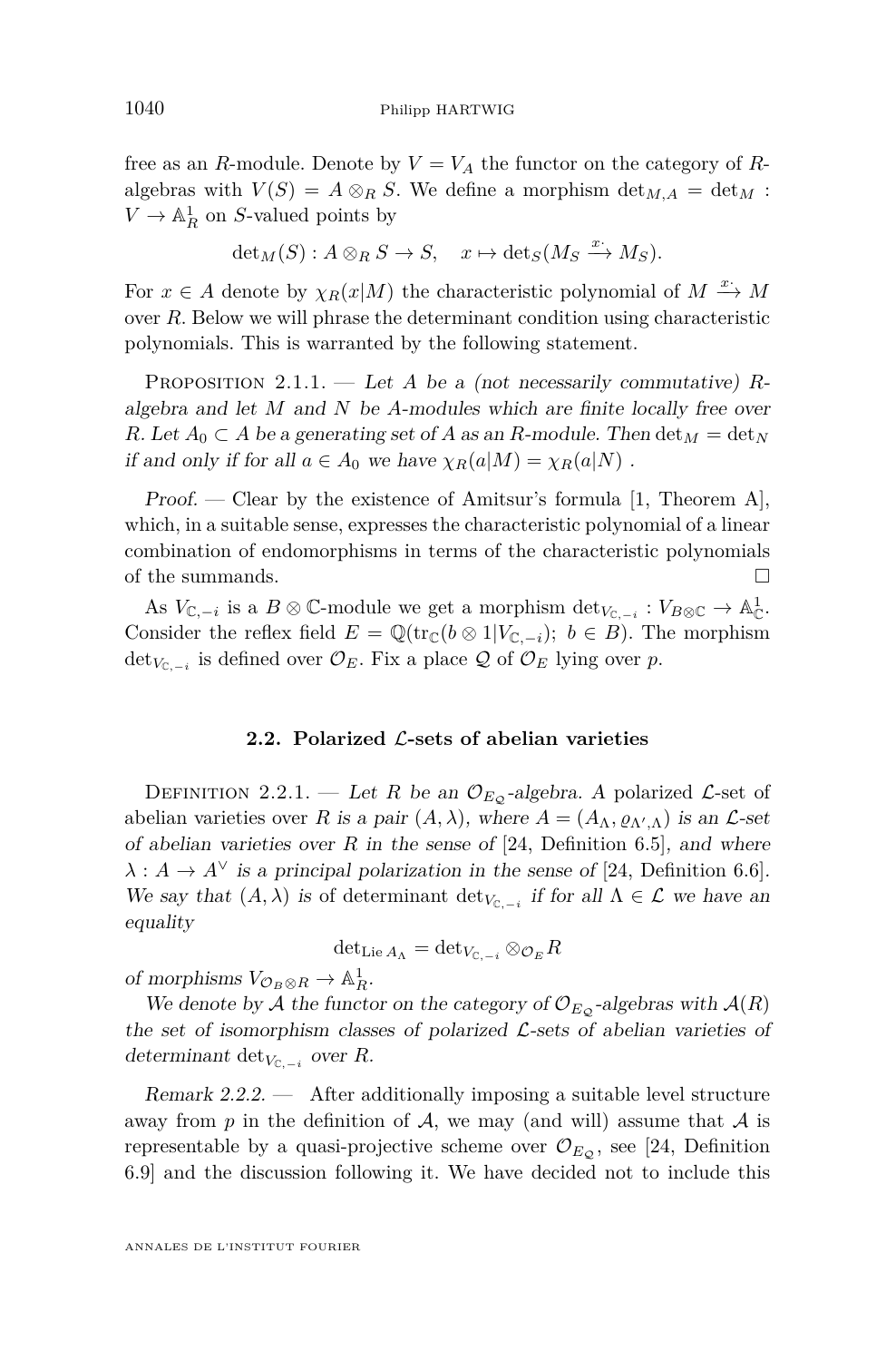<span id="page-11-0"></span>level structure in our notation as it is of no importance for the question of the *p*-rank on a KR stratum.

Let *R* be a ring. For an abelian scheme  $A/R$ , we denote by  $H_1^{dR}(A/R)$ the first de Rham homology of *A*. It is part of a canonical short exact sequence

(2.2.1) 
$$
0 \to \omega_{A} \vee \to H_1^{dR}(A/R) \to \text{Lie}(A) \to 0,
$$

where  $\omega_{A} \subset H_1^{dR}(A/R)$  denotes the Hodge filtration. All terms of (2.2.1) are finite locally free *R*-modules. We have  $\text{rk}_R H_1^{dR}(A/R) = 2 \dim_R A$  and  $rk_R$  Lie $(A) = rk_R \omega_{A}$   $\vee$  = dim<sub>*R*</sub>  $A$ .

DEFINITION 2.2.3. — We denote by  $\widetilde{A}$  the functor on the category of  $\mathcal{O}_{E_{\mathcal{O}}}$ -algebras with  $\widetilde{\mathcal{A}}(R)$  the set of isomorphism classes of pairs  $(A, \gamma)$ , where *A* is a polarized  $\mathcal{L}$ -set of abelian varieties of determinant det<sub>*V*C<sub>*-i*</sub></sub> over *R* and

$$
\gamma: H_1^{dR}(A) \xrightarrow{\sim} \mathcal{L} \otimes R
$$

is an isomorphism of polarized multichains of  $\mathcal{O}_B \otimes R$ -modules of type  $(\mathcal{L})$ .

Denote by  $\widetilde{\varphi}: \widetilde{\mathcal{A}} \to \mathcal{A}$  the morphism given on *R*-valued points by  $\widetilde{\mathcal{A}}(R) \to$  $\mathcal{A}(R)$ ,  $(A, \gamma) \mapsto A$ .

Aut( $\mathcal{L}$ ) acts from the left on  $\widetilde{\mathcal{A}}$  via  $g \cdot (A, \gamma) = (A, g \circ \gamma)$  and  $\widetilde{\varphi}$  is invariant for this action.

PROPOSITION 2.2.4 ([\[18,](#page-72-0) Theorem 2.2]). — The morphism  $\tilde{\varphi} : \tilde{\mathcal{A}} \to \mathcal{A}$  is an Aut( $\mathcal{L}$ )-torsor for the étale topology. In particular  $\widetilde{\varphi}(\mathbb{F})$  is an Aut( $\mathcal{L}(\mathbb{F})$ torsor in the set-theoretic sense.

#### **2.3. The local model diagram and the KR stratification**

We will use the following obvious variant of [\[24,](#page-72-0) Definition 3.27].

DEFINITION 2.3.1. — The local model  $M^{\text{loc}}$  is the functor on the category of  $\mathcal{O}_{E_{\mathcal{O}}}$ -algebras with  $M^{\text{loc}}(R)$  the set of tuples  $(t_{\Lambda})_{\Lambda \in \mathcal{L}}$  of  $\mathcal{O}_{B} \otimes R$ submodules  $t_{\Lambda} \subset \Lambda_R$  satisfying the following conditions for all  $\Lambda \subset \Lambda'$  in L.

(1) We have  $\rho_{\Lambda',\Lambda,R}(t_\Lambda) \subset t_{\Lambda'}$ , so that we get a commutative diagram

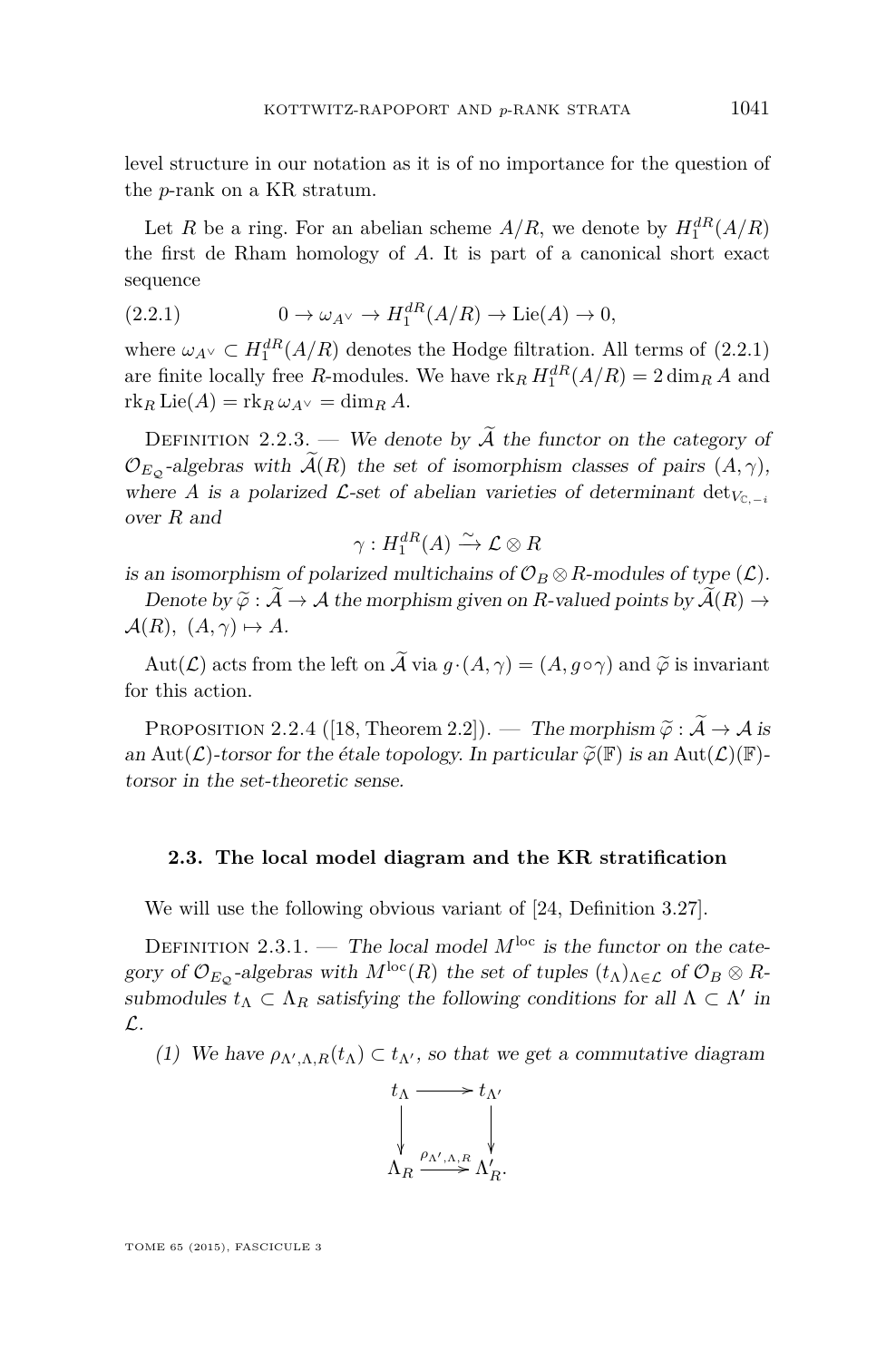- (2) The quotient  $\Lambda_R/t_\Lambda$  is a finite locally free *R*-module.
- (3) We have an equality

$$
{\det}_{{\Lambda}_R / t_{\Lambda}} = {\det}_{V_{{\mathbb{C}},-i}} \otimes_{{\mathcal{O}}_E} R
$$

of morphisms  $V_{\mathcal{O}_B \otimes R} \to \mathbb{A}^1_R$ .

- (4) Under the pairing  $(\cdot, \cdot)_{\Lambda,R} : \Lambda_R \times \Lambda_R^{\vee} \to R$ , the submodules  $t_{\Lambda}$  and *t*Λ<sup>∨</sup> pair to zero.
- (5) We have  $\vartheta_{\Lambda,b,R}(t_\Lambda) = t_{b\Lambda}$  for all  $b \in (B \otimes \mathbb{Q}_p)^\times$  that normalize  $\mathcal{O}_B\otimes \mathbb{Z}_p$ .

Remark  $2.3.2.$  — We have added the natural condition  $2.3.1(5)$  $2.3.1(5)$ , which seems to be missing from [\[24,](#page-72-0) Definition 3.27].

Remark 2.3.3. — By definition,  $M^{\text{loc}}$  is a closed subscheme of a finite product of Grassmannians. In particular *M*loc is a projective scheme over  $Spec \mathcal{O}_{E_{\mathcal{O}}}$ .

Remark 2.3.4. — Let *R* be an  $\mathcal{O}_{E_{\mathcal{O}}}$ -algebra and  $(t_{\Lambda})_{\Lambda} \in M^{\text{loc}}(R)$ . For  $\Lambda \in \mathcal{L}$  the decomposition  $\Lambda = \Lambda_1 \times \cdots \times \Lambda_m$  induces a decomposition  $t_{\Lambda} =$  $t_{\Lambda,1} \times \cdots \times t_{\Lambda,m}$  into  $\mathcal{O}_{B_i} \otimes R$ -submodules  $t_{\Lambda,i} \subset \Lambda_{i,R}$ . Let  $i \in \{1,\ldots,m\}$ and let  $\Lambda \subset \Lambda'$  in  $\mathcal L$  with  $\Lambda_i = \Lambda'_i$ . From condition [2.3.1\(1\)](#page-11-0) we conclude that  $t_{\Lambda,i} \subset t_{\Lambda',i}$ . From condition [2.3.1\(](#page-11-0)3) we conclude that  $t_{\Lambda,i}$  and  $t_{\Lambda',i}$ both have the same rank over *R*. Thus  $t_{\Lambda,i} = t_{\Lambda',i}$  in view of [2.3.1\(](#page-11-0)2). Consequently we may unambiguously write  $t_{\Lambda_i} = t_{\Lambda,i}$ .

We conclude that the family  $(t_\Lambda)_{\Lambda \in \mathcal{L}}$  is determined by the tuple of families

$$
((t_{\Lambda_1})_{\Lambda_1\in\mathcal{L}_1},\ldots,(t_{\Lambda_m})_{\Lambda_m\in\mathcal{L}_m}).
$$

All conditions of Definition [2.3.1](#page-11-0) with the exception of condition (4) translate into independent conditions on the individual  $(t_{\Lambda_i})$ .

DEFINITION 2.3.5. — Denote by  $\widetilde{\psi}$  :  $\widetilde{\mathcal{A}} \to M^{\text{loc}}$  the morphism given on *R*-valued points by

$$
\widetilde{\mathcal{A}}(R) \to M^{\text{loc}}(R),
$$
  

$$
((A_{\Lambda}), (\gamma_{\Lambda})) \mapsto (\gamma_{\Lambda}(\omega_{A_{\Lambda}^{\vee}}))_{\Lambda}.
$$

Aut( $\mathcal{L}$ ) acts from the left on  $M^{\text{loc}}$  via  $(\varphi_{\Lambda}) \cdot (t_{\Lambda}) = (\varphi_{\Lambda}(t_{\Lambda}))$  and  $\tilde{\psi}$  is equivariant for this action.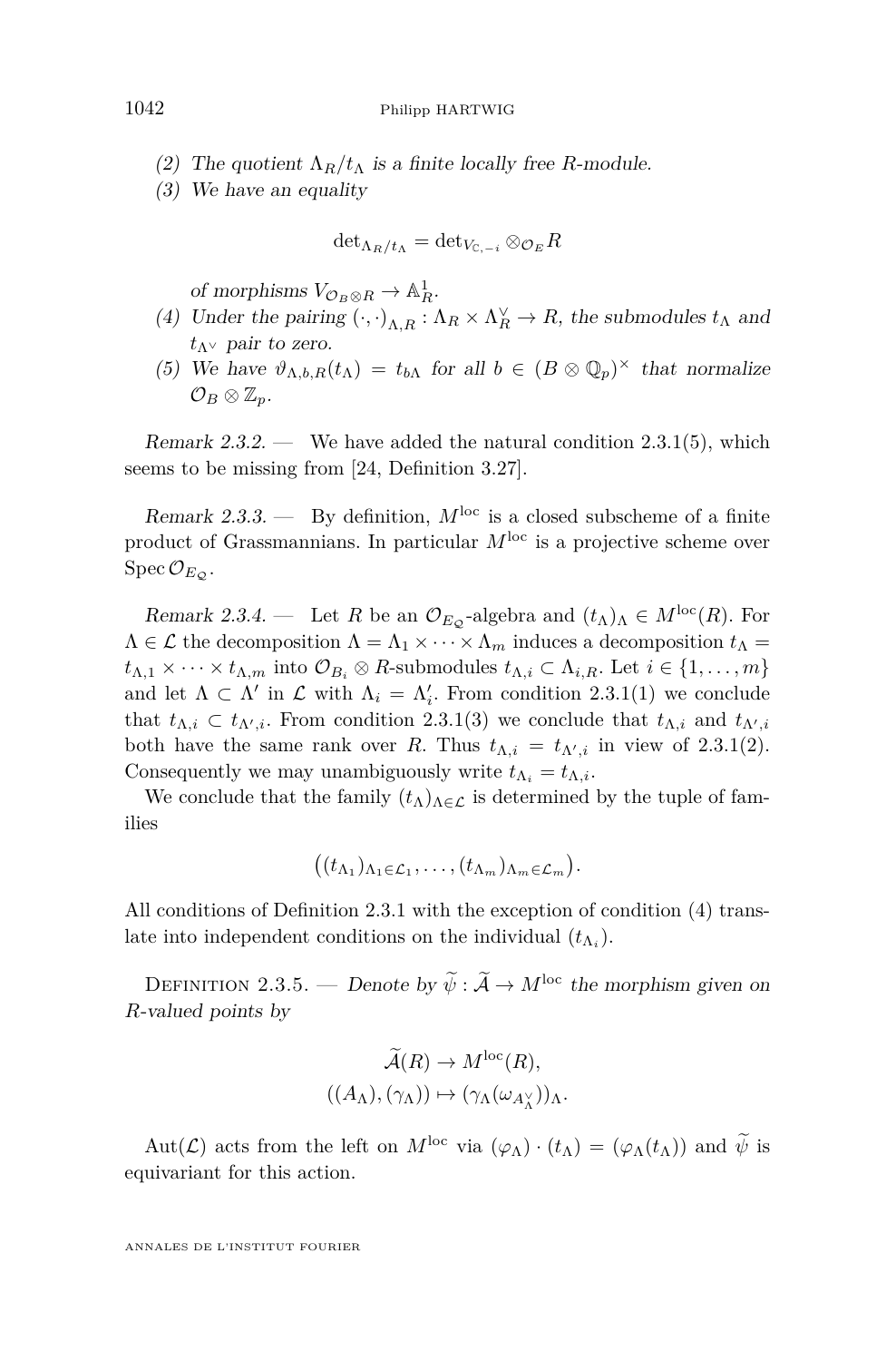<span id="page-13-0"></span>DEFINITION  $2.3.6.$  — The diagram



of  $\mathcal{O}_{E_{\mathcal{O}}}$ -schemes is called the local model diagram.

Remark 2.3.7 ([\[24,](#page-72-0) Chapter 3], cf. [\[18,](#page-72-0) Theorem 2.2]). — The morphisms  $\widetilde{\varphi}$  and  $\widetilde{\psi}$  are smooth of the same relative dimension. There is, étale locally on A, a section  $s : A \to \tilde{A}$  of  $\tilde{\varphi}$ , such that the composition  $\tilde{\psi} \circ s : A \to M^{\text{loc}}$ is étale.

Consider the decomposition

$$
M^{\mathrm{loc}}(\mathbb{F})=\coprod_{x\in\mathrm{Aut}(\mathcal{L})(\mathbb{F})\backslash M^{\mathrm{loc}}(\mathbb{F})}M^{\mathrm{loc}}_x
$$

into  $Aut(\mathcal{L})(\mathbb{F})$ -orbits.

Remark 2.3.8. — Let  $x \in Aut(\mathcal{L})(\mathbb{F})\backslash M^{\text{loc}}(\mathbb{F})$ . The subset  $M_x^{\text{loc}} \subset$  $M^{\text{loc}}(\mathbb{F})$  is locally closed, and we equip it with the reduced scheme struc-ture. By [\[24,](#page-72-0) Theorem 3.16] the F-group  $Aut(\mathcal{L})_{\mathbb{F}}$  is smooth and affine. Thus  $M_x^{\text{loc}}$  is a smooth quasi-projective variety over  $\mathbb{F}$ .

For  $x \in Aut(\mathcal{L})(\mathbb{F})\backslash M^{\text{loc}}(\mathbb{F})$ , we define  $\widetilde{\mathcal{A}}_x = \widetilde{\psi}(\mathbb{F})^{-1}(M_x^{\text{loc}})$  and  $\mathcal{A}_x =$  $\widetilde{\varphi}(\mathbb{F})(\widetilde{\mathcal{A}}_x)$ . It follows from Proposition [2.2.4](#page-11-0) that the  $\mathcal{A}_x$  are pairwise disjoint and cover  $\mathcal{A}(\mathbb{F})$  as *x* runs through  $Aut(\mathcal{L})(\mathbb{F})\backslash M^{\text{loc}}(\mathbb{F})$ .

DEFINITION  $2.3.9.$  — The decomposition

$$
\mathcal{A}(\mathbb{F})=\coprod_{x\in \text{Aut}(\mathcal{L})(\mathbb{F})\backslash M^{\text{loc}}(\mathbb{F})}\mathcal{A}_{x}
$$

is called the Kottwitz-Rapoport (or  $KR$ ) stratification on  $A$ .

Remark 2.3.10. — By Remark 2.3.7 there is, étale locally on  $A_{\mathbb{F}}$ , an étale  $\text{morphism }\beta: \mathcal{A}_{\mathbb{F}} \to M^{\text{loc}}_{\mathbb{F}} \text{ with } \mathcal{A}_x = \beta^{-1}(M^{\text{loc}}_x) \text{ for } x \in \text{Aut}(\mathcal{L})(\mathbb{F})\backslash M^{\text{loc}}(\mathbb{F}).$ Hence the subset  $\mathcal{A}_x \subset \mathcal{A}(\mathbb{F})$  is locally closed, and after equipping it with the reduced scheme structure,  $\mathcal{A}_x$  is a smooth variety over  $\mathbb{F}$ .

#### **2.4. The** *p***-rank on a KR stratum**

LEMMA 2.4.1. — Let  $A/\mathbb{Q}_p$  be a finite simple algebra and let  $\mathcal{O}_A \subset A$ be a maximal  $\mathbb{Z}_p$ -order. Then all simple left  $\mathcal{O}_A$ -modules and all simple right  $\mathcal{O}_A$ -modules have the same finite cardinality.

TOME 65 (2015), FASCICULE 3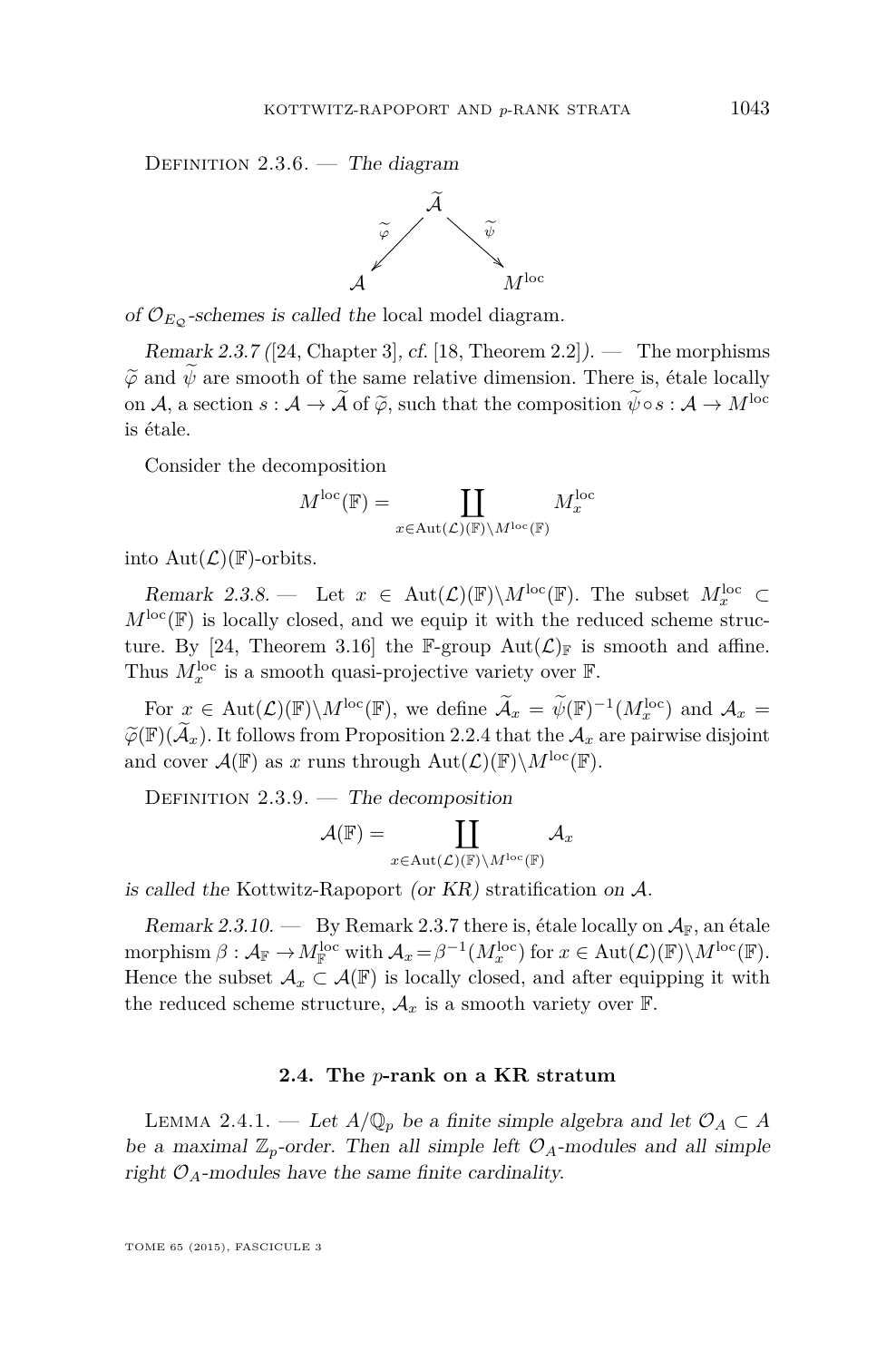<span id="page-14-0"></span>Proof.  $-$  By [\[25,](#page-72-0) Theorem 17.3] there exist a finite division algebra  $D/\mathbb{Q}_p$ , an integer  $n \in \mathbb{N}$  and an isomorphism  $A \simeq M^{n \times n}(D)$  inducing an isomorphism  $\mathcal{O}_A \simeq M^{n \times n}(\mathcal{O}_D)$ . Here  $\mathcal{O}_D \subset D$  denotes the unique maximal  $\mathbb{Z}_p$ -order, see [\[25,](#page-72-0) Theorem 12.8].

Denote by  $\mathfrak{p} \subset \mathcal{O}_D$  the unique maximal ideal and by  $k = \mathcal{O}_D/\mathfrak{p}$  the corresponding residue field, see [\[25,](#page-72-0) Theorem 13.2]. By loc. cit. every simple left (resp. right)  $\mathcal{O}_D$ -module is isomorphic to k. Hence by Morita equiva-lence (see [\[25,](#page-72-0) §§16]) every simple left (resp. right)  $M^{n \times n}(\mathcal{O}_D)$ -module is isomorphic to  $k^n = M^{n \times 1}(k)$  (resp.  $k^n = M^{1 \times n}(k)$ ).

DEFINITION 2.4.2. — The multichain  $\mathcal L$  is called complete if for any two neighbors  $\Lambda \subset \Lambda'$  in  $\mathcal{L}$ , the quotient  $\Lambda'/\Lambda$  is a simple  $\mathcal{O}_B \otimes \mathbb{Z}_p$ -module.

For a finite commutative group scheme  $G/\mathbb{F}$ , we denote by  $G^{e,u}$  the étale unipotent and by  $G^{i,m}$  the infinitesimal multiplicative part of  $G$ . Let  $rk_{e,u}(G) := rk(G^{e,u})$  and  $rk_{i,m}(G) := rk(G^{i,m}).$ 

LEMMA 2.4.3. — Assume that  $\mathcal L$  is complete. Let  $(A_\Lambda, \varrho_{\Lambda',\Lambda})$  be an  $\mathcal L$ set of abelian varieties over  $\mathbb F$  and let  $\Lambda \subset \Lambda'$  be neighbors in  $\mathcal L$ . Then  $K = \ker \varrho_{\Lambda',\Lambda}$  is either étale unipotent or infinitesimal multiplicative or infinitesimal unipotent.

Proof. — The decomposition [\(2.1.1\)](#page-9-0) induces a decomposition  $K = K_1 \times$  $\cdots \times K_m$  into finite locally free group schemes  $K_i$  with actions  $\mathcal{O}_{B_i} \to$  $\text{End}(K_i)$ .

As  $\Lambda$  and  $\Lambda'$  are neighbors, there is a unique  $i_0 \in \{1, \ldots, m\}$  with  $\Lambda_{i_0} \subsetneq$  $\Lambda'_{i_0}$ , and as  $\mathcal L$  is complete we know that  $\Lambda'_{i_0}/\Lambda_{i_0}$  is a simple left  $\mathcal O_{B_{i_0}}$ module. Let  $N = \frac{\Lambda'_{i_0}}{\Lambda_{i_0}}$ . By the definition of an  $\mathcal{L}$ -set of abelian varieties we know that  $K_i = 0$  for  $i \neq i_0$  and that  $G := K_{i_0}$  has rank N over F.

The action  $\mathcal{O}_{B_{i_0}} \to \text{End}\,G$  induces on  $G(\mathbb{F})$  the structure of a left  $O_{B_{i_0}}$ module, and as  $|G(\mathbb{F})| \leq r k G = N$ , Lemma [2.4.1](#page-13-0) implies  $|G(\mathbb{F})| \in \{0, N\}$ . As  $|G(\mathbb{F})| = \text{rk}(G^{e,u})$ , we conclude that  $G^{e,u} \in \{0, G\}.$ 

Denote by  $D(G)$  the Cartier dual of *G*. We also obtain on  $D(G)(\mathbb{F})$  the structure of a right  $O_{B_{i_0}}$ -module and we analogously obtain that  $D(G)^{e,u} \in$  $\{0, D(G)\}\$ . As  $D(G)^{e,u} = D(G^{i,m})$ , it follows that  $G^{i,m} \in \{0, G\}$ .

DEFINITION 2.4.4. — Let  $A/\mathbb{F}$  be an abelian variety. Denote by  $[p]_A$ :  $A \rightarrow A$  the multiplication by p and by  $A[p]$  the kernel of  $[p]_A$ . The integer  $\log_p \text{rk}_{e,u}$  *A*[*p*] is called the *p*-rank of *A*.

PROPOSITION 2.4.5. — Assume that  $\mathcal L$  is complete. Let  $(A_{\Lambda}, \varrho_{\Lambda', \Lambda})$  be an  $\mathcal{L}$ -set of abelian varieties over F. Let  $\Lambda \in \mathcal{L}$  and choose a sequence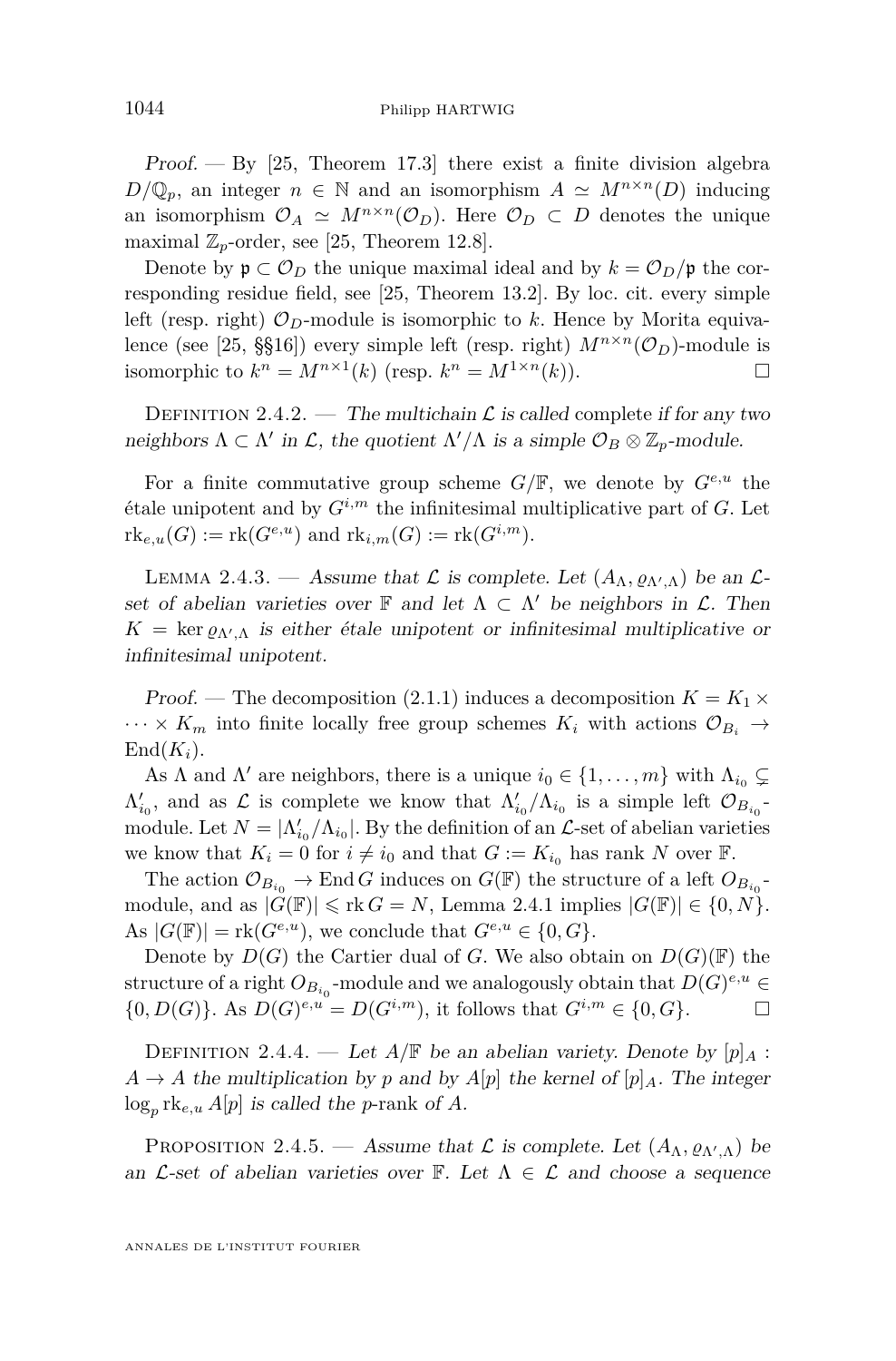<span id="page-15-0"></span> $p^{-1}\Lambda = \Lambda^{(0)} \supsetneq \Lambda^{(1)} \supsetneq \cdots \supsetneq \Lambda^{(k)} = \Lambda$  of neighbors  $\Lambda^{(j-1)} \supsetneq \Lambda^{(j)}$  in  $\mathcal{L}$ . Define

$$
J_{e,u} = \{j \in \{1,\ldots,k\} \mid \ker \varrho_{\Lambda^{(j-1)},\Lambda^{(j)}} \text{ is étale}\}.
$$

Then the *p*-rank of  $A_{\Lambda}$  is equal to

$$
\sum_{j \in J_{e,u}} \log_p |\Lambda^{(j-1)}/\Lambda^{(j)}|.
$$

Proof.  $-$  By the definition of an  $\mathcal{L}$ -set of abelian varieties, there is a periodicity isomorphism  $\theta_{p^{-1}\Lambda,p}: A_{p^{-1}\Lambda} \xrightarrow{\sim} A_{\Lambda}$  such that

$$
[p]_{A_{\Lambda}} = \theta_{p^{-1}\Lambda, p} \circ \prod_{j=1}^{k} \varrho_{\Lambda^{(j-1)}, \Lambda^{(j)}}.
$$

This implies

$$
\mathrm{rk}_{e,u} \, A_{\Lambda}[p] = \prod_{j=1}^k \mathrm{rk}_{e,u} \ker \varrho_{\Lambda^{(j-1)},\Lambda^{(j)}}.
$$

Lemma [2.4.3](#page-14-0) and the definition of an  $\mathcal{L}$ -set of abelian varieties yield

$$
\mathrm{rk}_{e,u} \ker \varrho_{\Lambda^{(j-1)},\Lambda^{(j)}} = \begin{cases} |\Lambda^{(j-1)}/\Lambda^{(j)}| & \text{if } j \in J_{e,u}, \\ 1 & \text{otherwise.} \end{cases}
$$

PROPOSITION 2.4.6. — Let  $A = (A_{\Lambda}, \varrho_{\Lambda', \Lambda}) \in \mathcal{A}(\mathbb{F})$ , choose a lift  $\widetilde{A} \in \mathbb{R}$  $\widetilde{\mathcal{A}}(\mathbb{F})$  of *A* under  $\widetilde{\varphi}(\mathbb{F})$  and let  $(t_{\Lambda}) = \widetilde{\psi}(\mathbb{F})(\widetilde{A}) \in M_x^{\text{loc}}$ . Let  $\Lambda \subset \Lambda'$  in  $\mathcal{L}$ .<br>Then Then

(2.4.1) 
$$
\ker \varrho_{\Lambda',\Lambda} \text{ is multiplicative}
$$

$$
\Leftrightarrow \rho_{\Lambda',\Lambda,\mathbb{F}}(t_{\Lambda}) = t_{\Lambda'}
$$

and

(2.4.2) 
$$
\ker \varrho_{\Lambda',\Lambda} \text{ is étale}
$$

$$
\Leftrightarrow \Lambda'_{\mathbb{F}} = \text{im } \rho_{\Lambda',\Lambda,\mathbb{F}} + t_{\Lambda'}.
$$

Proof. — In view of the definition of  $\widetilde{\psi}$ , the stated equivalences amount to well-known characterizations of the respective conditions on ker  $\varrho_{\Lambda',\Lambda}$  in terms of the Hodge filtration inside the de Rham homology.

COROLLARY 2.4.7. — Let  $x \in \text{Aut}(\mathcal{L})(\mathbb{F})\backslash M^{\text{loc}}(\mathbb{F})$  and  $(A_{\Lambda}, \varrho_{\Lambda', \Lambda})$ ,  $(A'_{\Lambda}, \varrho'_{\Lambda',\Lambda}) \in \mathcal{A}_x$ . Let  $\Lambda \subset \Lambda'$  in  $\mathcal{L}$ . Then ker  $\varrho_{\Lambda',\Lambda}$  is étale if and only if ker  $\varrho'_{\Lambda',\Lambda}$  is étale.

TOME 65 (2015), FASCICULE 3

 $\Box$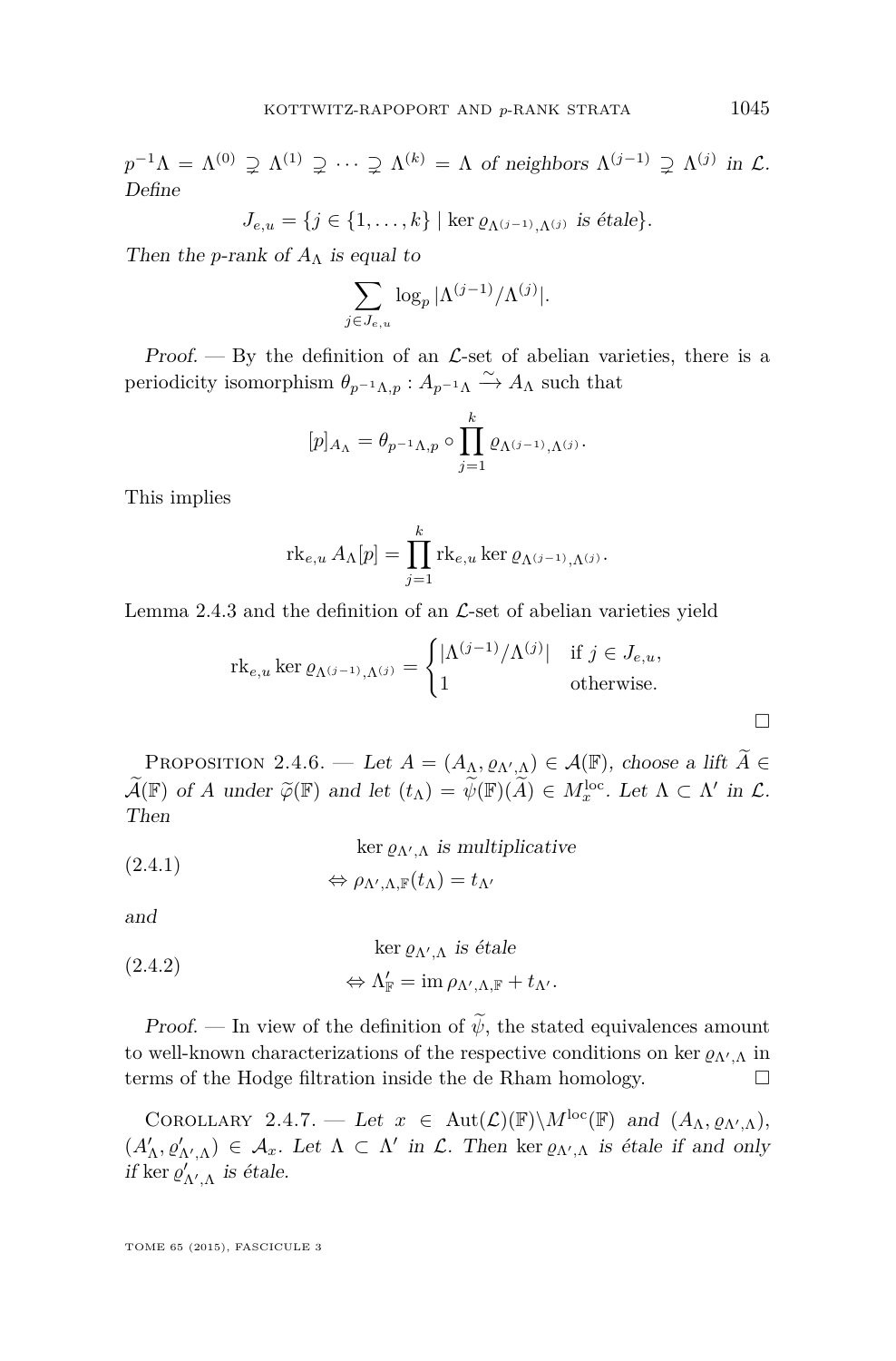<span id="page-16-0"></span>Proof. — For  $(t_\Lambda) \in M^{\text{loc}}(\mathbb{F})$ , the condition  $\Lambda'_{\mathbb{F}} = \text{im } \rho_{\Lambda',\Lambda,\mathbb{F}} + t_{\Lambda'}$  is clearly invariant under the Aut $(\mathcal{L})(\mathbb{F})$ -action on  $M^{\text{loc}}(\mathbb{F})$ . The claim therefore follows from  $(2.4.2)$ .

THEOREM 2.4.8. — Assume that  $\mathcal L$  is complete. Let  $x \in \text{Aut}(\mathcal{L})(\mathbb{F}) \backslash M^{\text{loc}}(\mathbb{F})$  and  $(A_{\Lambda}, \varrho_{\Lambda',\Lambda}), (A'_{\Lambda}, \varrho'_{\Lambda',\Lambda}) \in \mathcal{A}_x$ . Let  $\Lambda, \Lambda' \in$  $\mathcal{L}$ . Then the *p*-ranks of  $A_{\Lambda}$  and  $A'_{\Lambda'}$  coincide. In other words, the *p*-rank is constant on a KR stratum.

Proof. — The *p*-rank of an abelian variety is an isogeny invariant by [\[15,](#page-72-0) p. 147, so that it suffices to treat the case  $\Lambda = \Lambda'$ . The statement then follows from Proposition [2.4.5](#page-14-0) and Corollary [2.4.7.](#page-15-0)

#### **2.5. A formula for the** *p***-rank on a KR stratum**

Denote by *K* the completion of the maximal unramified extension of  $\mathbb{Q}_p$ and by  $\mathcal{O}_K$  the valuation ring of K. We identify the residue field of K with **F.** We denote by  $\sigma$  the Frobenius automorphism on K, inducing the usual Frobenius  $\mathbb{F} \to \mathbb{F}, x \mapsto x^p$  on the residue field. By abuse of notation we also denote by  $\sigma$  the morphism  $G(\sigma) : G(K) \to G(K)$ .

#### 2.5.1. A *p*-divisible group analogue

Let  $Y/\mathbb{F}$  be a *p*-divisible group. We denote by  $\mathbb{D}(Y)$  the covariant Dieudonné module of *Y*, see for example [\[2\]](#page-71-0). It is a free  $\mathcal{O}_K$ -module, equipped with a  $\sigma$ -linear endomorphism  $F_{\mathbb{D}}$  and a  $\sigma^{-1}$ -linear endomorphism  $V_{\mathbb{D}}$ , satisfying  $F_{\mathbb{D}} \circ V_{\mathbb{D}} = F_{\mathbb{D}} \circ V_{\mathbb{D}} = p$ . Let *Y*, *Y'* be *p*-divisible groups over  $\mathbb{F}$  and let  $\lambda: Y \to (Y')^{\vee}$  be a morphism. It induces a pairing  $( \cdot, \cdot )_{\lambda}: \mathbb{D}(Y) \times \mathbb{D}(Y') \to$  $\mathcal{O}_K$  satisfying

$$
(2.5.1) \qquad \quad \left(F_{\mathbb{D}} x,y\right)_{\lambda}=\sigma\left(x,V_{\mathbb{D}} y\right)_{\lambda},\,\,x\in \mathbb{D}(Y), y\in \mathbb{D}(Y').
$$

We denote by  $(\overline{\mathbb{D}}(Y), F_{\overline{\mathbb{D}}}, V_{\overline{\mathbb{D}}})$  the reduction of  $\mathbb{D}(Y), F_{\mathbb{D}}, V_{\mathbb{D}})$  modulo p. If  $A/\mathbb{F}$  is an abelian variety, let  $\mathbb{D}(A) = \mathbb{D}(A[p^{\infty}]).$ 

PROPOSITION 2.5.1 ([\[17,](#page-72-0) Corollary 5.11]). —

(1) Let  $A/\mathbb{F}$  be an abelian variety. There is a canonical isomorphism

(2.5.2) 
$$
\iota = \iota_A : \overline{\mathbb{D}}(A) \xrightarrow{\sim} H_1^{dR}(A),
$$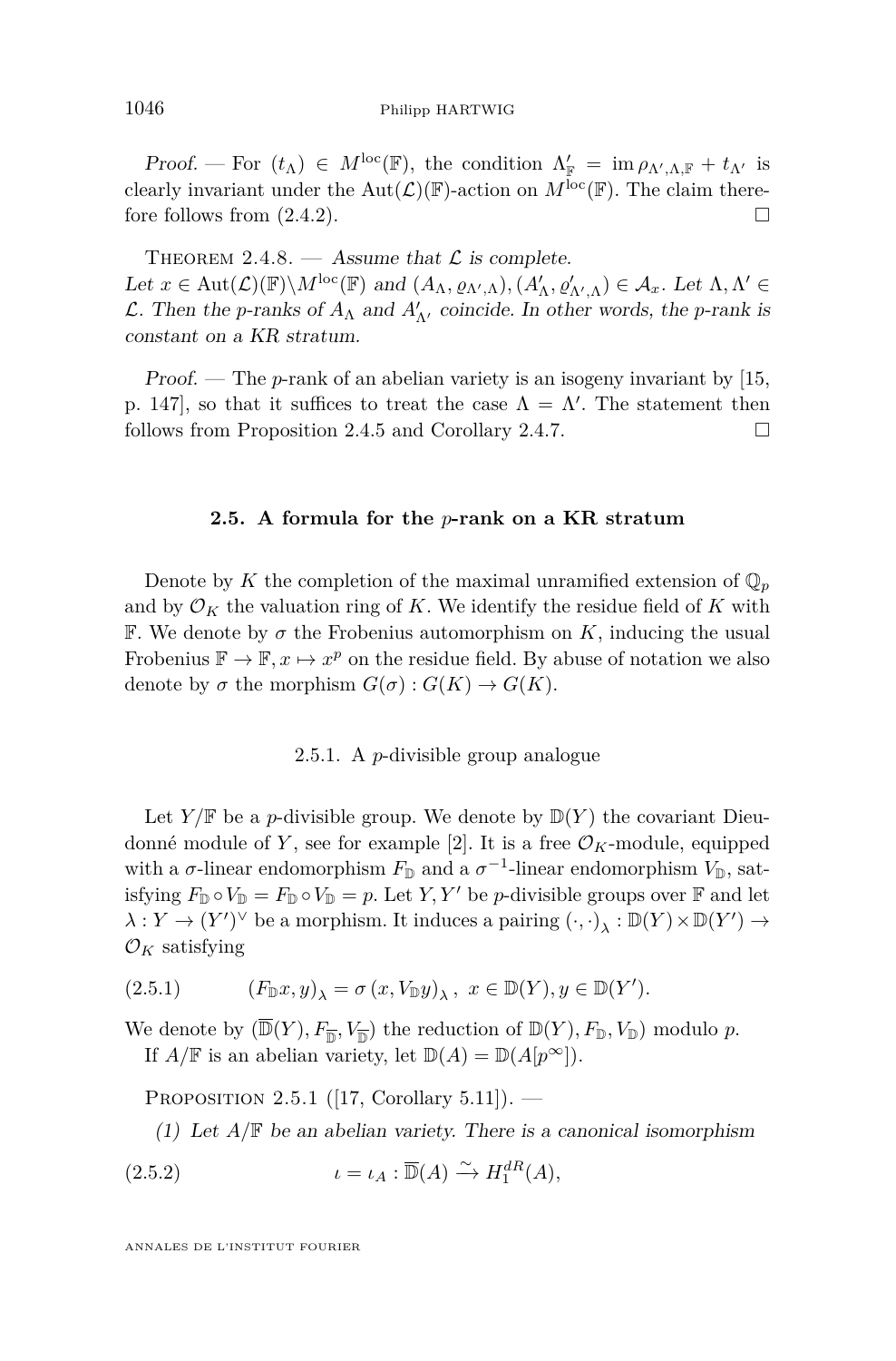inducing an isomorphism of short exact sequences

$$
(2.5.3) \qquad \begin{aligned} 0 &\longrightarrow \text{im } V_{\overline{\mathbb{D}}} \longrightarrow \overline{\mathbb{D}}(A) \longrightarrow \text{Lie}(A[p^{\infty}]) \longrightarrow 0 \\ &\downarrow \simeq \qquad \qquad \downarrow \simeq \qquad \qquad \downarrow \simeq \\ 0 &\longrightarrow \omega_{A^{\vee}} \longrightarrow H_1^{dR}(A) \longrightarrow \text{Lie}(A) \longrightarrow 0. \end{aligned}
$$

(2) Let  $A = (A_{\Lambda}) \in \mathcal{A}(\mathbb{F})$ . For  $\Lambda \in \mathcal{L}$  let  $\iota_{\Lambda} = \iota_{A_{\Lambda}} : \overline{\mathbb{D}}(A_{\Lambda}) \to H_1^{dR}(A_{\Lambda})$ be the isomorphism from [\(2.5.2\)](#page-16-0). The resulting morphism

(2.5.4) 
$$
\iota = (\iota_{\Lambda})_{\Lambda} : (\overline{\mathbb{D}}(A_{\Lambda}))_{\Lambda} \xrightarrow{\sim} (H_1^{dR}(A_{\Lambda}))_{\Lambda}
$$

is an isomorphism of polarized multichains of  $\mathcal{O}_B \otimes \mathbb{F}$ -modules of type  $(\mathcal{L})$ .

In complete analogy with [\[24,](#page-72-0) Definition 6.5] and Definition [2.2.1](#page-10-0) we have the notion of a polarized  $\mathcal{L}$ -set  $Y = (Y_{\Lambda}, \varrho_{\Lambda', \Lambda}, \lambda_{\Lambda})$  of *p*-divisible groups of determinant  $\det_{V_{\mathbb{C}, -i}}$  over  $\mathbb{F}$ . We further obtain a set  $\mathcal{A}_{p-\text{div}}(\mathbb{F})$  of isomorphism classes of such *Y*. In analogy with Definition [2.2.3,](#page-11-0) denote by  $\mathcal{A}_{\text{p-div}}(\mathbb{F})$  the set of isomorphism classes of pairs  $(Y, \gamma)$ , where *Y* is as above and  $\gamma : \overline{\mathbb{D}}(Y) \xrightarrow{\sim} \mathcal{L} \otimes \mathbb{F}$  is an isomorphism of polarized multichains of  $\mathcal{O}_B \otimes \mathbb{F}$ modules of type  $(\mathcal{L})$ . We have the canonical map  $\widetilde{\varphi}_{\text{p-div}}(\mathbb{F}) : \widetilde{\mathcal{A}}_{\text{p-div}}(\mathbb{F}) \to$  $\mathcal{A}_{\text{p-div}}(\mathbb{F})$ ,  $(Y, \gamma) \mapsto Y$ , and the morphism  $\widetilde{\psi}_{\text{p-div}}(\mathbb{F}) : \widetilde{\mathcal{A}}_{\text{p-div}}(\mathbb{F}) \to M^{\text{loc}}(\mathbb{F})$ ,  $(Y, \gamma) \mapsto \gamma(\text{im } V_{\overline{\mathbb{D}}}).$ 



By Proposition [2.5.1](#page-16-0) we obtain maps  $\delta : \mathcal{A}(\mathbb{F}) \to \mathcal{A}_{\text{p-div}}(\mathbb{F})$ ,  $A \mapsto A[p^{\infty}]$ and  $\widetilde{\delta}: \widetilde{\mathcal{A}}(\mathbb{F}) \to \widetilde{\mathcal{A}}_{p\textrm{-}\mathrm{div}}(\mathbb{F}), (A,\gamma) \mapsto (A[p^{\infty}], \gamma \circ \iota)$ , and the following diagrams commute.

$$
\widetilde{\varphi}(\mathbb{F}) \downarrow \widetilde{\varphi}(\mathbb{F}) \downarrow \widetilde{\varphi}_{p\text{-div}}(\mathbb{F}) \downarrow \widetilde{\varphi}_{p\text{-div}}(\mathbb{F}) \downarrow \widetilde{\varphi}_{p\text{-div}}(\mathbb{F}) \downarrow \widetilde{\varphi}_{p\text{-div}}(\mathbb{F}) \downarrow \widetilde{\varphi}_{p\text{-div}}(\mathbb{F}) \downarrow \widetilde{\varphi}_{p\text{-div}}(\mathbb{F})
$$
\n
$$
\mathcal{A}(\mathbb{F}) \stackrel{\delta}{\longrightarrow} \mathcal{A}_{p\text{-div}}(\mathbb{F}), \qquad M^{\text{loc}}(\mathbb{F}) \downarrow \longrightarrow M^{\text{loc}}(\mathbb{F}).
$$

In absolute analogy with Definition [2.3.9,](#page-13-0) we obtain a decomposition

$$
\mathcal{A}_{\mathrm{p}\text{-}\mathrm{div}}(\mathbb{F})=\coprod_{x\in\mathrm{Aut}(\mathcal{L})(\mathbb{F})\backslash M^{\mathrm{loc}}(\mathbb{F})}\mathcal{A}_{\mathrm{p}\text{-}\mathrm{div},x},
$$

TOME 65 (2015), FASCICULE 3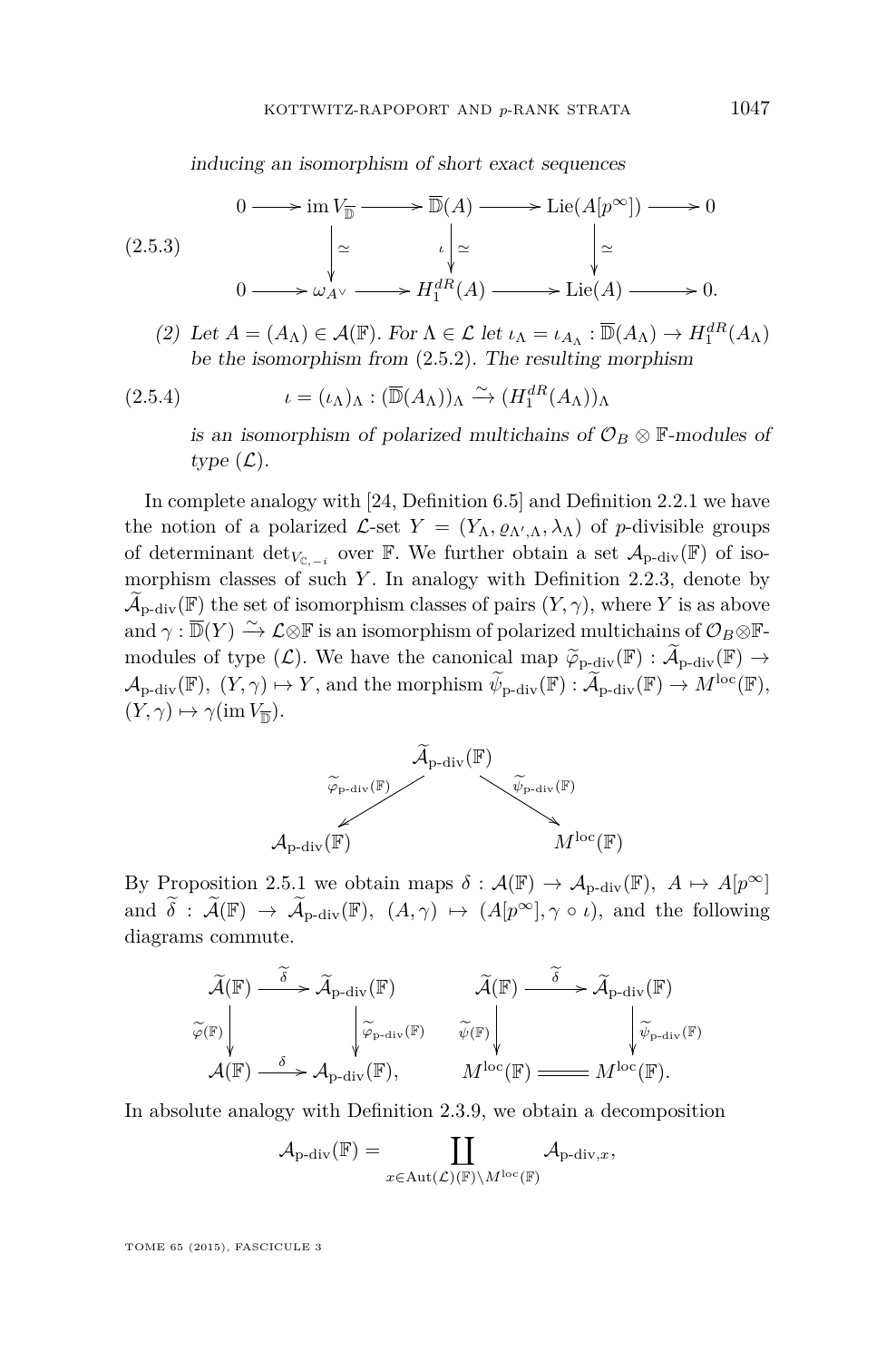<span id="page-18-0"></span>which we call the KR stratification on  $\mathcal{A}_{p-\text{div}}(\mathbb{F})$ . For  $x \in \text{Aut}(\mathcal{L})(\mathbb{F})\backslash M^{\text{loc}}(\mathbb{F})$ we have  $A_x = \delta^{-1}(A_{p\text{-div},x})$ . We define as in Definition [2.4.4](#page-14-0) the *p*-rank of a *p*-divisible group over F. The proof of Theorem [2.4.8](#page-16-0) then carries over without any changes to show the following statement.

THEOREM 2.5.2. — Assume that  $\mathcal L$  is complete. Then the *p*-rank is constant on a KR stratum in  $\mathcal{A}_{\text{p-div}}(\mathbb{F})$ .

2.5.2. The map  $\alpha$  :  $\mathcal{A}_{\text{p-div}}(\mathbb{F}) \to B_I(G)$ 

LEMMA 2.5.3. — Let M and M' be polarized multichains of  $\mathcal{O}_B$  ⊗  $\mathcal{O}_K$ -modules of type  $(\mathcal{L})$ . Then the canonical map Isom $(\mathcal{M}, \mathcal{M}')(\mathcal{O}_K) \to$ Isom $(\mathcal{M}, \mathcal{M}')(\mathbb{F})$  is surjective. In particular  $\mathcal M$  and  $\mathcal M'$  are isomorphic.

Proof. — Let  $\mathcal{I} = \text{Isom}(\mathcal{M}, \mathcal{M}')$ . Clearly  $\mathcal{I}$  is representable by an affine scheme over  $\mathcal{O}_K$ . By [\[24,](#page-72-0) Theorem 3.16] we know that the base-change  $I \otimes_{\mathcal{O}_K} \mathcal{O}_K/p^n$  is in particular formally smooth over  $\mathcal{O}_K/p^n$  for every  $n \in \mathbb{N}$ . This easily implies the surjectivity of  $\mathcal{I}(\mathcal{O}_K) \to \mathcal{I}(\mathbb{F})$  in view of  $\mathcal{I}(\mathcal{O}_K) =$ lim<sub>n∈N</sub>  $\mathcal{I}(\mathcal{O}_K/p^n)$ . The second claim follows, as  $\mathcal{I}(\mathbb{F}) \neq \emptyset$  by loc. cit. □

For  $g \in G(K)$ , we denote by  $g \cdot (\mathcal{L} \otimes \mathcal{O}_K)$  the tuple  $(g(\Lambda \otimes \mathcal{O}_K))_{\Lambda \in \mathcal{L}}$  of  $\mathcal{O}_B \otimes \mathcal{O}_K$ -submodules of  $V \otimes K$ . Let

$$
I := \{ g \in G(K) \mid g \cdot (\mathcal{L} \otimes \mathcal{O}_K) = \mathcal{L} \otimes \mathcal{O}_K \}
$$
  
=  $\{ g \in G(K) \mid \forall \Lambda \in \mathcal{L} : g(\Lambda \otimes \mathcal{O}_K) = \Lambda \otimes \mathcal{O}_K \}$ 

and

$$
I_0 := \{ g \in I \mid c(g) = 1 \}.
$$

Our notation for these groups is motivated by the Iwahori case (i.e. the case where  $\mathcal L$  is complete), cf. Remark [2.5.19.](#page-24-0) But note that we have not yet specialized to this case.

LEMMA 2.5.4. — We have  $I = \mathcal{O}_K^{\times} I_0$ . In particular, any  $g \in I$  satisfies  $c(g) \in \mathcal{O}_K^{\times}$ .

Proof. — Let  $g \in I$  and  $\Lambda \in \mathcal{L}$ . Then  $\Lambda$  is in particular an  $\mathcal{O}_K$ -lattice in the *K*-vector space  $V_K$  and the fact that *g* restricts to an automorphism of  $\Lambda$  implies that  $\det(g) \in \mathcal{O}_K^{\times}$ . The equation  $\det(g)^2 = c(g)^{\dim_{\mathbb{Q}} V}$  then yields *c*(*g*) ∈  $\mathcal{O}_K^{\times}$ . As  $\mathcal{O}_K$  is strictly Henselian of residue characteristic different from 2, there is an  $x \in \mathcal{O}_K^{\times}$  with  $x^2 = c(g)$ . Then  $x^{-1}g \in I_0$ , as desired.  $\Box$ 

LEMMA 2.5.5. — Let  $g \in I_0$ . Then g restricts to an automorphism  $g_\Lambda$ :  $\Lambda \otimes \mathcal{O}_K \to \Lambda \otimes \mathcal{O}_K$  for each  $\Lambda \in \mathcal{L}$ . The assignment  $g \mapsto (g_{\Lambda})_{\Lambda}$  defines an isomorphism  $I_0 \xrightarrow{\sim} \text{Aut}(\mathcal{L})(\mathcal{O}_K)$ .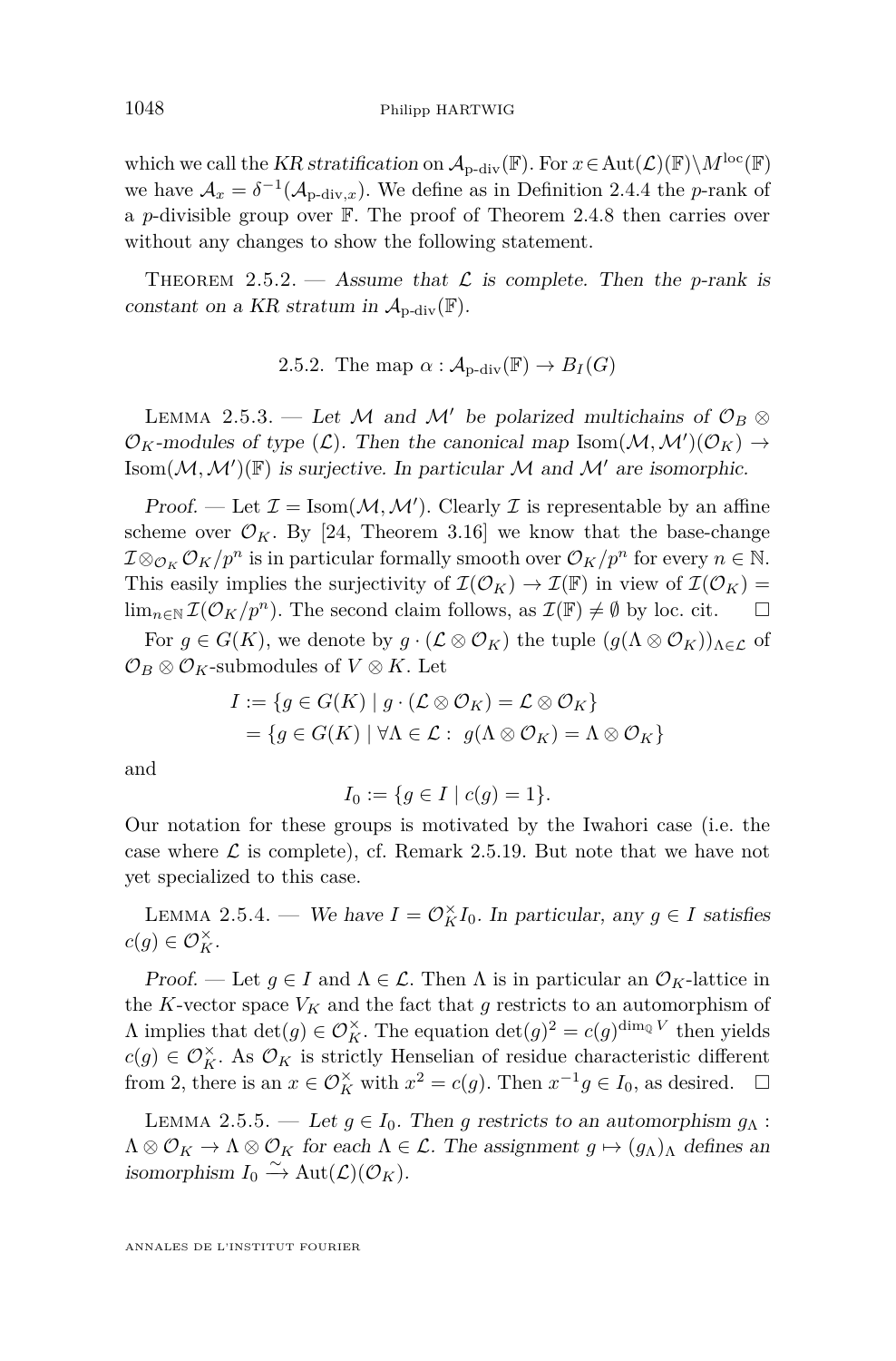Proof. — If  $(\varphi_{\Lambda}) \in \text{Aut}(\mathcal{L})(\mathcal{O}_K)$ , then  $\varphi_{\Lambda} \otimes_{\mathcal{O}_K} K$  is an element of  $G(K)$ which is independent of  $\Lambda$ . This provides an inverse to the map in question.  $\Box$ 

PROPOSITION 2.5.6 ([\[24,](#page-72-0) 3.23]). — Let  $Y = (Y_{\Lambda}, \varrho_{\Lambda', \Lambda}, \lambda_{\Lambda}) \in \mathcal{A}_{p-\text{div}}(\mathbb{F})$ . For  $\Lambda \in \mathcal{L}$  let  $\mathcal{E}_{\Lambda} : \mathbb{D}(Y_{\Lambda}) \times \mathbb{D}(Y_{\Lambda^{\vee}}) \to \mathcal{O}_K$  be the pairing induced by  $\lambda_{\Lambda}$ . Then  $(\mathbb{D}(Y_\Lambda))_\Lambda$ , equipped with the pairings  $(\mathcal{E}_\Lambda)_\Lambda$ , is a polarized multichain of  $\mathcal{O}_B \otimes \mathcal{O}_K$ -modules of type  $(\mathcal{L})$ .

Define equivalence relations  $\sim$  and  $\sim$ *I* on *G*(*K*) by

$$
x \sim y \Leftrightarrow \exists g \in G(K) : y = gx\sigma(g)^{-1},
$$
  

$$
x \sim_I y \Leftrightarrow \exists i \in I : y = ix\sigma(i)^{-1}
$$

and denote by  $B(G) = G(K)/\sim$  and  $B_I(G) = G(K)/\sim_I$  the corresponding quotients. For an element  $b \in G(K)$ , we denote by [*b*] its equivalence class in  $B(G)$ .

Let  $(Y_\Lambda) \in \mathcal{A}_{\text{p-div}}(\mathbb{F})$ . By Lemma [2.5.3](#page-18-0) there is an isomorphism  $\varphi =$  $(\varphi_\Lambda)_\Lambda : (\mathbb{D}(Y_\Lambda))_\Lambda \stackrel{\sim}{\to} \mathcal{L} \otimes \mathcal{O}_K$  of polarized multichains of  $\mathcal{O}_B \otimes \mathcal{O}_K$ -modules of type  $(L)$ . Let  $\Lambda \in \mathcal{L}$ . Then  $\mathfrak{F}_{\Lambda} = \varphi_{\Lambda} \circ F_{\mathbb{D}} \circ \varphi_{\Lambda}^{-1}$  is a  $\sigma$ -linear endomorphism of  $\Lambda \otimes \mathcal{O}_K$ . By functoriality of the Dieudonné module, the base-change  $\mathfrak{F}_{\Lambda} \otimes_{\mathcal{O}_K} K : V \otimes K \to V \otimes K$  is independent of  $\Lambda$  and we simply denote it by  $\mathfrak{F}$ . In the same way, we obtain from the morphisms  $V_{\mathbb{D}}$  on the Dieudonné modules a  $\sigma^{-1}$ -linear endomorphism  $\mathfrak V$  of  $V\otimes K$ .

Let  $b = \mathfrak{F} \circ (\text{id}_V \otimes \sigma)^{-1}$ . Then *b* is a  $B \otimes K$ -linear endomorphism of  $V \otimes K$ , and in view of [\(2.5.1\)](#page-16-0) we have  $b \in G(K)$ , with  $c(b) = p$ . If  $\varphi'$ :  $(\mathbb{D}(Y_{\Lambda}))_{\Lambda} \stackrel{\sim}{\to} \mathcal{L} \otimes \mathcal{O}_K$  is another isomorphism, we have  $\varphi' = i \circ \varphi$  for some  $i \in I_0$ , and the resulting element  $b' \in G(K)$  will satisfy  $b' = ib\sigma(i)^{-1}$ . In this way we obtain a well-defined map  $\alpha : A_{\text{p-div}}(\mathbb{F}) \to B_I(G)$ .

The canonical projection  $G(K) \to I \backslash G(K)/I$  factors through  $B_I(G)$ , so that we obtain a map  $B_I(G) \xrightarrow{\text{can.}} I \backslash G(K)/I$ . Denote by  $\gamma$  the composition  $\mathcal{A}_{\text{p-div}}(\mathbb{F}) \stackrel{\alpha}{\to} B_I(G) \stackrel{\text{can.}}{\longrightarrow} I \backslash G(K)/I$ . Denote by Perm  $\subset I \backslash G(K)/I$  the image of  $\gamma$ . By abuse of notation, we also denote by  $\gamma : \mathcal{A}_{n\text{-div}}(\mathbb{F}) \to \text{Perm}$ the induced map.

Denote by  $B_I(G)_{\text{Perm}} \subset B_I(G)$  the preimage of Perm under the canonical map  $B_I(G) \xrightarrow{\text{can.}} I \backslash G(K)/I$ . By abuse of notation, we also denote by  $\alpha$ :  $\mathcal{A}_{\text{p-div}}(\mathbb{F}) \to B_I(G)_{\text{Perm}}$  the induced map. The situation is visualized by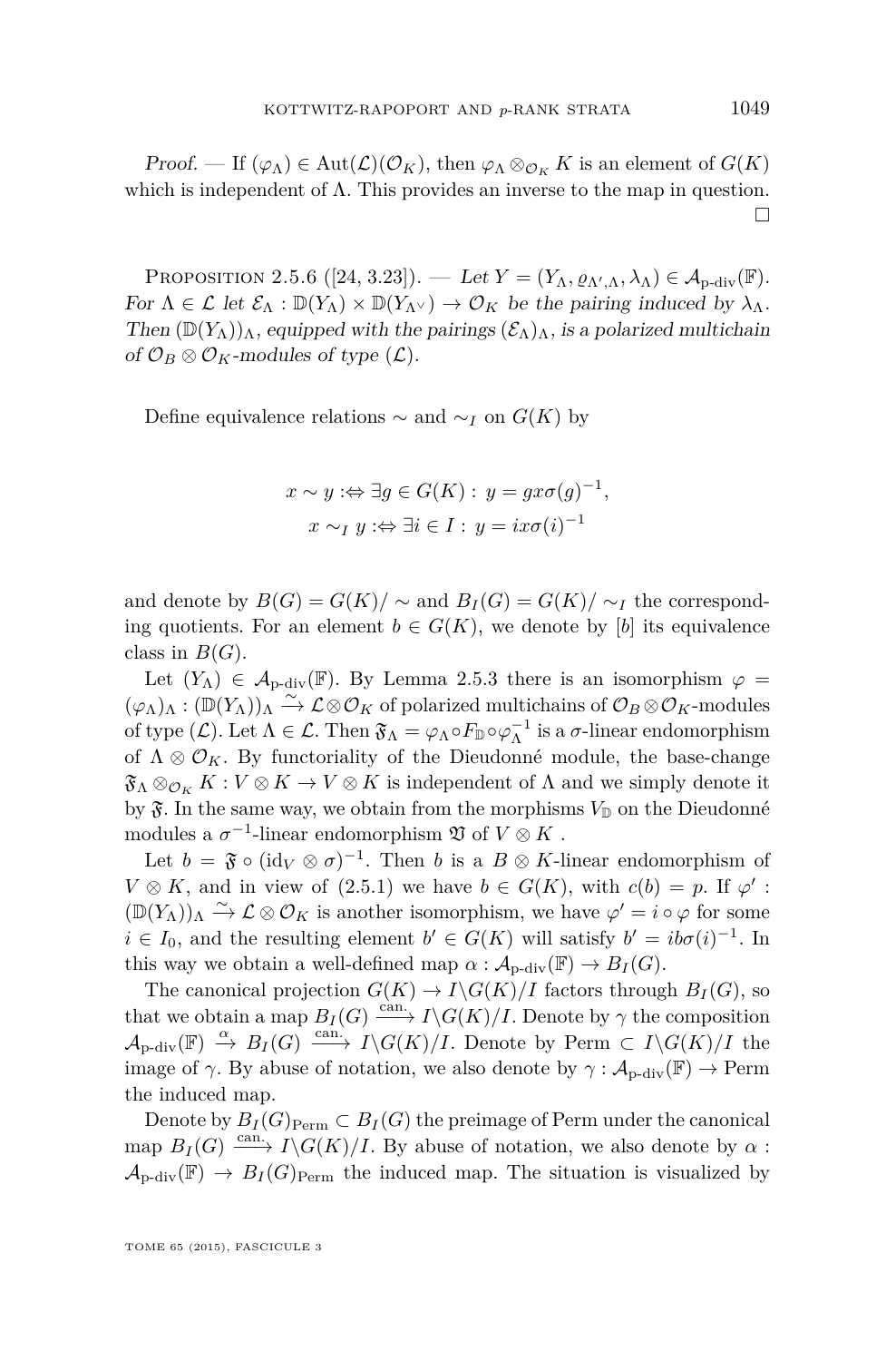<span id="page-20-0"></span>the following commutative diagram, in which the square is cartesian.



The following two results show that the map  $\alpha$  :  $\mathcal{A}_{p-\text{div}}(\mathbb{F}) \to B_I(G)_{\text{Perm}}$  is very close to being a bijection. Our proofs are based on the discussion of the Siegel case by Hoeve in [\[11,](#page-71-0) Chapter 7].

PROPOSITION 2.5.7. — The map  $\alpha$  :  $\mathcal{A}_{p\text{-div}}(\mathbb{F}) \to B_I(G)_{\text{Perm}}$  is surjective.

Proof. — Let  $\overline{b} \in B_I(G)_{\text{Perm}}$  and pick any representative  $b \in G(K)$  of  $\overline{b}$ . By [\(2.5.1\)](#page-16-0) and Lemma [2.5.4](#page-18-0) there is a unit  $v \in \mathcal{O}_K^{\times}$  with  $c(b) = vp$ . Using Lang's Lemma in combination with an approximation argument, we find a  $u \in \mathcal{O}_K^{\times}$  with  $v = (u\sigma(u)^{-1})^2$ . After replacing *b* by  $u^{-1}b\sigma(u)$ , we may assume that  $c(b) = p$ .

Define  $\mathfrak{F} = b \circ (\mathrm{id}_V \otimes \sigma)$  and  $\mathfrak{V} = p\mathfrak{F}^{-1}$ . Let  $\Lambda \in \mathcal{L}$ . Then  $\Lambda \otimes \mathcal{O}_K$  is stable under  $\mathfrak{F}$  and  $\mathfrak{V}$ , and we denote by  $\mathfrak{F}_{\Lambda}$  and  $\mathfrak{V}_{\Lambda}$  the induced endomorphisms of  $\Lambda \otimes \mathcal{O}_K$ . Dieudonné theory implies that the chain  $((\Lambda \otimes \mathcal{O}_K, \mathfrak{F}_\Lambda, \mathfrak{V}_\Lambda), \rho_{\Lambda',\Lambda})$ is of the form  $\mathbb{D}(Y)$  for an  $\mathcal{L}$ -set  $Y = (Y_{\Lambda}, \varrho_{\Lambda', \Lambda})$  of *p*-divisible groups of determinant det<sub>*V*<sub>C,−*i*</sub></sub> over  $\mathbb{F}$ .

From  $c(b) = p$ , we obtain

$$
\left(\mathfrak{F}_{\Lambda}x,y\right)_{\Lambda,\mathcal{O}_{K}}=\sigma\left(x,\mathfrak{V}_{\Lambda^{\vee}}y\right)_{\Lambda,\mathcal{O}_{K}},\,\,x\in\Lambda\otimes\mathcal{O}_{K},y\in\Lambda^{\vee}\otimes\mathcal{O}_{K},
$$

compare [\(2.5.1\)](#page-16-0). Dieudonné theory then implies that  $(\cdot, \cdot)_{\Lambda, \mathcal{O}_K}$  is induced by an isomorphism  $\lambda_{\lambda}: Y_{\Lambda} \to Y_{\Lambda}^{\vee}$ , and the tuple  $\lambda = (\lambda_{\Lambda})$  provides us with a polarization of *Y*. The isomorphism class of  $(Y, \lambda)$  is the desired preimage of  $\bar{b}$  under  $\alpha$ .

PROPOSITION 2.5.8. — Let  $Y = (Y_\Lambda, \varrho_{\Lambda',\Lambda}, \lambda_\Lambda)$  and  $Y' = (Y'_\Lambda, \varrho'_{\Lambda',\Lambda}, \lambda'_\Lambda)$ be two points of  $\mathcal{A}_{p-\text{div}}(\mathbb{F})$ . Then  $\alpha(Y) = \alpha(Y')$  if and only if there exist both an isomorphism  $\phi = (\phi_{\Lambda}) : (Y_{\Lambda}, \varrho_{\Lambda', \Lambda}) \to (Y'_{\Lambda}, \varrho'_{\Lambda', \Lambda})$  of L-sets of *p*divisible groups over  $\mathbb{F}$  and a unit  $u \in \mathbb{Z}_p^{\times}$  such that the following diagram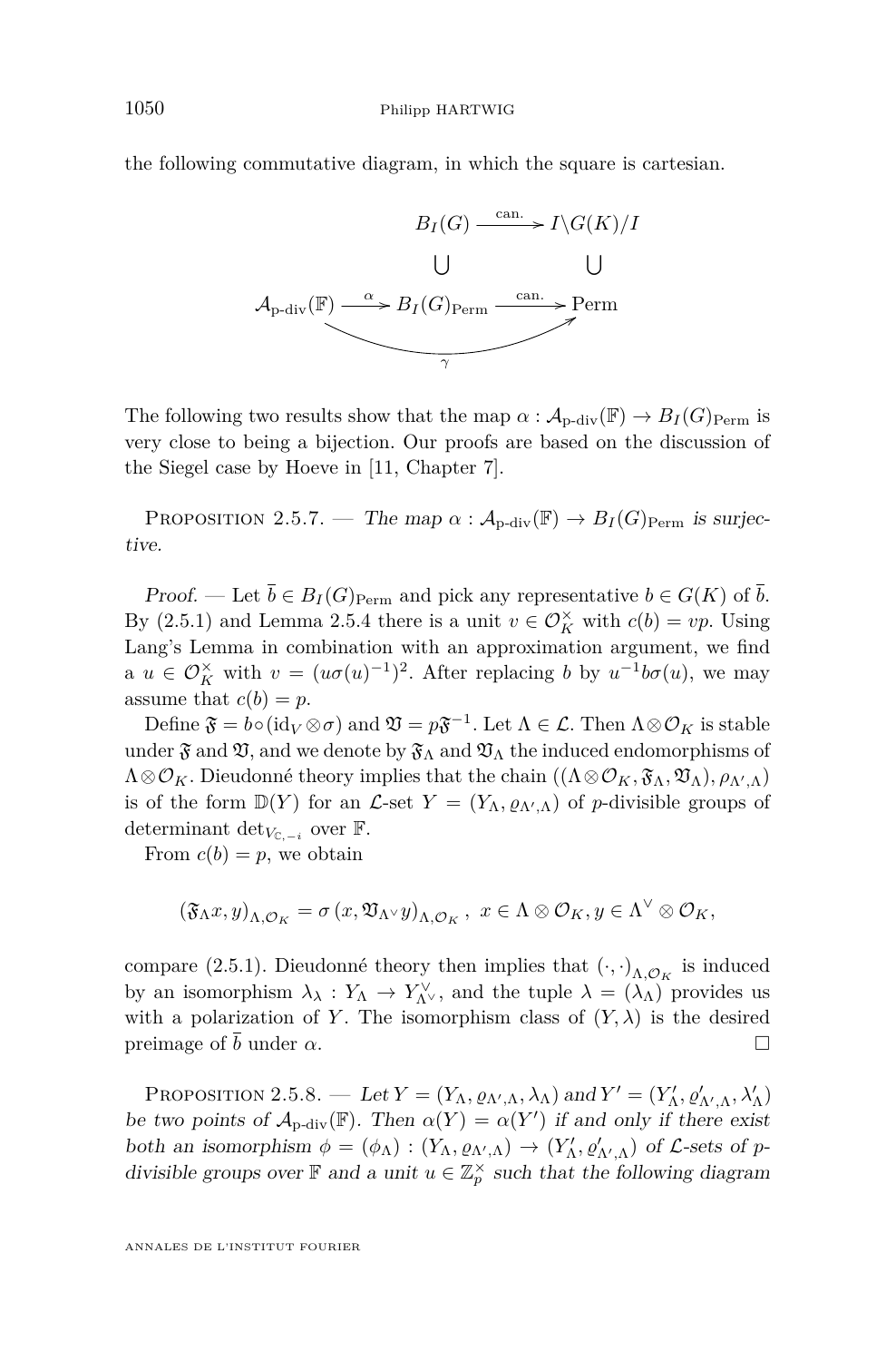<span id="page-21-0"></span>commutes for all  $\Lambda \in \mathcal{L}$ .



Proof. — Choose isomorphisms  $\varphi : \mathbb{D}(Y) \xrightarrow{\sim} \mathcal{L} \otimes \mathcal{O}_K$  and  $\varphi' : \mathbb{D}(Y') \xrightarrow{\sim}$  $\mathcal{L} \otimes \mathcal{O}_K$ , and denote by *b* and *b*' the resulting elements of  $G(K)$  as above. If  $\alpha(Y) = \alpha(Y')$ , there is an  $i \in I$  with  $b' = ib\sigma(i)^{-1}$ . We have seen above that  $c(b) = p = c(b')$ , so that  $c(i) = \sigma(c(i))$ . By Lemma [2.5.4](#page-18-0) and [\[12,](#page-71-0) Lemma 1.2], the element  $u := c(i)$  lies in  $\mathbb{Z}_p^{\times}$ . As in Lemma [2.5.5](#page-18-0) we consider *i* as a tuple of endomorphisms  $(\Lambda \otimes \mathcal{O}_K \to \Lambda \otimes \mathcal{O}_K)_{\Lambda \in \mathcal{L}}$ . The composition  $\varphi'^{-1} \circ i \circ \varphi$  corresponds under Dieudonné theory to the desired morphism *φ*. Similarly for the converse.

#### 2.5.3. The map  $\gamma$  and the KR stratification

PROPOSITION 2.5.9. — Two points  $Y, Y' \in \mathcal{A}_{p-\text{div}}(\mathbb{F})$  lie in the same KR stratum if and only if  $\gamma(Y) = \gamma(Y')$ .

Proof. — The map  $G(K) \to G(K)$ ,  $g \mapsto p\sigma^{-1}(g^{-1})$  descends to a welldefined bijection  $\tau : I \backslash G(K)/I \to I \backslash G(K)/I$ , and it suffices to show the corresponding statement for the composition  $\mathcal{A}_{p\text{-div}}(\mathbb{F}) \stackrel{\gamma}{\to} I\backslash G(K)/I \stackrel{\tau}{\to}$ *I* $\setminus$ *G*(*K*)*/I* instead of  $\gamma$ .

Let  $Y = (Y_\Lambda)_\Lambda \in \mathcal{A}_{\text{p-div}}(\mathbb{F})$ . Choose an isomorphism  $\varphi : (\mathbb{D}(Y_\Lambda))_\Lambda \xrightarrow{\sim} \mathcal{L} \otimes$  $\mathcal{O}_K$  and denote by  $\mathfrak{F}$  and  $\mathfrak{V}$  the resulting endomorphisms of  $V \otimes K$ , as above. Let  $b \in G(K)$  with  $\mathfrak{F} = b \circ (\mathrm{id}_V \otimes \sigma)$ . We have  $\mathfrak{V} = p\sigma^{-1}(b^{-1}) \circ (\mathrm{id}_V \otimes \sigma^{-1}),$ so that  $\mathfrak{V}(\Lambda \otimes \mathcal{O}_K) = p\sigma^{-1}(b^{-1})(\Lambda \otimes \mathcal{O}_K)$ ,  $\Lambda \in \mathcal{L}$ .

For  $\Lambda \in \mathcal{L}$ , denote by  $\pi_{\Lambda} : \Lambda \otimes \mathcal{O}_K \to \Lambda \otimes \mathbb{F}$  the canonical projection. For a tuple  $M = (M_\Lambda)_{\Lambda \in \mathcal{L}}$  of  $\mathcal{O}_B \otimes \mathcal{O}_K$ -submodules  $p\Lambda \otimes \mathcal{O}_K \subset M_\Lambda \subset$  $\Lambda \otimes \mathcal{O}_K$  further write  $\pi(M) = (\pi_\Lambda(M_\Lambda))_\Lambda$ . Note that M and  $\pi(M)$  mutually determine each other.

By definition the KR stratum that  $Y \in \mathcal{A}_{p-\text{div}}(\mathbb{F})$  lies in is given by the Aut $(\mathcal{L})(\mathbb{F})$ -orbit of the point  $\pi((\mathfrak{V}(\Lambda\otimes\mathcal{O}_K))_{\Lambda})\in M^{\text{loc}}(\mathbb{F})$ . By Lemma [2.5.3,](#page-18-0) Lemma [2.5.4](#page-18-0) and Lemma [2.5.5,](#page-18-0) this orbit is equal to

$$
\pi\big(\{ip\sigma^{-1}(b^{-1})\cdot(\mathcal{L}\otimes\mathcal{O}_K)\mid i\in I\}\big).
$$

We conclude by noting that for an element  $g \in G(K)$ , the set  $\{ig \cdot (\mathcal{L} \otimes \mathcal{O}_K) \mid$ *i* ∈ *I*} and the image of *g* in *I*\*G*(*K*)/*I* mutually determine each other.  $\Box$ 

TOME 65 (2015), FASCICULE 3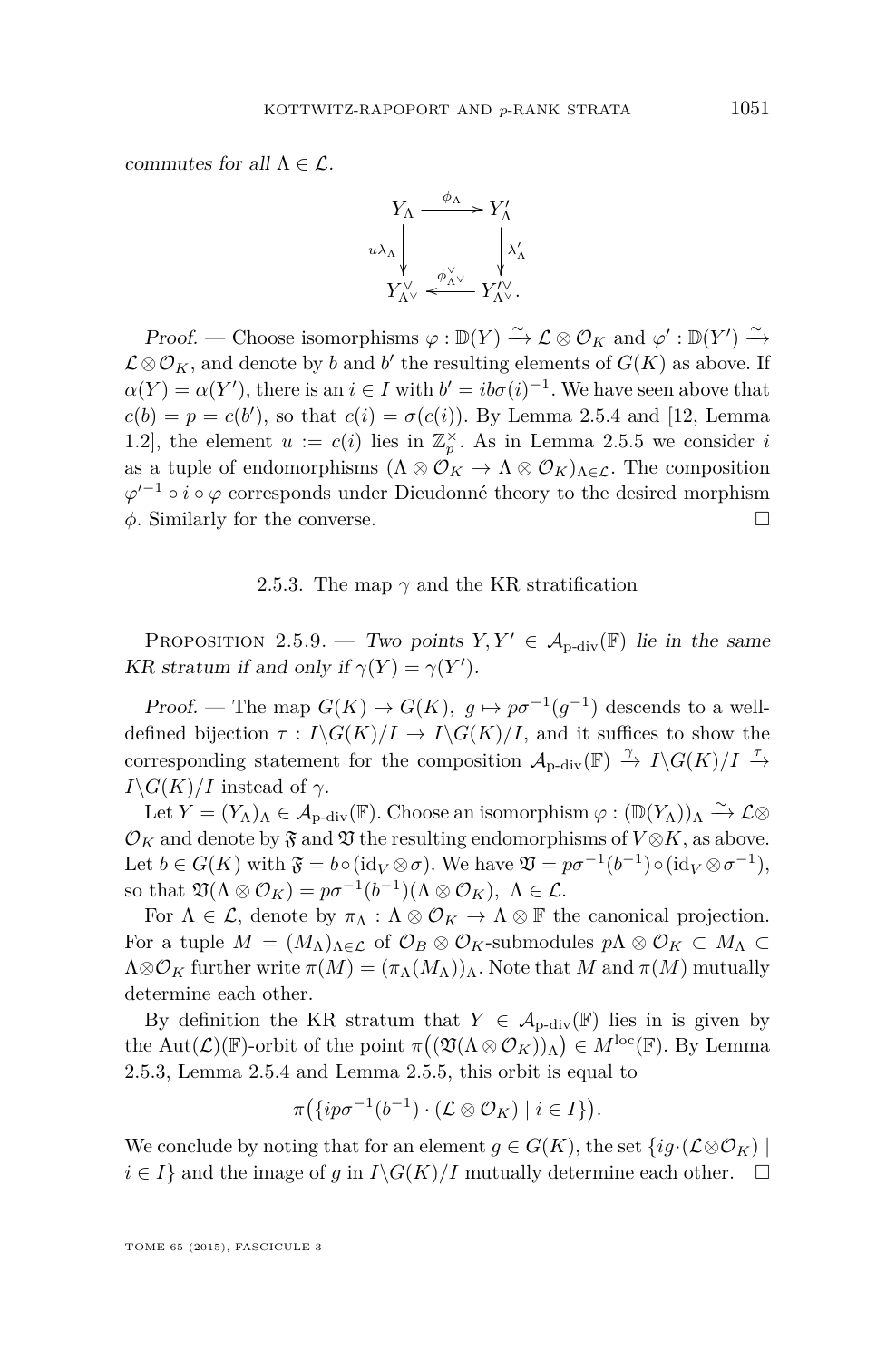<span id="page-22-0"></span>DEFINITION 2.5.10. — For  $x \in \text{Perm}$ , we denote by  $\mathcal{A}_{p\text{-div},x} = \gamma^{-1}(x)$ and  $A_x = \delta^{-1}(A_{p\text{-div},x})$  the corresponding KR stratum in  $A_{p\text{-div}}(\mathbb{F})$  and  $\mathcal{A}(\mathbb{F})$ , respectively.

Remark 2.5.11 (Compare [\[11,](#page-71-0) 11.3]). — The normalization of Definition 2.5.10 amounts to indexing the KR stratification by the relative position of  $\mathcal{L} \otimes \mathcal{O}_K$  to its image under Frobenius. This seems to be the natural normalization in the current context, see in particular Remark [2.5.17](#page-23-0) below. In the context of affine flag varieties however, to be explained in the following sections, the natural normalization seems to be by the relative position of  $\mathcal{L} \otimes \mathcal{O}_K$  to its image under Verschiebung, see for example Remark [3.9.4.](#page-38-0) This amounts to replacing the map *γ* by the composition  $\mathcal{A}(\mathbb{F}) \stackrel{\gamma}{\to} I \backslash G(K)/I \xrightarrow{g \mapsto p\sigma^{-1}(g^{-1})} I \backslash G(K)/I$ , as we have for example done in the proof of Proposition [2.5.9.](#page-21-0)

Let us note that for the question of the *p*-rank on a KR stratum both normalizations yield the same results.

Denote by  $r_p : A_{\text{p-div}}(\mathbb{F}) \to \mathbb{N}$  the map with  $r_p((Y_\Lambda)_{\Lambda})$  equal to the common *p*-rank of the  $Y_\Lambda$ . In view Proposition [2.5.9,](#page-21-0) Theorem [2.5.2](#page-18-0) amounts to the following statement.

THEOREM 2.5.12. — Assume that  $\mathcal L$  is complete. The map  $r_p : A_{p-\text{div}}(\mathbb{F}) \to \mathbb{N}$  factors through  $A_{p-\text{div}}(\mathbb{F}) \xrightarrow{\gamma} \text{Perm}$ .

#### 2.5.4. The Newton stratification

The canonical projection  $G(K) \to B(G)$  factors through  $B_I(G)$ , so that we get a map  $B_I(G) \xrightarrow{\text{can.}} B(G)$ . Denote by  $\beta$  the composition  $\mathcal{A}_{p-\text{div}}(\mathbb{F}) \xrightarrow{\alpha}$  $B_I(G) \xrightarrow{\text{can.}} B(G)$ .

DEFINITION 2.5.13. — Let  $b \in B(G)$ . We define  $\mathcal{N}_{p\text{-div},b} := \beta^{-1}(b) \subset$  $\mathcal{A}_{\text{p-div}}(\mathbb{F})$  and  $\mathcal{N}_b := (\beta \circ \delta)^{-1}(b) \subset \mathcal{A}(\mathbb{F})$ , and call it the Newton stratum associated with *b* in  $\mathcal{A}_{p\text{-div}}(\mathbb{F})$  and  $\mathcal{A}(\mathbb{F})$ , respectively.

Denote by  $\mathbb D$  the diagonalizable affine group with character group  $\mathbb Q$  over *K*. Let  $b \in G(K)$ . We denote by  $\nu_b : \mathbb{D} \to G_K$  the corresponding New-ton map, defined in [\[12,](#page-71-0) 4.2].<sup>(3)</sup> The morphism  $\nu_b$  makes  $V_K$  into a representation of D and we consider the corresponding weight decomposition  $V_K = \bigoplus_{\chi \in \mathbb{Q}} V_\chi$ . We define

$$
\nu_{b,0} := \dim_K V_0.
$$

 $(3)$  Note that the discussion in loc. cit. still remains valid for not necessarily connected reductive groups over Q*p*.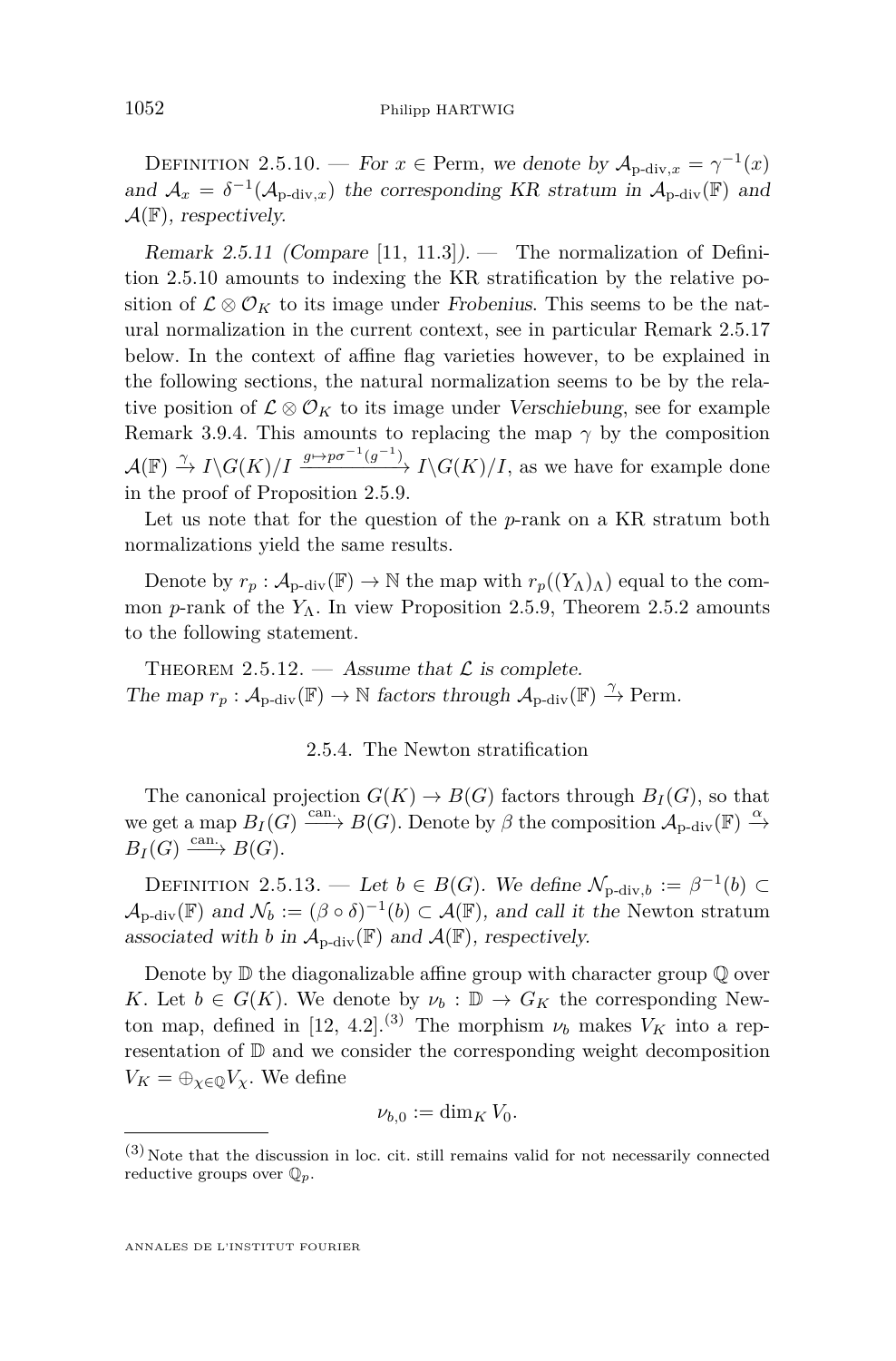<span id="page-23-0"></span>If  $g \in G(K)$ , we know that  $\nu_{ab\sigma(q)^{-1}} = \text{Int}(g) \circ \nu_b$ , where  $\text{Int}(g) : G(K) \to$  $G(K)$ ,  $h \mapsto ghg^{-1}$ , and consequently  $\nu_{b,0} = \nu_{gb\sigma(g)^{-1},0}$ . Thus the map  $G(K) \to \mathbb{N}$ ,  $b \mapsto \nu_{b,0}$  factors through  $B(G)$ , and we also denote by  $B(G) \to$  $\mathbb{N}, b \mapsto \nu_{b,0}$  the resulting map.

PROPOSITION 2.5.14. — The map  $r_p : A_{\text{p-div}}(\mathbb{F}) \to \mathbb{N}$  factors as

$$
\mathcal{A}_{\mathrm{p}\text{-}\mathrm{div}}(\mathbb{F}) \xrightarrow{\beta} B(G) \xrightarrow{b \mapsto \nu_{b,0}} \mathbb{N}.
$$

In other words, for  $b \in B(G)$  the *p*-rank on  $\mathcal{N}_b$  is constant with value  $\nu_{b,0}$ .

Proof. — This follows from the fact that for a *p*-divisible group *Y /*F the isotypical component of slope 0 in  $\mathbb{D}(Y) \otimes_{\mathcal{O}_K} K$  comes precisely from the étale part of *Y*, see for instance [\[2,](#page-71-0) IV].

**Assume from now on that**  $\mathcal{L}$  **is complete.** We can summarize the above discussion in the following commutative diagram, with the dotted arrow coming from Theorem [2.5.12.](#page-22-0)



DEFINITION 2.5.15. — Let  $b \in G(K)$  and  $x \in I \backslash G(K)/I$ . The affine Deligne-Lusztig variety associated with *b* and *x* is defined by

$$
X_x(b) = \{ g \in G(K)/I \mid g^{-1}b\sigma(g) \in IxI \}.
$$

PROPOSITION 2.5.16. — Let  $x \in \text{Perm}$  and  $b \in G(K)$ . Then the following equivalence holds.

$$
X_x(b) \neq \emptyset \Leftrightarrow \mathcal{A}_{p\text{-div},x} \cap \mathcal{N}_{p\text{-div},[b]} \neq \emptyset.
$$

Proof. — Follows from the definitions and Proposition [2.5.7.](#page-20-0)  $\Box$ 

Remark 2.5.17. — Let  $x \in \text{Perm}$  and let  $b \in G(K)$ . Although not established in full generality, it is expected that the following equivalence holds, see [\[7,](#page-71-0) Proposition 12.6].

$$
(2.5.6) \t\t X_x(b) \neq \emptyset \Leftrightarrow \mathcal{A}_x \cap \mathcal{N}_{[b]} \neq \emptyset.
$$

The difficulty in proving this equivalence lies in the construction of a suitable  $\mathcal{L}$ -set of abelian varieties with prescribed  $\mathcal{L}$ -set of *p*-divisible groups.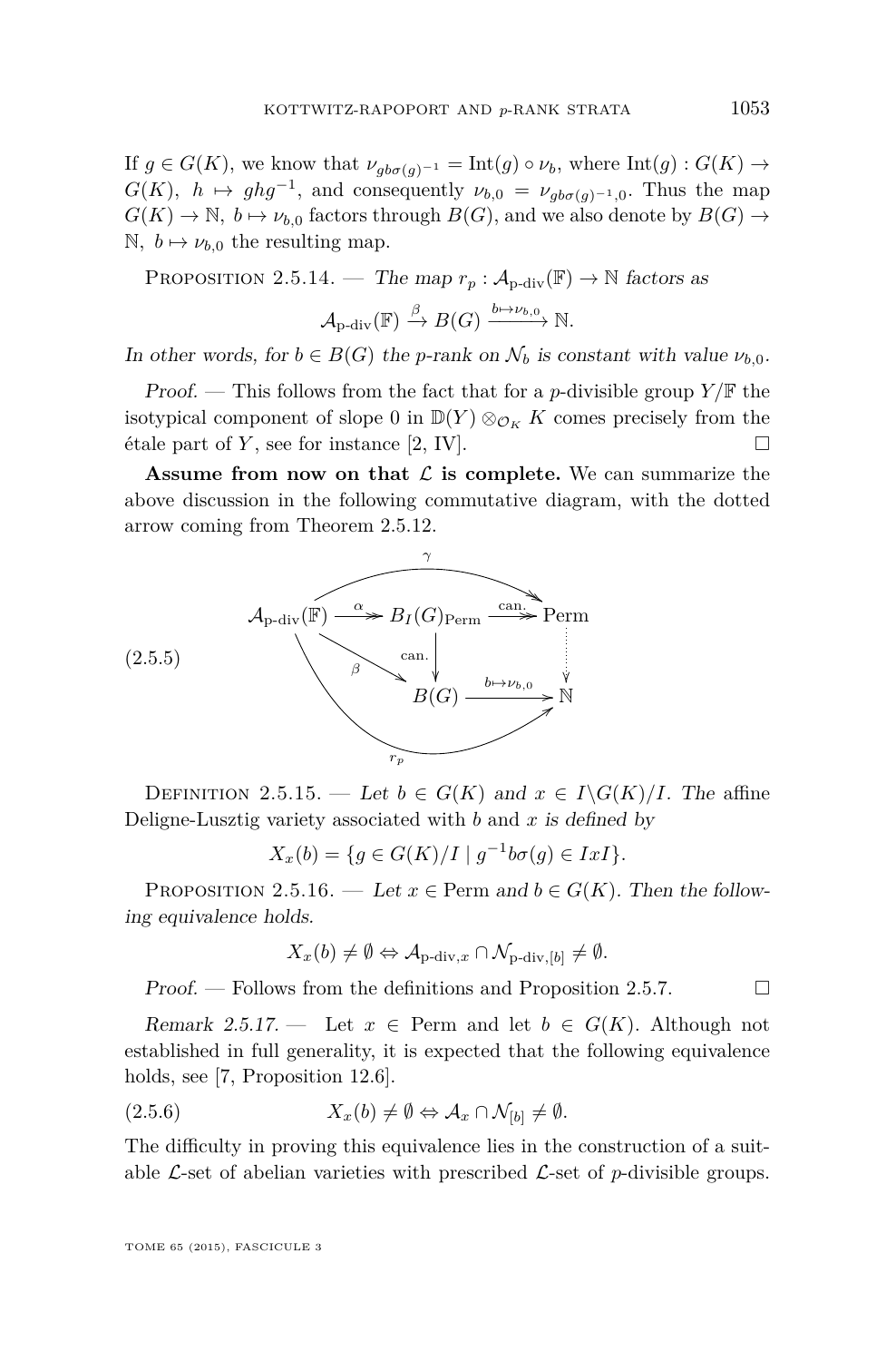<span id="page-24-0"></span>For recent progress in the unramified case due to Viehmann and Wedhorn see [\[30\]](#page-72-0).

THEOREM 2.5.18. — Let  $x \in \text{Perm}$  and let  $b \in G(K)$ . Assume that  $X_x(b) \neq \emptyset$ . Then the *p*-rank on  $\mathcal{A}_{p\text{-div},x}$  (and a fortiori on  $\mathcal{A}_x$ ) is constant with value  $\nu_{[b],0}$ .

Proof. — Clear from Proposition [2.5.16,](#page-23-0) Theorem [2.5.12](#page-22-0) and Proposition  $2.5.14.$ 

Remark 2.5.19. — We expect that  $I \subset G(K)$  is an Iwahori subgroup. This is true in the situations to be studied in the following sections, and would provide a more natural view on the set  $I\backslash G(K)/I$  occurring above as we could then identify it with a suitable Iwahori-Weyl group, see [\[20,](#page-72-0) Appendix]. Proving this statement seems to require a case-by-case analysis. The case of a ramified unitary group has been studied in [\[21,](#page-72-0) §1.2], and the case of an even, split orthogonal group has been investigated in [\[27,](#page-72-0) §4.3].

#### **2.6. A combinatorial lemma**

The following combinatorial result explains the relationship between the abstract formula of Theorem 2.5.18 and the more concrete formulas of the following sections.

Let  $n \in \mathbb{N}$  and consider the canonical semidirect product  $\widetilde{W} := S_n \ltimes \mathbb{Z}^n$ . To avoid any confusion of the product inside  $\widetilde{W}$  and the canonical action of  $S_n$  on  $\mathbb{Z}^n$ , we will always denote the element of  $\widetilde{W}$  corresponding to  $\lambda \in \mathbb{Z}^n$ by  $u^{\lambda}$ .

Let  $\Xi$  be a finite cyclic group of order *f* with generator  $\sigma$ . We have the shift  $\prod_{\xi \in \Xi} W \to \prod_{\xi \in \Xi} W$ ,  $(x_{\xi})_{\xi} \mapsto (x_{\sigma^{-1}\xi})_{\xi}$ . By abuse of notation, we simply denote it by  $\sigma$ .

LEMMA 2.6.1. — Let  $(w_{\xi})_{\xi} \in \prod_{\xi \in \Xi} S_n$  and  $(\lambda_{\xi})_{\xi} \in \prod_{\xi \in \Xi} \mathbb{Z}^n$ . Assume that for all  $\xi \in \Xi$  and all  $1 \leq i \leq n$ , the following statement holds.

(2.6.1) 
$$
\lambda_{\xi}(i) \geq 0
$$
 and  $(\lambda_{\xi}(i) = 0 \Rightarrow w_{\xi}(i) \leq i)$ .

Let  $x = (w_{\xi}u^{\lambda_{\xi}})_{\xi} \in \prod_{\xi \in \Xi} \widetilde{W}$ . Choose  $N \in \mathbb{N}_{\geqslant 1}$  such that  $\prod_{k=0}^{N} f^{-1} \sigma^k(x) \in \overline{W}$  $\prod_{\xi \in \Xi} \mathbb{Z}^n$ . Consider the element

$$
\nu = (\nu_{\xi})_{\xi} := \frac{1}{Nf} \prod_{k=0}^{Nf-1} \sigma^k(x)
$$

of  $\prod_{\xi \in \Xi} \mathbb{Q}_{\geqslant 0}$ . Then for each  $1 \leqslant i \leqslant n$ , the following statements are equivalent.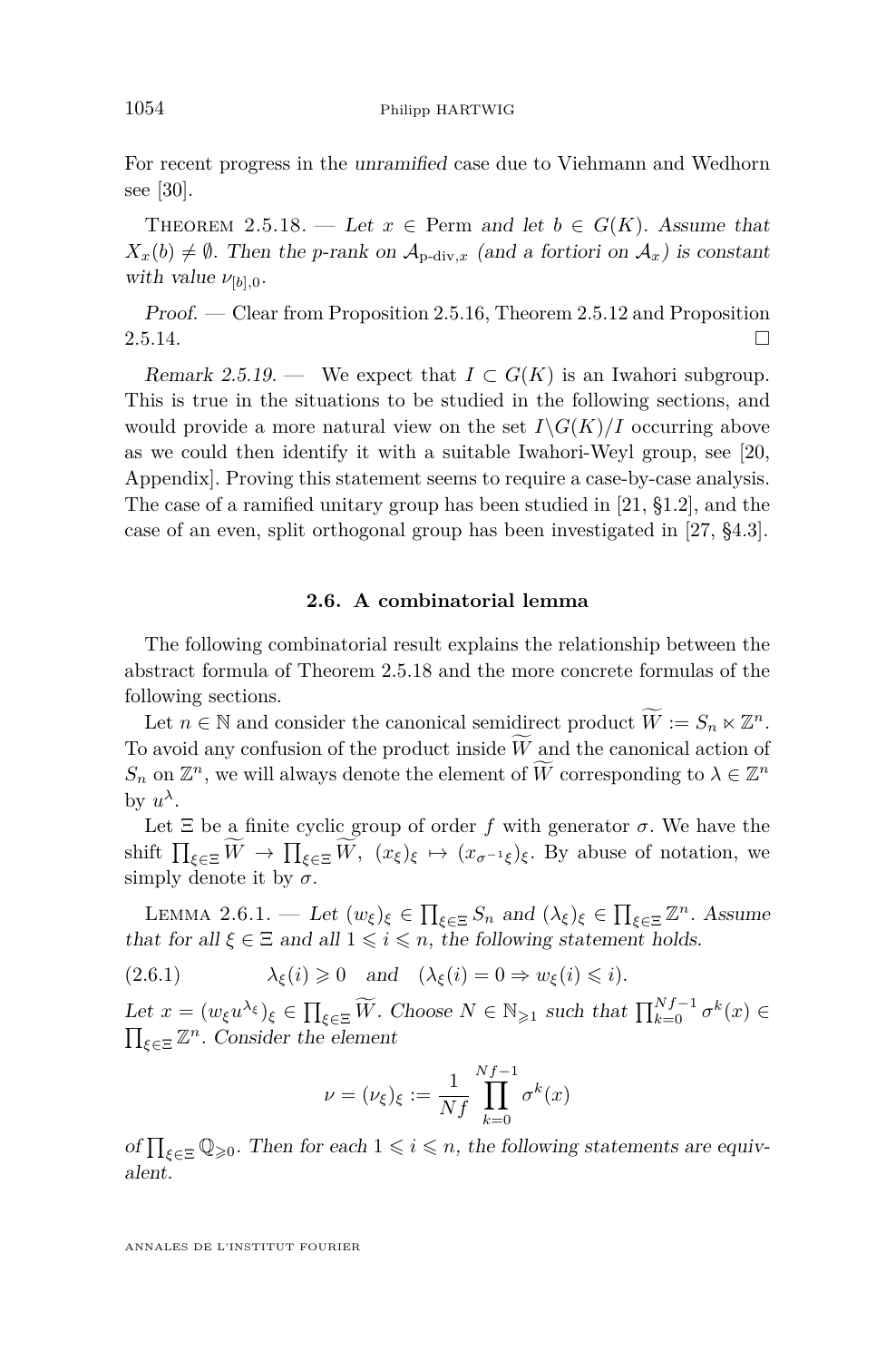<span id="page-25-0"></span>
$$
(1) \exists \xi \in \Xi : \nu_{\xi}(i) = 0.
$$
  
\n
$$
(2) \forall \xi \in \Xi : \nu_{\xi}(i) = 0.
$$
  
\n
$$
(3) \forall \xi \in \Xi : (\nu_{\xi}(i) = i \text{ and } \lambda_{\xi}(i) = 0).
$$

#### **3. The symplectic case**

#### **3.1. Number fields**

We first fix some notation concerning number fields. Let *K/*Q be a number field; note that this use of *K* differs from Section [2.5.](#page-16-0) We will always denote by  $\mathcal{O}_K$  the ring of integers of K. If P is a nonzero prime of  $\mathcal{O}_K$ , we will always denote by  $k_P = \mathcal{O}_K/\mathcal{P}$  its residue field and by  $\rho_P : \mathcal{O}_K \to k_P$ the corresponding residue morphism. We further denote by  $K_{\mathcal{P}}$  the completion of *K* with respect to  $P$  and by  $\mathcal{O}_{K_P}$  the valuation ring of  $K_P$ .

Let  $K_0/\mathbb{Q}$  be a number field and assume that  $p\mathcal{O}_{K_0} = \mathcal{P}_0^{e_0}$  for a single prime  $\mathcal{P}_0$  of  $\mathcal{O}_{K_0}$  and some  $e_0 \in \mathbb{N}$ . Denote by  $\Sigma_0$  the set of all embeddings  $K_0 \hookrightarrow \mathbb{C}$ . Fix a finite Galois extension  $L/\mathbb{Q}$  with  $K_0 \subset L$  and write  $G = \text{Gal}(L/\mathbb{Q})$  and  $H_0 = \text{Gal}(L/K_0)$ . Fix a prime Q of  $\mathcal{O}_L$  lying over  $\mathcal{P}_0$  and denote by  $G_{\mathcal{Q}} \subset G$  the corresponding decomposition group. Our assumption that  $\mathcal{P}_0$  is the only prime of  $\mathcal{O}_{K_0}$  lying over *p* implies that  $G = G_{\mathcal{Q}} H_0$ .

LEMMA 3.1.1. — There is a unique map  $\gamma_0 = \gamma_{\mathcal{P}_0} : \Sigma_0 \to \text{Gal}(k_{\mathcal{P}_0}/\mathbb{F}_p)$ satisfying

$$
(3.1.1) \qquad \forall \sigma \in \Sigma_0 \forall a \in \mathcal{O}_{K_0}: \quad \rho_{\mathcal{Q}}(\sigma(a)) = \gamma_0(\sigma)(\rho_{\mathcal{P}_0}(a)).
$$

It is surjective and all its fibers have cardinality  $e_0$ .

 $Proof.$  — Left to the reader.

Let  $K/K_0$  be a quadratic extension with  $K \subset L$ . Denote by  $\Sigma$  the set of all embeddings  $K \hookrightarrow \mathbb{C}$  and write  $H = \text{Gal}(L/K)$ . Denote by  $*$  the non-trivial element of Gal( $K/K_0$ ). Assume that  $\mathcal{P}_0\mathcal{O}_K = \mathcal{P}_+\mathcal{P}_-$  for two distinct primes  $\mathcal{P}_+$ ,  $\mathcal{P}_-$  of  $\mathcal{O}_K$ , say  $\mathcal{Q} \cap \mathcal{O}_K = \mathcal{P}_+$ . Consequently  $\mathcal{P}_- = \mathcal{P}_+^*$ . Denote by  $\alpha : G \to \Sigma$  the restriction map. Fix a lift  $\tau_* \in G$  of  $*$  under *α*. Define subsets  $\Sigma$ <sub>±</sub> ⊂  $\Sigma$  by  $\Sigma$ <sub>+</sub> = *α*(*G*<sub>Q</sub>*H*) and  $\Sigma$ <sub>−</sub> = *α*(*G*<sub>Q</sub>*T*<sub>\*</sub>*H*). Then  $\Sigma = \Sigma_+ \amalg \Sigma_-$ . We identify  $k_{\mathcal{P}_+}$  with  $k_{\mathcal{P}_0}$  via the isomorphism induced by the inclusion  $\mathcal{O}_{K_0} \subset \mathcal{O}_K$ 

LEMMA 3.1.2. — There are unique maps  $\gamma_{\pm} : \Sigma_{\pm} \to \text{Gal}(k_{\mathcal{P}_0}/\mathbb{F}_p)$  satisfying

$$
(3.1.2) \qquad \forall \sigma \in \Sigma_{\pm} \forall a \in \mathcal{O}_K : \ \rho_{\mathcal{Q}}(\sigma(a)) = \gamma_0(\sigma|_{K_0})(\rho_{\mathcal{P}_{\pm}}(a)).
$$

Proof. — Left to the reader.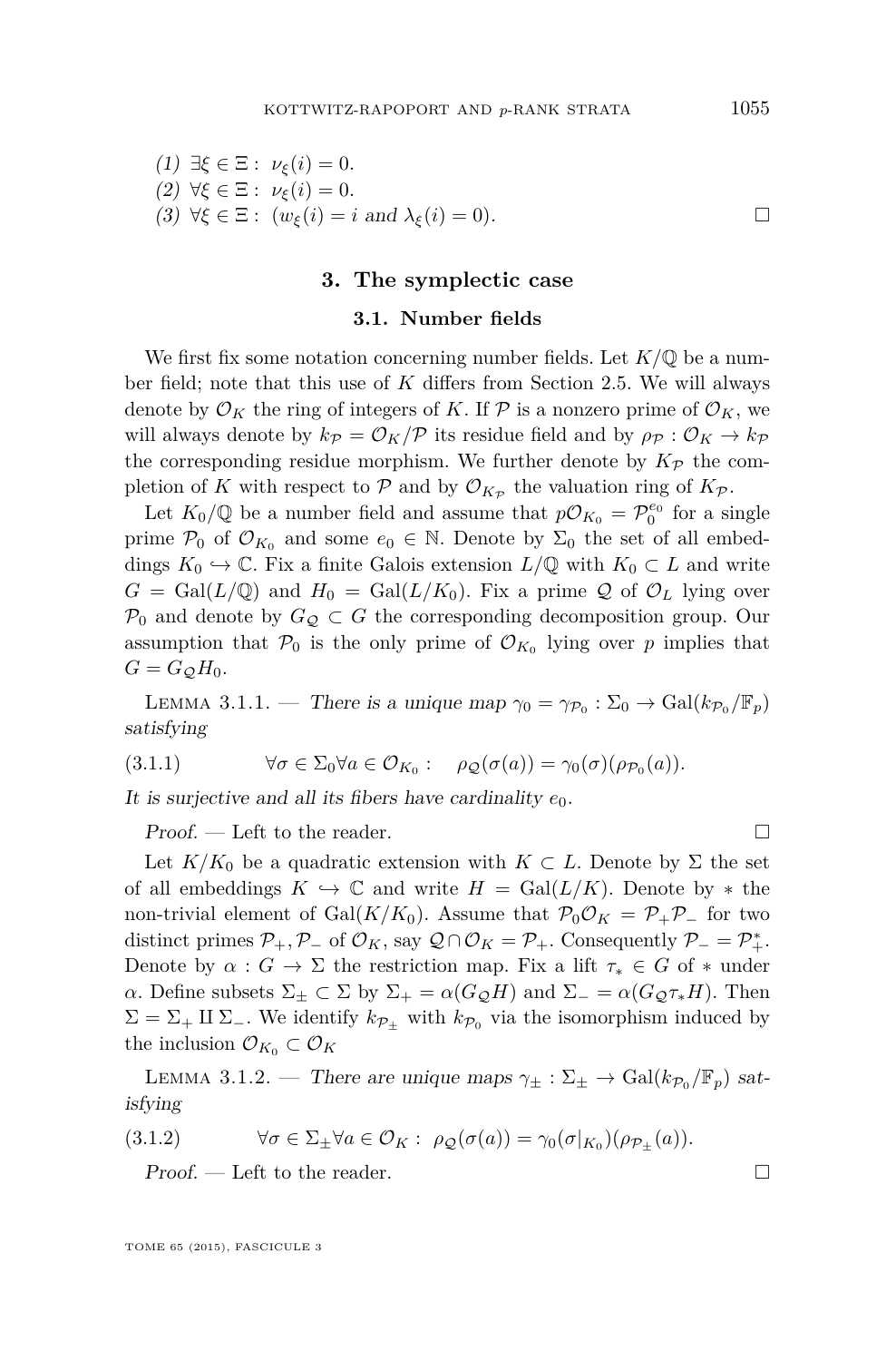#### **3.2. The PEL datum**

<span id="page-26-0"></span>Let  $g, n \in \mathbb{N}_{\geq 1}$ . We start with the PEL datum consisting of the following objects.

- (1) A totally real field extension  $F/\mathbb{Q}$  of degree g.
- (2) The identity involution  $id_F$  on  $F$ .
- (3) A 2*n*-dimensional *F*-vector space *V* .
- (4) The symplectic form  $(\cdot, \cdot): V \times V \to \mathbb{Q}$  on the underlying  $\mathbb{Q}\text{-vector}$ space of *V* constructed as follows: Fix once and for all a symplectic form  $(\cdot, \cdot)' : V \times V \to F$  and a basis  $\mathfrak{E}' = (e'_1, \ldots, e'_{2n})$  of *V* such that  $(\cdot, \cdot)'$  is described by the matrix  $\widetilde{J}_{2n}$  with respect to  $\mathfrak{E}'$ . Define  $(\cdot,\cdot) = \operatorname{tr}_{F/\mathbb{Q}} \circ (\cdot,\cdot)'$ .
- (5) The  $F \otimes \mathbb{R}$ -endomorphism *J* of  $V \otimes \mathbb{R}$  described by the matrix  $-\widetilde{J}_{2n}$ with respect to  $\mathfrak{E}'$ .

Remark 3.2.1.  $\qquad$  Denote by  $GSp_{(.,.)'}$  the *F*-group of symplectic similitudes with respect to  $(\cdot, \cdot)'$ , and by  $c : GSp_{(\cdot, \cdot)'} \to \mathbb{G}_m$  the factor of similitude. Then the reductive Q-group *G* associated with the above PEL datum fits into the following cartesian diagram.



We assume that  $p\mathcal{O}_F = \mathcal{P}^e$  for a single prime  $\mathcal P$  of  $\mathcal O_F$ . Denote by  $f = [k_{\mathcal{P}} :$  $\mathbb{F}_p$  the corresponding inertia degree, so that  $g = ef$ . We have  $F \otimes \mathbb{Q}_p = F_{\mathcal{P}}$ and  $\mathcal{O}_F \otimes \mathbb{Z}_p = \mathcal{O}_{F_{\mathcal{P}}}$ . Fix once and for all a uniformizer  $\pi$  of  $\mathcal{O}_F \otimes \mathbb{Z}_{(p)}$ .

Denote by  $\mathfrak{C} = \mathfrak{C}_{\mathcal{O}_{F_{\mathcal{P}}}|Z_p}$  the inverse different of the extension  $F_{\mathcal{P}}/\mathbb{Q}_p$ . Fix a generator  $\delta$  of  $\mathfrak{C}$  over  $\mathcal{O}_{F_{\mathcal{P}}}$  and define a basis  $(e_1, \ldots, e_{2n})$  of  $V_{\mathbb{Q}_p}$  over  $F_{\mathcal{P}}$ by  $e_i = e'_i$ ,  $e_{n+i} = \delta e'_{n+i}$ ,  $1 \leq i \leq n$ .

Let  $0 \leq i < 2n$ . We denote by  $\Lambda_i$  the  $\mathcal{O}_{F_{\mathcal{P}}}$ -lattice in  $V_{\mathbb{Q}_p}$  with basis

$$
\mathfrak{E}_i = (\pi^{-1}e_1, \dots, \pi^{-1}e_i, e_{i+1}, \dots, e_{2n}).
$$

For  $k \in \mathbb{Z}$  we further define  $\Lambda_{2nk+i} = \pi^{-k}\Lambda_i$  and we denote by  $\mathfrak{E}_{2nk+i}$ the corresponding basis obtained from  $\mathfrak{E}_i$ . Then  $\mathcal{L} = (\Lambda_i)_i$  is a complete chain of  $\mathcal{O}_{F_{\mathcal{P}}}$ -lattices in *V*. For  $i \in \mathbb{Z}$ , the dual lattice  $\Lambda_i^{\vee} := \{x \in V_{\mathbb{Q}_p} \mid$  $(x, \Lambda_i)_{\mathbb{Q}_p} \subset \mathbb{Z}_p$  of  $\Lambda_i$  is given by  $\Lambda_{-i}$ . Consequently the chain  $\mathcal L$  is self-dual.

Let  $i \in \mathbb{Z}$ . We denote by  $\rho_i : \Lambda_i \to \Lambda_{i+1}$  the inclusion, by  $\vartheta_i : \Lambda_{2n+i} \to \Lambda_i$ the isomorphism given by multiplication with  $\pi$  and by  $(\cdot, \cdot)_i : \Lambda_i \times \Lambda_{-i} \to$  $\mathbb{Z}_p$  the restriction of  $(\cdot, \cdot)_{\mathbb{Q}_p}$ . Then  $(\Lambda_i, \rho_i, \vartheta_i, (\cdot, \cdot)_i)_i$  is a polarized chain of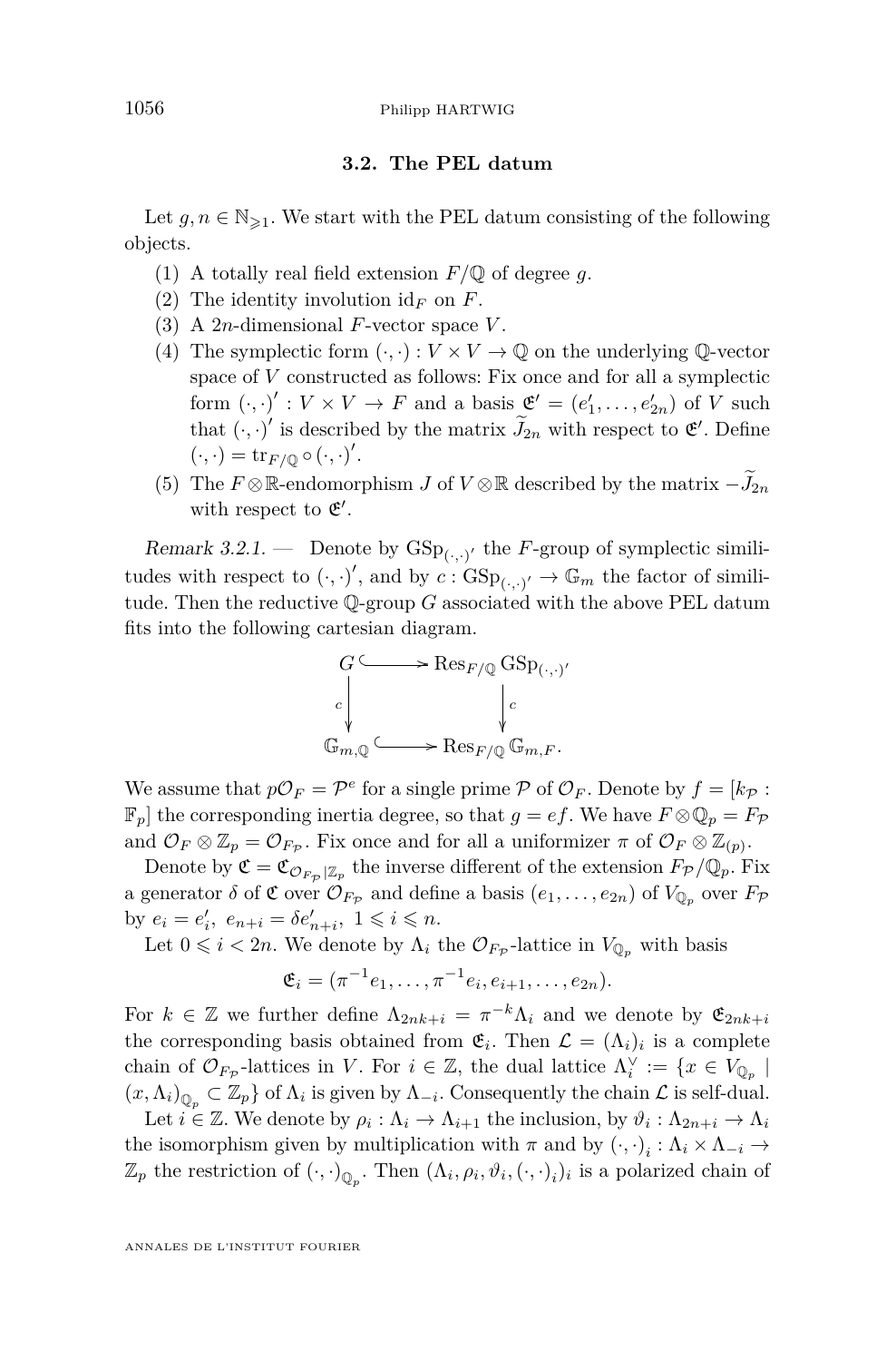$\mathcal{O}_{F_{\mathcal{P}}}$ -modules of type  $(\mathcal{L})$ , which, by abuse of notation, we also denote by L.

Denote by  $\langle \cdot, \cdot \rangle_i : \Lambda_i \times \Lambda_{-i} \to \mathcal{O}_{F_{\mathcal{P}}}$  the restriction of the pairing  $\delta^{-1}(\cdot, \cdot)_{\mathbb{Q}_p}'$ . It is the perfect pairing described by the matrix  $J_{2n}$  with respect to the bases  $\mathfrak{E}_i$  and  $\mathfrak{E}_{-i}$ .

#### **3.3. The determinant morphism**

Denote by  $\Sigma$  the set of all embeddings  $F \hookrightarrow \mathbb{C}$ . The canonical isomorphism

(3.3.1) 
$$
F \otimes \mathbb{C} = \prod_{\sigma \in \Sigma} \mathbb{C}
$$

induces a decomposition  $V \otimes \mathbb{C} = \prod_{\sigma \in \Sigma} V_{\sigma}$  into  $\mathbb{C}$ -vector spaces  $V_{\sigma}$ , and the morphism  $J_{\mathbb{C}}$  decomposes into the product of  $\mathbb{C}$ -linear maps  $J_{\sigma}: V_{\sigma} \to V_{\sigma}$ . Each  $J_{\sigma}$  induces a decomposition  $V_{\sigma} = V_{\sigma,i} \oplus V_{\sigma,-i}$ , where  $V_{\sigma,\pm i}$  denotes the  $\pm i$ -eigenspace of  $J_{\sigma}$ . From the explicit description of *J* in terms of *B* above one sees that both  $V_{\sigma,i}$  and  $V_{\sigma,-i}$  have dimension *n* over  $\mathbb{C}$ .

The  $(-i)$ -eigenspace  $V_{-i}$  of  $J_{\mathbb{C}}$  is given by  $V_{-i} = \prod_{\sigma \in \Sigma} V_{-i,\sigma}$ . As  $\dim_{\mathbb{C}} V_{-i,\sigma} = n$  for all  $\sigma$ , there is an isomorphism  $V_{-i} \simeq (\prod_{\sigma} \bar{\mathbb{C}})^n$  of  $\prod_{\sigma} \mathbb{C}$ modules and hence the  $\mathcal{O}_F \otimes \mathbb{C}$ -module corresponding to  $V_{-i}$  under (3.3.1) is isomorphic to  $\mathcal{O}_F^n \otimes \mathbb{C}$ . In particular, the morphism  $\det_{V_{-i}} : V_{\mathcal{O}_F \otimes \mathbb{C}} \to \mathbb{A}^1_{\mathbb{C}}$ is defined over Z.

#### **3.4. The local model**

For the chosen PEL datum, Definition [2.3.1](#page-11-0) amounts to the following.

DEFINITION 3.4.1. — The local model  $M^{\text{loc}}$  is the functor on the category of  $\mathbb{Z}_p$ -algebras with  $M^{\text{loc}}(R)$  the set of tuples  $(t_i)_{i\in\mathbb{Z}}$  of  $\mathcal{O}_F\otimes R$ submodules  $t_i \subset \Lambda_{i,R}$  satisfying the following conditions for all  $i \in \mathbb{Z}$ .

 $(\text{a})$   $\rho_{i,R}(t_i) \subset t_{i+1}.$ 

- (b) The quotient  $\Lambda_{i,R}/t_i$  is a finite locally free *R*-module.
- (c) We have an equality

$$
\det\nolimits_{\Lambda_{i,R}/t_i} = \det\nolimits_{V_{-i}} \otimes R
$$

of morphisms  $V_{\mathcal{O}_F \otimes R} \to \mathbb{A}^1_R$ .

- (d) Under the pairing  $(\cdot, \cdot)_{i,R} : \Lambda_{i,R} \times \Lambda_{-i,R} \to R$ , the submodules  $t_i$ and *t*<sup>−</sup>*<sup>i</sup>* pair to zero.
- (e)  $\vartheta_i(t_{2n+i}) = t_i$ .

TOME 65 (2015), FASCICULE 3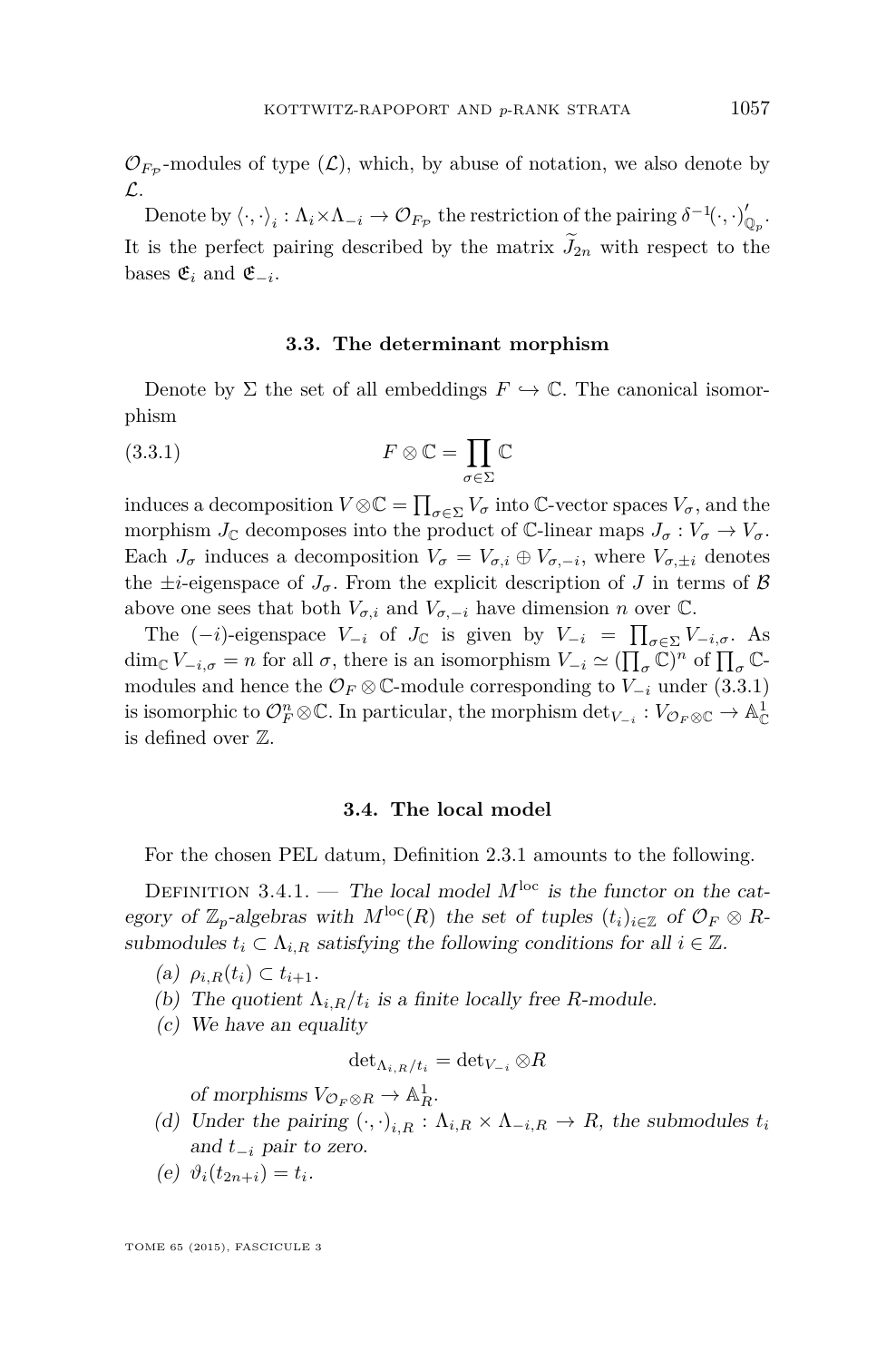#### <span id="page-28-0"></span>**3.5. The geometric special fiber of the local model**

For  $i \in \mathbb{Z}$ , denote by  $\overline{\Lambda}_i$  the  $\mathbb{F}[u]/u^e$ -module  $(\mathbb{F}[u]/u^e)^{2n}$  and by  $\overline{\mathfrak{E}}_i$  its canonical basis. Denote by  $\overline{\langle \cdot, \cdot \rangle}_i : \overline{\Lambda}_i \times \overline{\Lambda}_{-i} \to \mathbb{F}[u]/u^e$  the pairing described by the matrix  $J_{2n}$  with respect to  $\mathfrak{E}_i$  and  $\mathfrak{E}_{-i}$ . Denote by  $\vartheta_i : \Lambda_{2n+i} \to \Lambda_i$ the identity morphism. For  $k \in \mathbb{Z}$  and  $0 \leq i < 2n$ , let  $\overline{p}_{2n+i} : \overline{\Lambda}_{2n+i} \to$  $\overline{\Lambda}_{2n+i+1}$  be the morphism described by the matrix  $diag(1^{(i)}, u, 1^{(2n-i-1)})$ with respect to  $\overline{\mathfrak{E}}_{2nk+i}$  and  $\overline{\mathfrak{E}}_{2nk+i+1}$ .

DEFINITION 3.5.1. — Let  $M^{e,n}$  be the functor on the category of  $\mathbb{F}$ algebras with  $M^{e,n}(R)$  the set of tuples  $(t_i)_{i \in \mathbb{Z}}$  of  $R[u]/u^e$ -submodules  $t_i \subset$  $\overline{\Lambda}_{i,R}$  satisfying the following conditions for all  $i \in \mathbb{Z}$ .

- $(a)$   $\overline{\rho}_{i,R}(t_i) \subset t_{i+1}.$
- (b) The quotient  $\Lambda_{i,R}/t_i$  is finite locally free over *R*.
- (c) For all  $P \in R[u]/u^e$ , we have

$$
\chi_R(P|\overline{\Lambda}_{i,R}/t_i) = (T - P(0))^{ne}
$$

in 
$$
R[T]
$$
.  
\n(d)  $t_i^{\perp, \langle \cdot, \cdot \rangle_{i,R}} = t_{-i}$ .  
\n(e)  $\overline{\vartheta}_i(t_{2n+i}) = t_i$ .

Denote by  $\mathfrak S$  the set of all embeddings  $k_{\mathcal{P}} \hookrightarrow \mathbb{F}$ . Our choice of uniformizer *π* induces a canonical isomorphism

(3.5.1) 
$$
\mathcal{O}_F \otimes \mathbb{F} = \prod_{\sigma \in \mathfrak{S}} \mathbb{F}[u]/(u^e).
$$

Let  $i \in \mathbb{Z}$ . From  $(3.5.1)$  we obtain an isomorphism

(3.5.2) 
$$
\Lambda_{i,\mathbb{F}} = \prod_{\sigma \in \mathfrak{S}} \overline{\Lambda}_i
$$

by identifying the basis  $\mathfrak{E}_{i,\mathbb{F}}$  with the product of the bases  $\mathfrak{E}_i$ . Under this identification, the morphism  $\rho_{i,\mathbb{F}}$  decomposes into the morphisms  $\overline{\rho}_i$ , the pairing  $\langle \cdot, \cdot \rangle_{i,\mathbb{F}}$  decomposes into the pairings  $\langle \cdot, \cdot \rangle_i$  and the morphism  $\vartheta_{i,\mathbb{F}}$ decomposes into the morphisms  $\vartheta_i$ .

Let *R* be an F-algebra and let  $(t_i)_{i \in \mathbb{Z}}$  be a tuple of  $\mathcal{O}_F \otimes R$ -submodules  $t_i \subset \Lambda_{i,R}$ . Then (3.5.2) induces decompositions  $t_i = \prod_{\sigma \in \mathfrak{S}} t_{i,\sigma}$  into  $R[u]/u^e$ submodules  $t_{i,\sigma} \subset \overline{\Lambda}_{i,R}$ .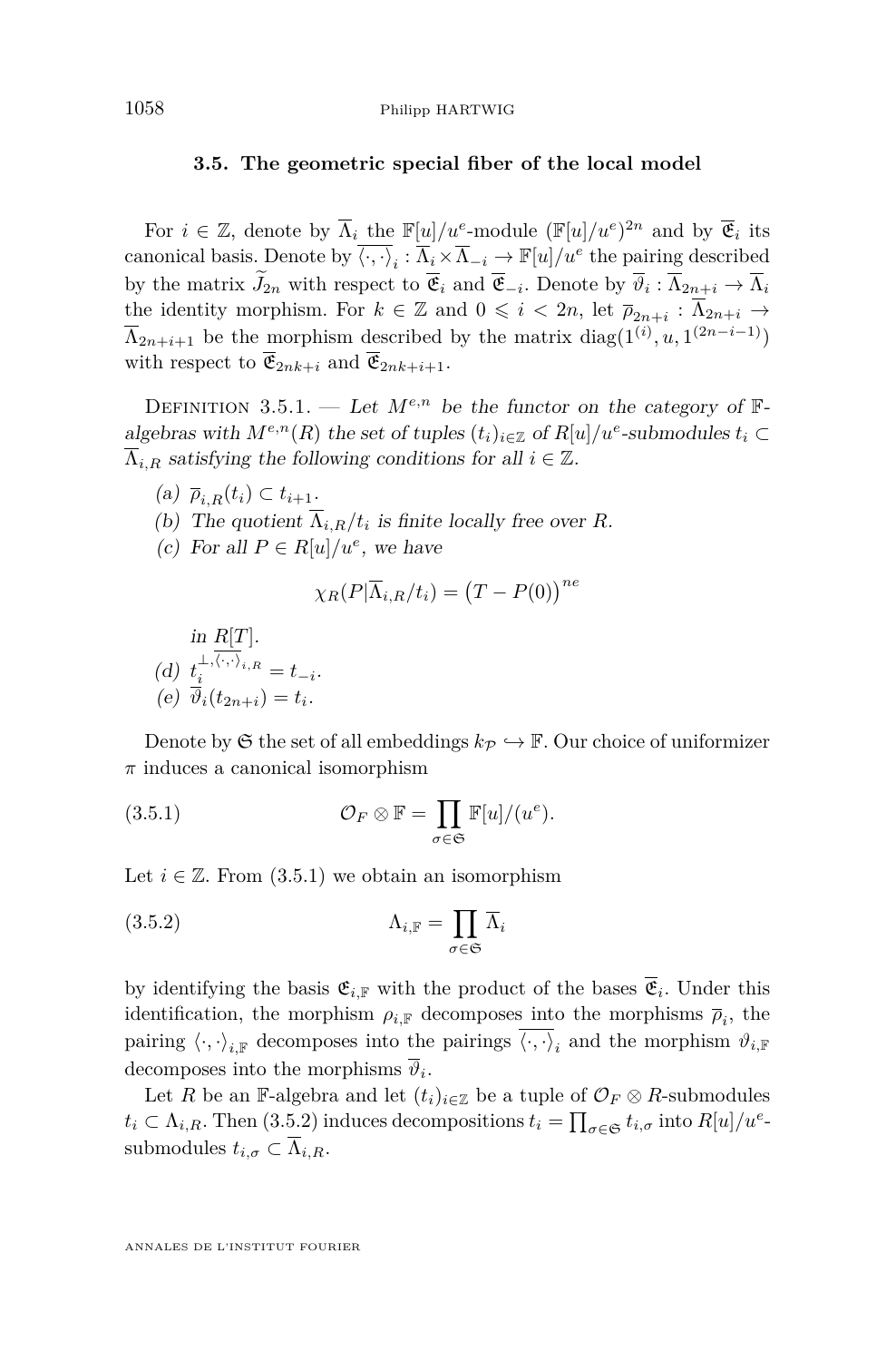<span id="page-29-0"></span>PROPOSITION 3.5.2. — The morphism  $M_{\mathbb{F}}^{\text{loc}} \to \prod_{\sigma \in \mathfrak{S}} M^{e,n}$  given on *R*-valued points by

(3.5.3) 
$$
M_{\mathbb{F}}^{\text{loc}}(R) \to \prod_{\sigma \in \mathfrak{S}} M^{e,n}(R),
$$

$$
(t_i) \mapsto ((t_{i,\sigma})_i)_{\sigma}
$$

is an isomorphism of functors on the category of F-algebras.

Proof. — The only point requiring an argument is the transition from  $(\cdot, \cdot)_i$  to  $\langle \cdot, \cdot \rangle_i$ . It is warranted by the perfectness of the pairing  $\mathcal{O}_{F_{\mathcal{P}}} \times \mathcal{O}_{F_{\mathcal{P}}} \to$  $\mathbb{Z}_p$ *,*  $(x, y) \mapsto \text{tr}_{F_P/\mathbb{Q}_p}(\delta xy)$ .

#### **3.6. The affine Grassmannian and the affine flag variety for** GL*<sup>n</sup>*

Let *R* be an F-algebra and let  $n \in \mathbb{N}$ .

DEFINITION 3.6.1. — A lattice in  $R((u))^n$  is an  $R[[u]]$ -submodule  $L \subset$  $R((u))^n$  satisfying the following conditions for some  $N \in \mathbb{N}$ .

- $(1)$   $u^N R[[u]]^n \subset L \subset u^{-N} R[[u]]^n$ .
- (2)  $u^{-N}R[[u]]^n/L$  is a finite locally free *R*-module.

The following statement is well-known. See for example [\[10,](#page-71-0) Proposition 4.5.5] for a proof.

PROPOSITION 3.6.2. — Let *L* be a lattice in  $R((u))^n$ . Then *L* is a finite locally free *R*[[*u*]]-module of rank *n*.

DEFINITION 3.6.3. — Denote by G the functor on the category of  $\mathbb{F}$ algebras with  $\mathcal{G}(R)$  the set of lattices in  $R((u))^n$ .

Denote by  $\Lambda_0 = R[\![u]\!]^n$  the standard lattice. Clearly  $\text{L}\operatorname{GL}_n(R)$  acts on  $\mathcal{G}(R)$  by multiplication from the left, and the stabilizer of  $\Lambda_0$  for this action is given by  $L^+ \mathrm{GL}_n(R)$ . Consequently we get an injective map

$$
\phi(R): \mathcal{L} \operatorname{GL}_n(R)/\mathcal{L}^+ \operatorname{GL}_n(R) \to \mathcal{G}(R)
$$

$$
g \mapsto g\widetilde{\Lambda}_0.
$$

It is equivariant for the left action by  $L GL_n$ .

PROPOSITION 3.6.4. — The map  $\phi$  identifies G with both the Zariski and the fpqc sheafification of the presheaf  $L GL_n/L^+ GL_n$ .

TOME 65 (2015), FASCICULE 3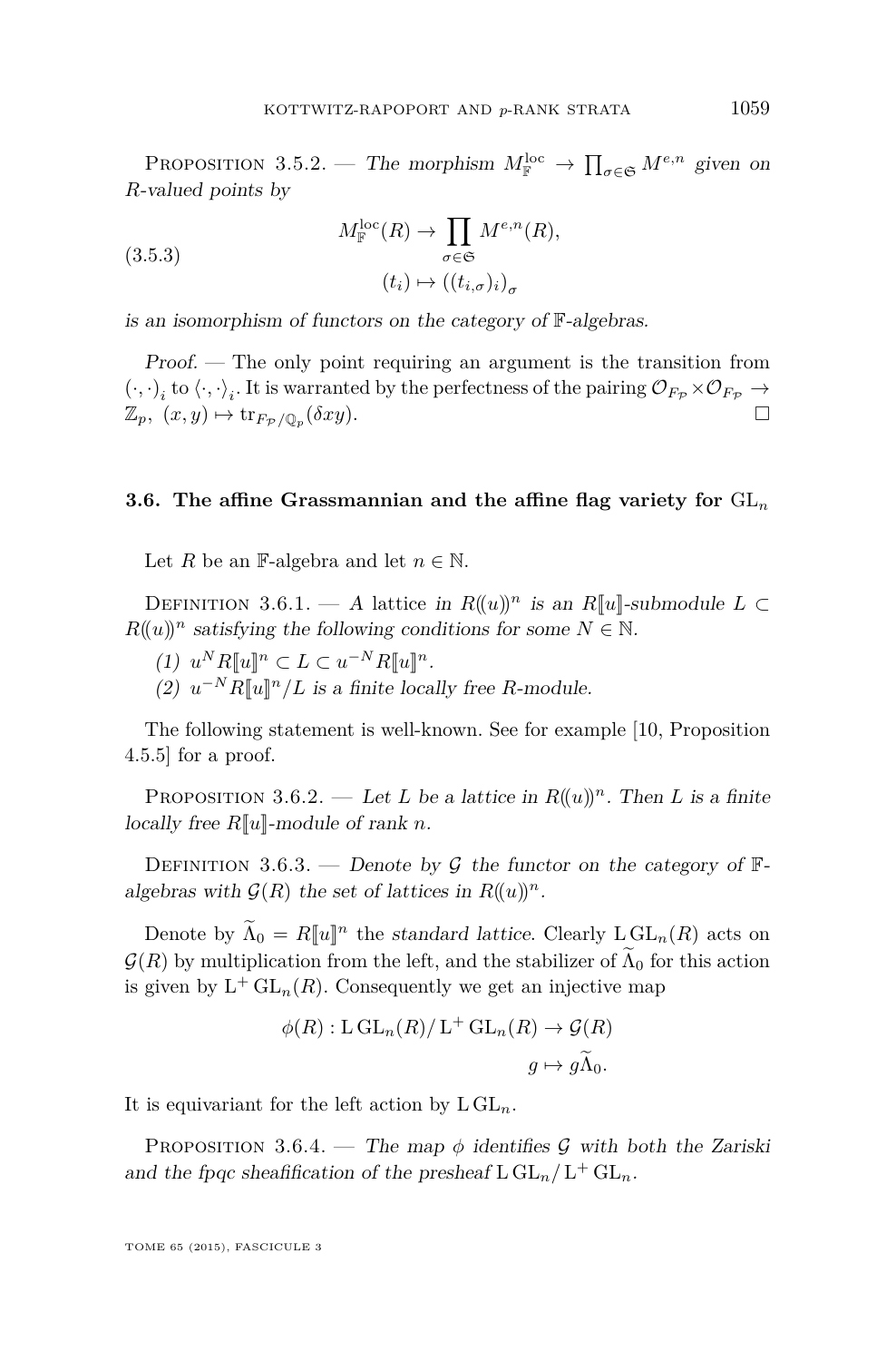Proof. — By Proposition [3.6.2](#page-29-0) it is clear that any lattice lies in the image of  $\phi$  Zariski locally on *R*. It follows that  $\phi$  is the Zariski sheafification of the presheaf  $L GL_n/L^+ GL_n$ . The fact that  $G$  is already an fpqc sheaf implies formally that  $\phi$  is also the fpqc sheafification of the presheaf  $L GL_n/L^+ GL_n$ .  $+$  GL<sub>n</sub>.

DEFINITION  $3.6.5.$  – The Zariski sheafification of the presheaf  $\text{L GL}_n/\text{L}^+ \text{GL}_n$  is called the affine Grassmannian for  $\text{GL}_n$ .

By Proposition [3.6.4](#page-29-0) the functor  $G$  provides a realization of the affine Grassmannian for GL*n*.

DEFINITION 3.6.6. — A (complete, periodic) lattice chain in  $R((u))^n$  is a tuple  $(L_i)_{i \in \mathbb{Z}}$  of lattices  $L_i$  in  $R((u))^n$  satisfying the following conditions for each  $i \in \mathbb{Z}$ .

- $(1)$   $L_i \subset L_{i+1}.$
- (2) (completeness)  $L_{i+1}/L_i$  is a locally free *R*-module of rank 1.
- (3) (periodicity)  $L_{n+i} = u^{-1}L_i$ .

DEFINITION 3.6.7. — Denote by  $\mathcal F$  the functor on the category of  $\mathbb F$ algebras with  $\mathcal{F}(R)$  the set of (complete, periodic) lattice chains in  $R((u))^n$ .

Denote by  $(e_1, \ldots, e_n)$  the standard basis of  $R((u))^n$  over  $R((u))$ . For  $0 \leq i < n$  we denote by  $\widetilde{\Lambda}_i$  the lattice in  $R((u))^n$  with basis

 $\widetilde{\mathfrak{E}}_i = \left\langle u^{-1}e_1, \ldots, u^{-1}e_i, e_{i+1}, \ldots, e_n \right\rangle.$ 

For  $k \in \mathbb{Z}$  we further define  $\widetilde{\Lambda}_{nk+i} = u^{-k} \widetilde{\Lambda}_i$  and we denote by  $\widetilde{\mathfrak{E}}_{nk+i}$ the corresponding basis obtained from  $\mathfrak{E}_i$ . Then  $\mathcal{L} = (\Lambda_i)_i$  is a (complete, periodic) lattice chain in  $R((u))^n$ , called the *standard lattice chain*.

In complete analogy with [\[24,](#page-72-0) p. 131], we have for an  $\mathbb{F}[u]$ -algebra R the notion of a chain  $\mathcal{M} = (M_i, \varrho_i : M_i \to M_{i+1}, \theta_i : M_{n+i} \stackrel{\sim}{\longrightarrow} M_i)_{i \in \mathbb{Z}}$  of Rmodules of type  $(\mathcal{L})$  (cf. [\[10,](#page-71-0) Definition 7.5.1]). The proof of [\[24,](#page-72-0) Proposition A.4] then carries over without any changes to show the following result.

PROPOSITION 3.6.8. — Let *R* be an  $\mathbb{F}[u]$ -algebra such that the image of *u* in *R* is nilpotent. Then any two chains  $M, N$  of *R*-modules of type  $(\mathcal{L})$  are isomorphic locally for the Zariski topology on *R*. Furthermore the functor  $\text{Isom}(\mathcal{M}, \mathcal{N})$  is representable by a smooth affine scheme over R.

PROPOSITION 3.6.9. — Let *R* be an  $\mathbb{F}\text{-algebra}$  and let  $\mathcal{M}, \mathcal{N}$  be chains of  $R[\![u]\!]$ -modules of type  $(L)$ . Then the canonical map Isom $(\mathcal{M}, \mathcal{N})(R[\![u]\!]) \rightarrow$ Isom $(M, \mathcal{N})(R[\![u]\!]/u^m)$  is surjective for all  $m \in \mathbb{N}_{\geq 1}$ . In particular M and N are isomorphic locally for the Zariski topology on *R*.

<span id="page-30-0"></span>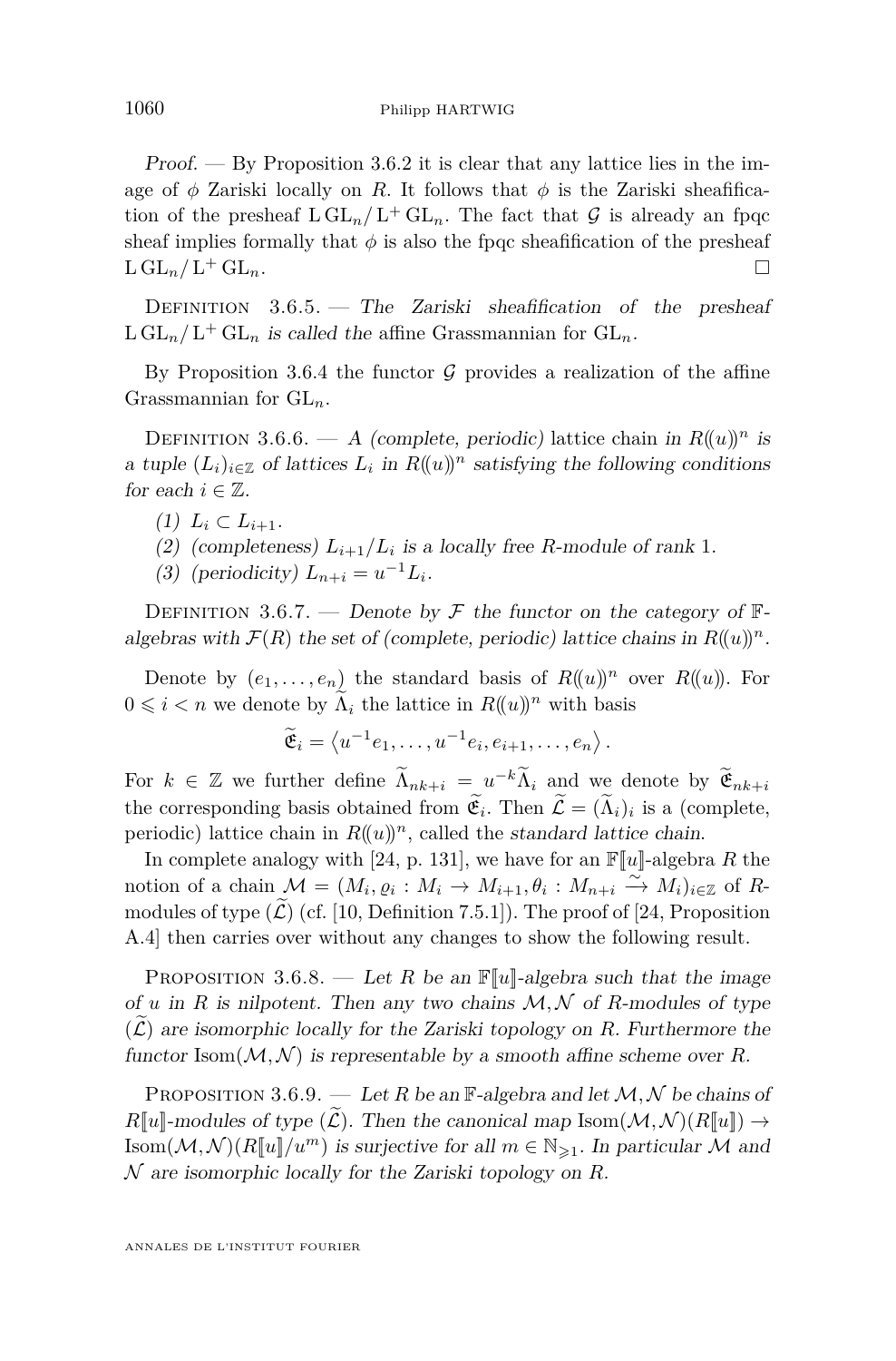<span id="page-31-0"></span> $Proof.$  — Analogous to the proof of Lemma [2.5.3.](#page-18-0)

Remark 3.6.10. — Let R be an F-algebra and let  $(L_i)_i \in \mathcal{F}(R)$ . For  $i \in \mathbb{Z}$  denote by  $\varrho_i : L_i \to L_{i+1}$  the inclusion and by  $\theta_i : L_{n+i} \to L_i$  the isomorphism given by multiplication with *u*. Then  $(L_i, \varrho_i, \theta_i)$  is a chain of  $R[\![u]\!]$ -modules of type  $(L)$ .

Remark 3.6.11. — The group  $\text{L} GL_n(R)$  acts on  $\mathcal{F}(R)$  via  $g \cdot (L_i)_i =$  $(gL_i)_i$ . Denote by  $I(R)$  the stabilizer of  $\mathcal L$  for this action. One checks that  $I(R) \subset GL_n(R[[u]])$  is equal to the preimage of  $B(R)$  under the reduction map  $GL_n(R[\![u]\!]) \to GL_n(R), u \mapsto 0$ . Here  $B(R) \subset GL_n(R)$  denotes the subgroup of upper triangular matrices.

We obtain for each F-algebra *R* an injective map

$$
L GL_n(R)/I(R) \xrightarrow{\phi(R)} \mathcal{F}(R),
$$

$$
g \longmapsto g \cdot \widetilde{\mathcal{L}}.
$$

PROPOSITION 3.6.12. — The morphism  $\phi$  identifies F with both the Zariski and the fpqc sheafification of the presheaf  $\text{L GL}_n/I$ .

Proof. — Let *R* be an F-algebra and let  $\mathcal{M} \in \mathcal{F}(R)$ . We consider  $\mathcal M$  as a chain of  $R[[u]]$ -modules of type  $(\widetilde{\mathcal{L}})$  as in Remark 3.6.10. By Proposition [3.6.9,](#page-30-0) the chains  $\mathcal L$  and  $\mathcal M$  are isomorphic locally for the Zariski topology on *R*. Such an isomorphism  $\widetilde{\mathcal{L}} \to \mathcal{M}$  is given by multiplication with a single  $g \in GL_n(R(\lbrace u \rbrace))$ . Consequently M lies in the image of  $\phi$  Zariski locally on *R*. The fact that F is already an fpqc sheaf implies formally that  $\phi$  is also the fpqc sheafification of the presheaf  $L GL_n/I$ .

DEFINITION  $3.6.13.$  – The Zariski sheafification of the presheaf  $L GL_n/I$  is called the affine flag variety for  $GL_n$ .

By Proposition 3.6.12 the functor  $\mathcal F$  provides a realization of the affine flag variety for GL*n*.

#### **3.7. The affine flag variety**

This section deals with the affine flag variety for the symplectic group. Our discussion loosely follows the one in [\[19,](#page-72-0) §10-11]. Note though that in loc. cit. there is a minor problem with the definition of the notion of self-duality for lattice chains, see Remark [3.7.8](#page-34-0) below. We have learned the correct formulation of this definition from [\[26,](#page-72-0) §4.2], which deals with the case of a ramified unitary group.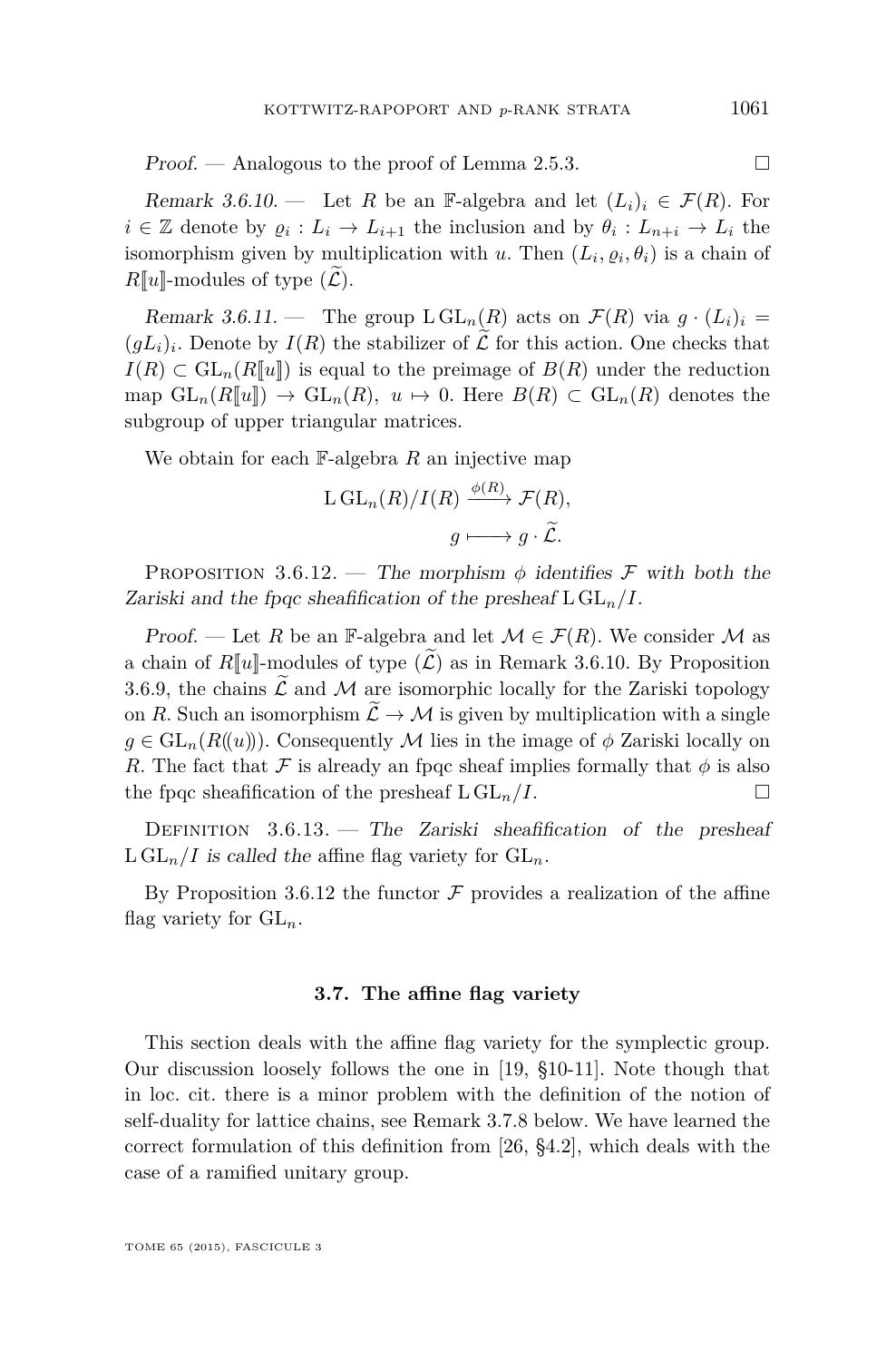<span id="page-32-0"></span>Let *R* be an F-algebra. Let  $\widetilde{\langle \cdot, \cdot \rangle}$  be the symplectic form on  $R(\lbrace u \rbrace)^{2n}$ described by the matrix  $\widetilde{J}_{2n}$  with respect to the standard basis of  $R((u))^{2n}$ over  $R(u)$ . We denote by  $Sp = Sp_{2n}$  the symplectic group and by  $GSp =$  $GSp_{2n}$  the group of symplectic similitudes with respect to  $\langle \cdot, \cdot \rangle$ .

For a lattice  $\Lambda$  in  $R((u))^{2n}$  we define  $\Lambda^{\vee} := \{x \in R((u))^{2n} \mid \widetilde{\langle x, \Lambda \rangle} \subset$  $R[\![u]\!]$ . Recall from Section [3.6](#page-29-0) the standard lattice chain  $\mathcal{L} = (\Lambda_i)_i$  in  $R((u))^{2n}$ . Note that  $(\tilde{\Lambda}_i)^{\vee} = \tilde{\Lambda}_{-i}$  for all  $i \in \mathbb{Z}$ . We denote by  $\langle \cdot, \cdot \rangle_i : \tilde{\Lambda}_i \times$  $\widetilde{\Lambda}_{-i} \to R[\![u]\!]$  the restriction of  $\langle \cdot, \cdot \rangle$ .

In complete analogy with [\[24,](#page-72-0) Definition 3.14], we have for an  $\mathbb{F}[u]$ algebra *R* the notion of a polarized chain  $\mathcal{M} = (M_i, \varrho_i : M_i \to M_{i+1}, \theta_i :$  $M_{2n+i}$ <sup>2</sup> →  $M_i$ ,  $\mathcal{E}_i$  :  $M_i \times M_{-i}$  →  $R$ )<sub>*i*∈Z</sub> of *R*-modules of type  $(\widetilde{\mathcal{L}})$  (cf. [\[10,](#page-71-0) Definition 5.5.1]). The proof of [\[24,](#page-72-0) Proposition A.21] then carries over without any changes to show the following result.

PROPOSITION 3.7.1. — Let *R* be an  $\mathbb{F}[u]$ -algebra such that the image of *u* in *R* is nilpotent. Then any two polarized chains  $M, N$  of *R*-modules of type  $(\tilde{\mathcal{L}})$  are isomorphic locally for the Zariski topology on R. Furthermore the functor  $\text{Isom}(\mathcal{M}, \mathcal{N})$  is representable by a smooth affine scheme over *R*.

PROPOSITION 3.7.2. — Let R be an  $\mathbb{F}\text{-algebra}$  and let  $\mathcal{M}, \mathcal{N}$  be polarized chains of  $R[[u]]$ -modules of type  $(\widetilde{\mathcal{L}})$ . Then the canonical map Isom $(M,N)(R[\![u]\!]) \to \text{Isom}(M,N)(R[\![u]\!]/u^m)$  is surjective for all  $m \in$  $\mathbb{N}_{\geq 1}$ . In particular M and N are isomorphic locally for the Zariski topology on *R*.

Proof. — Analogous to the proof of Lemma [2.5.3.](#page-18-0)

The following definition is a straightforward variant of [\[26,](#page-72-0) §4.2].

DEFINITION 3.7.3. — Let *R* be an F-algebra and let  $(L_i)_i$  be a lattice chain in  $R((u))^{2n}$ .

(1) Let  $r \in \mathbb{Z}$ . The chain  $(L_i)_i$  is called *r*-self-dual if

$$
\forall i \in \mathbb{Z}: L_i^{\vee} = u^r L_{-i}.
$$

Denote by  $\mathcal{F}_{\text{Sp}}^{(r)}$  the functor on the category of  $\mathbb{F}\text{-algebras with}$  $\mathcal{F}_{\text{Sp}}^{(r)}(R)$  the set of *r*-self-dual lattice chains in  $R((u))^{2n}$ .

(2) The chain  $(L_i)_i$  is called self-dual if Zariski locally on R there is an  $a \in R((u))^\times$  such that

$$
(3.7.1) \t\t\t \forall i \in \mathbb{Z}: L_i^{\vee} = aL_{-i}.
$$

We denote by  $\mathcal{F}_{\text{GSp}}$  the functor on the category of  $\mathbb{F}_{\text{e}}$ -algebras with  $\mathcal{F}_{\text{GSp}}(R)$  the set of self-dual lattice chains in  $R((u))^{2n}$ .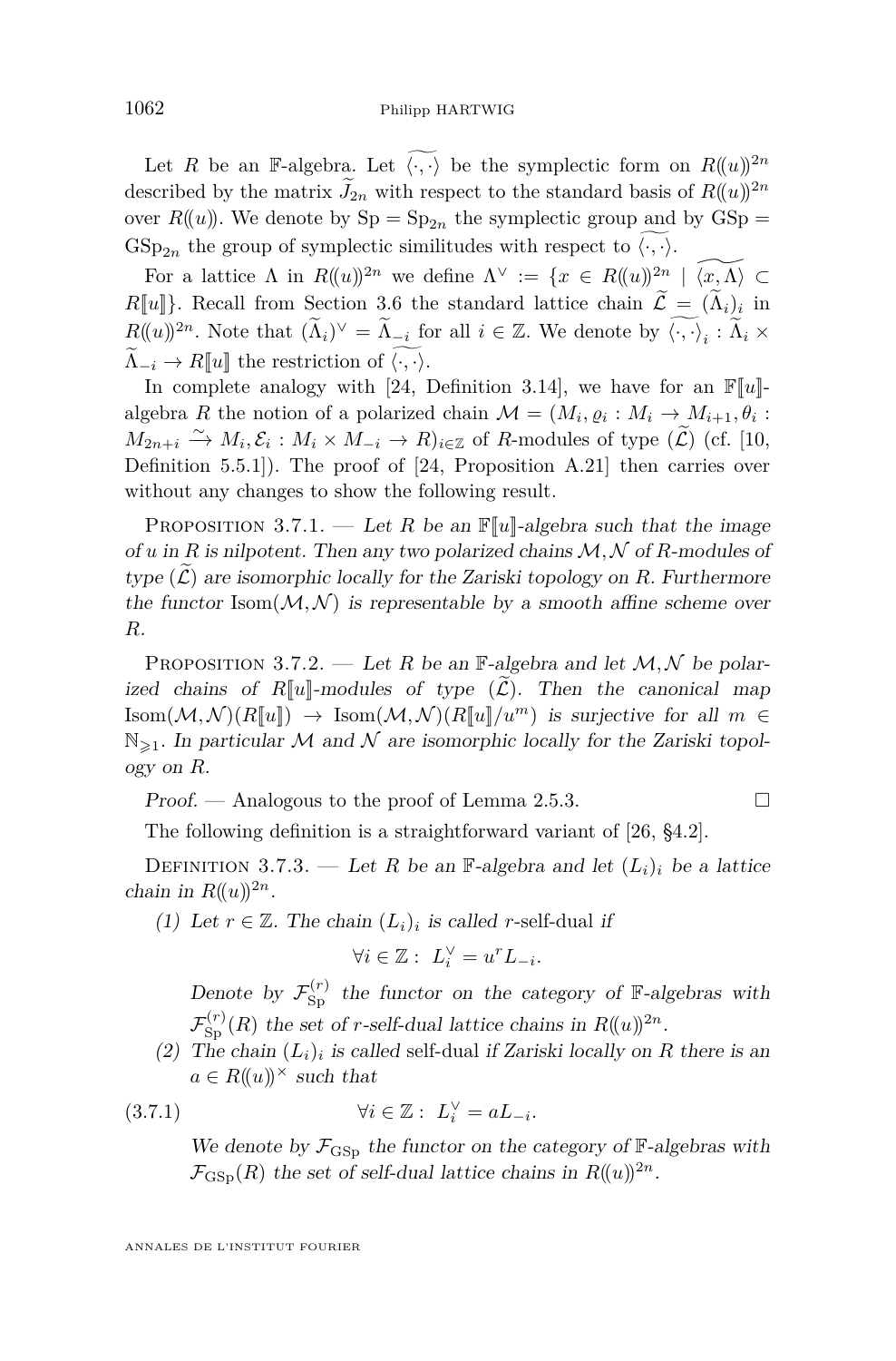<span id="page-33-0"></span>Note that  $\widetilde{\mathcal{L}} \in \mathcal{F}_{\text{Sp}}^{(0)}(R)$ .

LEMMA 3.7.4. — Let *R* be a ring and let  $a \in R((u))^\times$ . Then Zariski locally on *R*, there are integers  $n \leq n_0$ , nilpotent elements  $a_n, a_{n+1}, \ldots$ ,  $\ldots, a_{n_0-1} \in R$ , a unit  $a_{n_0} \in R^\times$  and elements  $a_{n_0+1}, a_{n_0+2}, \ldots \in R$  such that  $a = \sum_{i=n}^{\infty} a_i u^i$ .

If Spec *R* is connected, such integers and elements exist globally on *R*.

Remark 3.7.5. — Let *R* be a reduced F-algebra such that Spec *R* connected. Then

$$
\mathcal{F}_{\mathrm{GSp}}(R) = \bigcup_{r \in \mathbb{Z}} \mathcal{F}_{\mathrm{Sp}}^{(r)}(R).
$$

 $Proof.$  — This follows immediately from Lemma 3.7.4.

Remark 3.7.6. — Let *R* be an F-algebra and let  $(L_i)_i \in \mathcal{F}^{(0)}_{\text{Sp}}(R)$ . For  $i \in \mathbb{Z}$  denote by  $\varrho_i : L_i \to L_{i+1}$  the inclusion, by  $\theta_i : L_{2n+i} \to L_i$  the isomorphism given by multiplication with *u* and by  $\mathcal{E}_i: L_i \times L_{-i} \to R[\![u]\!]$ the restriction of  $\langle \cdot, \cdot \rangle$ . Then  $(L_i, \varrho_i, \theta_i, \mathcal{E}_i)$  is a polarized chain of  $R[\![u]\!]$ modules of type  $(\mathcal{L})$ .

Recall from Remark [3.6.11](#page-31-0) the subfunctor  $I \subset LGL_{2n}$ . We define a subfunctor  $I_{\text{GSp}} = I_{\text{GSp}_{2n}}$  of  $L \text{GSp} = L \text{GSp}_{2n}$  by  $I_{\text{GSp}} = L \text{GSp}_{2n} \cap I$ . We consider all of these functors as functors on the category of F-algebras.

The proof of the following result is similar to and therefore based on the proof of [\[20,](#page-72-0) Theorem 4.1].

PROPOSITION 3.7.7. — The natural action of  $L GL_{2n}$  on  $\mathcal F$  (cf. Remark [3.6.11\)](#page-31-0) restricts to an action of LGSp on  $\mathcal{F}_{\text{GSp}}$ . Consequently we obtain an injective map

$$
\begin{aligned} \mathcal{L} \, \text{GSp}(R)/I_{\text{GSp}}(R) & \xrightarrow{\phi(R)} \mathcal{F}_{\text{GSp}}(R), \\ g & \longmapsto g \cdot \widetilde{\mathcal{L}} \end{aligned}
$$

for each F-algebra *R*. The morphism  $\phi$  identifies  $\mathcal{F}_{\text{GSp}}$  with both the Zariski and the fpqc sheafification of the presheaf  $\text{L}$  GSp/ $I_{\text{GSD}}$ .

Proof. — Let *R* be an F-algebra and let  $\mathcal{M} = (L_i)_i \in \mathcal{F}_{\text{GSp}}(R)$ . Working Zariski locally on *R* we may assume that there is an  $a \in R((u))^{\times}$  such that [\(3.7.1\)](#page-32-0) holds. Choose any  $h \in \text{GSp}(R(u))$  with factor of similitude *a*, e.g.  $h = \text{diag}(a^{(n)}, 1^{(n)})$ . An easy computation shows that  $h\mathcal{M} \in \mathcal{F}^{(0)}_{\text{Sp}}(R)$ . We see as in the proof of Proposition [3.6.12](#page-31-0) that Zariski locally on *R*, there is a  $g \in \mathrm{Sp}(R(\!(u)\!))$  with  $h\mathcal{M} = g\tilde{\mathcal{L}}$ . Consequently  $\mathcal{M} = h^{-1}g\tilde{\mathcal{L}}$  lies in the image

TOME 65 (2015), FASCICULE 3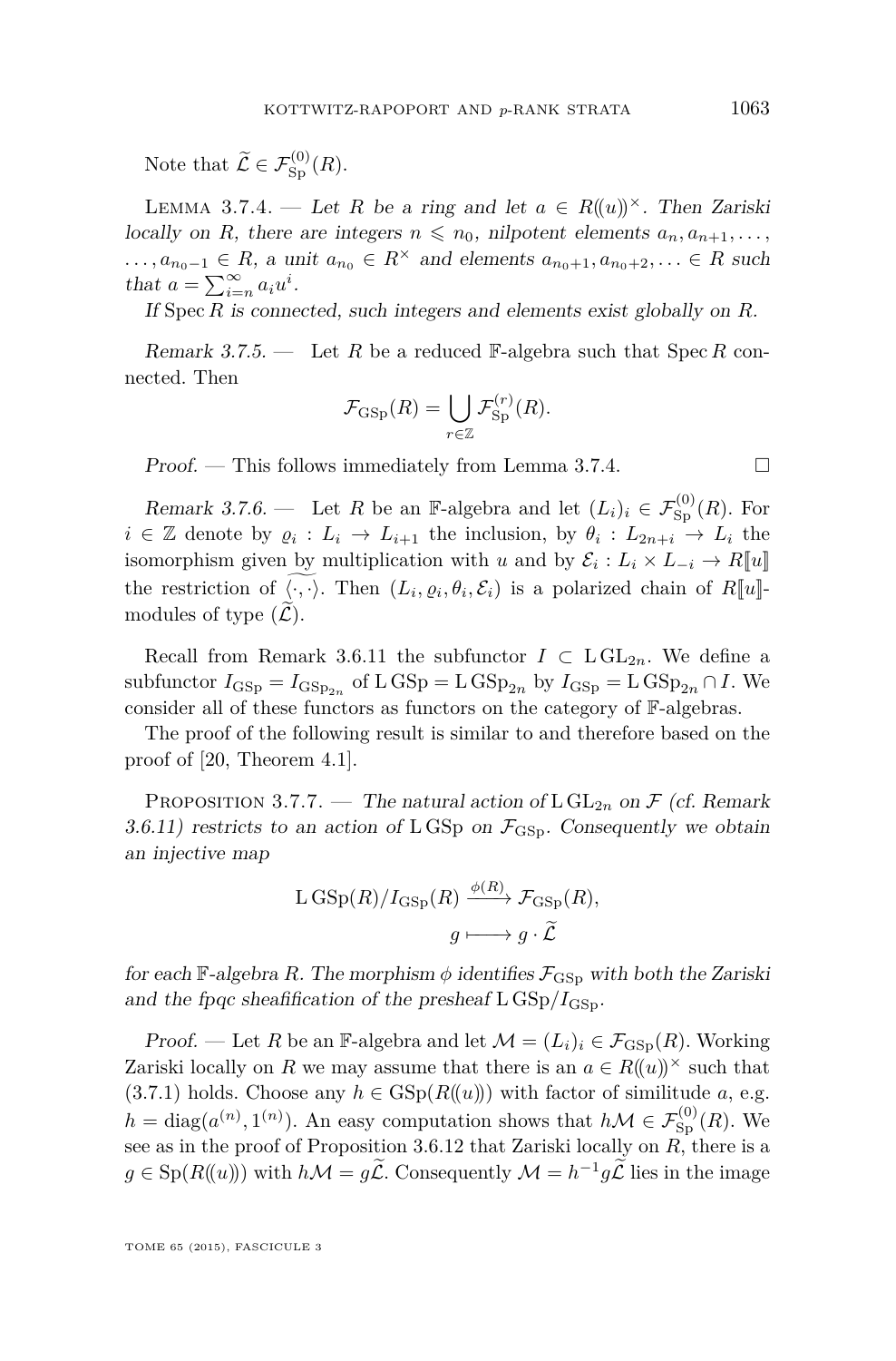<span id="page-34-0"></span>of  $\phi$  Zariski locally on *R*. As  $\mathcal{F}_{\text{GSp}}$  is clearly a Zariski sheaf, it follows that  $\mathcal{F}_{\text{GSD}}$  is indeed the Zariski sheafification of the presheaf  $\text{L}$  GSp/ $I_{\text{GSD}}$ .

To see that  $\mathcal{F}_{\text{GSp}}$  is also the fpqc sheafification of  $\text{L GSp}/I_{\text{GSp}}$ , it suffices to show that  $\mathcal{F}_{\text{GSD}}$  is an fpqc sheaf. Let  $(L_i)_i$  be a lattice chain in  $R((u))^{2n}$ . Assume that fpqc locally on *R* there is an  $a \in R((u))^\times$  such that [\(3.7.1\)](#page-32-0) holds. The scalar *a* gives rise to a well-defined element of  $(\mathbf{L} \mathbb{G}_m / \mathbf{L}^+ \mathbb{G}_m)_{\text{fpqc}}(R)$ , where  $(\mathbf{L} \mathbb{G}_m / \mathbf{L}^+ \mathbb{G}_m)_{\text{fpqc}}$  denotes the fpqc sheafification of the presheaf  $L \mathbb{G}_m / L^+ \mathbb{G}_m$ . By Proposition [3.6.4](#page-29-0) any element of  $(\mathbf{L} \mathbb{G}_m / \mathbf{L}^+ \mathbb{G}_m)_{\text{fpqc}}(R)$  can be represented in  $\mathbf{L} \mathbb{G}_m(R)$  Zariski locally on  $R$ , so that the scalar *a* exists in fact Zariski locally on  $R$ .

Remark 3.7.8. — Let us note that there seems to exist a misconception surrounding the notion of self-duality for lattice chains. In the literature one finds the following definition: Let  $R$  be an  $\mathbb{F}-$ -algebra. A lattice chain  $(L_i)_i \in \mathcal{F}(R)$  is called (naively) self-dual if for each  $i \in \mathbb{Z}$  there is a  $j \in \mathbb{Z}$ such that  $L_i^{\vee} = L_j$ . It is then claimed that the fpqc local L GSp-orbit of  $\mathcal{L}$ (in the sense of Proposition [3.7.7\)](#page-33-0) is precisely the set of (naively) self-dual lattice chains. This is wrong in both directions, as shown by the following easy examples.

- Let  $n = 1$  and  $a \in R((u))^{\times}$ . The chain  $(L_i)_i = a\mathcal{L}$  satisfies  $L_i^{\vee} =$ *a*<sup>-2</sup>*L*<sub>−*i*</sub>, *i* ∈  $\mathbb{Z}$ . Assume there is a *j* ∈  $\mathbb{Z}$  with  $L_0^{\vee} = L_j$ . Then  $a^{-2}L_0 = L_j$ and hence  $a^{-2}\Lambda_0 = \Lambda_j$ . Projecting this equality inside  $R((u))^2$  to its first components yields the existence of a  $k \in \mathbb{Z}$  with  $a^{-2}R[[u]] = u^kR[[u]]$ , so that  $u^k a^2 \in R[[u]]^{\times}$ . If for example  $R = \mathbb{F}[x]/x^2$  and  $a = 1 + xu^{-1}$ , such a *k* does not exist.
- Conversely one easily sees that for  $n \geq 2$ , the (naively) self-dual chain  $(\Lambda_{i+1})_{i\in\mathbb{Z}}$  does not lie in the L  $GSp(R)$ -orbit of  $\mathcal L$  (unless  $R = \{0\}$ ).

DEFINITION  $3.7.9.$  - The Zariski sheafification of the presheaf  $L \text{ GSp}/I_{\text{GSp}}$  is called the affine flag variety for GSp.

By Proposition [3.7.7](#page-33-0) the functor  $\mathcal{F}_{\text{GSp}}$  provides a realization of the affine flag variety for GSp.

#### **3.8. Embedding the local model into the affine flag variety**

Let *R* be an F-algebra. We consider an  $R[u]/u^e$ -module as an  $R[u]$ module via the canonical projection  $R[\![u]\!] \to R[u]/u^e$ . For  $i \in \mathbb{Z}$  denote by  $\alpha_i : \Lambda_i \to \Lambda_{i,R}$  the morphism described by the identity matrix with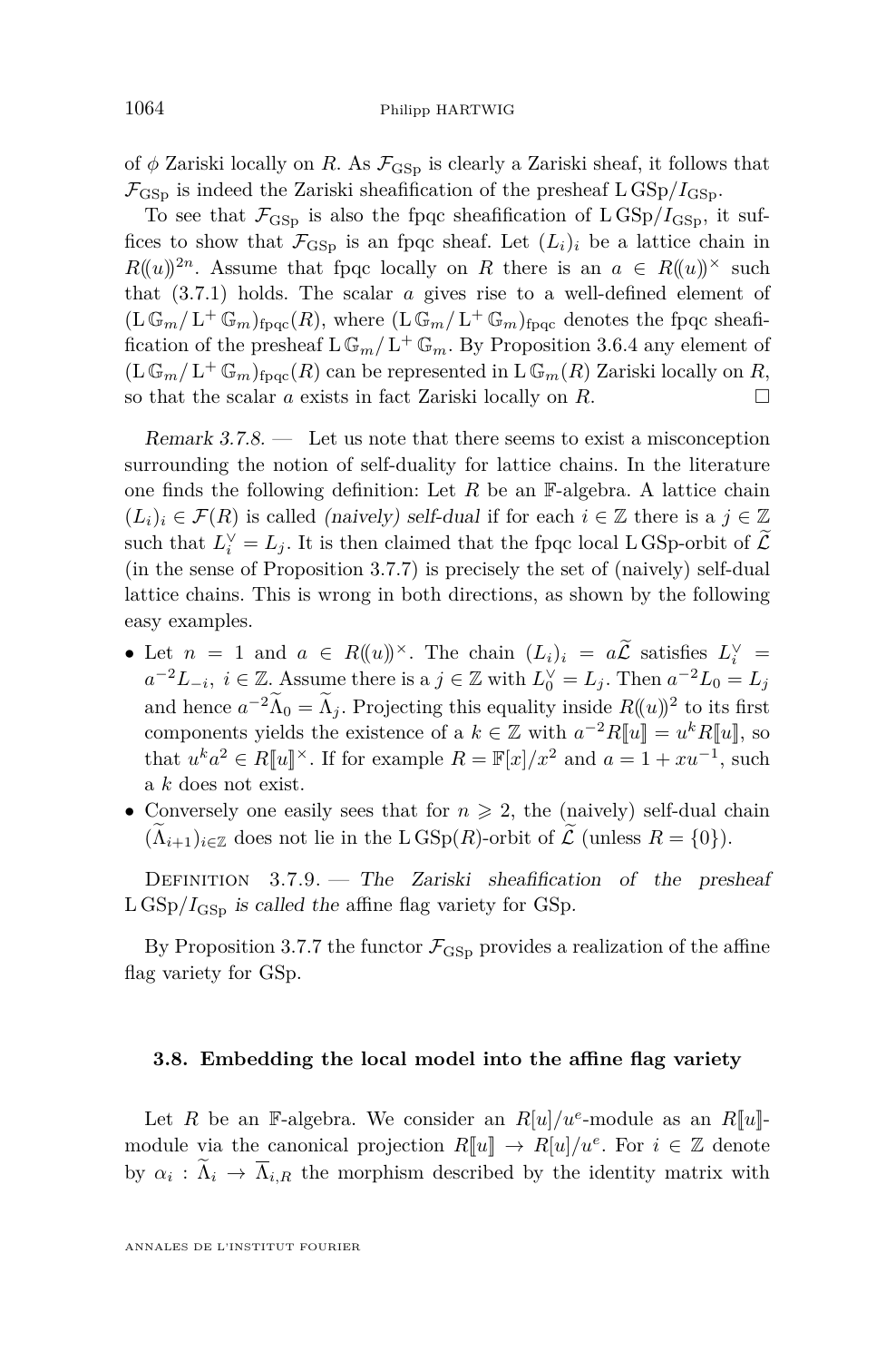respect to  $\widetilde{\mathfrak{E}}_i$  and  $\overline{\mathfrak{E}}_i$ . It induces an isomorphism  $\widetilde{\Lambda}_i/u^e \widetilde{\Lambda}_i \xrightarrow{\sim} \overline{\Lambda}_{i,R}$ . Clearly the following diagrams commute.

$$
\widetilde{\Lambda}_{i} \subset \widetilde{\Lambda}_{i+1} \widetilde{\Lambda}_{i} \times \widetilde{\Lambda}_{-i} \xrightarrow{\langle \cdot, \cdot \rangle_{i}} R[\![u]\!] \widetilde{\Lambda}_{i} \leftarrow \widetilde{\Lambda}_{2n+i}
$$
\n
$$
\alpha_{i} \downarrow \qquad \downarrow \qquad \downarrow \qquad \downarrow \qquad \downarrow \qquad \downarrow \qquad \downarrow \qquad \downarrow \qquad \downarrow \qquad \downarrow \qquad \downarrow \qquad \downarrow \qquad \downarrow \qquad \downarrow \qquad \downarrow \qquad \downarrow \qquad \downarrow \qquad \downarrow \qquad \downarrow \qquad \downarrow \qquad \downarrow \qquad \downarrow \qquad \downarrow \qquad \downarrow \qquad \downarrow \qquad \downarrow \qquad \downarrow \qquad \downarrow \qquad \downarrow \qquad \downarrow \qquad \downarrow \qquad \downarrow \qquad \downarrow \qquad \downarrow \qquad \downarrow \qquad \downarrow \qquad \downarrow \qquad \downarrow \qquad \downarrow \qquad \downarrow \qquad \downarrow \qquad \downarrow \qquad \downarrow \qquad \downarrow \qquad \downarrow \qquad \downarrow \qquad \downarrow \qquad \downarrow \qquad \downarrow \qquad \downarrow \qquad \downarrow \qquad \downarrow \qquad \downarrow \qquad \downarrow \qquad \downarrow \qquad \downarrow \qquad \downarrow \qquad \downarrow \qquad \downarrow \qquad \downarrow \qquad \downarrow \qquad \downarrow \qquad \downarrow \qquad \downarrow \qquad \downarrow \qquad \downarrow \qquad \downarrow \qquad \downarrow \qquad \downarrow \qquad \downarrow \qquad \downarrow \qquad \downarrow \qquad \downarrow \qquad \downarrow \qquad \downarrow \qquad \downarrow \qquad \downarrow \qquad \downarrow \qquad \downarrow \qquad \downarrow \qquad \downarrow \qquad \downarrow \qquad \downarrow \qquad \downarrow \qquad \downarrow \qquad \downarrow \qquad \downarrow \qquad \downarrow \qquad \downarrow \qquad \downarrow \qquad \downarrow \qquad \downarrow \qquad \downarrow \qquad \downarrow \qquad \downarrow \qquad \downarrow \qquad \downarrow \qquad \downarrow \qquad \downarrow \qquad \downarrow \qquad \downarrow \qquad \downarrow \qquad \downarrow \qquad \downarrow \qquad \downarrow \qquad \downarrow \qquad \downarrow \qquad \downarrow \qquad \downarrow \qquad \downarrow \qquad
$$

The following proposition allows us to consider  $M^{e,n}$  as a subfunctor of  $\mathcal{F}_{\text{Sp}}^{(-e)}.$ 

PROPOSITION 3.8.1 ([\[19,](#page-72-0) §11]). — There is an embedding  $\alpha : M^{e,n} \hookrightarrow$  $\mathcal{F}_{Sp}^{(-e)}$  given on *R*-valued points by

$$
M^{e,n}(R) \to \mathcal{F}_{\text{Sp}}^{(-e)}(R),
$$

$$
(t_i)_i \mapsto (\alpha_i^{-1}(t_i))_i.
$$

It induces a bijection from  $M^{e,n}(R)$  onto the set of those  $(L_i)_i \in \mathcal{F}_{\text{Sp}}^{(-e)}(R)$ satisfying the following conditions for all  $i \in \mathbb{Z}$ .

- (1)  $u^e \Lambda_i$  ⊂ *L*<sub>*i*</sub> ⊂ Λ<sub>*i*</sub>.
- (2) For all  $P \in R[u]/u^e$ , we have

$$
\chi_R(P|\widetilde{\Lambda}_i/L_i) = (T - P(0))^{ne}
$$

in *R*[*T*]. Here  $\Lambda_i/L_i$  is considered as an *R*[*u*]/*u<sup>e</sup>*-module using (1).

Proof. — Let  $(t_i)_i \in M^{e,n}(R)$  and set  $(L_i)_i = (\alpha_i^{-1}(t_i))_i$ . It is clear that this defines a periodic lattice chain in  $R((u))^{2n}$ . Let  $i \in \mathbb{Z}$ . We have

$$
(3.8.1) \quad \operatorname{rk}_R(\widetilde{\Lambda}_{i+1}/\widetilde{\Lambda}_i) + \operatorname{rk}_R(\widetilde{\Lambda}_i/L_i) = \operatorname{rk}_R(\widetilde{\Lambda}_{i+1}/L_{i+1}) + \operatorname{rk}_R(L_{i+1}/L_i),
$$

as both sides are equal to  $\text{rk}_R(\Lambda_{i+1}/L_i)$ . We conclude from condition [3.5.1\(c\)](#page-28-0) that  $\text{rk}_R(\Lambda_i/L_i) = ne = \text{rk}_R(\Lambda_{i+1}/L_{i+1})$ . Thus (3.8.1) amounts to the equation  $\text{rk}_R(\Lambda_{i+1}/\Lambda_i) = \text{rk}_R(L_{i+1}/L_i)$ , so that the chain  $(L_i)_i$  is complete.

From  $\overline{\langle t_i, t_{-i} \rangle}_{i,R} = 0$  we deduce that  $\langle \widetilde{L_i, L_{-i}} \rangle \subset u^e R[[u]]$  and hence that  $u^{-e}L_{-i} \subset L_i^{\vee}$ .

From  $u^e \Lambda_i \subset L_i$  on the other hand we deduce  $u^e L_i^{\vee} \subset \Lambda_{-i}$ . By definition, we know that  $\langle \widetilde{L_i, u^e L_i^{\vee}} \rangle \subset u^e R[[u]]$ , which implies  $\overline{\langle t_i, \alpha_{-i}(u^e L_i^{\vee}) \rangle}_i = 0$ . Consequently  $\alpha_{-i}(u^e L_i^{\vee}) \subset t_{-i}$ , which shows that  $u^e L_i^{\vee} \subset L_{-i}$ . Hence also  $L_i^{\vee} \subset u^{-e}L_{-i}.$ 

This proves the existence of the map  $\alpha$ . Its injectivity as well as the characterization of its image are immediate.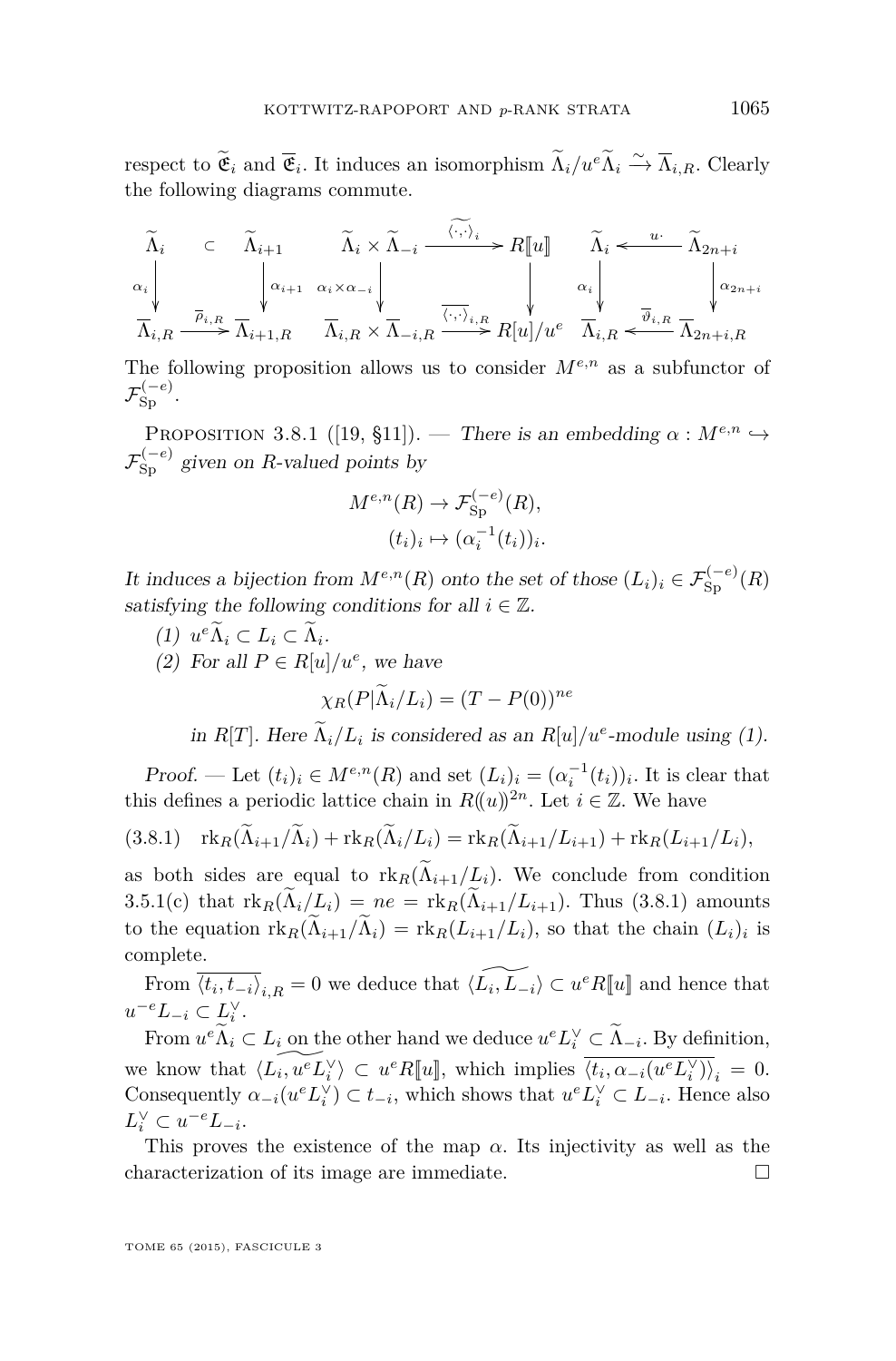<span id="page-36-0"></span>Note that  $\mathcal{L} = (\overline{\Lambda}_i, \overline{\rho}_i, \overline{\langle \cdot, \cdot \rangle}_i)$  is a polarized chain of  $\mathbb{F}[u]/u^e$ -modules of type  $(\widetilde{\mathcal{L}})$ . In fact  $\overline{\mathcal{L}} = \widetilde{\mathcal{L}} \otimes_{\mathbb{F}[u]} \mathbb{F}[u]/u^e$ . Let *R* be an F-algebra. There is an obvious action of  $Aut(\overline{\mathcal{L}})(R[u]/u^e)$  on  $M^{e,n}(R)$ , given by  $(\varphi_i) \cdot (t_i) =$  $(\varphi_i(t_i))$ . The canonical morphism  $R[\![u]\!] \to R[u]/u^e$  induces a morphism  $Aut(\mathcal{L})(R[\![u]\!]) \rightarrow Aut(\mathcal{L})(R[\![u]\!]/u^e)$  and we thereby extend this  $Aut(\overline{\mathcal{L}})(R[u]/u^e)$ -action on  $M^{e,n}(R)$  to an  $Aut(\overline{\mathcal{L}})(R[\![u]\!])$ -action.

LEMMA 3.8.2. — Let *R* be an F-algebra and let  $t \in M^{e,n}(R)$ . We have  $Aut(\mathcal{L})(R[\![u]\!]) \cdot t = Aut(\mathcal{L})(R[u]/u^e) \cdot t.$ 

Proof. — The map  $\text{Aut}(\mathcal{L})(R[\![u]\!]) \to \text{Aut}(\overline{\mathcal{L}})(R[\![u]\!]/u^e)$  is surjective by Proposition [3.7.2.](#page-32-0) □

Define a subfunctor  $I_{\text{Sp}} = I_{\text{Sp}_{2n}}$  of  $\text{L Sp}_{2n}$  by  $I_{\text{Sp}} = \text{LSp}_{2n} \cap I_{\text{GSp}}$ .

LEMMA 3.8.3. — We have  $I_{\text{GSp}}(\mathbb{F}) = \mathbb{F}[u] \times I_{\text{Sp}}(\mathbb{F})$ .

Proof. — Let  $g \in I_{\text{GSp}}(\mathbb{F})$ . Clearly  $c(g) \in \mathbb{F}[u]^{\times}$ . As char  $\mathbb{F} \neq 2$ , there is an  $x \in \mathbb{F}[u]^\times$  with  $x^2 = c(g)$ . Then  $x^{-1}g \in I_{\text{Sp}}(\mathbb{F})$ .

LEMMA 3.8.4. — Let  $q \in I_{\text{Sn}}(\mathbb{F})$ . Then *g* restricts to an automorphism  $g_i: \tilde{\Lambda}_i \to \tilde{\Lambda}_i$  for each  $i \in \mathbb{Z}$ . The assignment  $g \mapsto (g_i)_i$  defines an isomorphism  $I_{\text{Sp}}(\mathbb{F}) \stackrel{\sim}{\rightarrow} \text{Aut}(\widetilde{\mathcal{L}})(\mathbb{F}[\![u]\!]).$ 

Proof. — Analogous to the proof of Lemma [2.5.5.](#page-18-0)

PROPOSITION 3.8.5. — Let  $t \in M^{e,n}(\mathbb{F})$ . Then  $\alpha$  induces a bijection

$$
Aut(\overline{\mathcal{L}})(\mathbb{F}[u]/u^e) \cdot t \xrightarrow{\sim} I_{\text{GSp}}(\mathbb{F}) \cdot \alpha(t).
$$

Consequently we obtain an embedding

$$
\mathrm{Aut}(\overline{\mathcal{L}})(\mathbb{F}[u]/u^e)\backslash M^{e,n}(\mathbb{F}) \hookrightarrow I_{\mathrm{GSp}}(\mathbb{F})\backslash \mathcal{F}_{\mathrm{GSp}}(\mathbb{F}).
$$

Proof. — The composition  $M^{e,n}(\mathbb{F}) \xrightarrow{\alpha} \mathcal{F}_{\text{Sp}}^{(-e)}(\mathbb{F}) \subset \mathcal{F}_{\text{GSp}}(\mathbb{F})$  is equivariant for the Aut $(\widetilde{\mathcal{L}})(\mathbb{F}[u])$ -action on  $M^{e,n}(\mathbb{F})$ , the  $I_{\text{Sp}}(\mathbb{F})$ -action on  $\mathcal{F}_{\text{GSp}}(\mathbb{F})$ and the isomorphism  $I_{\text{Sp}}(\mathbb{F}) \xrightarrow{\sim} \text{Aut}(\widetilde{\mathcal{L}})(\mathbb{F}[u])$  of Lemma 3.8.4. It therefore induces a bijection  $Aut(\widetilde{\mathcal{L}})(\mathbb{F}[u]) \cdot t \xrightarrow{\sim} I_{\text{Sp}}(\mathbb{F}) \cdot \alpha(t)$ . We conclude by applying Lemmata 3.8.2 and 3.8.3.

Consider 
$$
\alpha': M^{e,n}(\mathbb{F}) \hookrightarrow \mathcal{F}_{\mathrm{GSp}}(\mathbb{F}) \xrightarrow{\phi(\mathbb{F})^{-1}} L \mathrm{GSp}(\mathbb{F})/I_{\mathrm{GSp}}(\mathbb{F}).
$$

PROPOSITION 3.8.6. — Let  $t \in M^{e,n}(\mathbb{F})$ . Then  $\alpha'$  induces a bijection

$$
Aut(\overline{\mathcal{L}})(\mathbb{F}[u]/u^e) \cdot t \xrightarrow{\sim} I_{\mathrm{GSp}}(\mathbb{F}) \cdot \alpha'(t).
$$

Consequently we obtain an embedding

 $Aut(\overline{\mathcal{L}})(\mathbb{F}[u]/u^e)\backslash M^{e,n}(\mathbb{F}) \hookrightarrow I_{\text{GSp}}(\mathbb{F})(\text{GSp}(\mathbb{F}(u)))/I_{\text{GSp}}(\mathbb{F})$ .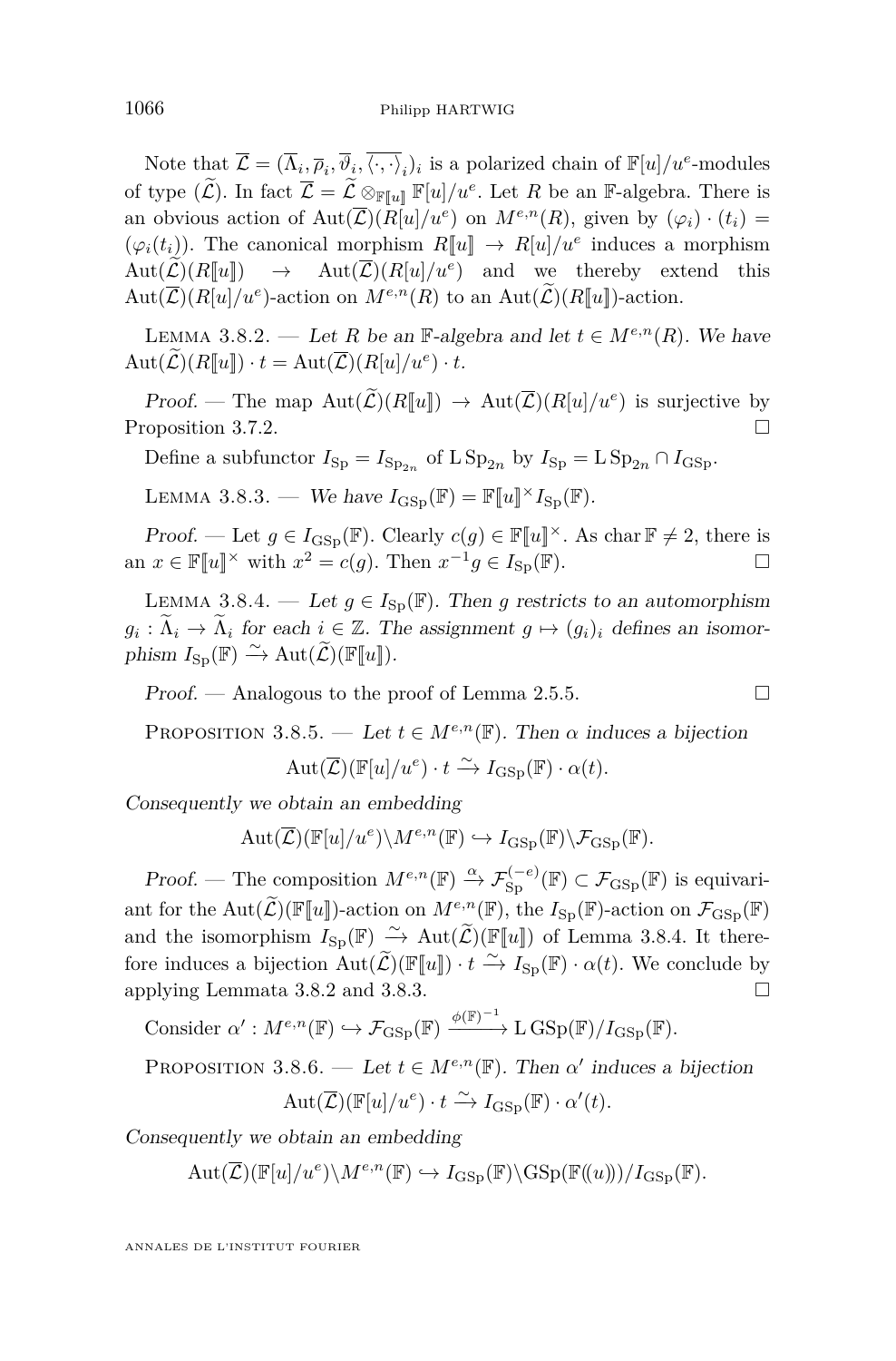<span id="page-37-0"></span>Proof. — Clear from Proposition [3.8.5,](#page-36-0) as the isomorphism  $\phi(\mathbb{F})$  is in particular  $I_{\text{GSD}}(\mathbb{F})$ -equivariant.

Let *R* be an F-algebra and  $(\varphi_i)_i \in \text{Aut}(\mathcal{L})(R)$ . The decomposition [\(3.5.2\)](#page-28-0) induces for each *i* a decomposition of  $\varphi_i : \Lambda_{i,R} \xrightarrow{\sim} \Lambda_{i,R}$  into the product of  $R[u]/u^e$ -linear automorphisms  $\varphi_{i,\sigma} : \overline{\Lambda}_{i,R} \xrightarrow{\sim} \overline{\Lambda}_{i,R}$ . The following statement is then clear (cf. the proof of Proposition [3.5.2\)](#page-29-0).

PROPOSITION 3.8.7. — Let *R* be an  $\mathbb{F}\text{-algebra}$ . The following map is an isomorphism, functorial in *R*.

$$
\text{Aut}(\mathcal{L})(R) \to \prod_{\sigma \in \mathfrak{S}} \text{Aut}(\overline{\mathcal{L}})(R[u]/u^e),
$$
  

$$
(\varphi_i)_i \mapsto ((\varphi_{i,\sigma})_i)_{\sigma}.
$$

Consider the composition

$$
\tilde{\alpha}: M^{\text{loc}}(\mathbb{F}) \xrightarrow{\text{(3.5.3)}} \prod_{\sigma \in \mathfrak{S}} M^{e,n}(\mathbb{F}) \xrightarrow{\prod_{\sigma} \alpha'} \prod_{\sigma \in \mathfrak{S}} \text{L} \operatorname{GSp}(\mathbb{F})/I_{\text{GSp}}(\mathbb{F}).
$$

For  $\sigma \in \mathfrak{S}$  denote by  $\tilde{\alpha}_{\sigma}: M^{\text{loc}}(\mathbb{F}) \to L \operatorname{GSp}(\mathbb{F})/I_{\text{GSp}}(\mathbb{F})$  the corresponding component of  $\tilde{\alpha}$ .

THEOREM 3.8.8. — Let  $t \in M^{\text{loc}}(\mathbb{F})$ . Then  $\tilde{\alpha}$  induces a bijection

$$
\mathrm{Aut}(\mathcal{L})(\mathbb{F}) \cdot t \xrightarrow{\sim} \prod_{\sigma \in \mathfrak{S}} I_{\mathrm{GSp}}(\mathbb{F}) \cdot \tilde{\alpha}_{\sigma}(t).
$$

Consequently we obtain an embedding

$$
\mathrm{Aut}(\mathcal{L})(\mathbb{F})\backslash M^{\mathrm{loc}}(\mathbb{F}) \hookrightarrow \prod_{\sigma\in\mathfrak{S}} I_{\mathrm{GSp}}(\mathbb{F})\backslash\mathrm{GSp}(F(\!(u)\!))/I_{\mathrm{GSp}}(\mathbb{F}).
$$

Proof. — The isomorphism  $M^{\text{loc}}(\mathbb{F}) \xrightarrow{(3.5.3)} \prod_{\sigma \in \mathfrak{S}} M^{e,n}(\mathbb{F})$  $M^{\text{loc}}(\mathbb{F}) \xrightarrow{(3.5.3)} \prod_{\sigma \in \mathfrak{S}} M^{e,n}(\mathbb{F})$  $M^{\text{loc}}(\mathbb{F}) \xrightarrow{(3.5.3)} \prod_{\sigma \in \mathfrak{S}} M^{e,n}(\mathbb{F})$  is equivariant for the Aut( $\mathcal{L}$ )( $\mathbb{F}$ ) action on  $M^{\text{loc}}(\mathbb{F})$ , the  $\prod_{\sigma \in \mathfrak{S}} \text{Aut}(\overline{\mathcal{L}})(\mathbb{F}[u]/u^e)$  action on  $\prod_{\sigma \in \mathfrak{S}} M^{e,n}(\mathbb{F})$  and the isomorphism of Lemma 3.8.7. The statement thus follows from Proposition [3.8.6.](#page-36-0)

#### **3.9. The extended affine Weyl group**

Let *T* be the maximal torus of diagonal matrices in  $GSp_{2n}$  and let *N* be its normalizer. We denote by  $\tilde{W} = N(\mathbb{F}(u))/T(\mathbb{F}[u])$  the extended affine Weyl group of GSp with respect to *T*. Setting

$$
W = \{ w \in S_{2n} \mid \forall i \in \{1, ..., 2n\} : w(i) + w(2n + 1 - i) = 2n + 1 \}
$$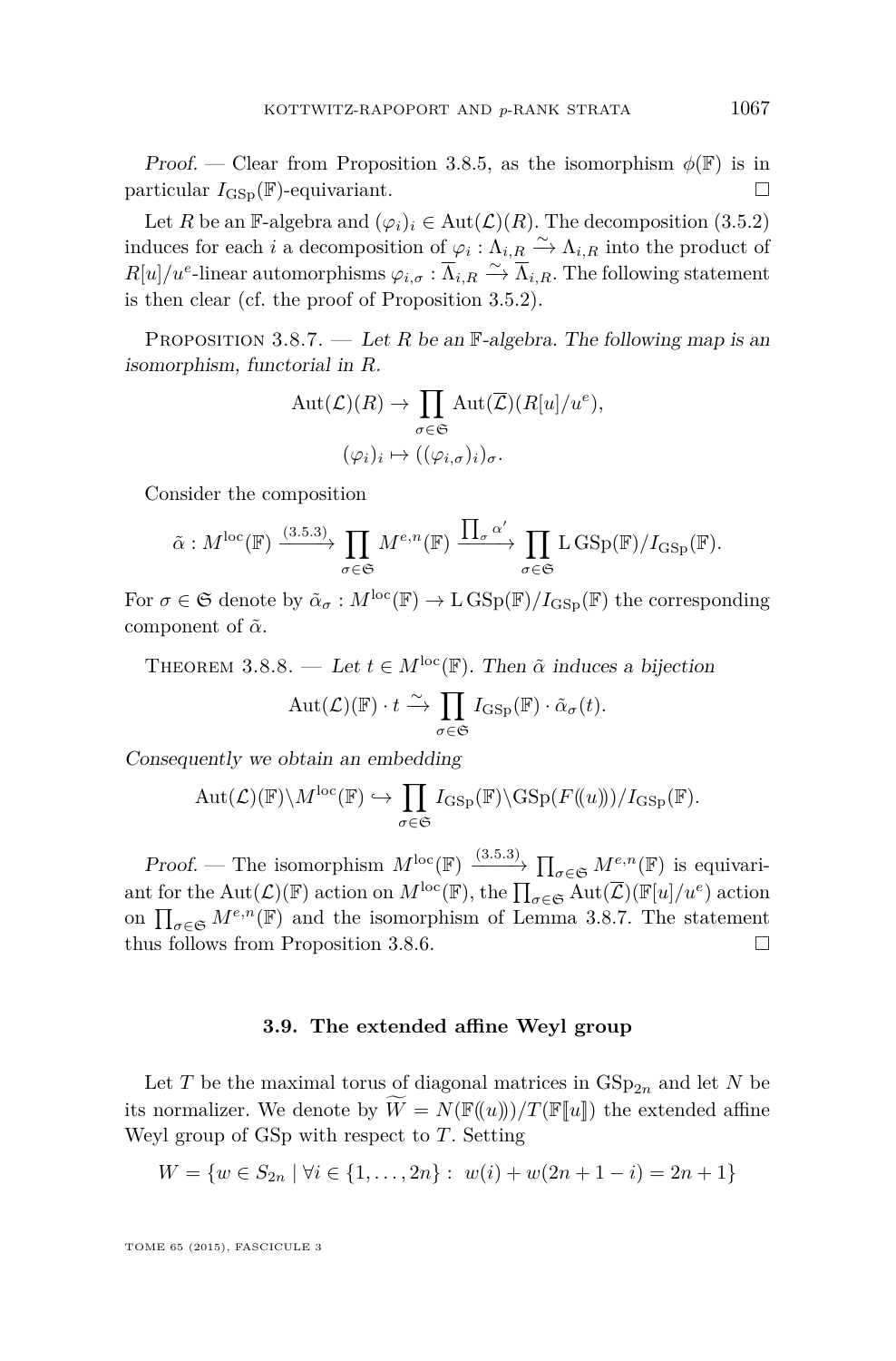<span id="page-38-0"></span>and

$$
X = \{(a_1, \ldots, a_{2n}) \in \mathbb{Z}^{2n} \mid a_1 + a_{2n} = a_2 + a_{2n-1} = \cdots = a_n + a_{n+1}\},\
$$

the group homomorphism  $v: W \ltimes X \to N(\mathbb{F}((u))), (w, \lambda) \mapsto A_w u^{\lambda}$  induces an isomorphism  $W \ltimes X \xrightarrow{\sim} \widetilde{W}$ . We use it to identify  $\widetilde{W}$  with  $W \ltimes X$  and consider  $\widetilde{W}$  as a subgroup of  $GSp(\mathbb{F}(\!(u)\!))$  via *v*.

To avoid any confusion of the product inside  $\tilde{W}$  and the canonical action of  $S_{2n}$  on  $\mathbb{Z}^{2n}$ , we will always denote the element of  $\widetilde{W}$  corresponding to  $\lambda \in X$  by  $u^{\lambda}$ .

Recall from [\[5,](#page-71-0) §2.5-2.6] the notion of an extended alcove  $(x_i)_{i=0}^{2n-1}$  for  $GSp_{2n}$ . Also recall the standard alcove  $(\omega_i)_{i=0}^{2n-1}$ . As in loc. cit. we identify  $\widetilde{W}$  with the set of extended alcoves by using the standard alcove as a base point.

Write **e** =  $(e^{(2n)})$ .

DEFINITION 3.9.1 (Cf. [\[14\]](#page-72-0), [\[5,](#page-71-0) Definition 2.4]). — An extended alcove  $(x_i)_{i=0}^{2n-1}$  is called permissible if it satisfies the following conditions for all  $i \in \{0, \ldots, 2n-1\}.$ 

(1)  $\omega_i \leq x_i \leq \omega_i + \mathbf{e}$ , where  $\leq$  is to be understood componentwise.

(2) 
$$
\sum_{j=1}^{2n} x_i(j) = ne - i.
$$

Denote by Perm the set of all permissible extended alcoves.

PROPOSITION 3.9.2. — The inclusion  $N(\mathbb{F}(\{u\})) \subset \text{GSp}(\mathbb{F}(\{u\}))$  induces a bijection  $\widetilde{W} \stackrel{\sim}{\rightarrow} I_{\text{GSp}}(\mathbb{F})\backslash \text{GSp}(\mathbb{F}(\!(u)\!))/I_{\text{GSp}}(\mathbb{F})$ . In other words,

$$
GSp(\mathbb{F}(\!(u)\!)) = \coprod_{x \in \widetilde{W}} I_{GSp}(\mathbb{F}) x I_{GSp}(\mathbb{F}).
$$

Under this bijection, the subset

$$
\operatorname{Aut}(\overline{\mathcal{L}})(\mathbb{F}[u]/u^e)\backslash M^{e,n}(\mathbb{F})\subset I_{\mathrm{GSp}}(\mathbb{F})\backslash\mathrm{GSp}(\mathbb{F}(\!(u)\!))/I_{\mathrm{GSp}}(\mathbb{F})
$$

of Proposition [3.8.6](#page-36-0) corresponds to the subset Perm  $\subset W$ .

Proof. — The first statement is the well-known Iwahori decomposition. The second statement follows easily from the explicit description of the image of  $\alpha$  in Proposition [3.8.1.](#page-35-0)

COROLLARY  $3.9.3.$  — Under the identifications of Theorem [3.8.8,](#page-37-0) the set  $\prod_{\sigma\in\mathfrak{S}}$  Perm constitutes a set of representatives of  $Aut(\mathcal{L})(\mathbb{F})\backslash M^{\text{loc}}(\mathbb{F})$ .

Remark  $3.9.4.$  — In the normalization of Corollary 3.9.3 we have indexed the KR stratification by the relative position of  $\mathcal{L} \otimes \mathbb{F}$  to its image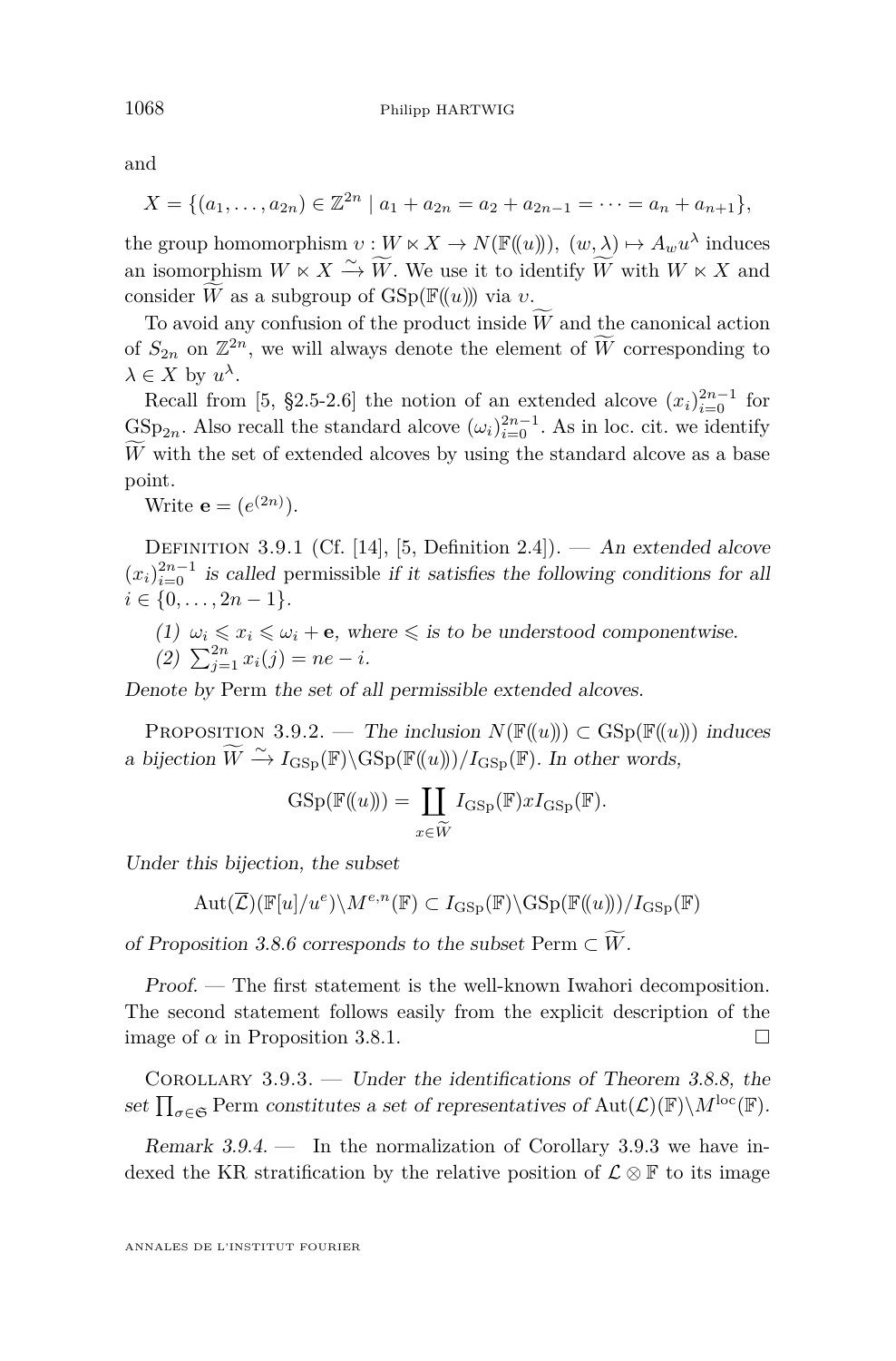<span id="page-39-0"></span>under Verschiebung, compare Remark [2.5.11.](#page-22-0) The normalization of Corollary [3.9.3](#page-38-0) therefore differs from the one of Definition [2.5.10](#page-22-0) by the automorphism  $\prod_{\sigma \in \mathfrak{S}} \text{Perm} \to \prod_{\sigma \in \mathfrak{S}} \text{Perm}, \ (x_{\sigma}) \mapsto (u^e x_{\sigma}^{-1}).$ 

#### **3.10. The** *p***-rank on a KR stratum**

Recall from Section [2.3](#page-11-0) the scheme  $A/\mathbb{Z}_p$  associated with our choice of PEL datum, and the KR stratification

$$
\mathcal{A}(\mathbb{F})=\coprod_{x\in \text{Aut}(\mathcal{L})(\mathbb{F})\backslash M^{\text{loc}}(\mathbb{F})}\mathcal{A}_{x}.
$$

We have identified the occurring index set with  $\prod_{\sigma \in \mathfrak{S}}$  Perm in Corollary [3.9.3.](#page-38-0) We can then state the following result.

THEOREM 3.10.1. — Let  $x = (x_{\sigma})_{\sigma} \in \prod_{\sigma \in \mathfrak{S}}$  Perm. Write  $x_{\sigma} = w_{\sigma} u^{\lambda_{\sigma}}$ with  $w_{\sigma} \in W$ ,  $\lambda_{\sigma} \in X$ . Then the *p*-rank on  $\mathcal{A}_x$  is constant with value

$$
g \cdot |\{1 \leq i \leq 2n \mid \forall \sigma \in \mathfrak{S}(w_{\sigma}(i) = i \text{ and } \lambda_{\sigma}(i) = 0)\}|.
$$

Remark 3.10.2. — For  $F = \mathbb{Q}$ , we recover the result [\[16,](#page-72-0) Théorème 4.1] of Ngô and Genestier.

Proof of Theorem 3.10.1. — Let  $1 \leq i \leq 2n$  and  $x \in$  Perm. Write  $x = w u^{\lambda}$  with  $w \in W, \lambda \in X$ . By Propositions [2.4.5](#page-14-0) and [2.4.6](#page-15-0) it suffices to show the following equivalence.

$$
\Lambda_i = x(\Lambda_i) + \Lambda_{i-1} \Leftrightarrow (w(i) = i \text{ and } \lambda(i) = 0).
$$

Consider the subset  $S = \{u^k e_j \mid k \in \mathbb{Z}, 1 \leq j \leq 2n\}$  of  $\mathbb{F}((u))^{2n}$ . Then *x* induces a permutation of S, namely  $x(u^k e_j) = u^{\lambda(j)+k} e_{w(j)}$ . We have  $\Lambda_i \cap \mathcal{S} = \Lambda_{i-1} \cap \mathcal{S} \amalg \{u^{-1}e_i\}$ , and  $x \in \text{Perm implies } x(\Lambda_{i-1} \cap \mathcal{S}) \subset \Lambda_{i-1} \cap \mathcal{S}$ . Consequently  $u^{-1}e_i \in x(\Lambda_i \cap S)$  if and only if  $x(u^{-1}e_i) = u^{-1}e_i$ , which in turn is equivalent to  $(w(i) = i$  and  $\lambda(i) = 0)$ , as desired.

#### **3.11. The density of the ordinary locus**

Denote by  $\leq$  and  $\ell$  the partial order and the length function on  $\widetilde{W}$ defined in [\[5,](#page-71-0) §2.1], respectively. We extend  $\leq$  and  $\ell$  to  $\prod_{\sigma \in \mathfrak{S}} \widetilde{W}$  by setting  $(x_{\sigma})_{\sigma} \leq (x'_{\sigma})_{\sigma} : \Leftrightarrow (\forall \sigma \in \mathfrak{S} : x_{\sigma} \leq x'_{\sigma}) \text{ and } \ell((x_{\sigma})_{\sigma}) = \sum_{\sigma} \ell(x_{\sigma}).$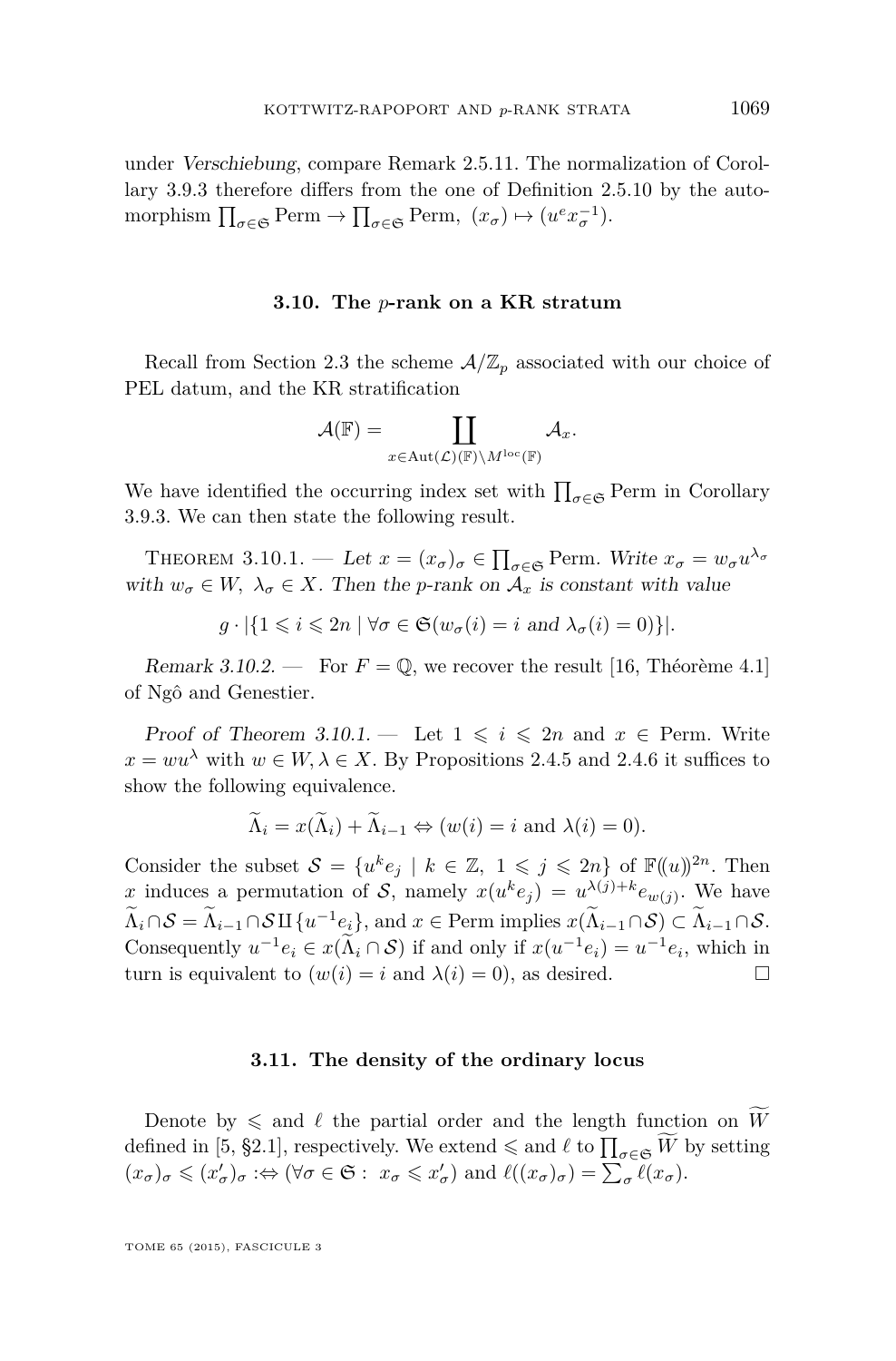<span id="page-40-0"></span>LEMMA 3.11.1. — Let  $x \in \prod_{\sigma \in \mathfrak{S}}$  Perm. The smooth F-variety  $\mathcal{A}_x$  is equidimensional of dimension  $\ell(x)$ . Furthermore the closure  $\overline{\mathcal{A}}_x$  of  $\mathcal{A}_x$  in  $\mathcal{A}_{\mathbb{F}}$  is given by

$$
\overline{\mathcal{A}}_x = \coprod_{y \leq x} \mathcal{A}_y.
$$

Proof. — As in Remark [2.3.10](#page-13-0) there is, étale locally on  $A_{\mathbb{F}}$ , an étale morphism  $\beta$  :  $\mathcal{A}_{\mathbb{F}} \to M_{\mathbb{F}}^{\text{loc}}$  with  $\mathcal{A}_x = \beta^{-1}(M_x^{\text{loc}})$ . In Theorem [3.8.8](#page-37-0) we have identified  $M_x^{\text{loc}}$  with the Schubert cell  $\mathcal{C}_x \subset \prod_{\sigma \in \mathfrak{S}} \text{GSp}_{2n}(\mathbb{F}((u)))/I_{\text{GSp}}(\mathbb{F})$ corresponding to *x*. The statements therefore follow from well-known properties of Schubert cells once we know that all KR strata are non-empty. This is true in the Siegel case by Genestier's result [\[3,](#page-71-0) Proposition 1.3.2], in the case that  $p$  is unramified in  $F$  by the result [\[4,](#page-71-0) Theorem 2.5.2(1)] of Goren and Kassaei, and in the ramified case by a yet to be published result of Yu  $[32]$ .

Our next goal is to generalize the result [\[16,](#page-72-0) Corollaire 4.3] of Ngô and Genestier on the density of the ordinary locus. Denote by  $\mathcal{A}^{(ng)} \subset \mathcal{A}(\mathbb{F})$ the subset where the *p*-rank of the underlying abelian variety is equal to *ng*. By the determinant condition imposed in the definition of A this is precisely the ordinary locus in  $\mathcal{A}(\mathbb{F})$ .

COROLLARY 3.11.2. — The ordinary locus  $\mathcal{A}^{(ng)}$  is dense in  $\mathcal{A}(\mathbb{F})$  if and only if *p* is totally ramified in *F*.

Proof. — Let  $\mu = (e^{(g)}, 0^{(g)}) \in X$ . Our subset Perm  $\subset \overline{W}$  is precisely the set denoted by  $Perm(\mu)$  in [\[8\]](#page-71-0). By [\[8,](#page-71-0) Theorem 10.1], we have

(3.11.2) Perm(*µ*) = Adm(*µ*)*,*

where  $\text{Adm}(\mu) := \{x \in \widetilde{W} \mid \exists w \in W : x \leqslant u^{w(\mu)}\}.$ 

Write  $\mathfrak{M} = \{x \in W \mid \exists w \in W : x = u^{w(\mu)}\}.$  Then (3.11.2) implies that  $\prod_{\sigma\in\mathfrak{S}}\mathfrak{M}$  is precisely the subset of maximal elements for  $\leqslant$  in  $\prod_{\sigma \in \mathfrak{S}}$  Perm. Denote by  $\Delta_{\mathfrak{M}} \subset \prod_{\sigma \in \mathfrak{S}} \mathfrak{M}$  the diagonal. By Theorem [3.10.1](#page-39-0) we have  $\mathcal{A}^{(ng)} = \coprod_{x \in \Delta_{\mathfrak{M}}} \mathcal{A}_x$ . The statement therefore follows from (3.11.1) by noting that  $\Delta_{\mathfrak{M}} = \prod_{\sigma \in \mathfrak{S}} \mathfrak{M}$  if and only if *p* is totally ramified in *F*.  $\Box$ 

# **3.12. An explicit example: Hilbert-Blumenthal modular varieties**

In this section we use the explicit case of the Hilbert-Blumenthal modular varieties to illustrate how Theorem [3.10.1](#page-39-0) and the KR stratification in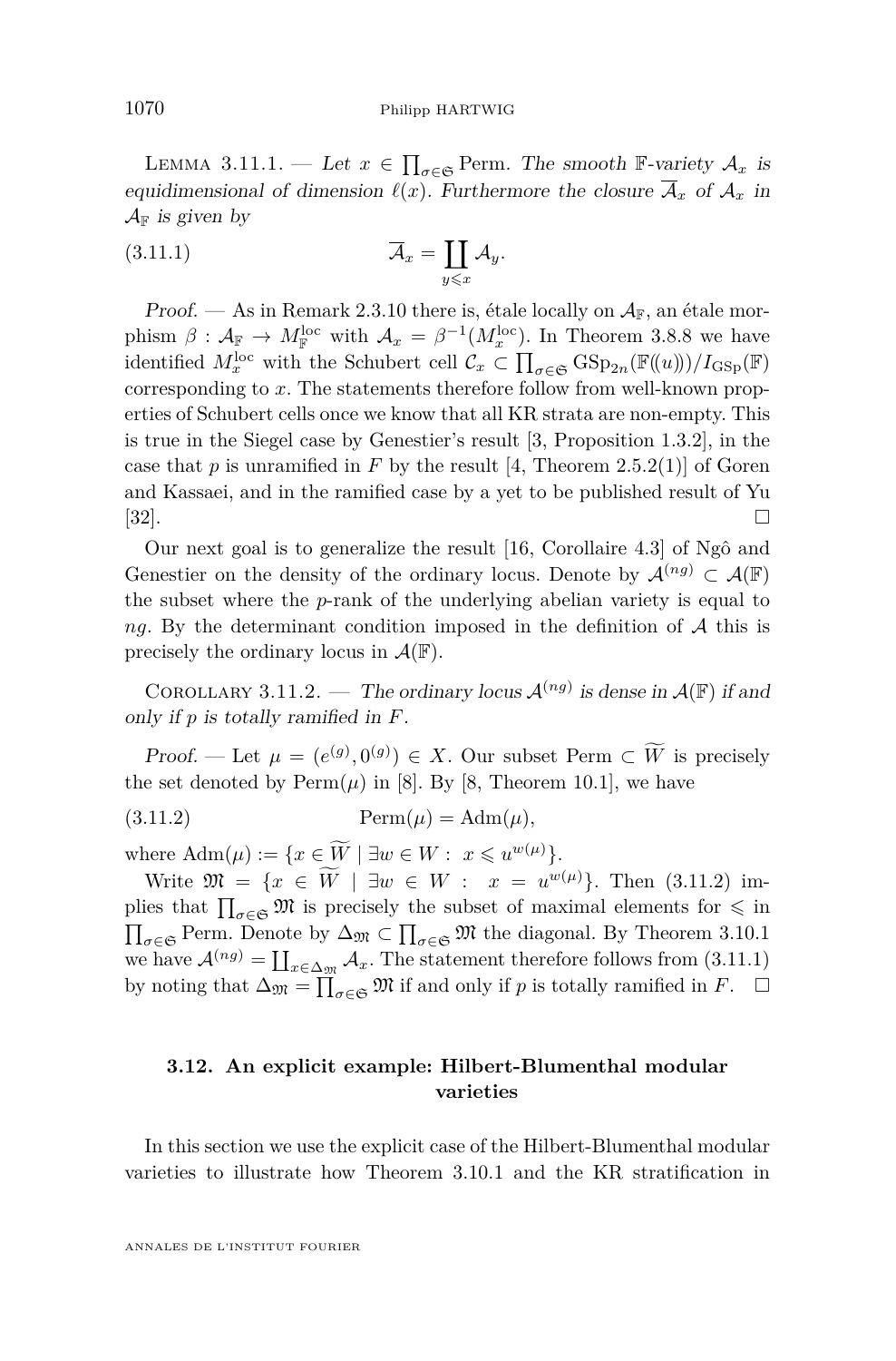general yield results about the geometry of the moduli spaces A. We also compare these results to some of those obtained by Stamm in [\[29\]](#page-72-0).

Assume from now on that p is inert in  $\mathcal{O}_F$ , so that we have  $e = 1$  and  $f = q$ . Assume also that  $\dim_F V = 2$ , so that  $n = 1$ .

Let us start with a discussion of the index set  $\prod_{\sigma \in \mathfrak{S}}$  Perm of the KR stratification. From Definition [3.9.1](#page-38-0) one immediately obtains that the subset Perm ⊂ *W* is given by Perm = { $u^{(1,0)}, u^{(0,1)}, (1,2)u^{(1,0)}$ }. To put this set into a group theoretic perspective, we recall the setup described in [\[5,](#page-71-0) §2.1] in this easy special case. Consider the elements  $\tau = (1, 2)u^{(1,0)}, s_1 = (1, 2)$ and  $s_0 = (1,2)u^{(1,-1)}$  of *W*. The subgroup  $W_a$  of *W* generated by  $s_0$ and  $s_1$  is a Coxeter group on the generators  $s_0$  and  $s_1$ , and we denote by  $\leq$  and  $\ell$  the corresponding Bruhat order and length function on  $W_a$ , respectively. Denoting by  $\Omega$  the cyclic subgroup of  $\tilde{W}$  generated by  $\tau$ , we have  $\widetilde{W} = W_a \rtimes \Omega$ . The extension of  $\leq$  and  $\ell$  to  $\widetilde{W}$  is given by  $w' \tau' \leq$  $w''\tau'' \Leftrightarrow (w' \leq w'' \text{ and } \tau' = \tau'') \text{ and } \ell(w'\tau') = \ell(w'), \text{ for } w', w'' \in W_a \text{ and }$  $\tau', \tau'' \in \Omega$ . We extend  $\leq$  and  $\ell$  to  $\prod_{\sigma \in \mathfrak{S}} \widetilde{W}$  as in Section [3.11.](#page-39-0)

We see that

$$
\text{Perm} = \{s_1\tau, s_0\tau, \tau\} \subset W_a\tau.
$$

The Bruhat order on Perm is determined by the non-trivial relations  $\tau \leq$ *s*<sub>1</sub>*τ* and  $\tau \leq s_0 \tau$ , while the length function on Perm is given by  $\ell(\tau) = 0$ and  $\ell(s_1\tau) = \ell(s_0\tau) = 1$ .

Let us state Theorem [3.10.1](#page-39-0) in this special case. Denote by  $\mathcal{A}^{(0)} \subset \mathcal{A}(\mathbb{F})$ and  $\mathcal{A}^{(g)} \subset \mathcal{A}(\mathbb{F})$  the subsets where the *p*-rank of the underlying abelian variety is equal to 0 and *g*, respectively.

PROPOSITION  $3.12.1.$  — We have

$$
\mathcal{A}(\mathbb{F})=\mathcal{A}^{(0)}\amalg\mathcal{A}^{(g)}.
$$

The ordinary locus  $A^{(g)}$  is the union of only two KR strata, namely those corresponding to the elements  $((s_1\tau)^{(g)}) = (s_1\tau, s_1\tau, \ldots, s_1\tau)$  and  $((s_0\tau)^{(g)}) = (s_0\tau, s_0\tau, \dots, s_0\tau)$  of  $\prod_{\sigma \in \mathfrak{S}}$  Perm. The *p*-rank on all other KR strata is equal to 0.

LEMMA 3.12.2. — The maximal elements in  $\prod_{\sigma \in \mathfrak{S}}$  Perm for the Bruhat order are precisely the elements of length  $2^g$  in  $\prod_{\sigma \in \mathfrak{S}}$  Perm. The set of these maximal elements is given by  $\prod_{\sigma \in \mathfrak{S}} \{s_1 \tau, s_0 \tau\}.$ 

From the preceding results, we obtain without any additional work the following theorem.

THEOREM 3.12.3. — Let  $g \geqslant 2$ . Then

$$
\mathcal{A}_{\mathbb{F}} = \overline{\mathcal{A}}_{((s_1\tau)^{(g)})} \cup \overline{\mathcal{A}}_{((s_0\tau)^{(g)})} \cup \mathcal{A}^{(0)}.
$$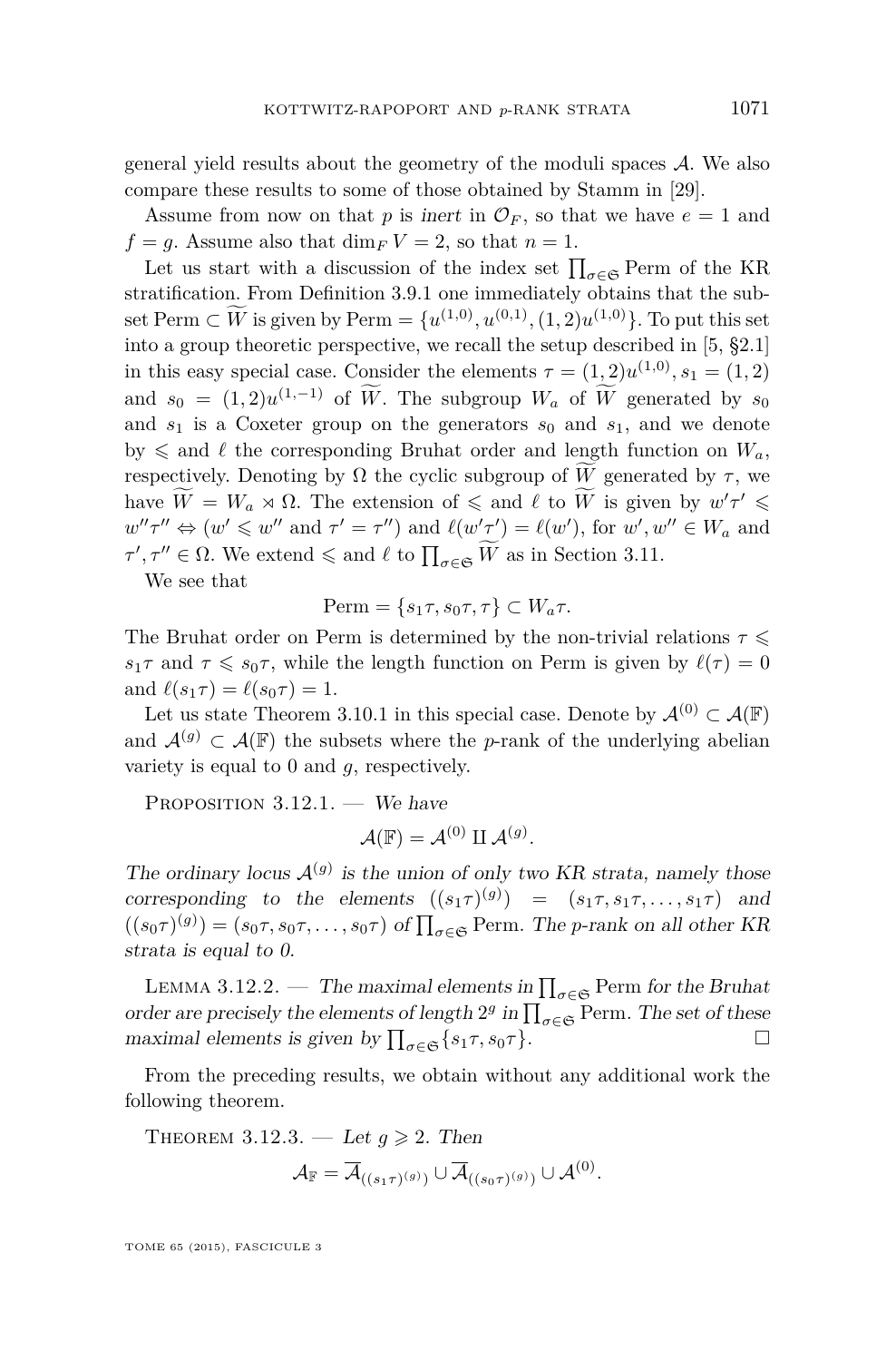<span id="page-42-0"></span>Each of  $\overline{\mathcal{A}}_{((s_1\tau)^{(g)})}, \overline{\mathcal{A}}_{((s_0\tau)^{(g)})}$  and  $\mathcal{A}^{(0)}$  is equidimensional of dimension  $2^g$ , and hence so is  $A_{\mathbb{F}}$ .

More precisely,  $\mathcal{A}^{(0)}$  is the union

$$
\mathcal{A}^{(0)} = \bigcup_{\substack{x \in \prod_{\sigma \in \mathfrak{S}} \{s_1\tau, s_0\tau\} \\ x \neq ((s_1\tau)^{(g)}), ((s_0\tau)^{(g)})}}
$$

of  $2<sup>g</sup> - 2$  closed subsets, all equidimensional of dimension  $2<sup>g</sup>$ . Furthermore, we have

$$
\overline{\mathcal{A}}_{((s_1\tau)^{(g)})}\cap \overline{\mathcal{A}}_{((s_0\tau)^{(g)})}\subset \mathcal{A}^{(0)}.
$$

Taking  $q = 2$ , we recover [\[29,](#page-72-0) Theorem 2 (p. 408)]. Note that for  $q =$ 2, the set  $\mathcal{A}^{(0)}$  is precisely the supersingular locus in  $\mathcal{A}_{F}$ , because a 2dimensional abelian variety is supersingular if and only if its *p*-rank is equal to zero.

## **4. The unitary PEL datum**

Let  $n \in \mathbb{N}_{\geq 1}$ . In Sections [5](#page-43-0) through [7](#page-64-0) we will be concerned with the PEL datum consisting of the following objects.

- (1) An imaginary quadratic extension  $F/F_0$  of a totally real extension *F*<sub>0</sub>/Q. Let  $g_0 = [F_0 : \mathbb{Q}]$  and  $g = [F : \mathbb{Q}]$ , so that  $g = 2g_0$ .
- (2) The non-trivial element  $*$  of  $Gal(F/F_0)$ .
- (3) An *n*-dimensional *F*-vector space *V* .
- (4) The symplectic form  $(\cdot, \cdot): V \times V \to \mathbb{Q}$  on the underlying  $\mathbb{Q}\text{-vector}$ space of *V* constructed as follows: Fix once and for all a ∗-skewhermitian form  $(\cdot, \cdot)' : V \times V \to F$  (i.e.  $(av, bw)' = ab^* (v, w)'$ and  $(v, w)' = -(w, v)'^*$  for  $v, w \in V$ ,  $a, b \in F$ ). Define  $(\cdot, \cdot)$  $\mathrm{tr}_{F/\mathbb{Q}}\circ(\cdot,\cdot)'$ .
- (5) The element  $J \in \text{End}_{B \otimes \mathbb{R}}(V \otimes \mathbb{R})$  to be defined separately in each case, see Sections [5.1,](#page-43-0) [6.1](#page-54-0) and [7.1.](#page-64-0)

Remark 4.0.1. – Denote by  $GU_{(\cdot, \cdot)'}$  the  $F_0$ -group given on *R*-valued points by  $GU_{(\cdot,\cdot)'}(R) = \{g \in GL_{F \otimes_{F_0} R}(V \otimes_{F_0} R) \mid \exists c = c(g) \in R^{\times} \forall x, y \in$  $V \otimes_{F_0} R$ :  $(gx, gy)'_R = c(x, y)'_R$ . Then the reductive Q-group *G* associated with the above PEL datum fits into the following cartesian diagram.

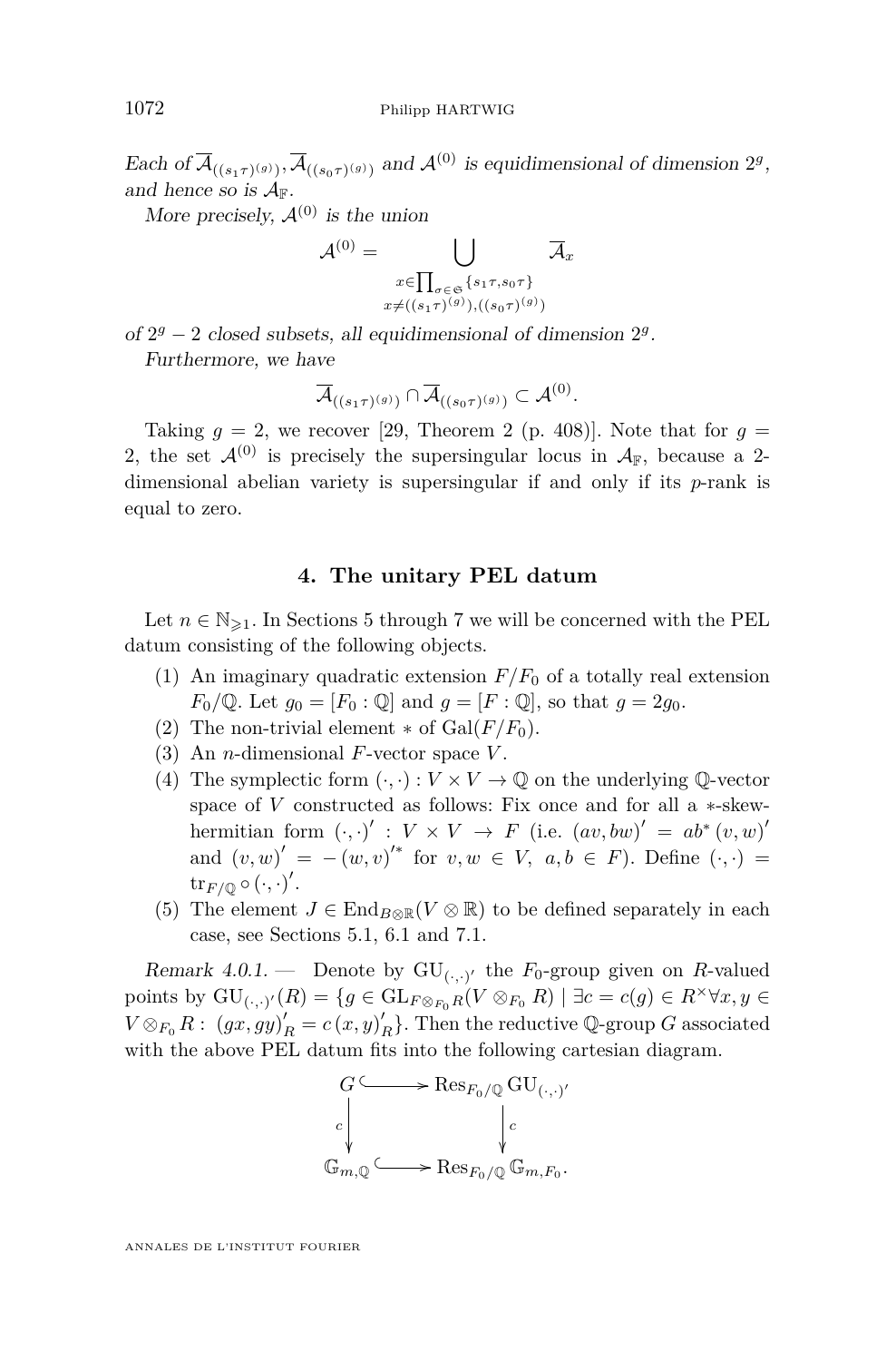## **5. The ramified unitary case**

## **5.1. The PEL datum**

<span id="page-43-0"></span>We start with the PEL datum defined in Section [4.](#page-42-0) We assume that  $p\mathcal{O}_{F_0} = (\mathcal{P}_0)^{e_0}$  for a single prime  $\mathcal{P}_0$  of  $\mathcal{O}_{F_0}$  and that  $\mathcal{P}_0\mathcal{O}_F = \mathcal{P}^2$  for a prime  $P$  of  $\mathcal{O}_F$ . Write  $e = 2e_0$ , so that  $p\mathcal{O}_F = \mathcal{P}^e$ . Denote by  $f = [k_{\mathcal{P}_0} : \mathbb{F}_p]$ the corresponding inertia degree, so that  $q = ef$  and  $q_0 = fe_0$ . Fix once and for all uniformizers  $\pi_0$  of  $\mathcal{O}_{F_0} \otimes \mathbb{Z}_{(p)}$  and  $\pi$  of  $\mathcal{O}_F \otimes \mathbb{Z}_{(p)}$ , satisfying  $\pi^2 = \pi_0$ . We have  $\pi^* = -\pi$ .

For typographical reasons, we denote the ring of integers in  $F_{\mathcal{P}}$  by  $\mathcal{O}_{\mathcal{P}}$  and the ring of integers in  $(F_0)_{\mathcal{P}_0}$  by  $\mathcal{O}_{\mathcal{P}_0}$ . Denote by  $\mathfrak{C} = \mathfrak{C}_{\mathcal{O}_{\mathcal{P}}|\mathbb{Z}_p}$ ,  $\mathfrak{C}_0 = \mathfrak{C}_{\mathcal{O}_{\mathcal{P}_0}|\mathbb{Z}_p}$ and  $\mathfrak{C}' = \mathfrak{C}_{\mathcal{O}_P|\mathcal{O}_{\mathcal{P}_0}}$  the corresponding inverse differents. Then  $\mathfrak{C}_0 = (\pi_0^{-k})$ for some  $k \in \mathbb{N}$ . The extension  $F_{\mathcal{P}}/(F_0)_{\mathcal{P}_0}$  is tamely ramified, so that  $\mathfrak{C}' = (\pi^{-1})$ . The equality  $\mathfrak{C} = \mathfrak{C}' \cdot \mathfrak{C}_0$  then implies that  $\mathfrak{C} = (\pi^{-2k-1})$ and we denote by  $\delta = \pi^{-2k-1}$  the corresponding generator of  $\mathfrak{C}$ . It satisfies  $\delta^* = -\delta$ . Consequently the form  $\delta^{-1}(\cdot, \cdot)_{\mathbb{Q}_p}^{\prime} : V_{\mathbb{Q}_p} \times V_{\mathbb{Q}_p} \to F_{\mathcal{P}}$  is  $*$ -hermitian and we assume that it splits, i.e. that there is a basis  $(e_1, \ldots, e_n)$  of  $V_{\mathbb{Q}_n}$ over  $F_{\mathcal{P}}$  such that  $(e_i, e_{n+1-j})'_{\mathbb{Q}_p} = \delta \delta_{ij}$  for  $1 \leq i, j \leq n$ . Here we denote by  $\delta_{ij}$  the Kronecker delta.

Let  $0 \leq i \leq n$ . We denote by  $\Lambda_i$  the  $\mathcal{O}_{\mathcal{P}}$ -lattice in  $V_{\mathbb{Q}_n}$  with basis

$$
\mathfrak{E}_i = (\pi^{-1}e_1, \dots, \pi^{-1}e_i, e_{i+1}, \dots, e_n).
$$

For  $k \in \mathbb{Z}$  we further define  $\Lambda_{nk+i} = \pi^{-k} \Lambda_i$  and we denote by  $\mathfrak{E}_{nk+i}$  the corresponding basis obtained from  $\mathfrak{E}_i$ . Then  $\mathcal{L} = (\Lambda_i)_i$  is a complete chain of  $\mathcal{O}_{\mathcal{P}}$ -lattices in  $V_{\mathbb{Q}_p}$ . For  $i \in \mathbb{Z}$ , the dual lattice  $\Lambda_i^{\vee} := \{x \in V_{\mathbb{Q}_p} \mid (x, \Lambda_i)_{\mathbb{Q}_p} \subset$  $\mathbb{Z}_p$  of  $\Lambda_i$  is given by  $\Lambda_{-i}$ . Consequently the chain  $\mathcal L$  is self-dual.

Let  $i \in \mathbb{Z}$ . We denote by  $\rho_i : \Lambda_i \to \Lambda_{i+1}$  the inclusion, by  $\vartheta_i : \Lambda_{n+i} \to \Lambda_i$ the isomorphism given by multiplication with  $\pi$  and by  $(\cdot, \cdot)_i : \Lambda_i \times \Lambda_{-i} \to$  $\mathbb{Z}_p$  the restriction of  $(\cdot, \cdot)_{\mathbb{Q}_p}$ . Then  $(\Lambda_i, \rho_i, \vartheta_i, (\cdot, \cdot)_i)_i$  is a polarized chain of  $\mathcal{O}_{F_{\mathcal{P}}}$ -modules of type  $(\mathcal{L})$ , which, by abuse of notation, we also denote by L.

Denote by  $\langle \cdot, \cdot \rangle_i : \Lambda_i \times \Lambda_{-i} \to \mathcal{O}_{\mathcal{P}}$  the restriction of the ∗-hermitian form  $\delta^{-1}(\cdot, \cdot)'_{\mathbb{Q}_p}$ , and by  $H_i$  the matrix describing  $\langle \cdot, \cdot \rangle_i$  with respect to  $\mathfrak{E}_i$  and E<sup>−</sup>*<sup>i</sup>* . We have

(5.1.1) 
$$
H_i = \text{anti-diag}((-1)^{a_{i,1}}, \dots, (-1)^{a_{i,n}})
$$

for some  $a_{i,1}, \ldots, a_{i,n} \in \mathbb{Z}/2\mathbb{Z}$ .

Denote by  $\Sigma_0$  the set of all embeddings  $F_0 \hookrightarrow \mathbb{R}$  and by  $\Sigma$  the set of all embeddings  $F \hookrightarrow \mathbb{C}$ . For each  $\sigma \in \Sigma_0$ , we denote by  $\tau_{\sigma,1}, \tau_{\sigma,2} \in \Sigma$  the two embeddings with  $\tau_{\sigma,j}|_{F_0} = \sigma$ . Of course we have  $\tau_{\sigma,2} = \tau_{\sigma,1} \circ *$ .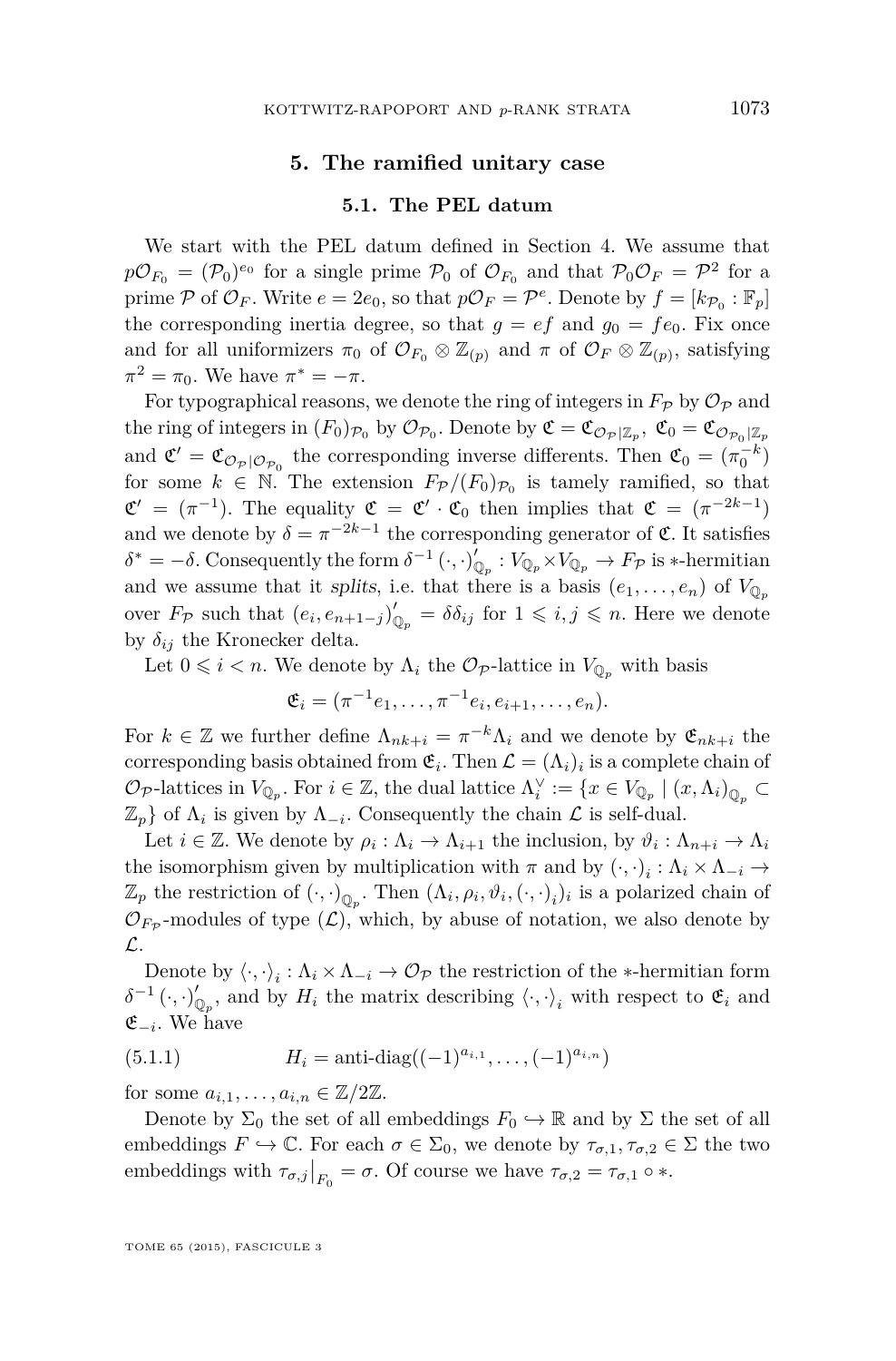We obtain isomorphisms

(5.1.2) 
$$
F \otimes_{\mathbb{Q}} \mathbb{R} = \prod_{\sigma \in \Sigma_0} \mathbb{C}, \qquad F \ni x \mapsto (\tau_{\sigma,1}(x))_{\sigma},
$$
  
(5.1.3) 
$$
F \otimes_{\mathbb{Q}} \mathbb{C} = \prod_{\sigma \in \Sigma_0} \mathbb{C} \times \mathbb{C}, \qquad F \ni x \mapsto (\tau_{\sigma,1}(x), \tau_{\sigma,2}(x))_{\sigma}
$$

of R- and C-algebras, respectively.

The isomorphism (5.1.2) induces a decomposition  $V \otimes \mathbb{R} = \prod_{\sigma \in \Sigma_0} V_{\sigma}$ into C-vector spaces  $V_{\sigma}$  and  $(\cdot, \cdot)'_{\mathbb{R}}$  decomposes into the product of skewhermitian forms  $(\cdot, \cdot)'_c$  $\sigma'$  :  $V_{\sigma} \times V_{\sigma} \to \mathbb{C}, \ \sigma \in \Sigma_0$ . For each  $\sigma \in \Sigma_0$ , there are  $r_{\sigma}, s_{\sigma} \in \mathbb{N}$  with  $r_{\sigma} + s_{\sigma} = n$  and a basis  $\mathfrak{B}_{\sigma}$  of  $V_{\sigma}$  over  $\mathbb{C}$  such that  $(\cdot, \cdot)_{\sigma}$ *σ* is described by the matrix  $D_{\sigma} = \text{diag}(i^{(r_{\sigma}}), (-i)^{(s_{\sigma})})$  with respect to  $\mathfrak{B}_{\sigma}$ . Denote by  $J_{\sigma}$  the endomorphism of  $V_{\sigma}$  described by the matrix  $D_{\sigma}$  with respect to  $\mathfrak{B}_{\sigma}$ . We complete the description of the PEL datum by defining  $J := \prod_{\sigma \in \Sigma_0} J_{\sigma} \in \text{End}_{B \otimes \mathbb{R}}(V \otimes \mathbb{R}).$ 

## **5.2. The determinant morphism**

The isomorphism (5.1.3) induces a decomposition  $V \otimes \mathbb{C} = \prod_{\sigma \in \Sigma_0} (V_{\tau_{\sigma,1}} \times V_{\sigma,1})$  $V_{\tau_{\sigma,2}}$ ) into C-vector spaces  $V_{\tau_{\sigma,j}}$ . The basis  $\mathfrak{B}_{\sigma}$  of  $V_{\sigma}$  induces bases  $\mathfrak{B}_{\tau_{\sigma,j}}$  of  $V_{\tau_{\sigma,i}}$  over  $\mathbb{C}$ , and the endomorphism  $J_{\sigma,\mathbb{C}}$  decomposes into the product of endomorphisms  $J_{\tau_{\sigma,j}}$  of  $V_{\tau_{\sigma,j}}$ . We find that  $J_{\tau_{\sigma,1}}$  is described by the matrix  $D_{\sigma}$  with respect to  $\mathfrak{B}_{\tau_{\sigma,1}}$ , while  $J_{\tau_{\sigma,2}}$  is described by the matrix  $-D_{\sigma}$  with respect to  $\mathfrak{B}_{\tau_{\sigma,2}}$ .

Denote by  $V_{-i}$  the  $(-i)$ -eigenspace of  $J_{\mathbb{C}}$ . From the explicit description of the  $J_{\tau_{\sigma,j}}$  with respect to the  $\mathfrak{B}_{\tau_{\sigma,j}}$ , one concludes that  $V_{-i}$  is the  $\mathcal{O}_F \otimes \mathbb{C}$ module corresponding to the  $\prod_{\sigma \in \Sigma_0} \mathbb{C} \times \mathbb{C}$ -module  $\prod_{\sigma \in \Sigma_0} \mathbb{C}^{s_{\sigma}} \times \mathbb{C}^{r_{\sigma}}$  under  $(5.1.3).$ 

Let *E'* be the Galois closure of *F* inside  $\mathbb C$  and choose a prime  $\mathcal Q'$  of *E'* over  $P$ . In absolute analogy to  $(5.1.3)$ , we have a decomposition

(5.2.1) 
$$
F \otimes_{\mathbb{Q}} E' = \prod_{\sigma \in \Sigma_0} E' \times E'.
$$

Let *M* be the  $\mathcal{O}_F \otimes E'$ -module corresponding to the  $\prod_{\sigma \in \Sigma_0} E' \times E'$ -module  $\prod_{\sigma \in \Sigma_0} (E')^{s_{\sigma}} \times (E')^{r_{\sigma}}$  under (5.2.1). From the present discussion we obtain an identification  $M \otimes_{E'} \mathbb{C} = V_{-i}$  of  $\mathcal{O}_F \otimes \mathbb{C}$ -modules. Let  $\mathfrak{B}$  be a basis of M over *E'* and denote by  $M_0$  the  $\mathcal{O}_F \otimes \mathcal{O}_{E'}$ -module generated by  $\mathfrak{B}$ . Then  $M_0$ is an  $\mathcal{O}_F \otimes \mathcal{O}_{E'}$ -stable  $\mathcal{O}_{E'}$ -lattice  $M_0$  in  $M$ . In particular, the morphism  $\det_{V_{-i}}: V_{\mathcal{O}_F \otimes \mathcal{C}} \to \mathbb{A}^1_{\mathbb{C}}$  descends to the morphism  $\det_{M_0}: V_{\mathcal{O}_F \otimes \mathcal{O}_{E'}} \to \mathbb{A}^1_{\mathcal{O}_{E'}}$ .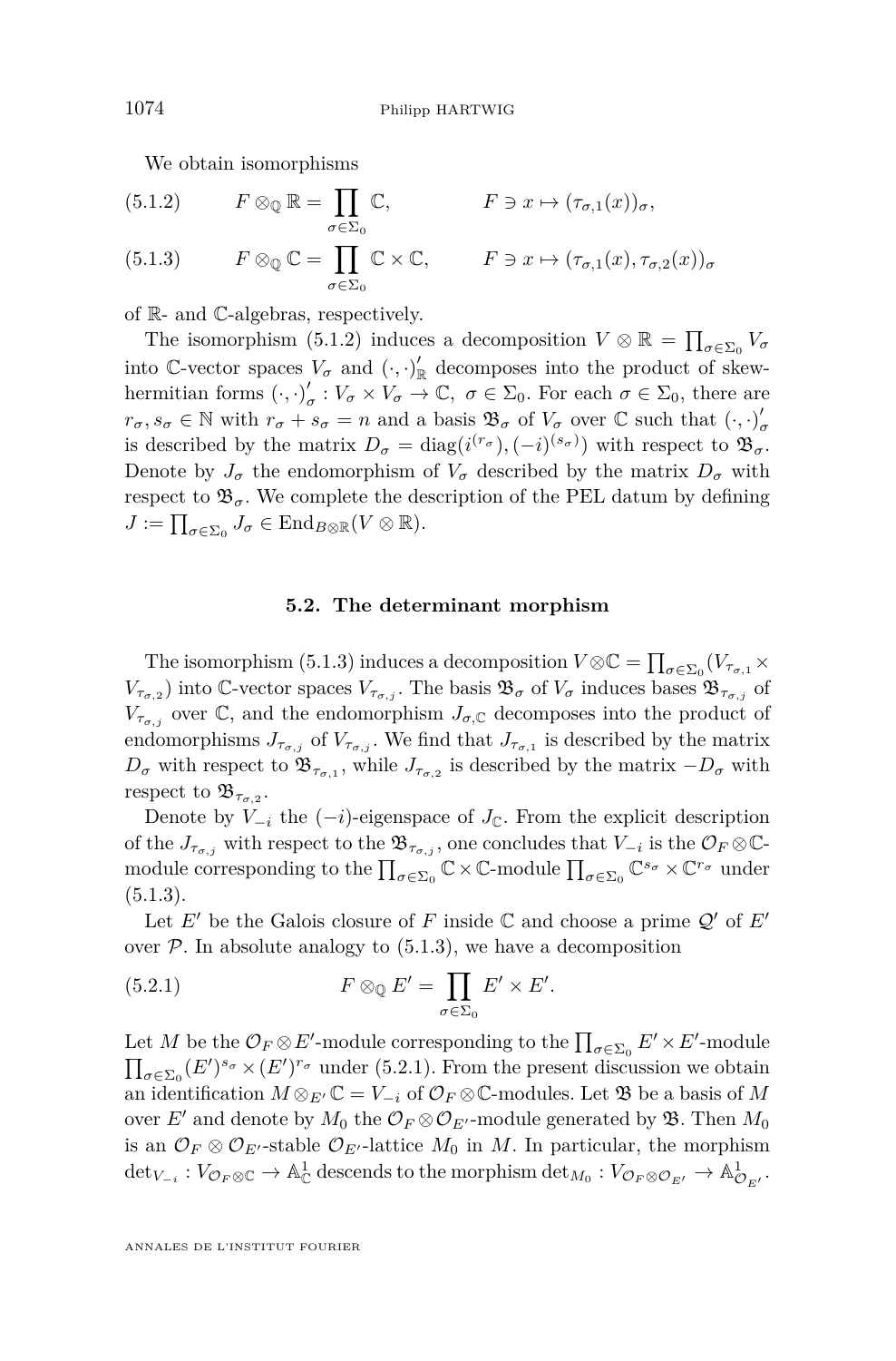### <span id="page-45-0"></span>**5.3. The geometric special fiber of the determinant morphism**

We write  $\mathfrak{S} = \text{Gal}(k_{\mathcal{P}}/\mathbb{F}_p) = \text{Gal}(k_{\mathcal{P}_0}/\mathbb{F}_p)$ . We fix once and for all an embedding  $\iota_{\mathcal{Q}'} : k_{\mathcal{Q}'} \hookrightarrow \mathbb{F}$ . We consider  $\mathbb{F}$  as an  $\mathcal{O}_{E'}$ -algebra via the composition  $\mathcal{O}_{E'} \xrightarrow{\rho_{\mathcal{Q}'}} k_{\mathcal{Q}'} \xrightarrow{\iota_{\mathcal{Q}'}} \mathbb{F}$ . Also  $\iota_{\mathcal{Q}'}$  induces an embedding  $\iota_{\mathcal{P}} : k_{P} \hookrightarrow \mathbb{F}$ and thereby an identification of the set of all embeddings  $k_P \hookrightarrow \mathbb{F}$  with  $\mathfrak{S}$ . Our choice of uniformizer  $\pi$  induces a canonical isomorphism

(5.3.1) 
$$
\mathcal{O}_F \otimes \mathbb{F} = \prod_{\sigma \in \mathfrak{S}} \mathbb{F}[u]/(u^e).
$$

PROPOSITION 5.3.1. — Let  $x \in \mathcal{O}_F$  and let  $(p_\sigma)_\sigma \in \prod_{\sigma \in \mathfrak{S}} \mathbb{F}[u]/(u^e)$  be the element corresponding to  $x \otimes 1$  under (5.3.1). Then

$$
\chi_{\mathbb{F}}(x|M_0\otimes_{\mathcal{O}_{E'}}\mathbb{F})=\prod_{\sigma\in\mathfrak{S}}(T-p_\sigma(0))^{ne_0}
$$

in  $\mathbb{F}[T]$ .

Proof. — Reduce  $\chi_{\mathcal{O}_{E'}}(x|M_0)$  modulo  $\mathcal{Q}'$ , using Lemma [3.1.1.](#page-25-0)  $\Box$ 

Denote by  $E = \mathbb{Q}(\text{tr}_{\mathbb{C}}(x \otimes 1|V_{-i}); x \in F)$  the reflex field and define  $Q = Q' \cap O_E$ . The morphism  $\det_{V_{-i}}$  is defined over  $O_E$ .

#### **5.4. The local model**

For the chosen PEL datum, Definition [2.3.1](#page-11-0) amounts to the following.

DEFINITION 5.4.1. — The local model  $M^{\text{loc}}$  is the functor on the category of  $\mathcal{O}_{E_{\mathcal{Q}}}$ -algebras with  $M^{\text{loc}}(R)$  the set of tuples  $(t_i)_{i\in\mathbb{Z}}$  of  $\mathcal{O}_F\otimes R$ submodules  $t_i \subset \Lambda_{i,R}$  satisfying the following conditions for all  $i \in \mathbb{Z}$ .

 $(\text{a})$   $\rho_{i,R}(t_i) \subset t_{i+1}.$ 

- (b) The quotient  $\Lambda_{i,R}/t_i$  is a finite locally free *R*-module.
- (c) We have an equality

$$
\det_{\Lambda_{i,R}/t_i} = \det_{V_{-i}} \otimes_{\mathcal{O}_E} R
$$

of morphisms  $V_{\mathcal{O}_F \otimes R} \to \mathbb{A}^1_R$ .

- (d) Under the pairing  $(\cdot, \cdot)_{i,R} : \Lambda_{i,R} \times \Lambda_{-i,R} \to R$ , the submodules  $t_i$ and *t*<sup>−</sup>*<sup>i</sup>* pair to zero.
- (e)  $\vartheta_i(t_{n+i}) = t_i$ .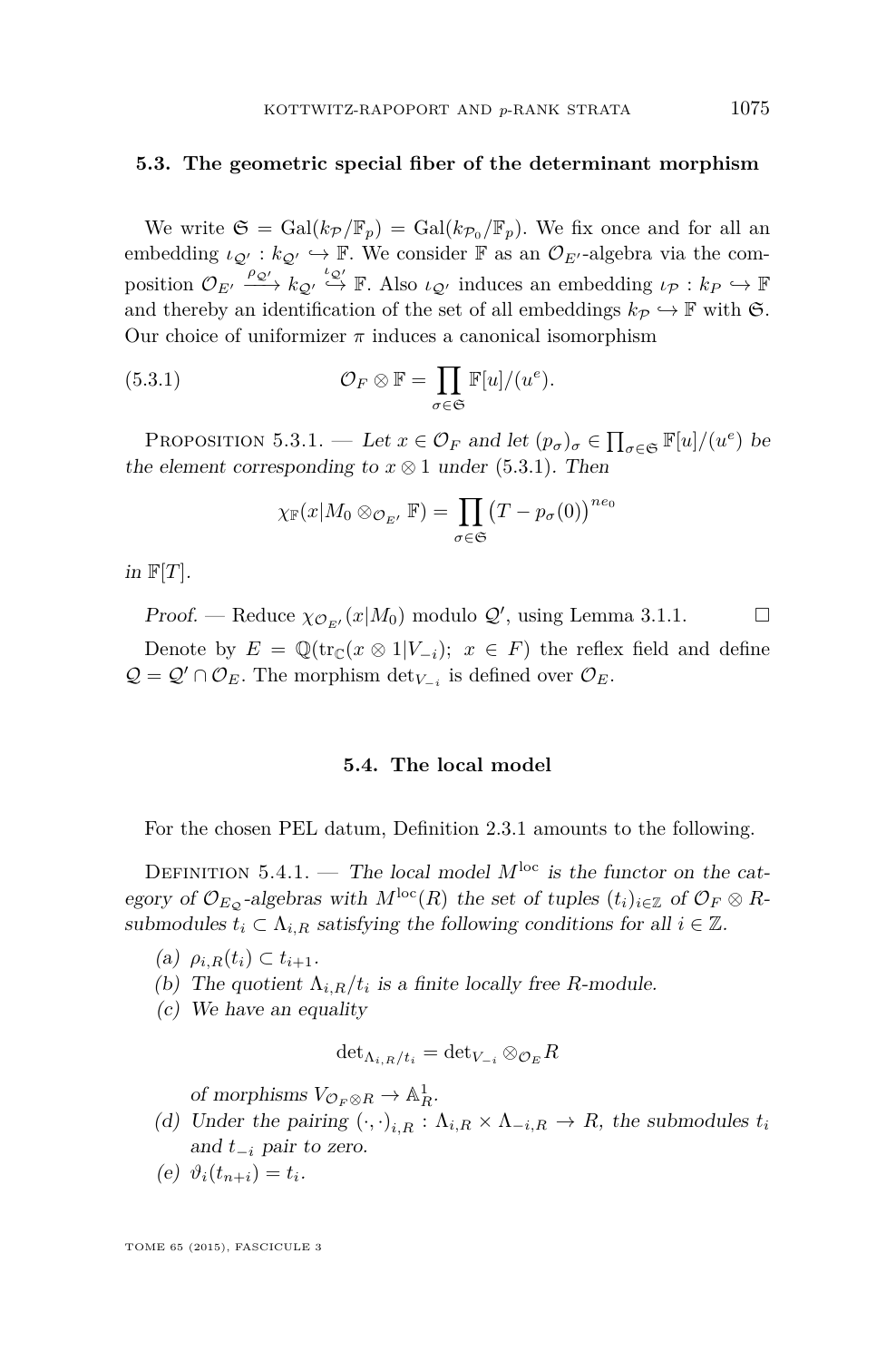## **5.5. The geometric special fiber of the local model**

<span id="page-46-0"></span>For  $i \in \mathbb{Z}$ , denote by  $\overline{\Lambda}_i$  the free  $\mathbb{F}[u]/u^e$ -module  $(\mathbb{F}[u]/u^e)^n$  and by  $\overline{\mathfrak{E}}_i$  its canonical basis. Consider the F-automorphism  $\overline{*}: \mathbb{F}[u]/u^e \to \mathbb{F}[u]/u^e$ ,  $u \mapsto$ *−u*. Denote by  $\overline{\langle \cdot, \cdot \rangle}_i$  :  $\overline{\Lambda}_i \times \overline{\Lambda}_{-i}$  →  $\mathbb{F}[u]/u^e$  the \*-sesquilinear form described by the matrix  $H_i$  of [\(5.1.1\)](#page-43-0) with respect to  $\mathfrak{E}_i$  and  $\mathfrak{E}_{-i}$ . Denote by  $\overline{\vartheta}_i : \overline{\Lambda}_{n+i} \to \overline{\Lambda}_i$  the identity morphism. For  $k \in \mathbb{Z}$  and  $0 \leqslant i \leqslant n$ , let  $\bar{\rho}_{nk+i}: \Lambda_{nk+i} \to \Lambda_{nk+i+1}$  be the morphism described by the matrix diag( $1^{(i)}$ ,  $u$ ,  $1^{(n-i-1)}$ ) with respect to  $\overline{\mathfrak{E}}_{nk+i}$  and  $\overline{\mathfrak{E}}_{nk+i+1}$ .

DEFINITION 5.5.1. — Define a functor  $M^{e,n}$  on the category of  $\mathbb{F}\text{-}alge$ bras with  $M^{e,n}(R)$  the set of tuples  $(t_i)_{i\in\mathbb{Z}}$  of  $R[u]/u^e$ -submodules  $t_i \subset \overline{\Lambda}_{i,R}$ satisfying the following conditions for all  $i \in \mathbb{Z}$ .

- $(a)$   $\overline{\rho}_{i,R}(t_i) \subset t_{i+1}.$
- (b) The quotient  $\Lambda_{i,R}/t_i$  is finite locally free over *R*.
- (c) For all  $P \in R[u]/u^e$ , we have

$$
\chi_R(P|\overline{\Lambda}_{i,R}/t_i) = (T - P(0))^{ne_0}
$$

in *R*[*T*]. (d)  $t_i^{\perp,\langle \cdot,\cdot \rangle_{i,R}} = t_{-i}.$ (e)  $\vartheta_i(t_{n+i}) = t_i$ .

Let  $i \in \mathbb{Z}$ . From [\(5.3.1\)](#page-45-0) we obtain an isomorphism

$$
\Lambda_{i,\mathbb{F}} = \prod_{\sigma \in \mathfrak{S}} \overline{\Lambda}_i
$$

by identifying the basis  $\mathfrak{E}_{i,\mathbb{F}}$  with the product of the bases  $\mathfrak{E}_i$ . Under this identification, the morphism  $\rho_{i,\mathbb{F}}$  decomposes into the morphisms  $\overline{\rho}_i$ , the pairing  $\langle \cdot, \cdot \rangle_{i,\mathbb{F}}$  decomposes into the pairings  $\langle \cdot, \cdot \rangle_i$  and the morphism  $\vartheta_{i,\mathbb{F}}$ decomposes into the morphisms  $\vartheta_i$ .

Let *R* be an F-algebra and let  $(t_i)_{i \in \mathbb{Z}}$  be a tuple of  $\mathcal{O}_F \otimes R$ -submodules  $t_i \subset \Lambda_{i,R}$ . Then (5.5.1) induces decompositions  $t_i = \prod_{\sigma \in \mathfrak{S}} t_{i,\sigma}$  into  $R[u]/u^e$ . submodules  $t_{i,\sigma} \subset \Lambda_{i,R}$ . The following statement is then clear (cf. the proof of Proposition [3.5.2\)](#page-29-0).

PROPOSITION 5.5.2. — The morphism  $M_{\mathbb{F}}^{\text{loc}} \to \prod_{\sigma \in \mathfrak{S}} M^{e,n}$  given on *R*-valued points by

(5.5.2) 
$$
M_{\mathbb{F}}^{\text{loc}}(R) \to \prod_{\sigma \in \mathfrak{S}} M^{e,n}(R),
$$

$$
(t_i) \mapsto ((t_{i,\sigma})_i)_{\sigma}
$$

is an isomorphism of functors on the category of F-algebras.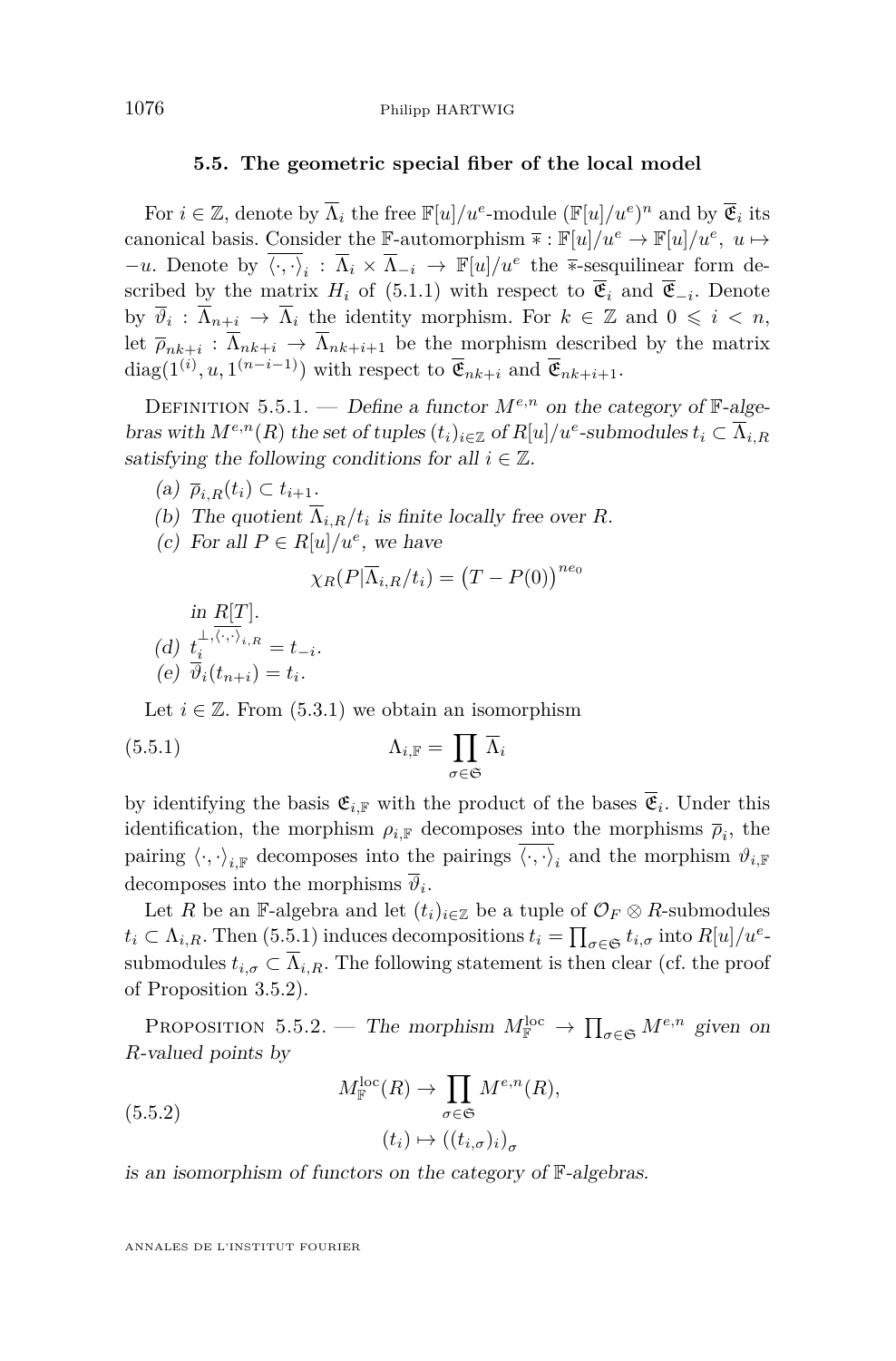## **5.6. The affine flag variety**

<span id="page-47-0"></span>This section deals with the affine flag variety for the ramified unitary group. Our discussion is based on and has greatly profited from [\[20\]](#page-72-0), [\[21\]](#page-72-0) and [\[26\]](#page-72-0), [\[28\]](#page-72-0).

Let *R* be an F-algebra. Consider the extension  $R[\![u]\!]/R[\![u_0]\!]$  with  $u_0 = u^2$ . Also consider the  $R((u_0))$ -automorphism  $\tilde{\ast}: R((u)) \to R((u))$ ,  $u \mapsto -u$ . Let  $\langle \cdot, \cdot \rangle$  be the \*-hermitian form on  $R((u))^n$  described by the matrix  $\widetilde{I}_n$  with respect to the standard basis of  $R((u))^n$  over  $R((u))$ . For a lattice  $\Lambda$  in  $R((u))^n$  we define  $\Lambda^\vee := \{x \in R((u))^n \mid \widetilde{\langle x, \Lambda \rangle} \subset R[[u]]\}$ . Recall from Section [3.6](#page-29-0) the standard lattice chain  $\mathcal{L} = (\Lambda_i)_i$  in  $R((u))^n$ . Note that  $(\Lambda_i)^{\vee} = \Lambda_{i}$ for all  $i \in \mathbb{Z}$ . We denote by  $\langle \cdot, \cdot \rangle_i : \tilde{\Lambda}_i \times \tilde{\Lambda}_{-i} \to R[\![u]\!]$  the restriction of  $\langle \cdot, \cdot \rangle$ . It is the perfect  $\tilde{\ast}$ -sesquilinear pairing described by the matrix  $H_i$  of [\(5.1.1\)](#page-43-0) with respect to  $\mathfrak{E}_i$  and  $\mathfrak{E}_{-i}$ .

In complete analogy with [\[24,](#page-72-0) Definition A.41], we have for an  $\mathbb{F}[u_0]$ algebra *R* the notion of a polarized chain  $\mathcal{M} = (M_i, \varrho_i : M_i \to M_{i+1}, \theta_i :$  $M_{n+i} \xrightarrow{\sim} M_i, \mathcal{E}_i : M_i \times M_{-i} \to \mathbb{F}[\![u]\!] \otimes_{\mathbb{F}[\![u_0]\!]} R)_{i \in \mathbb{Z}}$  of  $\mathbb{F}[\![u]\!] \otimes_{\mathbb{F}[\![u_0]\!]} R$ -modules of type  $(\widetilde{\mathcal{L}})$  (cf. [\[10,](#page-71-0) Definition 6.6.1]). The proof of [\[24,](#page-72-0) Proposition A.43] then carries over without any changes to show the following result.

PROPOSITION 5.6.1. — Let *R* be an  $\mathbb{F}[u_0]$ -algebra such that the image of  $u_0$  in R is nilpotent. Then any two polarized chains  $\mathcal{M}, \mathcal{N}$  of  $\mathbb{F}[u] \otimes_{\mathbb{F}[u_0]}$ *R*-modules of type  $(\widetilde{\mathcal{L}})$  are isomorphic locally for the étale topology on *R*. Furthermore the functor  $\text{Isom}(\mathcal{M}, \mathcal{N})$  is representable by a smooth affine scheme over *R*.

PROPOSITION 5.6.2. — Let *R* be an  $\mathbb{F}\text{-algebra}$  and let  $\mathcal{M}, \mathcal{N}$  be polarized chains of  $\mathbb{F}[u] \otimes_{\mathbb{F}[u_0]} R[u_0]$ -modules of type  $(\tilde{\mathcal{L}})$ . Then the canonical  $map$  Isom $(\mathcal{M}, \mathcal{N})(R[\![u_0]\!]) \to \text{Isom}(\mathcal{M}, \mathcal{N})(R[\![u_0]\!]/u_0^m)$  is surjective for all  $m \in \mathbb{N}_{\geq 1}$ . In particular M and N are isomorphic locally for the étale topology on *R*.

 $Proof.$  — Analogous to the proof of Proposition [3.7.2.](#page-32-0)  $\Box$ 

Denote by  $U = U_n$  and  $GU = GU_n$  the  $\mathbb{F}((u_0))$ -groups given on *R*-valued points by

$$
U(R) = \{ g \in GL_n(\mathbb{F}(\!(u)\!)) \otimes_{\mathbb{F}(\!(u_0)\!)} R) \mid g^t \widetilde{I}_n g^* = \widetilde{I}_n \}
$$

and

$$
\mathrm{GU}(R) = \left\{ g \in \mathrm{GL}_n(\mathbb{F}(\!(u)\!) \otimes_{\mathbb{F}(\!(u_0)\!)} R) \mid \exists c = c(g) \in R^\times : g^t \widetilde{I}_n g^{\widetilde{\ast}} = c \widetilde{I}_n \right\}.
$$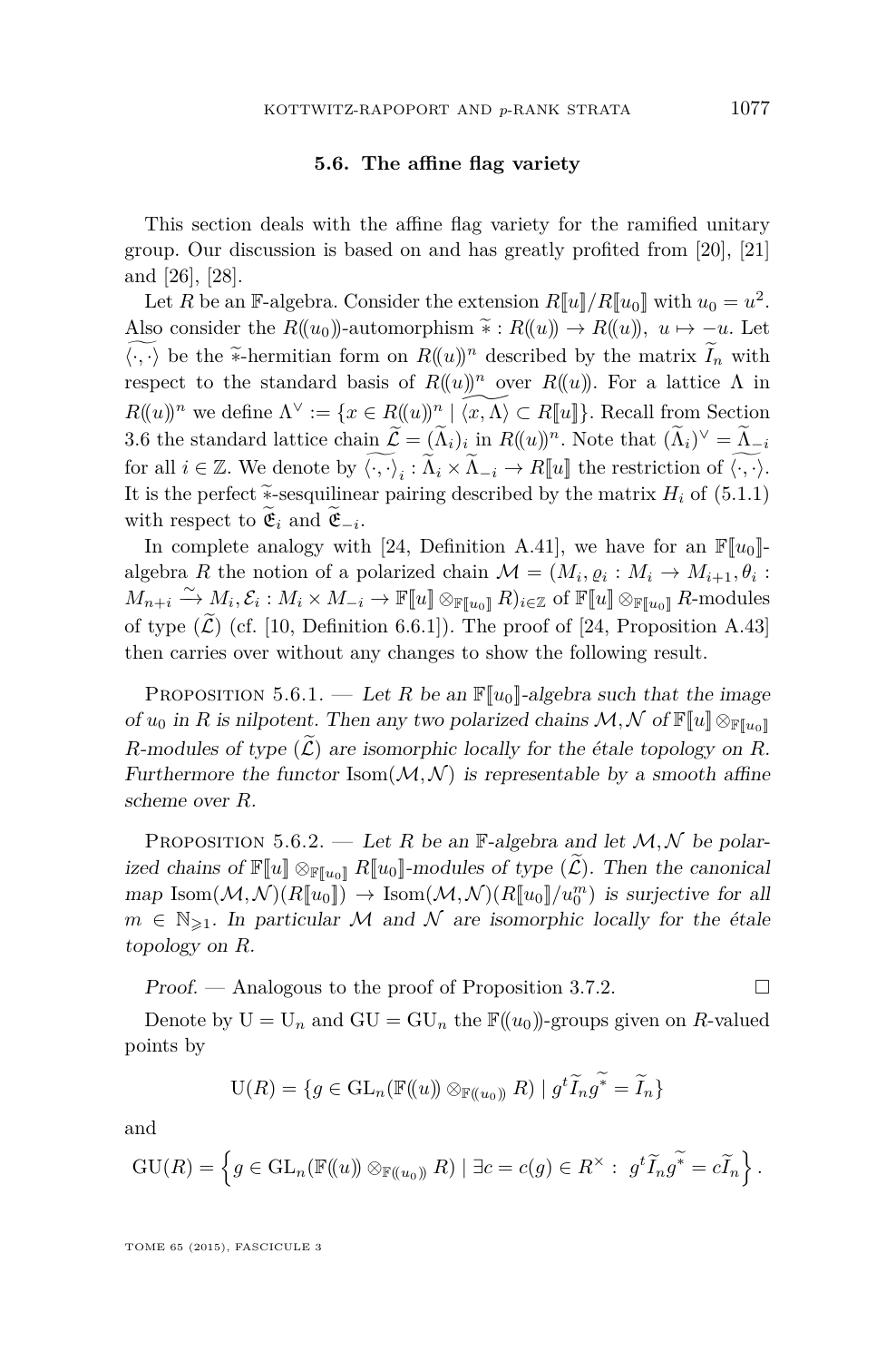<span id="page-48-0"></span>DEFINITION 5.6.3 ([\[26,](#page-72-0) §4.2], [\[28,](#page-72-0) §6.2]). — Let *R* be an  $\mathbb{F}\text{-algebra}$  and let  $(L_i)_i$  be a lattice chain in  $R((u))^n$ .

(1) Let  $r \in \mathbb{Z}$ . The chain  $(L_i)_i$  is called *r*-self-dual if

$$
\forall i\in\mathbb{Z}:\ L_i^\vee=u_0^rL_{-i}.
$$

Denote by  $\mathcal{F}_{\text{U}}^{(r)}$  $U<sup>(r)</sup>$  the functor on the category of F-algebras with  $\mathcal{F}_{\text{U}}^{(r)}$  $U^{(r)}(R)$  the set of *r*-self-dual lattice chains in  $R((u))^n$ .

(2) The chain  $(L_i)_i$  is called self-dual if Zariski locally on R there is an  $a \in R((u_0))^{\times}$  such that

(5.6.1) 
$$
\forall i \in \mathbb{Z}: L_i^{\vee} = aL_{-i}.
$$

Denote by  $\mathcal{F}_{\text{GU}}$  the functor on the category of  $\mathbb{F}_{\text{-}algebras}$  with  $\mathcal{F}_{\rm GU}(R)$  the set of self-dual lattice chains in  $R((u))^n$ .

Note that 
$$
\widetilde{\mathcal{L}} \in \mathcal{F}_{\mathrm{U}}^{(0)}(R)
$$
.

Remark 5.6.4. — Let R be a reduced F-algebra such that  $\text{Spec } R$  is connected. Then

$$
\mathcal{F}_{\mathrm{GU}}(R) = \bigcup_{r \in \mathbb{Z}} \mathcal{F}_{\mathrm{U}}^{(r)}(R).
$$

Proof. — This follows directly from Lemma [3.7.4.](#page-33-0)  $\Box$ 

Remark 5.6.5. — Let *R* be an F-algebra and let  $(L_i)_i \in \mathcal{F}_{\text{U}}^{(0)}(R)$ . For  $i \in \mathbb{Z}$  denote by  $\varrho_i : L_i \to L_{i+1}$  the inclusion, by  $\theta_i : L_{n+i} \to L_i$  the isomorphism given by multiplication with *u* and by  $\mathcal{E}_i: L_i \times L_{-i} \to R[\![u]\!]$ the restriction of  $\langle \cdot, \cdot \rangle$ . Then  $(L_i, \varrho_i, \theta_i, \mathcal{E}_i)$  is a polarized chain of  $\mathbb{F}[u] \otimes_{\mathbb{F}[u_0]}$  $R[\![u_0]\!]$ -modules of type  $(\mathcal{L})$ .

Note that for an F-algebra *R*, the canonical maps

$$
\mathbb{F}[u] \otimes_{\mathbb{F}[u_0]} R[u_0] \to R[u],
$$
  

$$
\mathbb{F}((u)) \otimes_{\mathbb{F}((u_0))} R((u_0)) \to R((u))
$$

are isomorphisms. Consequently we can consider  $L_{u_0}$  GU and  $L_{u_0}$  U as subfunctors of  $L_u GL_n$ . Recall from Remark [3.6.11](#page-31-0) the subfunctor  $I \subset L GL_n$ . We define a subfunctor  $I_{\text{GU}}$  of  $L_{u_0}$  GU by  $I_{\text{GU}} = L_{u_0}$  GU  $\cap$  *I*.

PROPOSITION 5.6.6. — The natural action of  $L_u GL_n$  on  $\mathcal F$  (cf. Remark [3.6.11\)](#page-31-0) restricts to an action of  $L_{u_0}$  GU on  $\mathcal{F}_{GU}$ . Consequently we obtain an injective map

$$
L_{u_0} \text{GU}(R)/I_{\text{GU}}(R) \xrightarrow{\phi(R)} \mathcal{F}_{\text{GU}}(R),
$$

$$
g \longmapsto g \cdot \widetilde{\mathcal{L}}
$$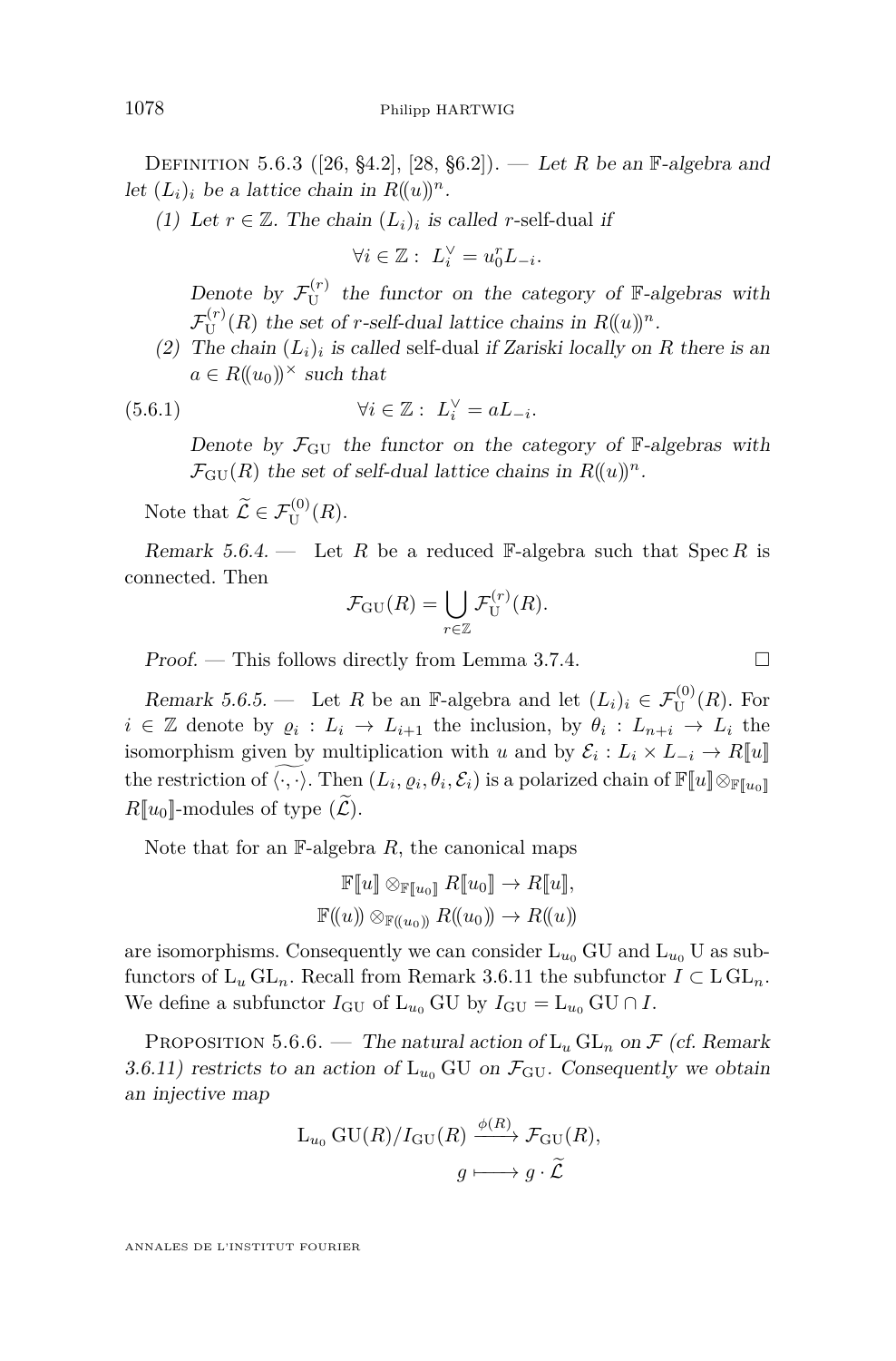for each F-algebra *R*. The morphism  $\phi$  identifies  $\mathcal{F}_{\text{GU}}$  with both the étale and the fpqc sheafification of the presheaf  $L_{u_0}$  GU/ $I_{\text{GU}}$ .

Proof. — Let *R* be an F-algebra. We claim that every  $a \in R((u_0))^{\times}$  lies in the image of the map  $c : \text{GU}(R(\{u_0\})) \to R(\{u_0\})^{\times}$  étale locally on *R*. Assuming this, one can proceed exactly as in the proof of Proposition [3.7.7.](#page-33-0)

To prove the claim, first note that for  $b \in R((u))$ , the matrix  $bI_n \in$  $GU(R(\langle u_0 \rangle))$  satisfies  $c(bI_n) = bb^*$ . Lemma [3.7.4](#page-33-0) implies that Zariski locally on *R*, the element *a* is of the form  $a = u_0^k v(1 + n)$  for some  $k \in \mathbb{Z}$ , a unit  $v \in R[[u_0]]^{\times}$  and a nilpotent element  $n \in R((u_0))$ . Consequently it suffices to show that each of  $u_0^k$ , *v* and  $1 + n$  is of the form  $bb^*$  for some  $b \in R((u))$ étale locally on *R*.

As  $2 \in R^{\times}$ , one easily sees that *v* is a square in  $R[[u_0]^{\times}$  whenever  $v(0)$  is a square in  $R^{\times}$ , which is the case étale locally on *R*. For  $b = \sqrt{-1}u^k$ , one has  $bb^* = u_0^k$ . Finally,  $\frac{1+n}{2}$  is a square in  $R((u_0))^{\times}$ ; this follows from the Taylor expansion of  $\sqrt{1+x}$  is a square in  $I_{\lambda}(\alpha_0)$ , this follows from the Taylor expansion of  $\sqrt{1+x}$  if one notes that  $\binom{1/2}{l} \in \mathbb{Z}[\frac{1}{2}]$  for all  $l \in \mathbb{N}$ .

DEFINITION  $5.6.7.$  The étale sheafification of the presheaf  $L_{u_0}$  GU/ $I_{\text{GU}}$  is called the affine flag variety for GU.

By Proposition [5.6.6](#page-48-0) the functor  $\mathcal{F}_{\text{GU}}$  provides a realization of the affine flag variety for GU.

# **5.7. Embedding the local model into the affine flag variety**

Let *R* be an F-algebra. We consider an  $R[u]/u^e$ -module as an  $R[u]$ module via the canonical projection  $R[\![u]\!] \to R[u]/u^e$ . For  $i \in \mathbb{Z}$  denote by  $\alpha_i : \Lambda_i \to \Lambda_{i,\underline{R}}$  the morphism described by the identity matrix with respect to  $\widetilde{\mathfrak{E}}_i$  and  $\overline{\mathfrak{E}}_i$ . It induces an isomorphism  $\widetilde{\Lambda}_i/u^e \widetilde{\Lambda}_i \xrightarrow{\sim} \overline{\Lambda}_{i,R}$ . Clearly the following diagrams commute.

$$
\widetilde{\Lambda}_i \quad \subset \quad \widetilde{\Lambda}_{i+1} \qquad \widetilde{\Lambda}_i \times \widetilde{\Lambda}_{-i} \xrightarrow{\langle \cdot, \cdot \rangle_i} R[\![u]\!] \qquad \widetilde{\Lambda}_i \xleftarrow{u} \widetilde{\Lambda}_{n+i}
$$
\n
$$
\alpha_i \downarrow \qquad \downarrow \qquad \downarrow \qquad \downarrow \qquad \downarrow \qquad \downarrow \qquad \downarrow \qquad \downarrow \qquad \downarrow \qquad \downarrow \qquad \downarrow \qquad \downarrow \qquad \downarrow \qquad \downarrow \qquad \downarrow \qquad \downarrow \qquad \downarrow \qquad \downarrow \qquad \downarrow \qquad \downarrow \qquad \downarrow \qquad \downarrow \qquad \downarrow \qquad \downarrow \qquad \downarrow \qquad \downarrow \qquad \downarrow \qquad \downarrow \qquad \downarrow \qquad \downarrow \qquad \downarrow \qquad \downarrow \qquad \downarrow \qquad \downarrow \qquad \downarrow \qquad \downarrow \qquad \downarrow \qquad \downarrow \qquad \downarrow \qquad \downarrow \qquad \downarrow \qquad \downarrow \qquad \downarrow \qquad \downarrow \qquad \downarrow \qquad \downarrow \qquad \downarrow \qquad \downarrow \qquad \downarrow \qquad \downarrow \qquad \downarrow \qquad \downarrow \qquad \downarrow \qquad \downarrow \qquad \downarrow \qquad \downarrow \qquad \downarrow \qquad \downarrow \qquad \downarrow \qquad \downarrow \qquad \downarrow \qquad \downarrow \qquad \downarrow \qquad \downarrow \qquad \downarrow \qquad \downarrow \qquad \downarrow \qquad \downarrow \qquad \downarrow \qquad \downarrow \qquad \downarrow \qquad \downarrow \qquad \downarrow \qquad \downarrow \qquad \downarrow \qquad \downarrow \qquad \downarrow \qquad \downarrow \qquad \downarrow \qquad \downarrow \qquad \downarrow \qquad \downarrow \qquad \downarrow \qquad \downarrow \qquad \downarrow \qquad \downarrow \qquad \downarrow \qquad \downarrow \qquad \downarrow \qquad \downarrow \qquad \downarrow \qquad \downarrow \qquad \downarrow \qquad \downarrow \qquad \downarrow \qquad \downarrow \qquad \downarrow \qquad \downarrow \qquad \downarrow \qquad \downarrow \qquad \downarrow \qquad \downarrow \qquad \downarrow \qquad \downarrow \qquad \downarrow \qquad \downarrow \qquad \downarrow \qquad \downarrow \qquad \downarrow \q
$$

The following proposition allows us to consider *Me,n* as a subfunctor of  $\mathcal{F}_{\mathrm{U}}^{(-e_{0})}.$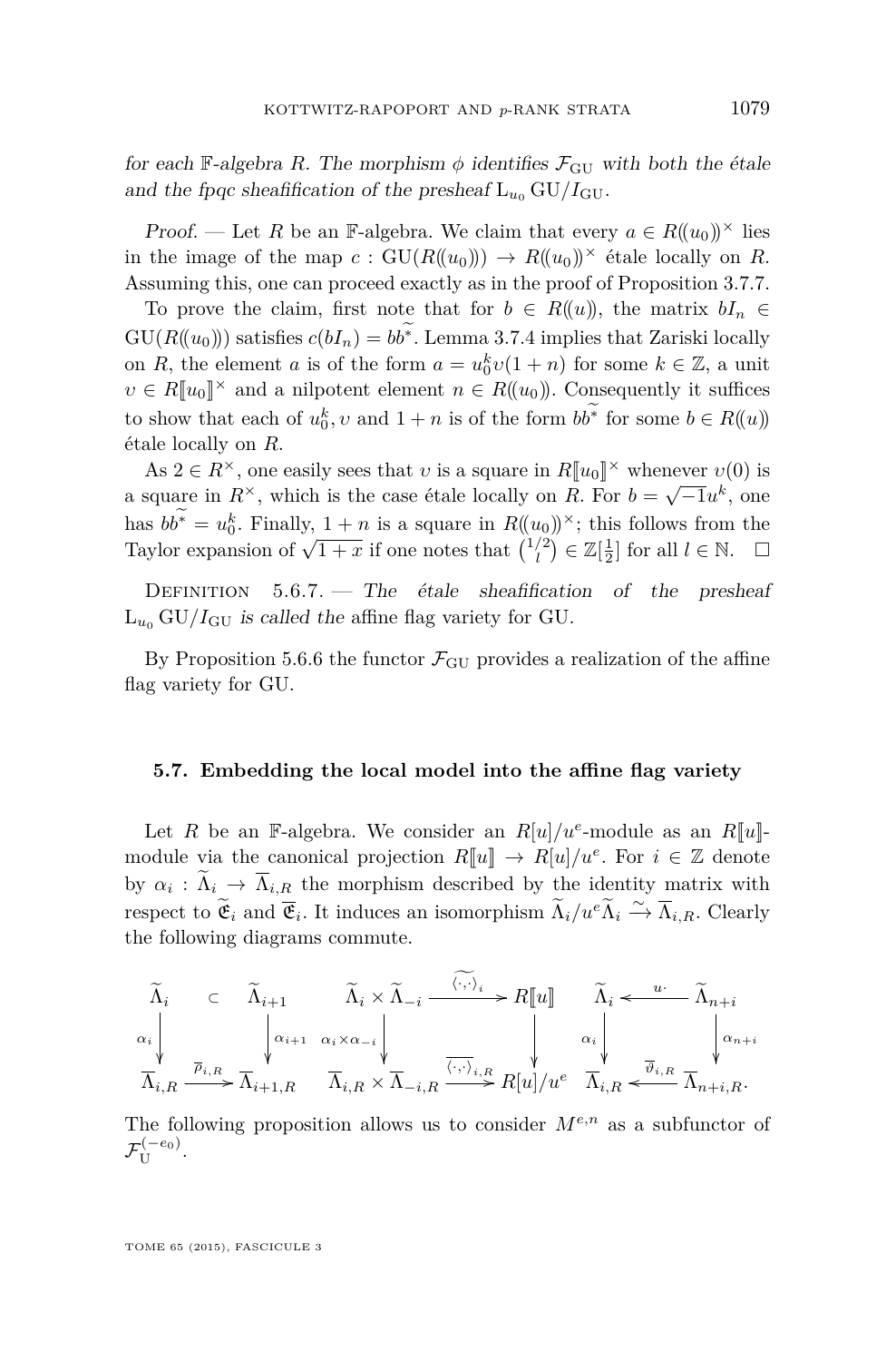<span id="page-50-0"></span>PROPOSITION 5.7.1  $([21, §3.3], [26, §4.4-5.1], [28, §6.4-7.1]).$  $([21, §3.3], [26, §4.4-5.1], [28, §6.4-7.1]).$  $([21, §3.3], [26, §4.4-5.1], [28, §6.4-7.1]).$  $([21, §3.3], [26, §4.4-5.1], [28, §6.4-7.1]).$  $([21, §3.3], [26, §4.4-5.1], [28, §6.4-7.1]).$  $([21, §3.3], [26, §4.4-5.1], [28, §6.4-7.1]).$  $([21, §3.3], [26, §4.4-5.1], [28, §6.4-7.1]).$  There is an embedding  $\alpha : M^{e,n} \hookrightarrow \mathcal{F}_{U}^{(-e_0)}$  given on *R*-valued points by

$$
M^{e,n}(R) \to \mathcal{F}_{\mathbf{U}}^{(-e_0)}(R),
$$

$$
(t_i)_i \mapsto (\alpha_i^{-1}(t_i))_i.
$$

It induces a bijection from  $M^{e,n}(R)$  onto the set of those  $(L_i)_i \in \mathcal{F}_{\text{U}}^{(-e_0)}(R)$ satisfying the following conditions for all  $i \in \mathbb{Z}$ .

$$
(1) ue \widetilde{\Lambda}_i \subset L_i \subset \widetilde{\Lambda}_i.
$$

(2) For all  $P \in R[u]/u^e$ , we have

$$
\chi_R(P|\widetilde{\Lambda}_i/L_i) = (T - P(0))^{ne_0}
$$

in *R*[*T*]. Here  $\Lambda_i/L_i$  is considered as an *R*[*u*]/*u*<sup>*e*</sup>-module using (1).

 $Proof.$  — Identical to the proof of Proposition [3.8.1.](#page-35-0)

Note that  $\overline{\mathcal{L}} = (\overline{\Lambda}_i, \overline{\rho}_i, \overline{\langle \cdot, \cdot \rangle}_i)$  is a polarized chain of  $\mathbb{F}[\![u]\!] \otimes_{\mathbb{F}[\![u_0]\!]}$  $\mathbb{F}[u_0]/u_0^{e_0}$ -modules of type  $(\widetilde{\mathcal{L}})$ . In fact  $\overline{\mathcal{L}} = \widetilde{\mathcal{L}} \otimes_{\mathbb{F}[u_0]} \mathbb{F}[u_0]/u_0^{e_0}$ . Let  $R$  be an F-algebra. There is an obvious action of  $Aut(\overline{\mathcal{L}})(R[u_0]/u_0^{e_0})$  on  $M^{e,n}(R)$ , given by  $(\varphi_i) \cdot (t_i) = (\varphi_i(t_i))$ . The canonical morphism  $R[\![u_0]\!] \to R[u_0]/u_0^{e_0}$ induces a morphism  $\text{Aut}(\widetilde{\mathcal{L}})(R[\![u_0]\!]) \to \text{Aut}(\widetilde{\mathcal{L}})(R[\![u_0]\!]/u_0^{e_0})$  and we thereby extend this  $Aut(\overline{\mathcal{L}})(R[u_0]/u_0^{e_0})$ -action on  $M^{e,n}(R)$  to an  $Aut(\widetilde{\mathcal{L}})(R[u_0])$ action.

LEMMA 5.7.2. — Let *R* be an F-algebra and let  $t \in M^{e,n}(R)$ . We have  $\mathrm{Aut}(\mathcal{L})(R[\![u_0]\!]) \cdot t = \mathrm{Aut}(\mathcal{L})(R[u_0]/u_0^e) \cdot t.$ 

Proof. — The map  $\text{Aut}(\widetilde{\mathcal{L}})(R[\![u_0]\!]) \to \text{Aut}(\overline{\mathcal{L}})(R[\![u_0]\!]/u_0^{e_0})$  is surjective by Proposition [5.6.2.](#page-47-0)

Define a subfunctor  $I_U$  of  $L_{u_0}$  U by  $I_U = L_{u_0}$  U  $\cap$   $I_{GU}$ .

LEMMA 5.7.3. — We have  $I_{\text{GU}}(\mathbb{F}) = \mathbb{F}[u_0]^{\times}I_{\text{U}}(\mathbb{F})$ .

Proof. — Analogous to the proof of Lemma [3.8.3,](#page-36-0) noting that for  $g \in$  $I_{\mathrm{GU}}(\mathbb{F})$  one has  $c(g) \in \mathbb{F}[u_0]^{\times}$ .

LEMMA 5.7.4. — Let  $g \in I_{\mathrm{U}}(\mathbb{F})$ . Then g restricts to an automorphism  $g_i: \widetilde{\Lambda}_i \xrightarrow{\sim} \widetilde{\Lambda}_i$  for each  $i \in \mathbb{Z}$ . The assignment  $g \mapsto (g_i)_i$  defines an isomorphism  $I_{\mathrm{U}}(\mathbb{F}) \xrightarrow{\sim} \mathrm{Aut}(\widetilde{\mathcal{L}})(\mathbb{F}[\![u_0]\!]).$ 

 $Proof.$  — Analogous to the proof of Lemma [2.5.5.](#page-18-0)

PROPOSITION 5.7.5. — Let  $t \in M^{e,n}(\mathbb{F})$ . Then  $\alpha$  induces a bijection

$$
Aut(\overline{\mathcal{L}})(\mathbb{F}[u_0]/u_0^{e_0}) \cdot t \xrightarrow{\sim} I_{\mathrm{GU}}(\mathbb{F}) \cdot \alpha(t).
$$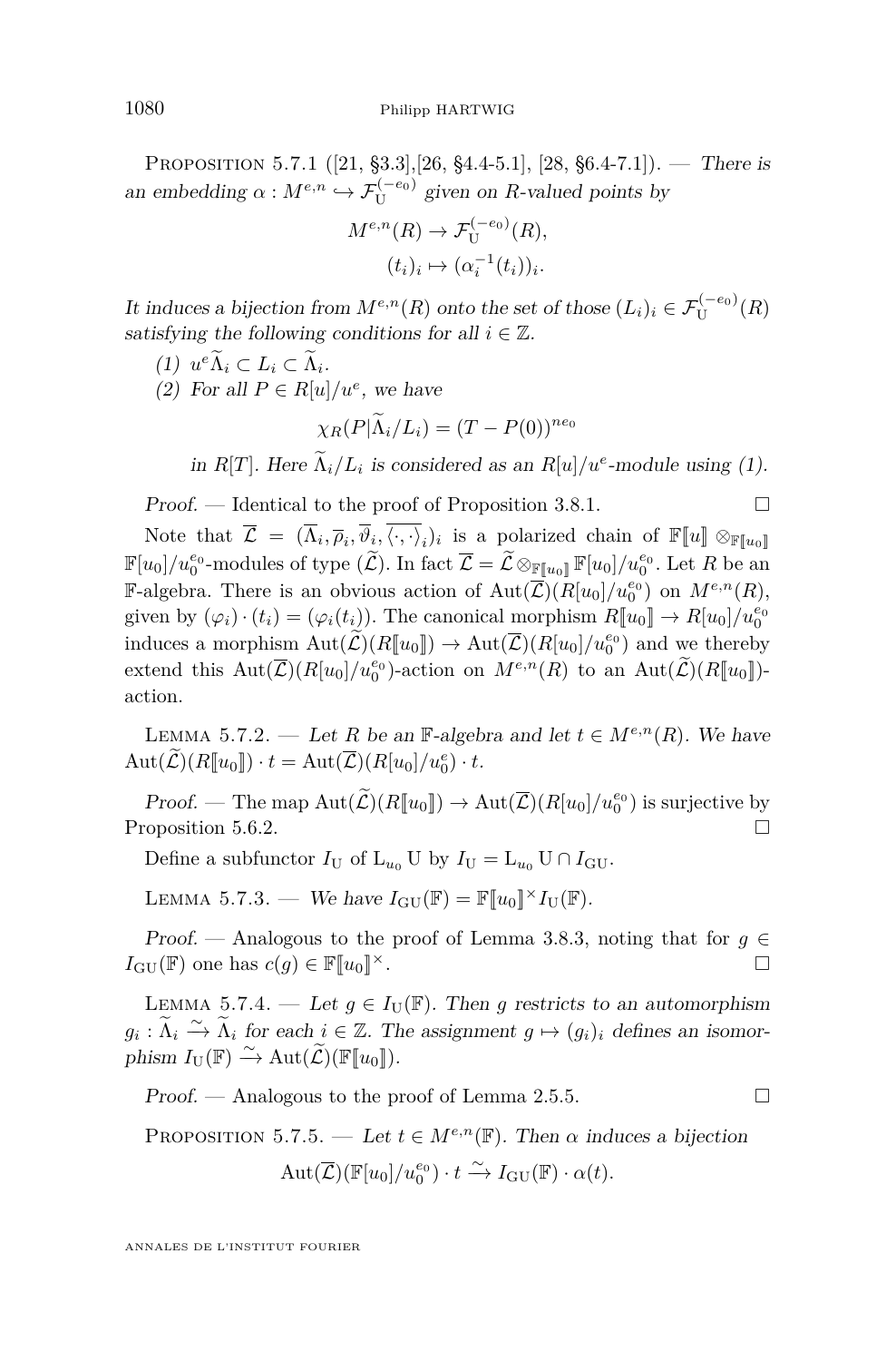<span id="page-51-0"></span>Consequently we obtain an embedding

$$
\mathrm{Aut}(\overline{\mathcal{L}})(\mathbb{F}[u_0]/u_0^{e_0})\backslash M^{e,n}(\mathbb{F}) \hookrightarrow I_{\mathrm{GU}}(\mathbb{F})\backslash \mathcal{F}_{\mathrm{GU}}(\mathbb{F}).
$$

Proof. — Analogous to the proof of Proposition [3.8.5.](#page-36-0)

Consider  $\alpha': M^{e,n}(\mathbb{F}) \hookrightarrow \mathcal{F}_{\mathrm{GU}}(\mathbb{F}) \xrightarrow{\phi(\mathbb{F})^{-1}} L_{u_0} \mathrm{GU}(\mathbb{F})/I_{\mathrm{GU}}(\mathbb{F}).$ 

PROPOSITION 5.7.6. — Let  $t \in M^{e,n}(\mathbb{F})$ . Then  $\alpha'$  induces a bijection

 $\mathrm{Aut}(\overline{\mathcal{L}})(\mathbb{F}[u_0]/u_0^{e_0}) \cdot t \xrightarrow{\sim} I_{\mathrm{GU}}(\mathbb{F}) \cdot \alpha'(t).$ 

Consequently we obtain an embedding

$$
\mathrm{Aut}(\overline{\mathcal{L}})(\mathbb{F}[u_0]/u_0^{e_0})\backslash M^{e,n}(\mathbb{F}) \hookrightarrow I_{\mathrm{GU}}(\mathbb{F})\backslash \mathrm{GU}(\mathbb{F}(\!(u_0)\!))/I_{\mathrm{GU}}(\mathbb{F}).
$$

Proof. — Clear from Proposition [5.7.5,](#page-50-0) as the isomorphism  $\phi(\mathbb{F})$  is in particular  $I_{\text{GU}}(\mathbb{F})$ -equivariant.

Let *R* be an F-algebra and  $(\varphi_i)_i \in \text{Aut}(\mathcal{L})(R)$ . The decomposition [\(5.5.1\)](#page-46-0) induces for each *i* a decomposition of  $\varphi_i : \Lambda_{i,R} \xrightarrow{\sim} \Lambda_{i,R}$  into the product of  $R[u]/u^e$ -linear automorphisms  $\varphi_{i,\sigma} : \overline{\Lambda}_{i,R} \stackrel{\sim}{\to} \overline{\Lambda}_{i,R}$ . The following statement is then clear (cf. the proof of Proposition [3.5.2\)](#page-29-0).

PROPOSITION 5.7.7. — Let *R* be an  $\mathbb{F}\text{-algebra}$ . The following map is an isomorphism, functorial in *R*.

$$
\text{Aut}(\mathcal{L})(R) \to \prod_{\sigma \in \mathfrak{S}} \text{Aut}(\overline{\mathcal{L}})(R[u_0]/u_0^{e_0}),
$$
  

$$
(\varphi_i)_i \mapsto ((\varphi_{i,\sigma})_i)_{\sigma \in \mathfrak{S}}.
$$

Consider the composition

$$
\tilde{\alpha}: M^{\text{loc}}(\mathbb{F}) \xrightarrow{\text{(5.5.2)}} \prod_{\sigma \in \mathfrak{S}} M^{e,n}(\mathbb{F}) \xrightarrow{\prod_{\sigma} \alpha'} \prod_{\sigma \in \mathfrak{S}} L_{u_0} \text{GU}(\mathbb{F})/I_{\text{GU}}(\mathbb{F}).
$$

For  $\sigma \in \mathfrak{S}$  denote by  $\tilde{\alpha}_{\sigma}: M^{\text{loc}}(\mathbb{F}) \to L_{u_0} \text{GU}(\mathbb{F})/I_{\text{GU}}(\mathbb{F})$  the corresponding component of  $\tilde{\alpha}$ .

THEOREM 5.7.8. — Let  $t \in M^{\text{loc}}(\mathbb{F})$ . Then  $\tilde{\alpha}$  induces a bijection

$$
\mathrm{Aut}(\mathcal{L})(\mathbb{F}) \cdot t \xrightarrow{\sim} \prod_{\sigma \in \mathfrak{S}} I_{\mathrm{GU}}(\mathbb{F}) \cdot \tilde{\alpha}_{\sigma}(t).
$$

Consequently we obtain an embedding

$$
\mathrm{Aut}(\mathcal{L})(\mathbb{F})\backslash M^{\mathrm{loc}}(\mathbb{F})\hookrightarrow \prod_{\sigma\in\mathfrak{S}}I_{\mathrm{GU}}(\mathbb{F})\backslash\mathrm{GU}(F(\!(u_0)\!))/I_{\mathrm{GU}}(\mathbb{F}).
$$

 $Proof.$  — Identical to the proof of Theorem [3.8.8.](#page-37-0)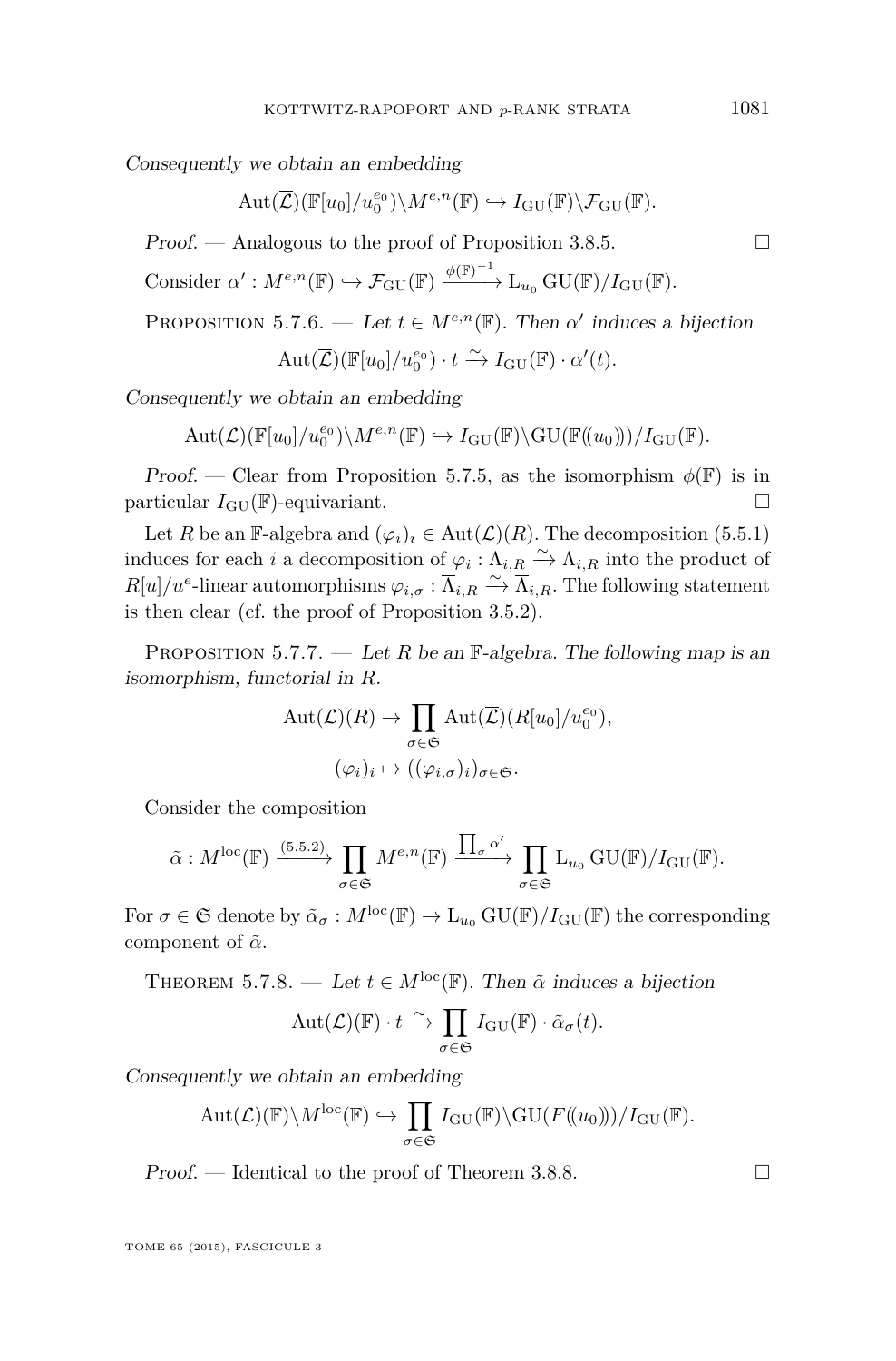### **5.8. The Iwahori-Weyl group**

As in [\[26,](#page-72-0) 3.2],[\[28,](#page-72-0) 3.2], we denote by *S* the standard diagonal maximal split torus in GU. Denote by *T* the centralizer and by *N* the normalizer of *S* in GU. By the discussion in [\[26,](#page-72-0) 3.4], [\[28,](#page-72-0) 5.4], the Kottwitz homomorphism for *T* is given by

 $\kappa_T : T(\mathbb{F}((u_0))) \to \mathbb{Z}^n$ , diag $(x_1, \ldots, x_n) \mapsto (\text{val}_u(x_1), \ldots, \text{val}_u(x_n)).$ 

Consequently the kernel  $T(\mathbb{F}((u_0)))_1$  of  $\kappa_T$  is equal to  $T(\mathbb{F}((u_0))) \cap D_n(\mathbb{F}[u]),$ with the intersection taking place in  $GL_n(\mathbb{F}(\!(u)\!)).$  Here  $D_n \subset GL_n$  denotes the subgroup of diagonal matrices. By definition, the Iwahori-Weyl group<sup> $(4)$ </sup> of GU with respect to *S* is given by  $W := N(\mathbb{F}((u_0)))/T(\mathbb{F}((u_0)))_1$ .

Set

$$
W = \{ w \in S_n \mid \forall i \in \{1, \dots, n\} : w(i) + w(n+1-i) = n+1 \}
$$

and

$$
X = \{(x_1, \ldots, x_n) \in \mathbb{Z}^n \mid \exists r \in \mathbb{Z} \forall i \in \{1, \ldots, n\} : x_i + x_{n+1-i} = 2r\}.
$$

We identify *W* with a subgroup of  $U(\mathbb{F}((u_0)))$  via  $W \ni w \mapsto A_w$ . One easily sees that  $N(\mathbb{F}((u_0))) = W \ltimes T(\mathbb{F}((u_0)))$ . The Kottwitz homomorphism  $\kappa_T$  induces an isomorphism  $T(\mathbb{F}((u_0)))/T(\mathbb{F}((u_0)))_1 \stackrel{\sim}{\to} X$  and we thereby identify  $\tilde{W}$  with  $W \ltimes X$ .

To avoid any confusion of the product inside  $\widetilde{W}$  and the canonical action of  $S_n$  on  $\mathbb{Z}^n$ , we will always denote the element of  $\widetilde{W}$  corresponding to  $\lambda \in X$  by  $u^{\lambda}$ .

Recall from [\[5,](#page-71-0) §2.5] the notion of an extended alcove  $(x_i)_{i=0}^{n-1}$  for  $GL_n$ . An extended alcove for GU is an extended alcove  $(x_i)_{i=0}^{n-1}$  for  $GL_n$  such that

$$
\exists r \in \mathbb{Z} \forall i \in \{0, ..., n\} \forall j \in \{1, ..., n\} : x_i(j) + x_{n-i}(n+1-j) = 2r - 1.
$$
  
Here  $x_n = x_0 + (1^{(n)})$ .

Also recall the standard alcove  $(\omega_i)_{i=0}^{n-1}$ . As in the linear case treated in loc. cit., we identify  $\tilde{W}$  with the set of extended alcoves for GU by using the standard alcove as a base point.

Write  $\mathbf{e} = (e^{(n)})$ .

DEFINITION 5.8.1 (Cf. [\[14\]](#page-72-0)). — An extended alcove  $(x_i)_{i=0}^{n-1}$  for GU is called permissible if it satisfies the following conditions for all  $i \in \{0, \ldots, n-1\}$ 1}.

 $(4)$  Following Rapoport, we use the term "Iwahori-Weyl group" instead of "extended affine Weyl group" in the non-split case.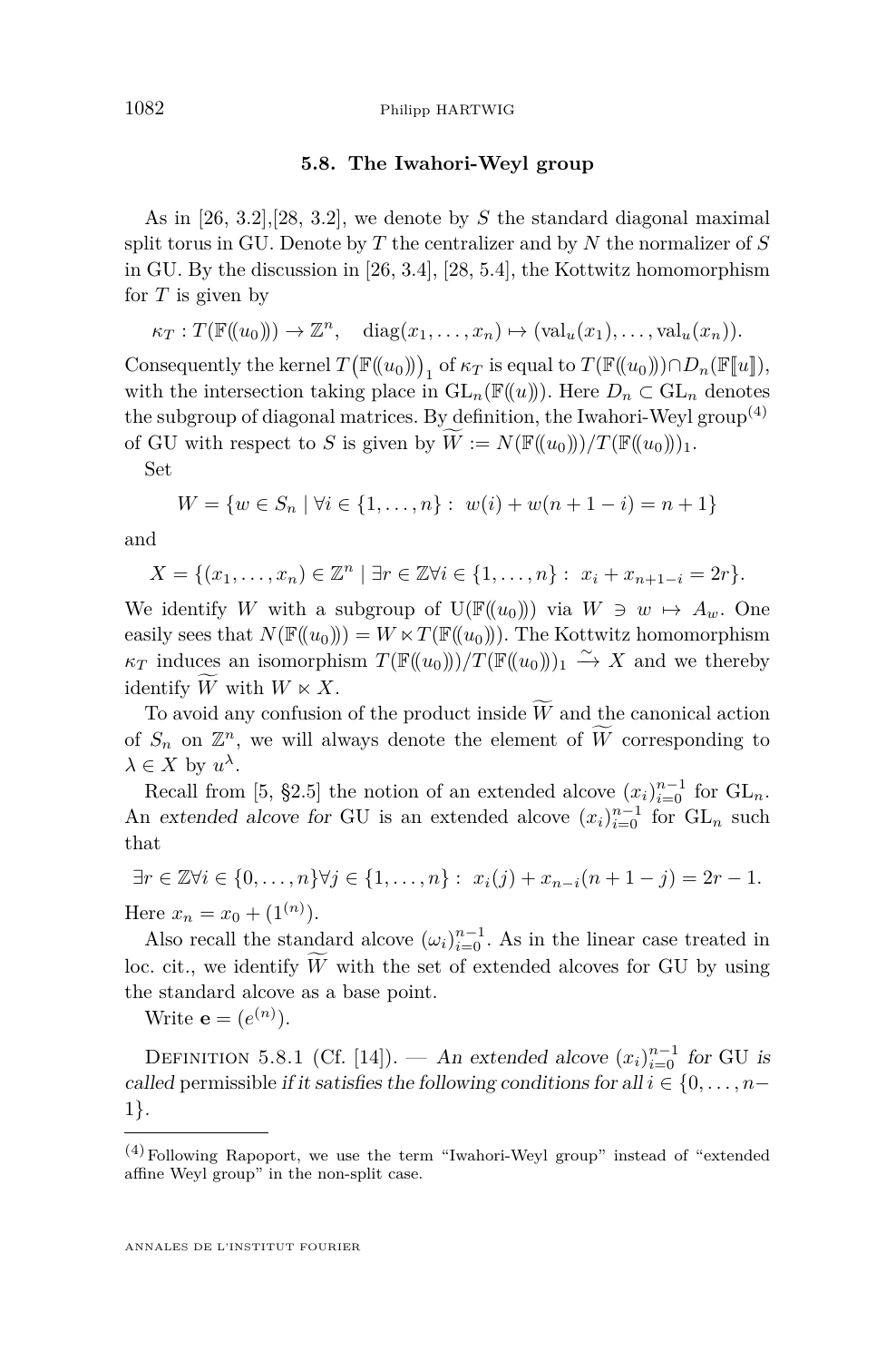(1)  $\omega_i \leq x_i \leq \omega_i + \mathbf{e}$ , where  $\leq$  is to be understood componentwise.

(2) 
$$
\sum_{j=1}^{n} x_i(j) = ne_0 - i.
$$

Denote by Perm the set of all permissible extended alcoves for GU.

PROPOSITION 5.8.2. — The inclusion  $N(\mathbb{F}(\langle u_0 \rangle)) \subset \text{GU}(\mathbb{F}(\langle u_0 \rangle))$  induces a bijection  $\widetilde{W} \xrightarrow{\sim} I_{\text{GU}}(\mathbb{F})\backslash\text{GU}(\mathbb{F}((u_0)))/I_{\text{GU}}(\mathbb{F})$ . In other words,

$$
GU(\mathbb{F}(\!(u_0)\!)) = \coprod_{x \in \widetilde{W}} I_{GU}(\mathbb{F}) x I_{GU}(\mathbb{F}).
$$

Under this bijection, the subset

$$
\operatorname{Aut}(\overline{\mathcal{L}})(\mathbb{F}[u_0]/u_0^{e_0})\backslash M^{e,n}(\mathbb{F})\subset I_{\text{GU}}(\mathbb{F})\backslash \text{GU}(\mathbb{F}((u_0)))/I_{\text{GU}}(\mathbb{F})
$$

of Proposition [5.7.6](#page-51-0) corresponds to the subset Perm  $\subset W$ .

Proof. — The first statement is discussed in  $[26, 4.4]$  $[26, 4.4]$ ,  $[28, 6.4]$  $[28, 6.4]$ . The second statement follows easily from the explicit description of the image of  $\alpha$  in Proposition [5.7.1.](#page-50-0)

Corollary 5.8.3. — Under the identifications of Theorem [5.7.8,](#page-51-0) the set  $\prod_{\sigma\in\mathfrak{S}}$  Perm constitutes a set of representatives of  $Aut(\mathcal{L})(\mathbb{F})\backslash M^{\text{loc}}(\mathbb{F})$ .

Remark 5.8.4. — As explained in Remark [3.9.4,](#page-38-0) the normalization of Corollary 5.8.3 differs from the one of Definition [2.5.10](#page-22-0) by the automorphism  $\prod_{\sigma \in \mathfrak{S}} \text{Perm} \to \prod_{\sigma \in \mathfrak{S}} \text{Perm}, \ (x_{\sigma}) \mapsto (u^e x_{\sigma}^{-1})$ 

### **5.9. The** *p***-rank on a KR stratum**

Recall from Section [2.3](#page-11-0) the scheme  $A/O_{E_Q}$  associated with our choice of PEL datum, and the KR stratification

$$
\mathcal{A}(\mathbb{F})=\coprod_{x\in \text{Aut}(\mathcal{L})(\mathbb{F})\backslash M^{\text{loc}}(\mathbb{F})}\mathcal{A}_{x}.
$$

We have identified the occurring index set with  $\prod_{\sigma \in \mathfrak{S}}$  Perm in Corollary 5.8.3 . We can then state the following result.

THEOREM 5.9.1. — Let  $x = (x_{\sigma})_{\sigma} \in \prod_{\sigma \in \mathfrak{S}}$  Perm. Write  $x_{\sigma} = w_{\sigma} u^{\lambda_{\sigma}}$ with  $w_{\sigma} \in W$ ,  $\lambda_{\sigma} \in X$ . Then the *p*-rank on  $\mathcal{A}_x$  is constant with value

$$
g \cdot |\{1 \leq i \leq n \mid \forall \sigma \in \mathfrak{S}(w_{\sigma}(i) = i \text{ and } \lambda_{\sigma}(i) = 0)\}|.
$$

Proof. — The proof is identical to the one of Theorem [3.10.1.](#page-39-0)  $\Box$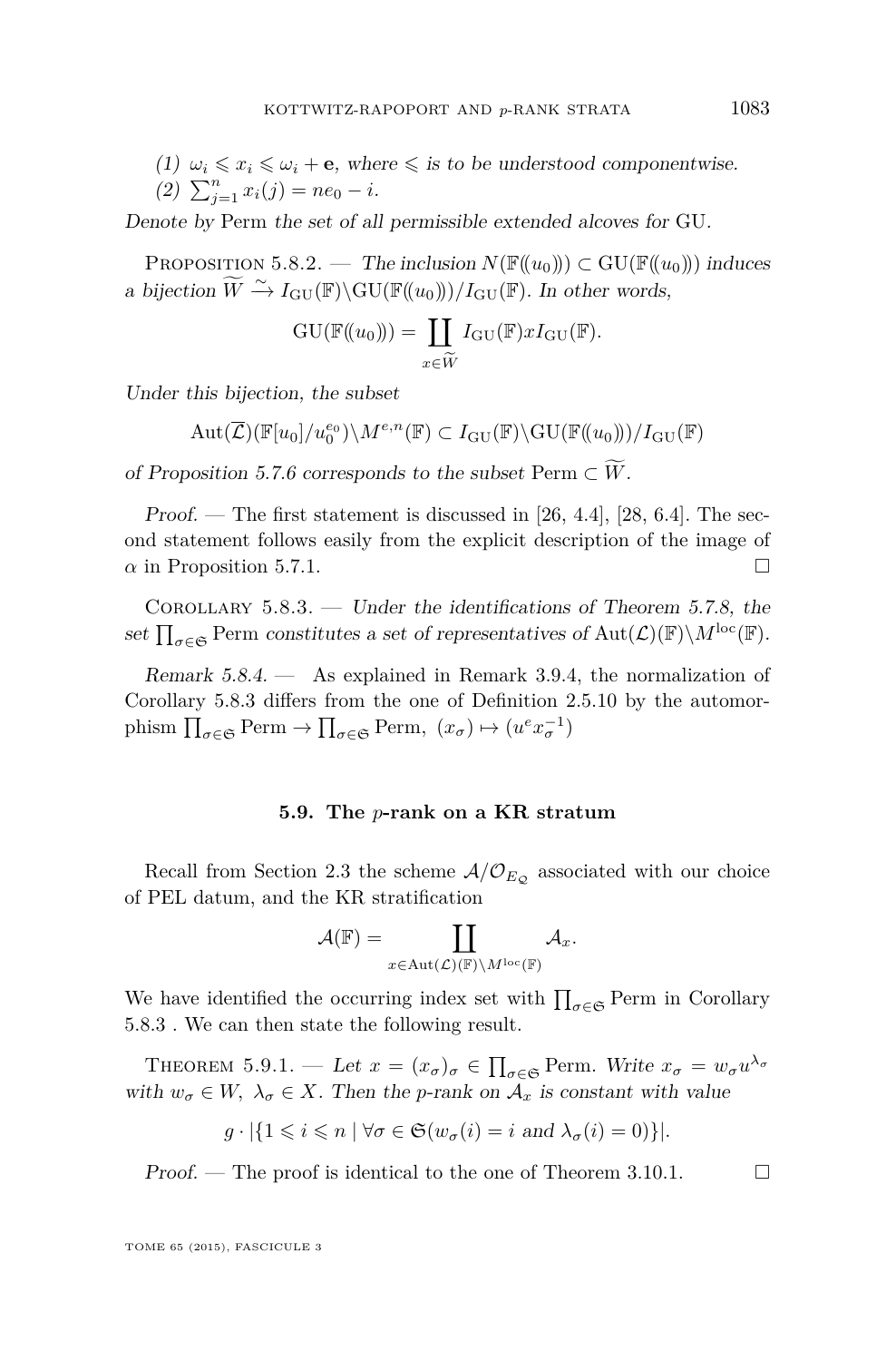## **6. The inert unitary case**

### **6.1. The PEL datum**

<span id="page-54-0"></span>We start with the PEL datum defined in Section [4.](#page-42-0) We assume that  $p\mathcal{O}_{F_0} = (\mathcal{P}_0)^e$  for a single prime  $\mathcal{P}_0$  of  $\mathcal{O}_{F_0}$  and that  $\mathcal{P}_0\mathcal{O}_F = \mathcal{P}$  for a single prime  $P$  of  $\mathcal{O}_F$ . Denote by  $f_0 = [k_{\mathcal{P}_0} : \mathbb{F}_p]$  and  $f = [k_{\mathcal{P}} : \mathbb{F}_p]$  the corresponding inertia degrees, so that  $f = 2f_0$ . We fix once and for all a uniformizer  $\pi$  of  $\mathcal{O}_{F_0} \otimes \mathbb{Z}_{(p)}$ . Then  $\pi$  is also a uniformizer of  $\mathcal{O}_F \otimes \mathbb{Z}_{(p)}$ .

Denote by  $\mathfrak{C} = \mathfrak{C}_{\mathcal{O}_{F_{\mathcal{P}}}|\mathbb{Z}_p}$  the corresponding inverse different. Choose a generator  $\delta$  of  $\mathfrak C$  satisfying  $\delta^* = -\delta$ . Consequently the form  $\delta^{-1}(\cdot,\cdot)_{\mathbb Q_p}'$ .  $V_{\mathbb{Q}_p} \times V_{\mathbb{Q}_p} \to F_{\mathcal{P}}$  is \*-hermitian and we assume that it splits, i.e. that there is a basis  $(e_1, \ldots, e_n)$  of  $V_{\mathbb{Q}_p}$  over  $F_{\mathcal{P}}$  such that  $(e_i, e_{n+1-j})'_{\mathbb{Q}_p} = \delta \delta_{ij}$  for  $1 \leq i, j \leq n$ . Here we denote by  $\delta_{ij}$  the Kronecker delta.

Let  $0 \leq i < n$ . We denote by  $\Lambda_i$  the  $\mathcal{O}_{F_{\mathcal{P}}}$ -lattice in  $V_{\mathbb{Q}_p}$  with basis

$$
\mathfrak{E}_i = (\pi^{-1}e_1, \dots, \pi^{-1}e_i, e_{i+1}, \dots, e_n).
$$

For  $k \in \mathbb{Z}$  we further define  $\Lambda_{nk+i} = \pi^{-k}\Lambda_i$  and we denote by  $\mathfrak{E}_{nk+i}$ the corresponding basis obtained from  $\mathfrak{E}_i$ . Then  $\mathcal{L} = (\Lambda_i)_i$  is a complete chain of  $\mathcal{O}_{F_{\mathcal{P}}}$ -lattices in  $V_{\mathbb{Q}_p}$ . For  $i \in \mathbb{Z}$ , the dual lattice  $\Lambda_i^{\vee} := \{x \in V_{\mathbb{Q}_p} \mid$  $(x, \Lambda_i)_{\mathbb{Q}_p} \subset \mathbb{Z}_p$  of  $\Lambda_i$  is given by  $\Lambda_{-i}$ . Consequently the chain  $\mathcal L$  is self-dual.

Let  $i \in \mathbb{Z}$ . We denote by  $\rho_i : \Lambda_i \to \Lambda_{i+1}$  the inclusion, by  $\vartheta_i : \Lambda_{n+i} \to \Lambda_i$ the isomorphism given by multiplication with  $\pi$  and by  $(\cdot, \cdot)_i : \Lambda_i \times \Lambda_{-i} \to$  $\mathbb{Z}_p$  the restriction of  $(\cdot, \cdot)_{\mathbb{Q}_p}$ . Then  $(\Lambda_i, \rho_i, \vartheta_i, (\cdot, \cdot)_i)_i$  is a polarized chain of  $\mathcal{O}_{F_{\mathcal{P}}}$ -modules of type  $(\mathcal{L})$ , which, by abuse of notation, we also denote by  $\mathcal{L} = \mathcal{L}^{\text{inert}}.$ 

Denote by  $\langle \cdot, \cdot \rangle_i : \Lambda_i \times \Lambda_{-i} \to \mathcal{O}_{F_{\mathcal{P}}}$  the restriction of the ∗-hermitian form  $\delta^{-1}(\cdot, \cdot)_{\mathbb{Q}_p}^{\prime}$ . It is the ∗-sesquilinear form described by the matrix  $\widetilde{I}_n$ with respect to  $\mathfrak{E}_i$  and  $\mathfrak{E}_{-i}$ .

Denote by  $\Sigma_0$  the set of all embeddings  $F_0 \hookrightarrow \mathbb{R}$  and by  $\Sigma$  the set of all embeddings  $F \hookrightarrow \mathbb{C}$ . Also write  $\mathfrak{S} = \text{Gal}(k_{\mathcal{P}}/\mathbb{F}_p)$  and  $\mathfrak{S}_0 = \text{Gal}(k_{\mathcal{P}_0}/\mathbb{F}_p)$ .

Let  $E'$  be the Galois closure of  $F$  inside  $\mathbb C$  and choose a prime  $\mathcal Q'$  of *E*<sup>0</sup> over P. Consider the maps  $\gamma : \Sigma \to \mathfrak{S}$  and  $\gamma_0 : \Sigma_0 \to \mathfrak{S}_0$  of Lemma [3.1.1.](#page-25-0) For each  $\sigma \in \mathfrak{S}_0$  we denote by  $\tau_{\sigma,1}, \tau_{\sigma,2} \in \mathfrak{S}$  the two elements with  $\tau_{\sigma,j}|_{k_{\mathcal{P}_0}} = \sigma.$ 

Let  $\sigma \in \Sigma_0$  and  $j \in \{1, 2\}$ . There is a unique  $\tau_{\sigma, j} \in \Sigma$  with  $\tau_{\sigma, j}|_{F_0} = \sigma$ satisfying

(6.1.1) 
$$
\gamma(\tau_{\sigma,j}) = \tau_{\gamma_0(\sigma),j}.
$$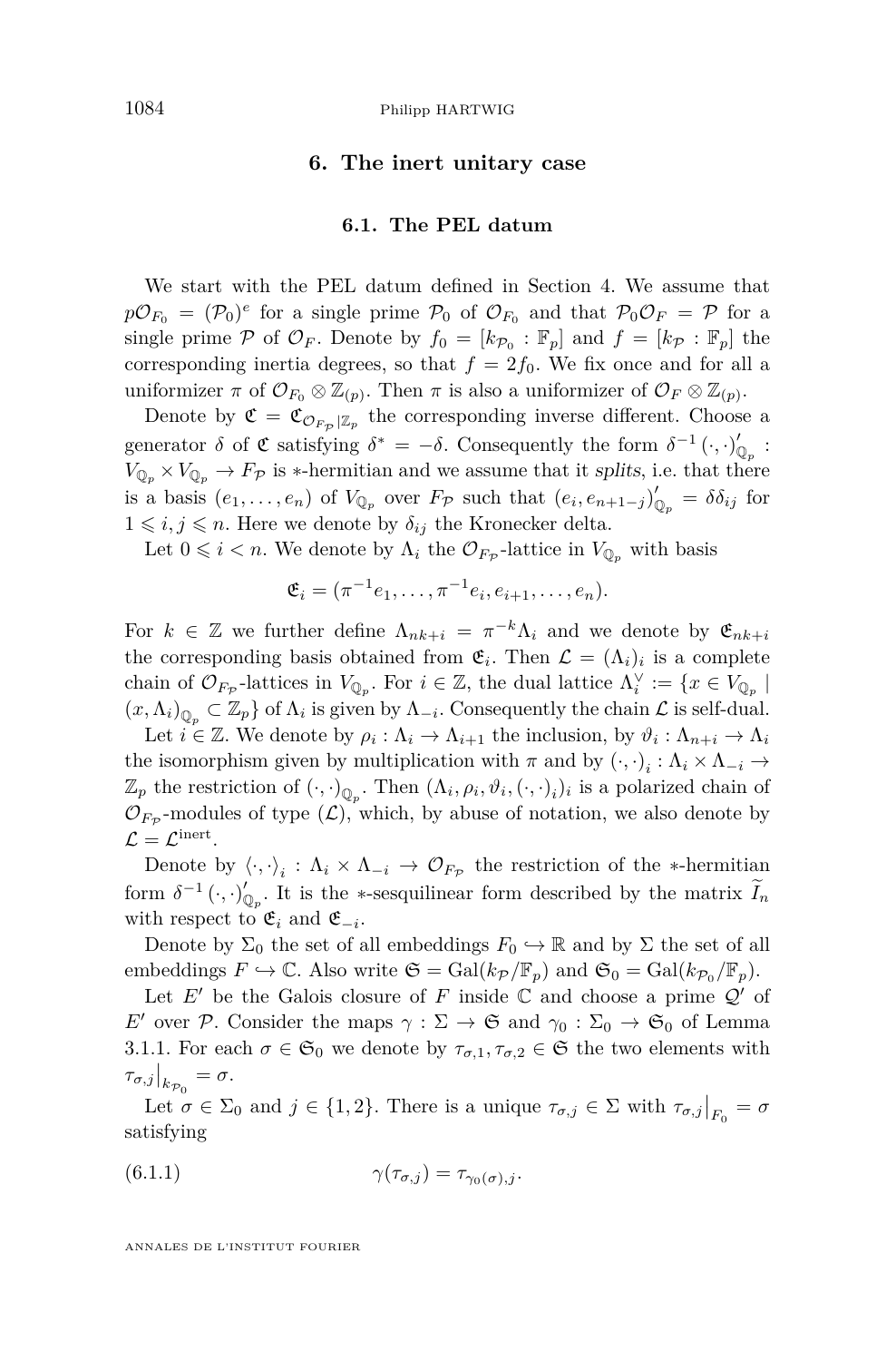<span id="page-55-0"></span>Exactly as in Section [5,](#page-43-0) we define for each  $\sigma \in \Sigma_0$  integers  $r_{\sigma}, s_{\sigma}$  with  $r_{\sigma} + s_{\sigma} = n$ , and using these the element  $J \in$  End<sub>*B*⊗R</sub>(*V* ⊗ R). Denote by *V*<sub>−*i*</sub> the  $(-i)$ -eigenspace of *J*<sub>C</sub>. As before, we construct an  $\mathcal{O}_F \otimes \mathcal{O}_{E'}$ -module *M*<sub>0</sub> which is finite locally free over  $\mathcal{O}_{E'}$ , such that  $M_0 \otimes_{\mathcal{O}_{E'}} \mathbb{C} = V_{-i}$  as  $\mathcal{O}_F\otimes\mathbb{C}$ -modules.

### **6.2. The geometric special fiber of the determinant morphism**

Let  $\sigma \in \mathfrak{S}_0$ . We define

$$
\overline{r}_{\sigma} = \sum_{\sigma' \in \gamma_0^{-1}(\sigma)} r_{\sigma'} \quad \text{and} \quad \overline{s}_{\sigma} = \sum_{\sigma' \in \gamma_0^{-1}(\sigma)} s_{\sigma'}.
$$

As the fibers of  $\gamma_0$  have cardinality *e*, it follows that  $\bar{r}_{\sigma} + \bar{s}_{\sigma} = ne$ .

We fix once and for all an embedding  $\iota_{\mathcal{Q}} : k_{\mathcal{Q}} \hookrightarrow \mathbb{F}$ . We consider  $\mathbb{F}$  as an  $\mathcal{O}_{E'}$ -algebra with respect to the composition  $\mathcal{O}_{E'} \xrightarrow{\rho_{\mathcal{Q}'}} k_{\mathcal{Q}'} \stackrel{\iota_{\mathcal{Q}'}}{\rightarrow} \mathbb{F}$ . Also  $\iota_{\mathcal{Q}}$  induces an embedding  $\iota_{\mathcal{P}} : k_P \hookrightarrow \mathbb{F}$  and thereby an identification of the set of all embeddings  $k_P \hookrightarrow \mathbb{F}$  with  $\mathfrak{S}$ .

Our choice of uniformizer  $\pi$  induces a canonical isomorphism

(6.2.1) 
$$
\mathcal{O}_F \otimes \mathbb{F} = \prod_{\sigma \in \mathfrak{S}_0} \mathbb{F}[u]/(u^e) \times \mathbb{F}[u]/(u^e).
$$

Here in the component  $\mathbb{F}[u]/(u^e) \times \mathbb{F}[u]/(u^e)$  corresponding to  $\sigma \in \mathfrak{S}_0$ , the first factor is supposed to correspond to  $\tau_{\sigma,1}$  and the second factor is supposed to correspond to  $\tau_{\sigma,2}$ .

PROPOSITION 6.2.1. — Let  $x \in \mathcal{O}_F$  and let  $((q_{\tau_{\sigma,1}}, q_{\tau_{\sigma,2}}))_{\sigma}$ ∈  $\prod_{\sigma \in \mathfrak{S}_0} \mathbb{F}[u]/(u^e) \times \mathbb{F}[u]/(u^e)$  be the element corresponding to  $x \otimes 1$  under (6.2.1). Then

$$
\chi_{\mathbb{F}}(x|M_0\otimes_{\mathcal{O}_{E'}}\mathbb{F})=\prod_{\sigma\in\mathfrak{S}_0}\left(T-q_{\tau_{\sigma,1}}(0)\right)^{\overline{s}_{\sigma}}\left(T-q_{\tau_{\sigma,2}}(0)\right)^{\overline{r}_{\sigma}}
$$

in  $\mathbb{F}[T]$ .

Proof. — Reduce  $\chi_{\mathcal{O}_{E'}}(x|M_0)$  modulo  $\mathcal{Q}'$ , using [\(6.1.1\)](#page-54-0).

Denote by  $E = \mathbb{Q}(\text{tr}_{\mathbb{C}}(x \otimes 1|V_{-i}); x \in F)$  the reflex field and define  $Q = Q' \cap O_E$ . The morphism  $\det_{V_{-i}}$  is defined over  $O_E$ .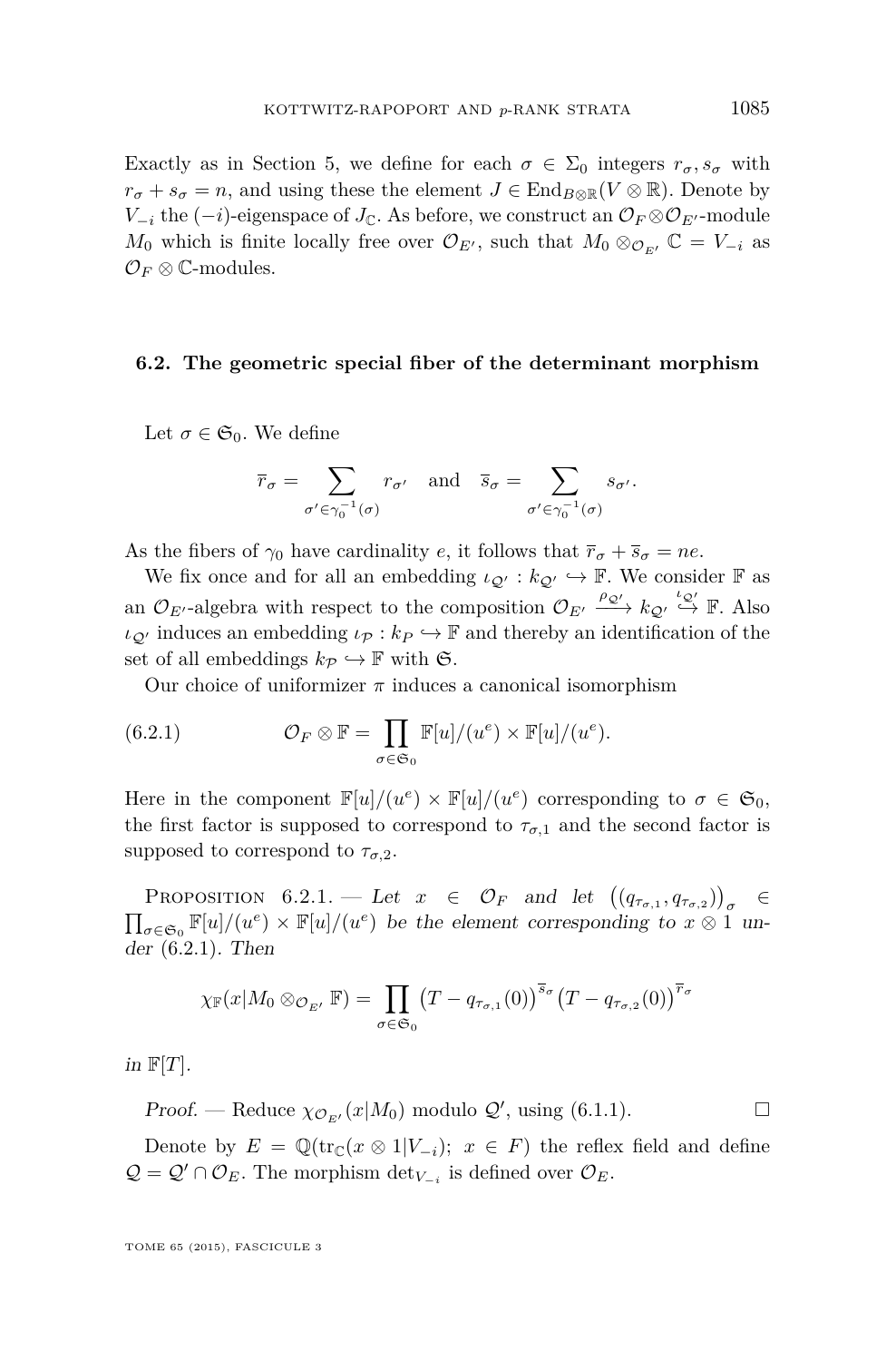## **6.3. The local model**

For the chosen PEL datum, Definition [2.3.1](#page-11-0) amounts to the following.

DEFINITION 6.3.1. — The local model  $M^{\text{loc}} = M^{\text{loc, inert}}$  is the functor on the category of  $\mathcal{O}_{E_{\mathcal{O}}}$ -algebras with  $M^{\text{loc}}(R)$  the set of tuples  $(t_i)_{i\in\mathbb{Z}}$  of  $\mathcal{O}_F \otimes R$ -submodules  $t_i \subset \Lambda_{i,R}$ , satisfying the following conditions for all  $i \in \mathbb{Z}$ .

- $(\mathbf{a})$   $\rho_{i,R}(t_i) \subset t_{i+1}.$
- (b) The quotient  $\Lambda_{i,R}/t_i$  is a finite locally free *R*-module.
- (c) We have an equality

$$
{\det}_{{\Lambda}_{i,R}/t_i}={\det}_{V_{-i}}\otimes_{{\mathcal O}_E}R
$$

of morphisms  $V_{\mathcal{O}_F \otimes R} \to \mathbb{A}^1_R$ .

- (d) Under the pairing  $(\cdot, \cdot)_{i,R} : \Lambda_{i,R} \times \Lambda_{-i,R} \to R$ , the submodules  $t_i$ and *t*<sup>−</sup>*<sup>i</sup>* pair to zero.
- (e)  $\vartheta_i(t_{n+i}) = t_i$ .

### **6.4. The geometric special fiber of the local model**

For  $i \in \mathbb{Z}$ , denote by  $\overline{\Lambda}_i$  the free  $\mathbb{F}[u]/u^e$ -module  $(\mathbb{F}[u]/u^e)^n$  and by  $\overline{\mathfrak{E}}_i$  its canonical basis. Denote by  $\vartheta_i: \Lambda_{n+i} \to \Lambda_i$  the identity morphism. Consider the map  $\overline{*}: \mathbb{F}[u]/u^e \times \mathbb{F}[u]/u^e \to \mathbb{F}[u]/u^e \times \mathbb{F}[u]/u^e$ ,  $(a, b) \mapsto (b, a)$ . Let  $\overline{\Lambda}_{i,1}$ and  $\overline{\Lambda}_{i,2}$  be two copies of  $\overline{\Lambda}_i$  and denote by  $\overline{\langle \cdot, \cdot \rangle}_{i,1} : \overline{\Lambda}_{i,1} \times \overline{\Lambda}_{-i,2} \to \mathbb{F}[u]/u^e$ (resp.  $\overline{\langle \cdot, \cdot \rangle}_{i,2} : \overline{\Lambda}_{i,2} \times \overline{\Lambda}_{-i,1} \to \mathbb{F}[u]/u^e$ ) the perfect bilinear map described by the matrix  $\widetilde{I}_n$  with respect to  $\overline{\mathfrak{E}}_{i,1}$  and  $\overline{\mathfrak{E}}_{-i,2}$  (resp.  $\overline{\mathfrak{E}}_{i,2}$  and  $\overline{\mathfrak{E}}_{-i,1}$ ). Consider the pairing

$$
\overline{\langle \cdot, \cdot \rangle}_i : (\overline{\Lambda}_{i,1} \times \overline{\Lambda}_{i,2}) \times (\overline{\Lambda}_{-i,1} \times \overline{\Lambda}_{-i,2}) \to \mathbb{F}[u]/u^e \times \mathbb{F}[u]/u^e,
$$
  

$$
((x_1, x_2), (y_1, y_2)) \mapsto (\langle x_1, y_2 \rangle_{i,1}, \langle x_2, y_1 \rangle_{i,2}).
$$

It is a perfect  $\overline{*}$ -sesquilinear pairing.

For  $k \in \mathbb{Z}$  and  $0 \leqslant i < n$ , let  $\overline{\rho}_{nk+i} : \overline{\Lambda}_{nk+i} \to \overline{\Lambda}_{nk+i+1}$  be the morphism described by the matrix  $diag(1^{(i)}, u, 1^{(n-i-1)})$  with respect to  $\overline{\mathfrak{E}}_{nk+i}$  and  $\overline{\mathfrak{E}}_{nk+i+1}.$ 

DEFINITION 6.4.1. — Let  $r, s \in \mathbb{N}$  with  $r + s = ne$ . Define a functor  $M^{e,n,r}$  on the category of  $\mathbb{F}\text{-}algebras$  with  $M^{e,n,r}(R)$  the set of tuples  $(t_i)_{i\in\mathbb{Z}}$ of  $R[u]/u^e$ -submodules  $t_i \subset \overline{\Lambda}_{i,R}$  satisfying the following conditions for all  $i \in \mathbb{Z}$ .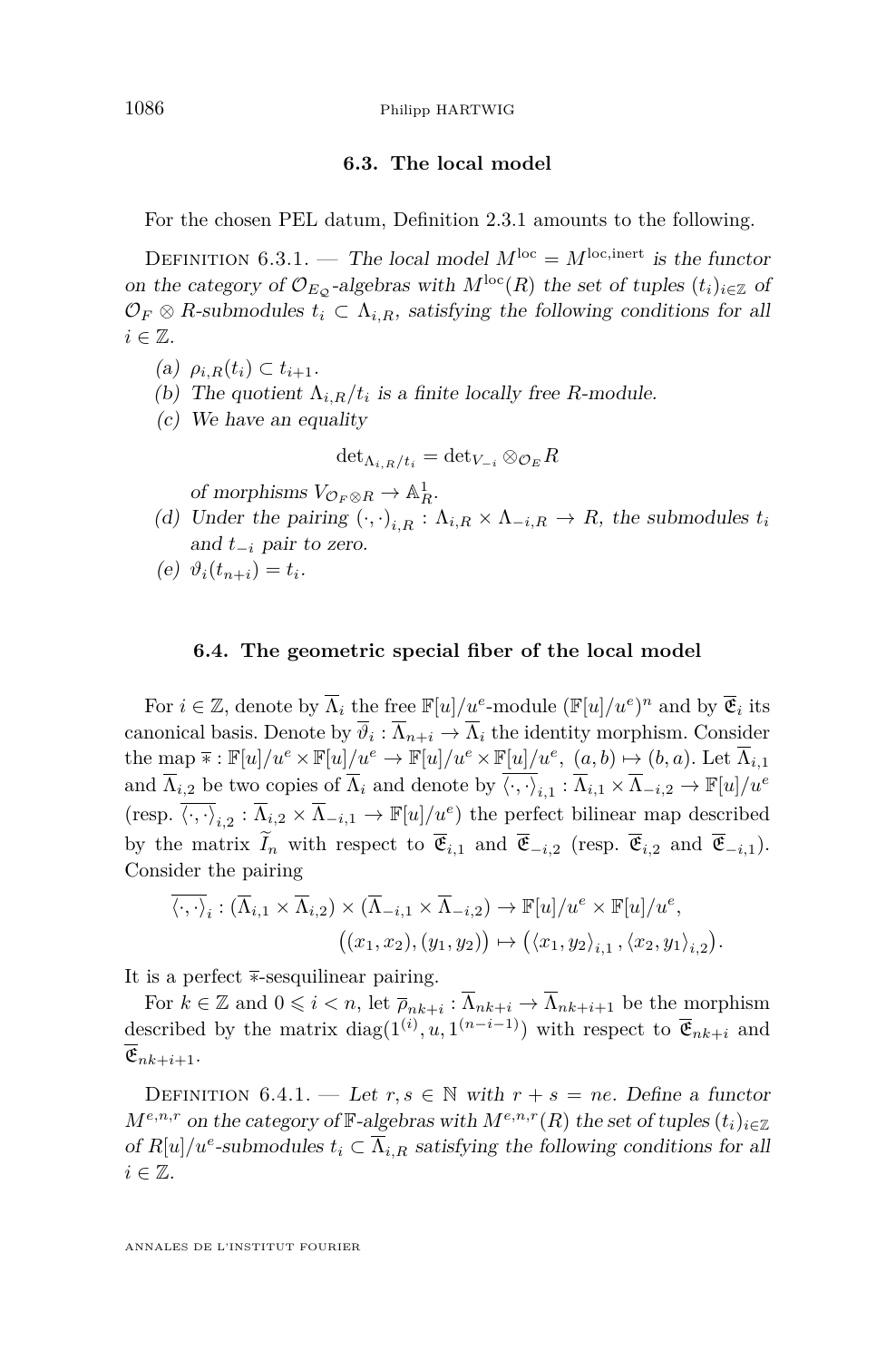<span id="page-57-0"></span> $(a)$   $\overline{\rho}_{i}$   $_{R}(t_i) \subset t_{i+1}.$ (b) The quotient  $\Lambda_{i,R}/t_i$  is a finite locally free *R*-module. (c) For all  $P \in R[u]/u^e$ , we have

$$
\chi_R(P|\overline{\Lambda}_{i,R}/t_i) = (T - P(0))^s
$$

in  $R[T]$ . (d)  $\vartheta_i(t_{n+i}) = t_i$ .

Let  $i \in \mathbb{Z}$ . From [\(6.2.1\)](#page-55-0) we obtain an isomorphism

(6.4.1) 
$$
\Lambda_{i,\mathbb{F}} = \prod_{\sigma \in \mathfrak{S}_0} \overline{\Lambda}_{i,1} \times \overline{\Lambda}_{i,2}
$$

by identifying the basis  $\mathfrak{E}_{i,\mathbb{F}}$  with the product of the bases  $\mathfrak{E}_i$ . Under this identification, the morphism  $\rho_{i,\mathbb{F}}$  decomposes into the morphisms  $\overline{\rho}_i$ , the pairing  $\langle \cdot, \cdot \rangle_{i,\mathbb{F}}$  decomposes into the pairings  $\langle \cdot, \cdot \rangle_i$  and the morphism  $\vartheta_{i,\mathbb{F}}$ decomposes into the morphisms  $\vartheta_i$ .

Let *R* be an F-algebra and let  $(t_i)_{i \in \mathbb{Z}}$  be a tuple of  $\mathcal{O}_F \otimes R$ -submodules  $t_i \subset \Lambda_{i,R}$ . Then (6.4.1) induces decompositions  $t_i = \prod_{\sigma \in \mathfrak{S}_0} t_{i,\tau_{\sigma,1}} \times t_{i,\tau_{\sigma,2}}$ into  $R[u]/u^e$ -submodules  $t_{i, \tau_{\sigma, j}} \subset \overline{\Lambda}_{i, j, R}$ . The following statement is then clear (cf. the proof of Proposition [3.5.2\)](#page-29-0).

PROPOSITION 6.4.2. — The morphism  $\Phi_1: M_{\mathbb{F}}^{\text{loc}} \to \prod_{\sigma \in \mathfrak{S}_0} M^{e,n,\overline{r}_{\sigma}}$ given on *R*-valued points by

$$
M_{\mathbb{F}}^{\text{loc}}(R) \to \prod_{\sigma \in \mathfrak{S}_0} M^{e, n, \overline{r}_{\sigma}}(R),
$$

$$
(t_i) \mapsto ((t_{i, \tau_{\sigma, 1}})_i)_{\sigma}
$$

is an isomorphism of functors on the category of F-algebras.

Remark 6.4.3. — For symmetry reasons, also the morphism  $\Phi_2: M_{\mathbb{F}}^{\text{loc}} \to$  $\prod_{\sigma \in \mathfrak{S}_0} M^{e, n, \overline{s}_{\sigma}}$  given on *R*-valued points by

$$
M_{\mathbb{F}}^{\text{loc}}(R) \to \prod_{\sigma \in \mathfrak{S}_0} M^{e, n, \overline{s}_{\sigma}}(R),
$$

$$
(t_i) \mapsto ((t_{i, \tau_{\sigma, 2}})_i)_{\sigma}
$$

is an isomorphism of functors on the category of F-algebras.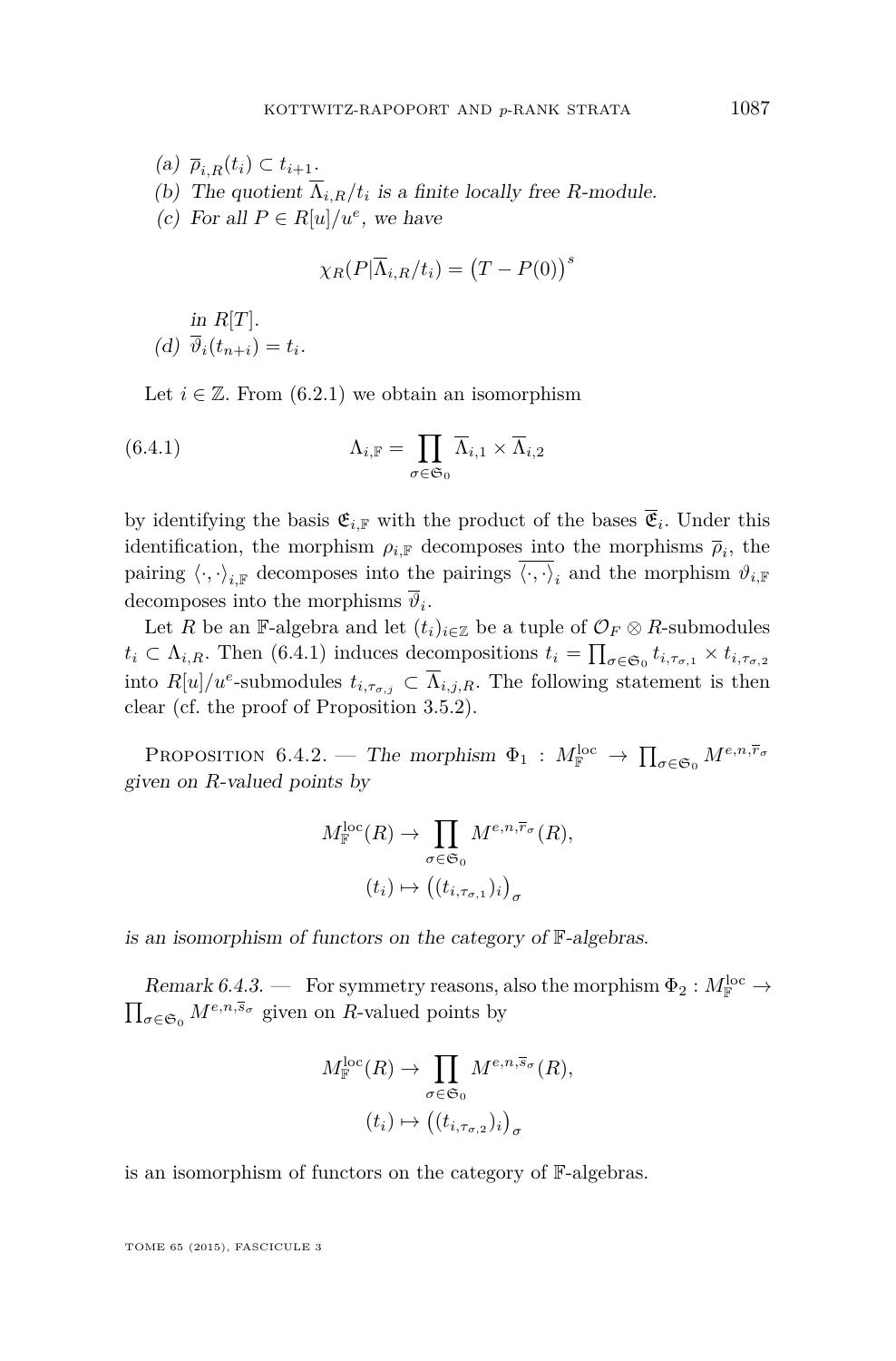The morphism  $\prod_{\sigma \in \mathfrak{S}_0} M^{e,n,\overline{r}_{\sigma}} \to \prod_{\sigma \in \mathfrak{S}_0} M^{e,n,\overline{s}_{\sigma}}$  making commutative the diagram



is given by on *R*-valued points by

(6.4.2) 
$$
\prod_{\sigma \in \mathfrak{S}_0} M^{e, n, \overline{r}_{\sigma}}(R) \to \prod_{\sigma \in \mathfrak{S}_0} M^{e, n, \overline{s}_{\sigma}}(R),
$$

$$
((t_{i, \sigma})_i)_{\sigma} \mapsto ((t_{-i, \sigma}^{\perp, \overline{\langle \cdot, \cdot \rangle}})^{-i, 1, R})_i)_{\sigma}.
$$

### **6.5. Embedding the local model into the affine flag variety**

Recall from Section [3.6](#page-29-0) the realization  $\mathcal F$  of the affine flag variety for GL<sub>n</sub>. Let *R* be an F-algebra. We consider an  $R[u]/u^e$ -module as an  $R[u]$ module via the canonical projection  $R[\![u]\!] \to R[u]/u^e$ . For  $i \in \mathbb{Z}$ , denote by  $\alpha_i : \Lambda_i \to \Lambda_{i,\underline{R}}$  the morphism described by the identity matrix with respect to  $\widetilde{\mathfrak{E}}_i$  and  $\overline{\mathfrak{E}}_i$ . It induces an isomorphism  $\widetilde{\Lambda}_i/u^e \widetilde{\Lambda}_i \xrightarrow{\sim} \overline{\Lambda}_{i,R}$ . Clearly the following diagrams commute.

$$
\begin{array}{ccc}\n\widetilde{\Lambda}_i & \subset & \widetilde{\Lambda}_{i+1} & \widetilde{\Lambda}_i \leftarrow^{\phantom{a}u \cdot \phantom{a}} \widetilde{\Lambda}_{n+i} \\
\alpha_i & \downarrow & \phantom{a} \downarrow & \phantom{a} \downarrow & \phantom{a} \downarrow & \phantom{a} \downarrow & \phantom{a} \downarrow \\
\overline{\Lambda}_{i,R} & \xrightarrow{\overline{\rho}_{i,R}} \overline{\Lambda}_{i+1,R}, & \phantom{a} \overline{\Lambda}_{i,R} \leftarrow^{\phantom{a}u \cdot \phantom{a}} \overline{\Lambda}_{n+i,R}.\n\end{array}
$$

Let  $r, s \in \mathbb{N}$  with  $r+s = ne$ . The following proposition allows us to consider  $M^{e,n,r}$  as a subfunctor of  $\mathcal{F}.$ 

PROPOSITION 6.5.1 ([\[19,](#page-72-0) §4]). — There is an embedding  $\alpha : M^{e,n,r} \to$ F given on *R*-valued points by

$$
M^{e,n,r}(R) \to \mathcal{F}(R),
$$

$$
(t_i)_i \mapsto (\alpha_i^{-1}(t_i))_i.
$$

It induces a bijection from  $M^{e,n,r}(R)$  onto the set of those  $(L_i)_i \in \mathcal{F}(R)$ satisfying the following conditions for all  $i \in \mathbb{Z}$ .

<span id="page-58-0"></span>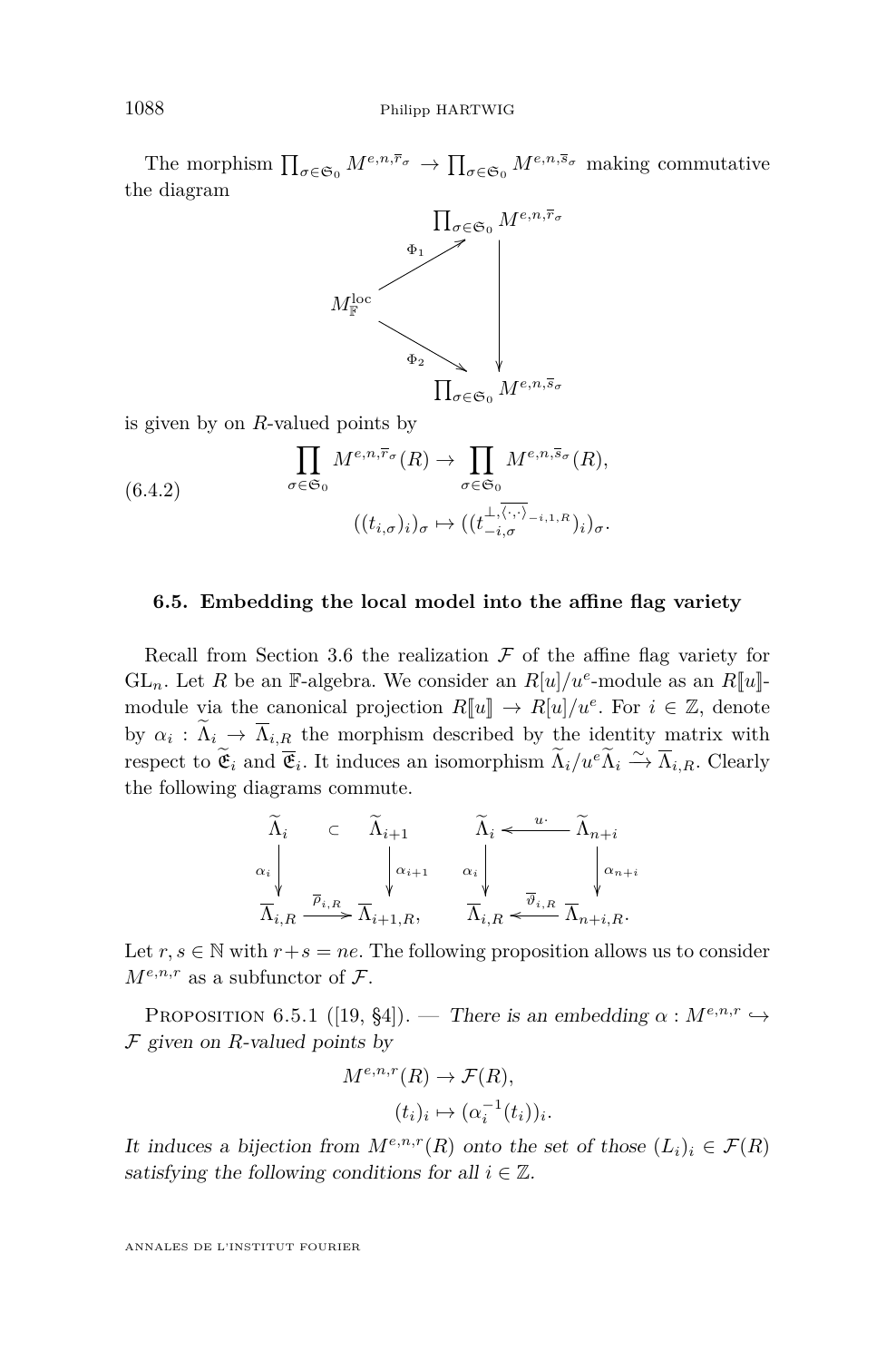<span id="page-59-0"></span>(1) 
$$
u^e \widetilde{\Lambda}_i \subset L_i \subset \widetilde{\Lambda}_i
$$
.  
\n(2) For all  $P \in R[u]/u^e$ , we have  
\n
$$
\chi_R(P|\widetilde{\Lambda}_i/L_i) = (T - P(0))^s
$$

in *R*[*T*]. Here  $\Lambda_i/L_i$  is considered as an *R*[*u*]/ $u^e$ -module using (1).

Proof. — Analogous to the proof of Proposition [3.8.1.](#page-35-0)  $\Box$ 

Let *R* be an F-algebra. Denote by  $\langle \cdot, \cdot \rangle : R((u))^n \times R((u))^n \to R((u))$  the bilinear form described by the matrix  $\widetilde{I}_n$  with respect to the standard basis of  $R((u))^n$  over  $R((u))$ . Further denote by  $\langle \cdot, \cdot \rangle_i : \Lambda_i \times \Lambda_{-i} \to R[[u]]$  the restriction of  $\langle \cdot, \cdot \rangle$ . Note that the diagram

$$
\widetilde{\Lambda}_i \times \widetilde{\Lambda}_{-i} \xrightarrow{\langle \cdot, \cdot \rangle_i} R[\![u]\!]
$$
\n
$$
\alpha_i \times \alpha_{-i} \downarrow \qquad \qquad \downarrow
$$
\n
$$
\overline{\Lambda}_{i,1,R} \times \overline{\Lambda}_{-i,2,R} \xrightarrow{\langle \cdot, \cdot \rangle_{i,1,R}} R[\![u]\!]/u^e
$$

commutes. For a lattice  $\Lambda$  in  $R((u))^n$  we define  $\Lambda^{\vee} := \{x \in R((u))^n \mid \widetilde{\langle x, \Lambda \rangle} \subset \Lambda\}$  $R[\![u]\!]$ .

As in Remark [6.5.10,](#page-61-0) the morphism  $\Psi : M^{e,n,r} \to M^{e,n,s}$  given on Rvalued points by

$$
M^{e,n,r}(R) \to M^{e,n,s}(R),
$$

$$
(t_i)_i \mapsto (t_{-i}^{\perp,\overline{\langle \cdot, \cdot \rangle}_{-i,1,R}})_i
$$

is an isomorphism.

PROPOSITION  $6.5.2.$  — The following diagram commutes.

$$
\begin{array}{ccc}\nM^{e,n,r} & \xrightarrow{\alpha} & \mathcal{F} \\
\Psi & & \downarrow \\
M^{e,n,s} & \xrightarrow{\alpha} & \mathcal{F}.\n\end{array}
$$

Proof. — Similar to the proof of the duality statement in the proof of Proposition [3.8.1.](#page-35-0)

Note that  $\overline{\mathcal{L}} = (\overline{\Lambda}_i, \overline{\rho}_i, \overline{\vartheta}_i)$  is a chain of  $\mathbb{F}[u]/u^e$ -modules of type  $(\widetilde{\mathcal{L}})$ . In fact  $\overline{\mathcal{L}} = \widetilde{\mathcal{L}} \otimes_{\mathbb{F}[u]} \mathbb{F}[u]/u^e$ . Let *R* be an F-algebra. There is an obvious action of  $Aut(\overline{\mathcal{L}})(R[u]/u^e)$  on  $M^{e,n,r}(R)$ , given by  $(\varphi_i) \cdot (t_i) = (\varphi_i(t_i))$ . The canonical morphism  $R[\![u]\!] \to R[u]/u^e$  induces a map  $Aut(\widetilde{\mathcal{L}})(R[\![u]\!]) \to$  $Aut(\overline{\mathcal{L}})(R[u]/u^e)$  and we thereby extend this  $Aut(\overline{\mathcal{L}})(R[u]/u^e)$ -action on  $M^{e,n,r}(R)$  to an Aut $(\widetilde{\mathcal{L}})(R[\![u]\!])$ -action.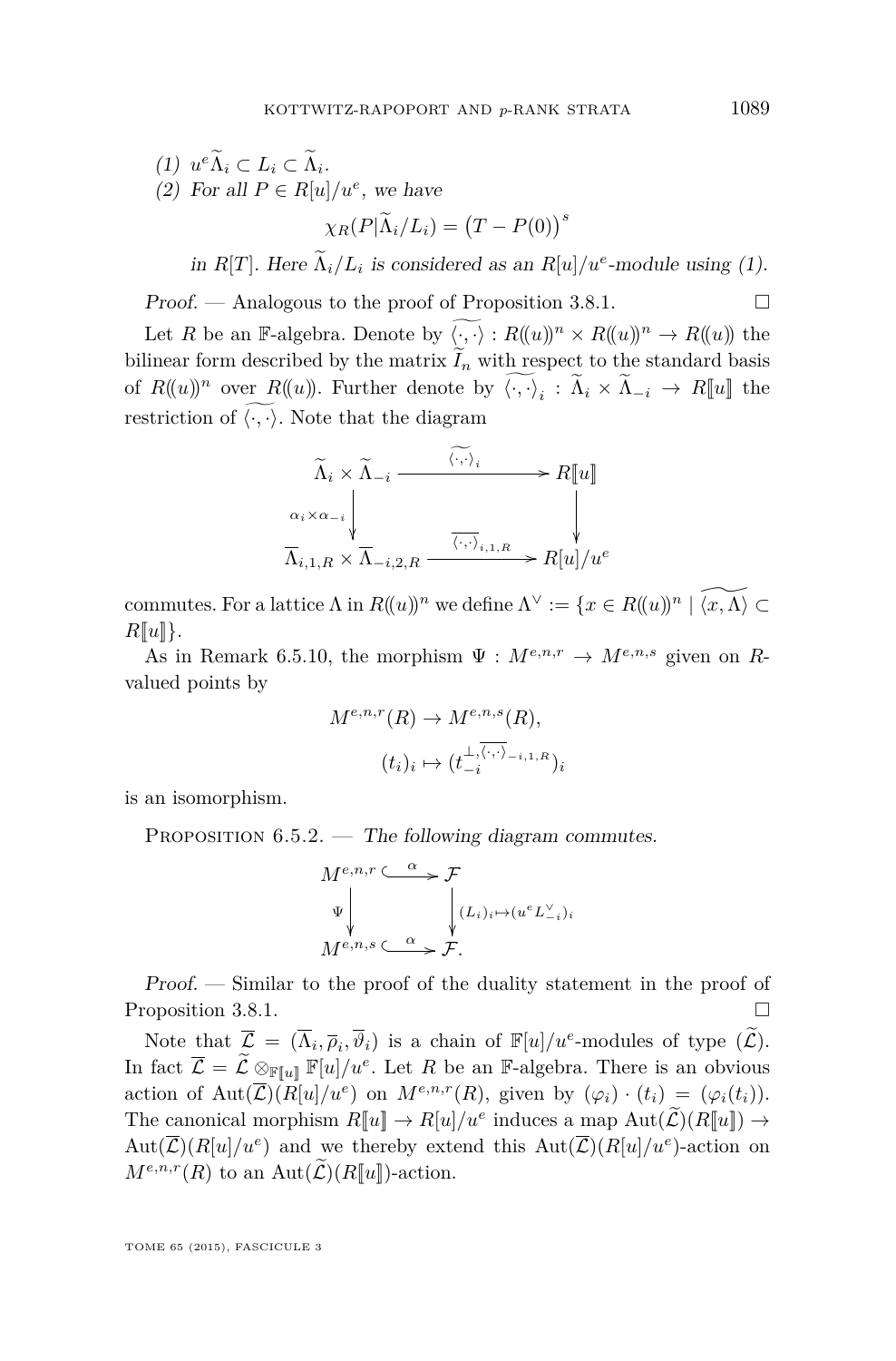<span id="page-60-0"></span>LEMMA 6.5.3. — Let *R* be an F-algebra and let  $t \in M^{e,n,r}(R)$ . We have  $Aut(\mathcal{L})(R[\![u]\!]) \cdot t = Aut(\mathcal{L})(R[u]/u^e) \cdot t.$ 

Proof. — The map  $\text{Aut}(\mathcal{L})(R[\![u]\!]) \to \text{Aut}(\mathcal{L})(R[\![u]\!]/u^e)$  is surjective by Proposition [3.6.9.](#page-30-0)

LEMMA 6.5.4. — Let  $g \in I(\mathbb{F})$ . Then g restricts to an automorphism  $g_i$ :  $\widetilde{\Lambda}_i \xrightarrow{\sim} \widetilde{\Lambda}_i$  for each  $i \in \mathbb{Z}$ . The assignment  $g \mapsto (g_i)_i$  defines an isomorphism  $I(\mathbb{F}) \xrightarrow{\sim} \text{Aut}(\widetilde{\mathcal{L}})(\mathbb{F}[\![u]\!]).$ 

 $Proof.$  — Clear (cf. the proof of Lemma [2.5.5\)](#page-18-0).

PROPOSITION 6.5.5. — Let  $t \in M^{e,n,r}(\mathbb{F})$ . Then  $\alpha$  induces a bijection

$$
Aut(\overline{\mathcal{L}})(\mathbb{F}[u]/u^e) \cdot t \xrightarrow{\sim} I(\mathbb{F}) \cdot \alpha(t).
$$

Consequently we obtain an embedding

$$
\mathrm{Aut}(\overline{\mathcal{L}})(\mathbb{F}[u]/u^e)\backslash M^{e,n,r}(\mathbb{F})\hookrightarrow I(\mathbb{F})\backslash \mathcal{F}(\mathbb{F}).
$$

Proof. — Analogous to the proof of Proposition [3.8.6.](#page-36-0)

Consider  $\alpha': M^{e,n,r}(\mathbb{F}) \hookrightarrow \mathcal{F}(\mathbb{F}) \xrightarrow{\phi(\mathbb{F})^{-1}} L GL_n(\mathbb{F})/I(\mathbb{F}).$ 

PROPOSITION 6.5.6. — Let  $t \in M^{e,n,r}(\mathbb{F})$ . Then  $\alpha'$  induces a bijection  $Aut(\overline{\mathcal{L}})(\mathbb{F}[u]/u^e) \cdot t \xrightarrow{\sim} I(\mathbb{F}) \cdot \alpha'(t).$ 

Consequently we obtain an embedding

(6.5.1) 
$$
\mathrm{Aut}(\overline{\mathcal{L}})(\mathbb{F}[u]/u^e)\backslash M^{e,n,r}(\mathbb{F}) \hookrightarrow I(\mathbb{F})\backslash \mathrm{GL}_n(\mathbb{F}(\!(u)\!))/I(\mathbb{F}).
$$

Proof. — Clear from Proposition 6.5.5, as the isomorphism  $\phi(\mathbb{F})$  is in particular  $I(\mathbb{F})$ -equivariant.

Denote by  $\tau$  the adjoint involution for  $\widetilde{\langle \cdot, \cdot \rangle}$  on  $\mathrm{GL}_n(\mathbb{F}(\langle u \rangle))$ , so that for  $g \in GL_n(\mathbb{F}(\!(u)\!))$  we have  $\widetilde{\langle gx, y \rangle} = \widetilde{\langle x, g^{\tau} \rangle}, x, y \in \mathbb{F}(\!(u)\!)^n$ .

PROPOSITION  $6.5.7.$  — The vertical maps in the following diagram are well-defined bijections and the diagram commutes.

$$
\operatorname{Aut}(\overline{\mathcal{L}})(\mathbb{F}[u]/u^e)\backslash M^{e,n,r}(\mathbb{F}) \xrightarrow{\left(\begin{smallmatrix} (6.5.1) & & \\ & \searrow & \\ & & \downarrow & \\ & & & \downarrow & \\ & & & & \downarrow & \\ & & & & \downarrow & \\ & & & & \downarrow & \\ \operatorname{Aut}(\overline{\mathcal{L}})(\mathbb{F}[u]/u^e)\backslash M^{e,n,s}(\mathbb{F}) \xrightarrow{\left(\begin{smallmatrix} (6.5.1) & & \\ & (6.5.1) & & \\ & & \downarrow & \\ & & & \downarrow & \\ & & & & \downarrow & \\ & & & & & \downarrow \end{smallmatrix}\right)} I(\mathbb{F})\backslash \operatorname{GL}_n(\mathbb{F}((u)))/I(\mathbb{F}).
$$

 $Proof.$  — In view of Proposition [6.5.2](#page-59-0) it suffices to note the following statement, which follows from a short computation: Let  $\Lambda$  be a lattice in  $\mathbb{F}((u))^n$  and let  $g \in \mathrm{GL}_n(\mathbb{F}((u)))$ . Then  $(g\Lambda)^{\vee} = (g^{\tau})^{-1}(\Lambda^{\vee})$ .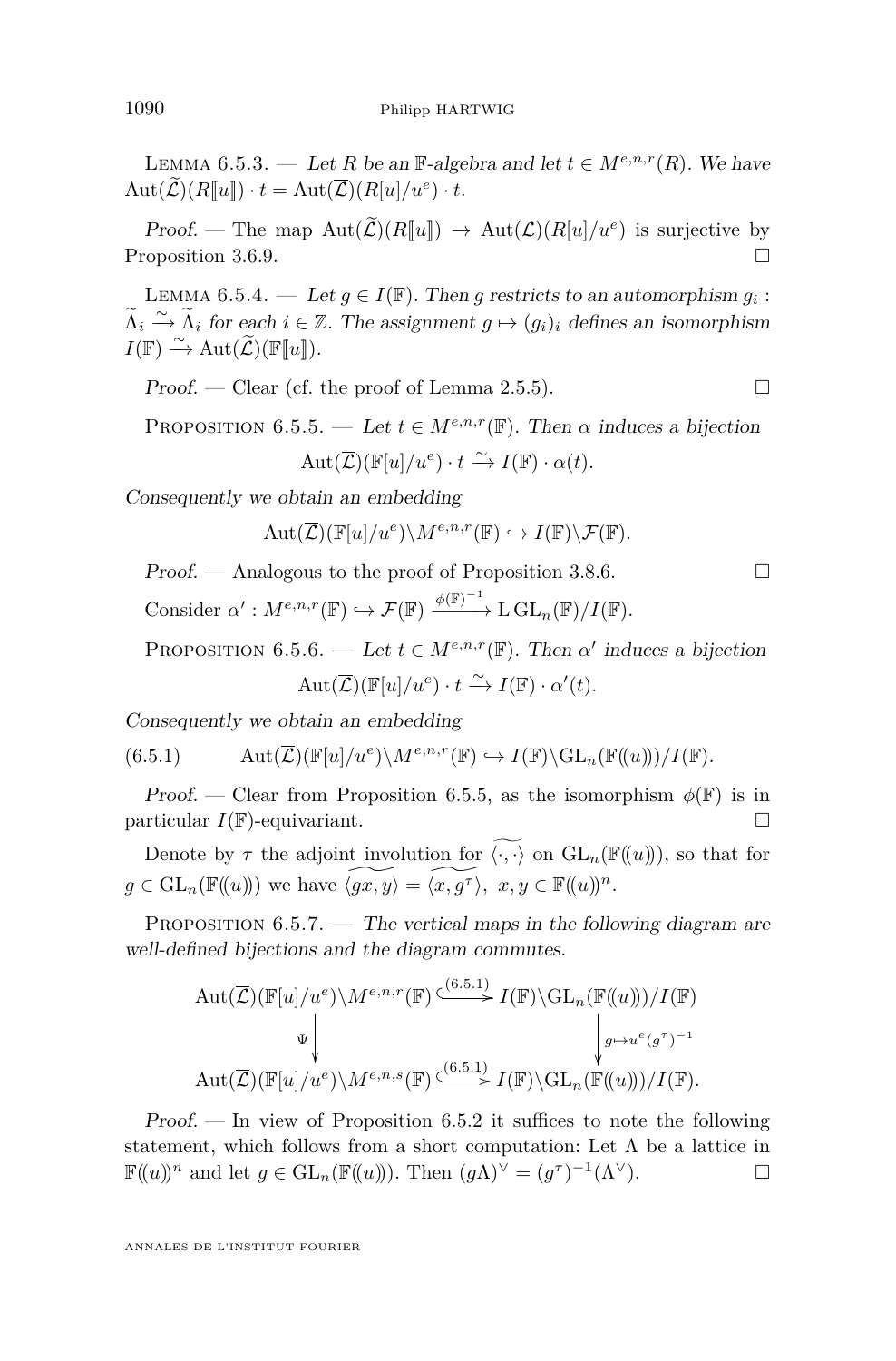<span id="page-61-0"></span>Let *R* be an F-algebra and  $\varphi = (\varphi_i)_i \in Aut(\mathcal{L})(R)$ . The decomposition [\(6.4.1\)](#page-57-0) induces for each *i* a decomposition of  $\varphi_i : \Lambda_{i,R} \stackrel{\sim}{\to} \Lambda_{i,R}$  into the product of  $R[u]/u^e$ -linear automorphisms  $\varphi_{i,\tau_{\sigma,j}} : \overline{\Lambda}_{i,j,R} \stackrel{\sim}{\to} \overline{\Lambda}_{i,j,R}$ . The following statement is then clear (cf. the proof of Proposition [3.5.2\)](#page-29-0).

PROPOSITION  $6.5.8.$  — Let *R* be an F-algebra. The following map is an isomorphism, functorial in *R*.

$$
\mathrm{Aut}(\mathcal{L})(R) \to \prod_{\sigma \in \mathfrak{S}_0} \mathrm{Aut}(\overline{\mathcal{L}})(R[u]/u^e),
$$
  

$$
(\varphi_i)_i \mapsto ((\varphi_{i,\tau_{\sigma,1}})_i)_{\sigma}.
$$

Consider the composition

$$
\tilde{\alpha}_1: M^{\text{loc}}(\mathbb{F}) \xrightarrow{\Phi_1} \prod_{\sigma \in \mathfrak{S}_0} M^{e,n,\overline{r}_{\sigma}}(\mathbb{F}) \xrightarrow{\prod_{\sigma} \alpha'} \prod_{\sigma \in \mathfrak{S}_0} L \, \text{GL}_n(\mathbb{F})/I(\mathbb{F}).
$$

For  $\sigma \in \mathfrak{S}_0$  denote by  $\tilde{\alpha}_{1,\sigma}: M^{\text{loc}}(\mathbb{F}) \to \text{L} \text{GL}_n(\mathbb{F})/I(\mathbb{F})$  the corresponding component of  $\tilde{\alpha}_1$ .

THEOREM 6.5.9. — Let  $t \in M^{\text{loc}}(\mathbb{F})$ . Then  $\tilde{\alpha}_1$  induces a bijection

$$
\mathrm{Aut}(\mathcal{L})(\mathbb{F}) \cdot t \xrightarrow{\sim} \prod_{\sigma \in \mathfrak{S}_0} I(\mathbb{F}) \cdot \tilde{\alpha}_{1,\sigma}(t).
$$

Consequently we obtain an embedding

$$
\iota_1: \mathrm{Aut}(\mathcal{L})(\mathbb{F})\backslash M^{\mathrm{loc}}(\mathbb{F}) \hookrightarrow \prod_{\sigma\in\mathfrak{S}_0} I(\mathbb{F})\backslash \mathrm{GL}_n(\mathbb{F}(\!(u)\!))/I(\mathbb{F}).
$$

 $Proof.$  — Identical to the proof of Theorem [3.8.8.](#page-37-0)

Remark  $6.5.10.$  — In the same way, the composition

$$
\tilde{\alpha}_2: M^{\text{loc}}(\mathbb{F}) \xrightarrow{\Phi_2} \prod_{\sigma \in \mathfrak{S}_0} M^{e,n,\overline{s}_{\sigma}}(\mathbb{F}) \xrightarrow{\prod_{\sigma} \alpha'} \prod_{\sigma \in \mathfrak{S}_0} L \, GL_n(\mathbb{F})/I(\mathbb{F})
$$

induces an embedding

$$
\iota_2: \mathrm{Aut}(\mathcal{L})(\mathbb{F})\backslash M^{\mathrm{loc}}(\mathbb{F}) \hookrightarrow \prod_{\sigma \in \mathfrak{S}_0} I(\mathbb{F})\backslash \mathrm{GL}_n(\mathbb{F}(\!(u)\!))/I(\mathbb{F}).
$$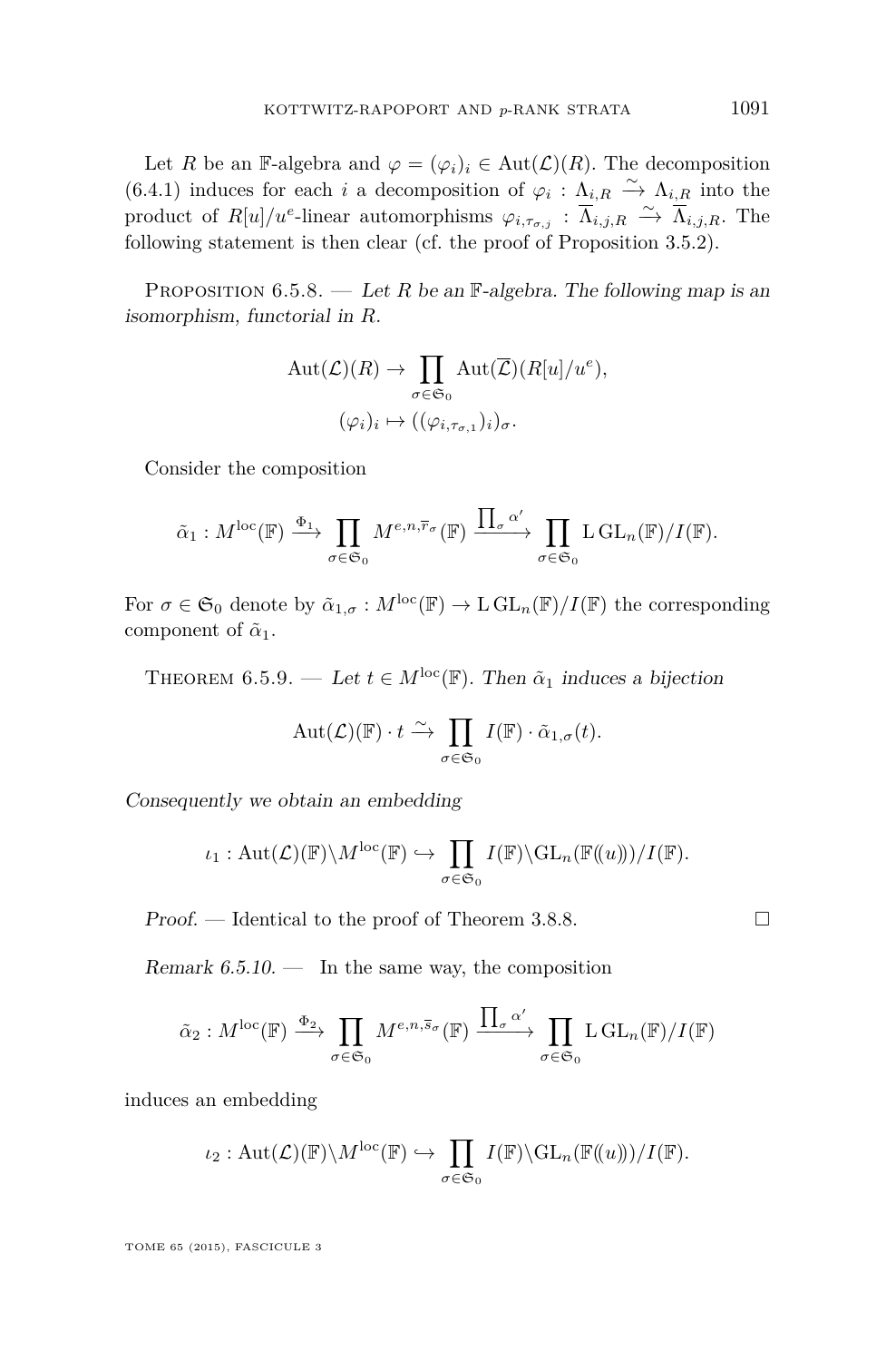<span id="page-62-0"></span>By Proposition [6.5.7](#page-60-0) the following diagram commutes.



### **6.6. The extended affine Weyl group**

Let *T* be the maximal torus of diagonal matrices in  $GL_n$  and let *N* be its normalizer. We denote by  $W = N(\mathbb{F}(\!(u)\!))/T(\mathbb{F}[\![u]\!])$  the extended affine Weyl group of  $GL_n$  with respect to *T*. Setting  $W = S_n$  and  $X = \mathbb{Z}^n$ , the group homomorphism  $v: W \ltimes X \to N(\mathbb{F}((u))), (w, \lambda) \mapsto A_w u^{\lambda}$  induces an isomorphism  $W \ltimes X \xrightarrow{\sim} \widetilde{W}$ . We use it to identify  $\widetilde{W}$  with  $W \ltimes X$  and consider  $\widetilde{W}$  as a subgroup of  $GL_n(\mathbb{F}(\!(u)\!))$  via *v*.

To avoid any confusion of the product inside  $\overline{W}$  and the canonical action of  $S_n$  on  $\mathbb{Z}^n$ , we will always denote the element of  $\widetilde{W}$  corresponding to  $\lambda \in X$  by  $u^{\lambda}$ .

Recall from [\[5,](#page-71-0) §2.5] the notion of an extended alcove  $(x_i)_{i=0}^{n-1}$  for  $GL_n$ . Also recall the standard alcove  $(\omega_i)_i$ . As in loc. cit. we identify *W* with the set of extended alcoves by using the standard alcove as a base point.

Let  $r, s \in \mathbb{N}$  with  $r + s = ne$  and write  $\mathbf{e} = (e^{(n)})$ .

DEFINITION 6.6.1 (Cf. [\[14\]](#page-72-0), [\[5,](#page-71-0) Definition 2.4]). — An extended alcove  $(x_i)_{i=0}^{n-1}$  is called *r*-permissible if it satisfies the following conditions for all  $i \in \{0, \ldots, n-1\}.$ 

(1)  $\omega_i \leq x_i \leq \omega_i + \mathbf{e}$ , where  $\leq$  is to be understood componentwise.

(2) 
$$
\sum_{j=1}^{n} x_i(j) = s - i.
$$

Denote by Perm*<sup>r</sup>* the set of all *r*-permissible extended alcoves.

PROPOSITION 6.6.2. — The inclusion  $N(\mathbb{F}(\!(u)\!)) \subset \mathrm{GL}_n(\mathbb{F}(\!(u)\!))$  induces a bijection  $\widetilde{W} \xrightarrow{\sim} I(\mathbb{F}) \backslash GL_n(\mathbb{F}(\!(u)\!))/I(\mathbb{F})$ . In other words,

$$
GL_n(\mathbb{F}(\!(u)\!)) = \coprod_{x \in \widetilde{W}} I(\mathbb{F}) x I(\mathbb{F}).
$$

Under this bijection, the subset

$$
\operatorname{Aut}(\overline{\mathcal{L}})(\mathbb{F}[u]/u^e)\backslash M^{e,n,r}(\mathbb{F})\subset I(\mathbb{F})\backslash\mathrm{GL}_n(\mathbb{F}(\!(u)\!))/I(\mathbb{F})
$$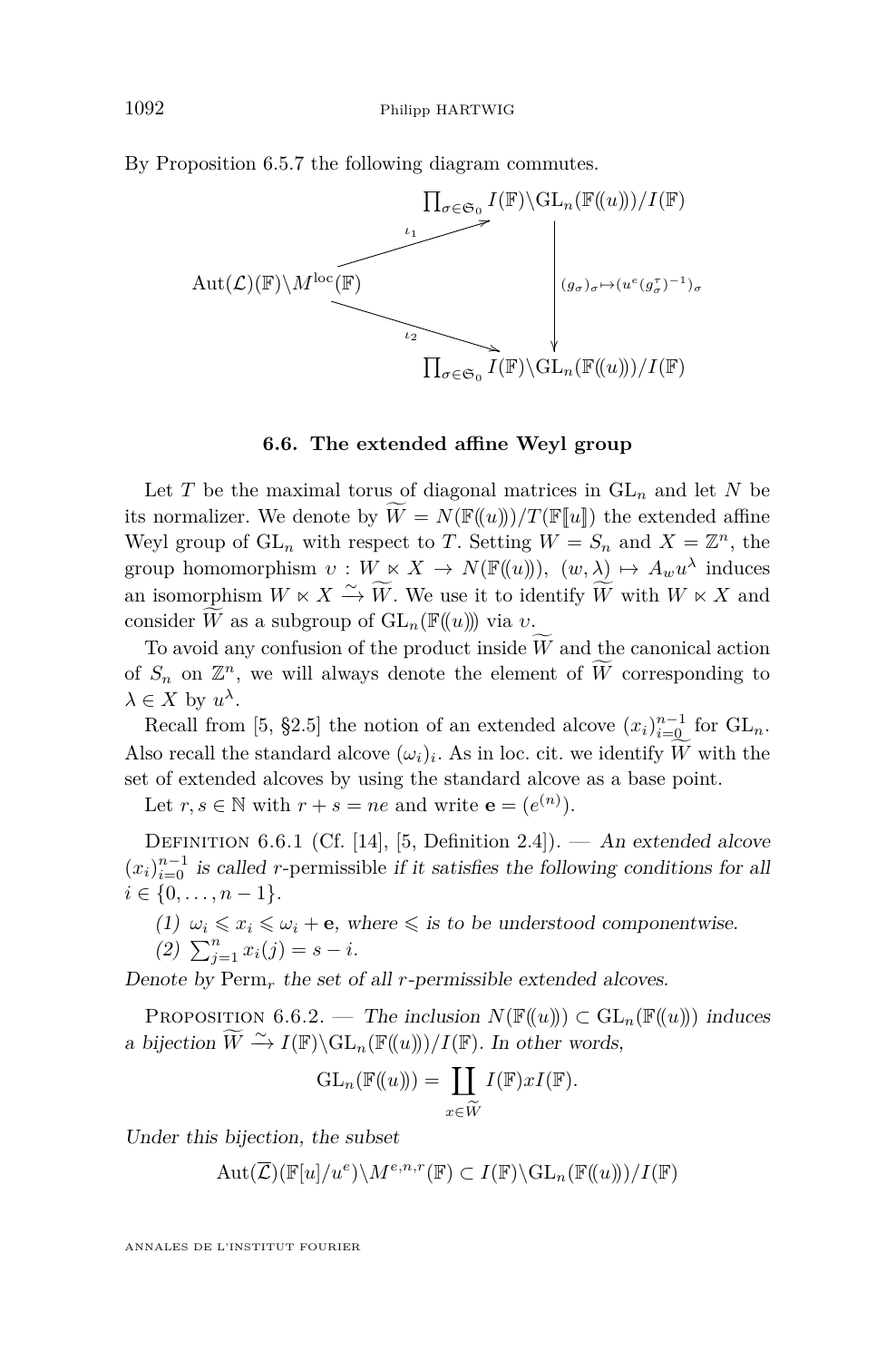<span id="page-63-0"></span>of [\(6.5.1\)](#page-60-0) corresponds to the subset  $\text{Perm}_r \subset \widetilde{W}$ .

Proof. — The first statement is the well-known Iwahori decomposition. The second statement follows easily from the explicit description of the image of  $\alpha$  in Proposition [6.5.1.](#page-58-0)

Corollary 6.6.3. — With respect to the embedding *ι*<sup>1</sup> of Theorem [6.5.9,](#page-61-0) the set  $\prod_{\sigma \in \mathfrak{S}_0} \text{Perm}_{\bar{r}_{\sigma}}$  constitutes a set of representatives of  $Aut(\mathcal{L})(\mathbb{F})\backslash M^{\text{loc}}(\mathbb{F})$ .

The following lemma will be used below.

LEMMA 6.6.4. — Let  $x \in \widetilde{W}$ . Write  $x = w u^{\lambda}$  with  $w \in W$ ,  $\lambda \in X$ . Define  $w' \in W$  and  $\lambda' \in X$  by

$$
w'(i) = n + 1 - w(n + 1 - i), \quad 1 \le i \le n
$$

and

$$
\lambda'(i) = e - \lambda(n+1-i), \quad 1 \leq i \leq n.
$$

Let  $x' = w'u^{\lambda'}$ . Then  $x' = u^e(x^{\tau})^{-1}$ .

 $Proof.$  — This is an easy computation.  $\square$ 

**6.7. The** *p***-rank on a KR stratum**

Recall from Section [2.3](#page-11-0) the scheme  $A/\mathcal{O}_{E_Q}$  associated with our choice of PEL datum, and the KR stratification

$$
\mathcal{A}(\mathbb{F})=\coprod_{x\in \text{Aut}(\mathcal{L})(\mathbb{F})\backslash M^{\text{loc}}(\mathbb{F})}\mathcal{A}_{x}.
$$

We have identified the occurring index set with  $\prod_{\sigma \in \mathfrak{S}_0} \text{Perm}_{\overline{r}_{\sigma}}$  in Corollary 6.6.3. We can then state the following result.

THEOREM 6.7.1. — Let  $x = (x_{\sigma})_{\sigma} \in \prod_{\sigma \in \mathfrak{S}_0} \text{Perm}_{\overline{r}_{\sigma}}$ . Write  $x_{\sigma} = w_{\sigma} u^{\lambda_{\sigma}}$ with  $w_{\sigma} \in W$ ,  $\lambda_{\sigma} \in X$  and define elements  $w'_{\sigma} \in W$  and  $\lambda'_{\sigma} \in X$  as in Lemma 6.6.4. Then the *p*-rank on  $A_x$  is constant with value

$$
g \cdot \left| \left\{ 1 \leq i \leq n \middle| \forall \sigma \in \mathfrak{S}_0 \left( \begin{matrix} w_{\sigma}(i) = w_{\sigma}'(i) = i \text{ and } \\ \lambda_{\sigma}(i) = \lambda_{\sigma}'(i) = 0 \end{matrix} \right) \right\} \right|.
$$

Proof. — Follows from Proposition [6.5.7](#page-60-0) and Lemma 6.6.4 by the argu-ments of the proof of Theorem [3.10.1.](#page-39-0)  $\Box$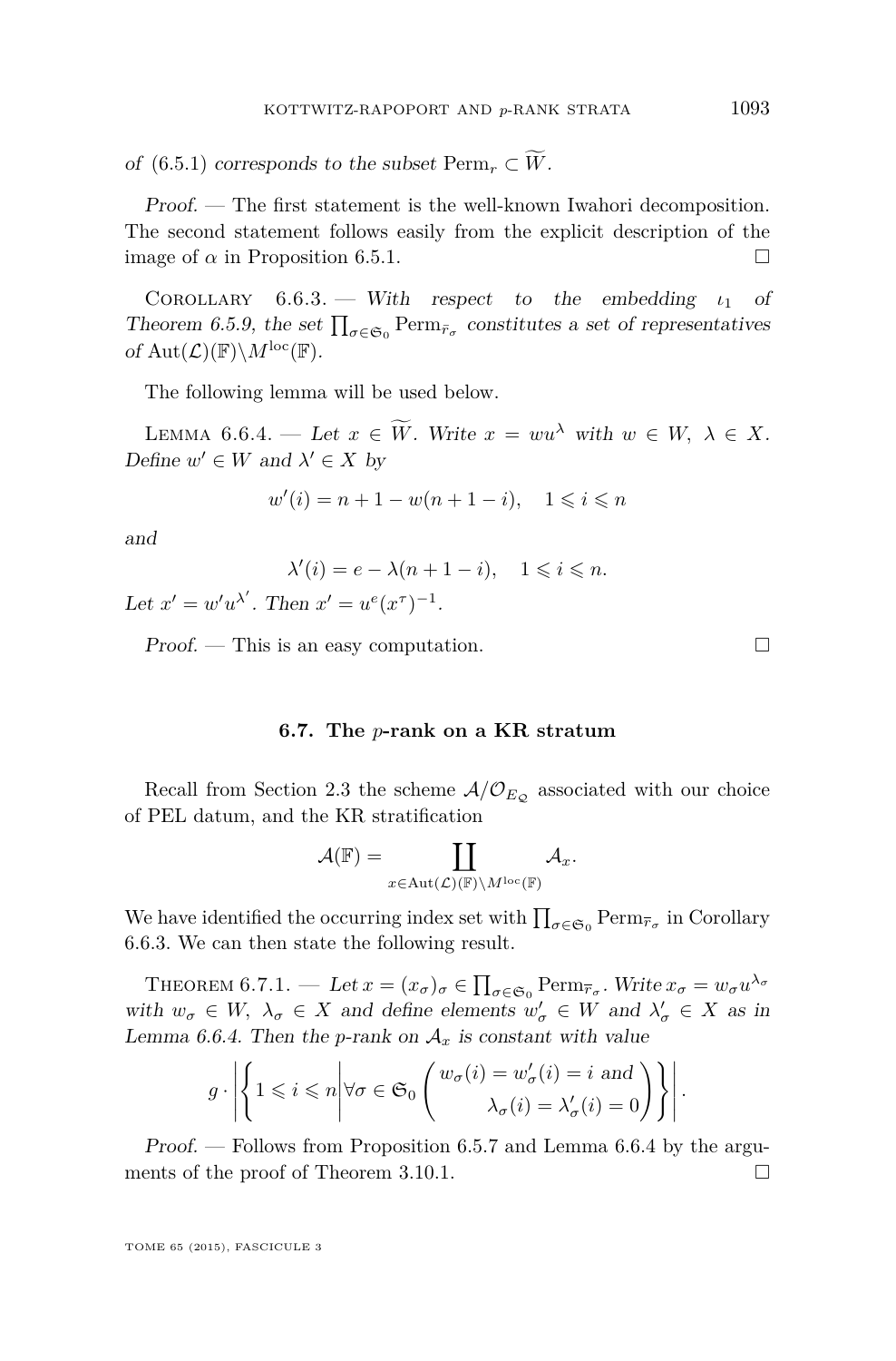# **7. The split unitary case**

## **7.1. The PEL datum**

<span id="page-64-0"></span>We start with the PEL datum defined in Section [4.](#page-42-0) We assume that  $p\mathcal{O}_{F_0} = (\mathcal{P}_0)^e$  for a single prime  $\mathcal{P}_0$  of  $\mathcal{O}_{F_0}$  and that  $\mathcal{P}_0\mathcal{O}_F = \mathcal{P}_+\mathcal{P}_$ for two distinct primes  $\mathcal{P}_{\pm}$  of  $\mathcal{O}_F$ . Consequently  $\mathcal{P}_{-} = (\mathcal{P}_{+})^*$ . Denote by  $f_0 = [k_{\mathcal{P}_0} : \mathbb{F}_p]$  the corresponding inertia degree. We fix once and for all a uniformizer  $\pi_0$  of  $\mathcal{O}_{F_0} \otimes \mathbb{Z}_{(p)}$ .

For typographical reasons, we denote the ring of integers in  $(F_0)_{\mathcal{P}_0}$  by  $\mathcal{O}_{\mathcal{P}_0}$ . The inclusion  $\mathcal{O}_{F_0} \hookrightarrow \mathcal{O}_F$  induces identifications

(7.1.1) 
$$
\mathcal{O}_F \otimes \mathbb{Z}_p = \mathcal{O}_{\mathcal{P}_0} \times \mathcal{O}_{\mathcal{P}_0}, \nF \otimes \mathbb{Q}_p = (F_0)_{\mathcal{P}_0} \times (F_0)_{\mathcal{P}_0}.
$$

Here the first (resp. second) factor is always supposed to correspond to  $\mathcal{P}_+$ (resp.  $\mathcal{P}_-$ ). Under (7.1.1), the base-change  $F \otimes \mathbb{Q}_p \to F \otimes \mathbb{Q}_p$  of  $*$  takes the simple form  $(F_0)_{\mathcal{P}_0} \times (F_0)_{\mathcal{P}_0} \to (F_0)_{\mathcal{P}_0} \times (F_0)_{\mathcal{P}_0}$ ,  $(a, b) \mapsto (b, a)$ .

The identification (7.1.1) further induces a decomposition  $V \otimes \mathbb{Q}_p =$  $V_+ \times V_-$  into  $(F_0)_{\mathcal{P}_0}$ -vector spaces  $V_{\pm}$ . The pairing  $(\cdot, \cdot)_{\mathbb{Q}_p}^{\prime}$  decomposes into its restrictions  $(\cdot, \cdot)_\pm : V_\pm \times V_\mp \to (F_0)_{\mathcal{P}_0}$ . Both  $(\cdot, \cdot)_+$  and  $(\cdot, \cdot)_$ are perfect  $(F_0)_{\mathcal{P}_0}$ -bilinear pairings and they are related by the equation  $(v, w)_+ = -(w, v)_-, v \in V_+, w \in V_-.$ 

Denote by  $\mathfrak{C}_0 = \mathfrak{C}_{\mathcal{O}_{\mathcal{P}_0}|\mathbb{Z}_p}$  the corresponding inverse different and fix a generator  $\delta_0$  of  $\mathfrak{C}_0$ . We fix bases  $(e_{1,\pm}, \ldots, e_{n,\pm})$  of  $V_{\pm}$  over  $(F_0)_{\mathcal{P}_0}$  such that  $(e_{i,+}, e_{n+1-j,-})_+ = \delta_0 \delta_{ij}$  for  $1 \leq i, j \leq n$ . Here we denote by  $\delta_{ij}$  the Kronecker delta.

Let  $0 \leq i < n$ . We denote by  $\Lambda_{i,\pm}$  the  $\mathcal{O}_{\mathcal{P}_0}$ -lattice in  $V_{\pm}$  with basis

(7.1.2) 
$$
\mathfrak{E}_{i,\pm} = (\pi_0^{-1}e_{1,\pm}, \ldots, \pi_0^{-1}e_{i,\pm}, e_{i+1,\pm}, \ldots, e_{n,\pm}).
$$

For  $k \in \mathbb{Z}$  we further define  $\Lambda_{nk+i,\pm} = \pi_0^{-k} \Lambda_{i,\pm}$  and we denote by  $\mathfrak{E}_{nk+i,\pm}$ the corresponding basis obtained from  $\mathfrak{E}_{i,\pm}$ . Then  $\mathcal{L}_{\pm} = (\Lambda_{i,\pm})_i$  is a complete chain of  $\mathcal{O}_{\mathcal{P}_0}$ -lattices in  $V_{\pm}$ .

Let  $i \in \mathbb{Z}$ . We denote by  $\rho_{i,\pm} : \Lambda_{i,\pm} \to \Lambda_{i+1,\pm}$  the inclusion and by  $\vartheta_{i,\pm} : \Lambda_{n+i,\pm} \to \Lambda_{i,\pm}$  the isomorphism given by multiplication with  $\pi_0$ . Then  $(\Lambda_{i,\pm}, \rho_{i,\pm}, \vartheta_{i,\pm})$  is a chain of  $\mathcal{O}_{\mathcal{P}_0}$ -modules of type  $(\mathcal{L}_{\pm})$  which, by abuse of notation, we also denote by  $\mathcal{L}_{\pm}$ .

For  $(i, j) \in \mathbb{Z} \times \mathbb{Z}$  we define  $\Lambda_{(i,j)} := \Lambda_{i,+} \times \Lambda_{j,-}$ . Then  $\Lambda_{(i,j)}$  is an  $\mathcal{O}_F \otimes \mathbb{Z}_p$ -lattice in  $V_{\mathbb{Q}_p}$ . A basis  $\mathfrak{E}_{(i,j)}$  of  $\Lambda_{(i,j)}$  over  $\mathcal{O}_F \otimes \mathbb{Z}_p$  is given by the diagonal in  $\mathfrak{E}_{i,+} \times \mathfrak{E}_{j,-}$ . Then  $\mathcal{L} = (\Lambda_{i,j})_{(i,j)}$  is a complete multichain of  $\mathcal{O}_F \otimes \mathbb{Z}_p$ -lattices in  $V_{\mathbb{Q}_p}$ . For  $(i, j) \in \mathbb{Z} \times \mathbb{Z}$  the dual lattice  $\Lambda_{(i,j)}^{\vee} := \{x \in$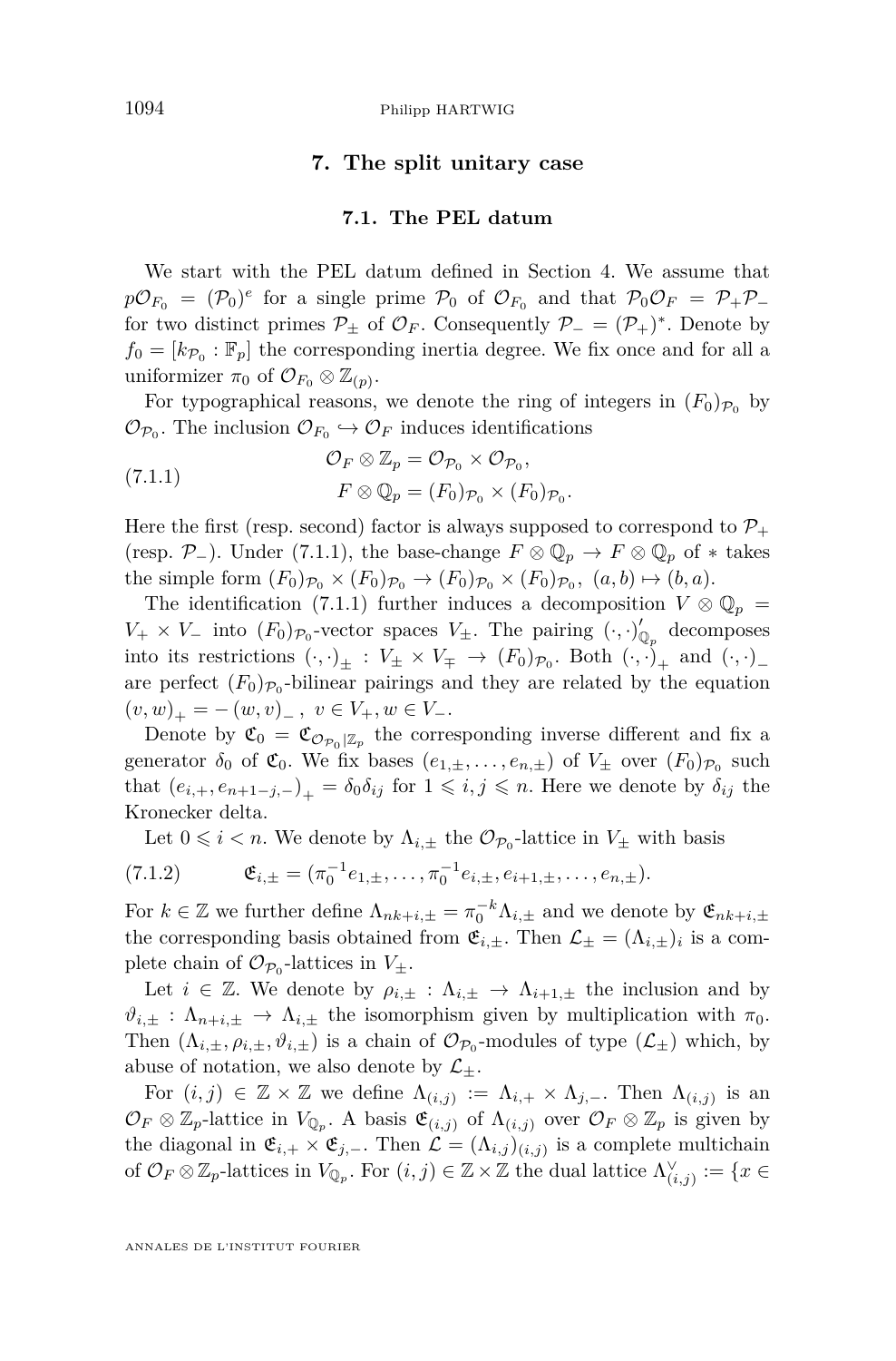$V_{\mathbb{Q}_p}$  |  $(x, \Lambda_{(i,j)})_{\mathbb{Q}_p} \subset \mathbb{Z}_p$  of  $\Lambda_{(i,j)}$  is given by  $\Lambda_{(-j,-i)}$ . Consequently the multichain  $\mathcal L$  is a self-dual.

Let  $(i, j) \in \mathbb{Z} \times \mathbb{Z}$ . We denote by  $\rho_{(i,j),+} : \Lambda_{(i,j)} \to \Lambda_{(i+1,j)}, \rho_{(i,j),-} :$  $\Lambda_{(i,j)} \to \Lambda_{(i,j+1)}$  and  $\rho_{(i,j)} : \Lambda_{(i,j)} \to \Lambda_{(i+1,j+1)}$  the inclusions. We denote by  $\vartheta_{(i,j),+}: \Lambda_{(n+i,j)} \to \Lambda_{(i,j)}$  (resp.  $\vartheta_{(i,j),-}: \Lambda_{(i,n+j)} \to \Lambda_{(i,j)}$ , resp.  $\vartheta_{(i,j)}$ :  $\Lambda_{(n+i,n+j)} \to \Lambda_{(i,j)}$ ) the isomorphism given by multiplication with  $\pi_0$  in the first (resp. second, resp. first and second) component. We further denote by  $(\cdot, \cdot)_{(i,j)} : \Lambda_{(i,j)} \times \Lambda_{(-j,-i)} \to \mathbb{Z}_p$  the restriction of  $(\cdot, \cdot)_{\mathbb{Q}_p}$ .

We find that  $(\mathcal{L}_+,\mathcal{L}_-)$ , equipped with  $((\cdot,\cdot)_{(i,j)})_{(i,j)}$ , is a polarized multichain of  $\mathcal{O}_F \otimes \mathbb{Z}_p$ -modules of type  $(\mathcal{L})$ , which, by abuse of notation, we also denote by  $\mathcal{L} = \mathcal{L}^{\text{split}}$ .

Denote by  $\langle \cdot, \cdot \rangle_{(i,j)} : \Lambda_{(i,j)} \times \Lambda_{(-j,-i)} \to \mathcal{O}_{\mathcal{P}_0} \times \mathcal{O}_{\mathcal{P}_0}$  the restriction of the  $*$ -hermitian form  $(\delta_0^{-1}, -\delta_0^{-1})$  (⋅*,*⋅)'<sub> $\mathbb{Q}_p$ . It is the ∗-sesquilinear form described</sub> by the matrix  $I_n$  with respect to  $\mathfrak{E}_{(i,j)}$  and  $\mathfrak{E}_{(-j,-i)}$ .

Denote by  $\Sigma_0$  the set of all embeddings  $F_0 \hookrightarrow \mathbb{R}$  and by  $\Sigma$  the set of all embedding  $F \hookrightarrow \mathbb{C}$ . The inclusion  $\mathcal{O}_{F_0} \hookrightarrow \mathcal{O}_F$  induces an identification of  $k_{\mathcal{P}_{\pm}}/\mathbb{F}_p$  with  $k_{\mathcal{P}_0}/\mathbb{F}_p$ . We write  $\mathfrak{S}_0 = \text{Gal}(k_{\mathcal{P}_0}/\mathbb{F}_p)$  and also identify Gal( $k_{\mathcal{P}_+}/\mathbb{F}_p$ ) with  $\mathfrak{S}_0$ . Let *E'* be the Galois closure of *F* inside  $\mathbb C$  and choose a prime Q' of *E'* over  $\mathcal{P}_+$ . Consider the decomposition  $\Sigma = \Sigma_+ \amalg \Sigma_$ and the maps  $\gamma_0 : \Sigma_0 \to \mathfrak{S}_0$ ,  $\gamma_{\pm} : \Sigma_{\pm} \to \mathfrak{S}_0$  of Lemma [3.1.2.](#page-25-0) For  $\sigma \in \Sigma_0$ we denote by  $\tau_{\sigma,\pm}$  the unique lift of  $\sigma$  to  $\Sigma_{\pm}$ . Exactly as in Section [5,](#page-43-0) we define for each  $\sigma \in \Sigma_0$  integers  $r_{\sigma}$ ,  $s_{\sigma}$  with  $r_{\sigma} + s_{\sigma} = n$ , <sup>(5)</sup> and using these the element  $J \in$  End<sub>B⊗R</sub>( $V \otimes \mathbb{R}$ ). Denote by  $V_{\mathbb{C}, -i}$  the  $(-i)$ -eigenspace of  $J_{\mathbb{C}}$ . As before, we construct an  $\mathcal{O}_F \otimes \mathcal{O}_{E'}$ -module  $M_0$  which is finite locally free over  $\mathcal{O}_{E'}$ , such that  $M_0 \otimes_{\mathcal{O}_{E'}} \mathbb{C} = V_{\mathbb{C}, -i}$  as  $\mathcal{O}_F \otimes \mathbb{C}$ -modules.

### **7.2. The geometric special fiber of the determinant morphism**

For  $\sigma \in \mathfrak{S}_0$  we write

$$
\overline{r}_{\sigma} = \sum_{\sigma' \in \gamma_0^{-1}(\sigma)} r_{\sigma'} \quad \text{and} \quad \overline{s}_{\sigma} = \sum_{\sigma' \in \gamma_0^{-1}(\sigma)} s_{\sigma'}.
$$

As the fibers of  $\gamma_0$  have cardinality *e*, it follows that  $\overline{r}_{\sigma} + \overline{s}_{\sigma} = ne$ .

We fix once and for all an embedding  $\iota_{\mathcal{Q}'} : k_{\mathcal{Q}'} \hookrightarrow \mathbb{F}$ . We consider  $\mathbb{F}$  as an  $\mathcal{O}_{E'}$ -algebra with respect to the composition  $\mathcal{O}_{E'} \xrightarrow{\rho_{\mathcal{Q}'}} k_{\mathcal{Q}'} \stackrel{\iota_{\mathcal{Q}'}}{\rightarrow} \mathbb{F}$ . Also  $\iota_{\mathcal{Q}}$  induces an embedding  $\iota_{\mathcal{P}_0} : k_{\mathcal{P}_0} \hookrightarrow \mathbb{F}$  and thereby an identification of the set of all embeddings  $k_{\mathcal{P}_0} \hookrightarrow \mathbb{F}$  with  $\mathfrak{S}_0$ .

<sup>(</sup>[5](#page-43-0)) In Section 5 we have written  $\tau_{\sigma,1}$  and  $\tau_{\sigma,2}$  instead of  $\tau_{\sigma,+}$  and  $\tau_{\sigma,-}$ , respectively.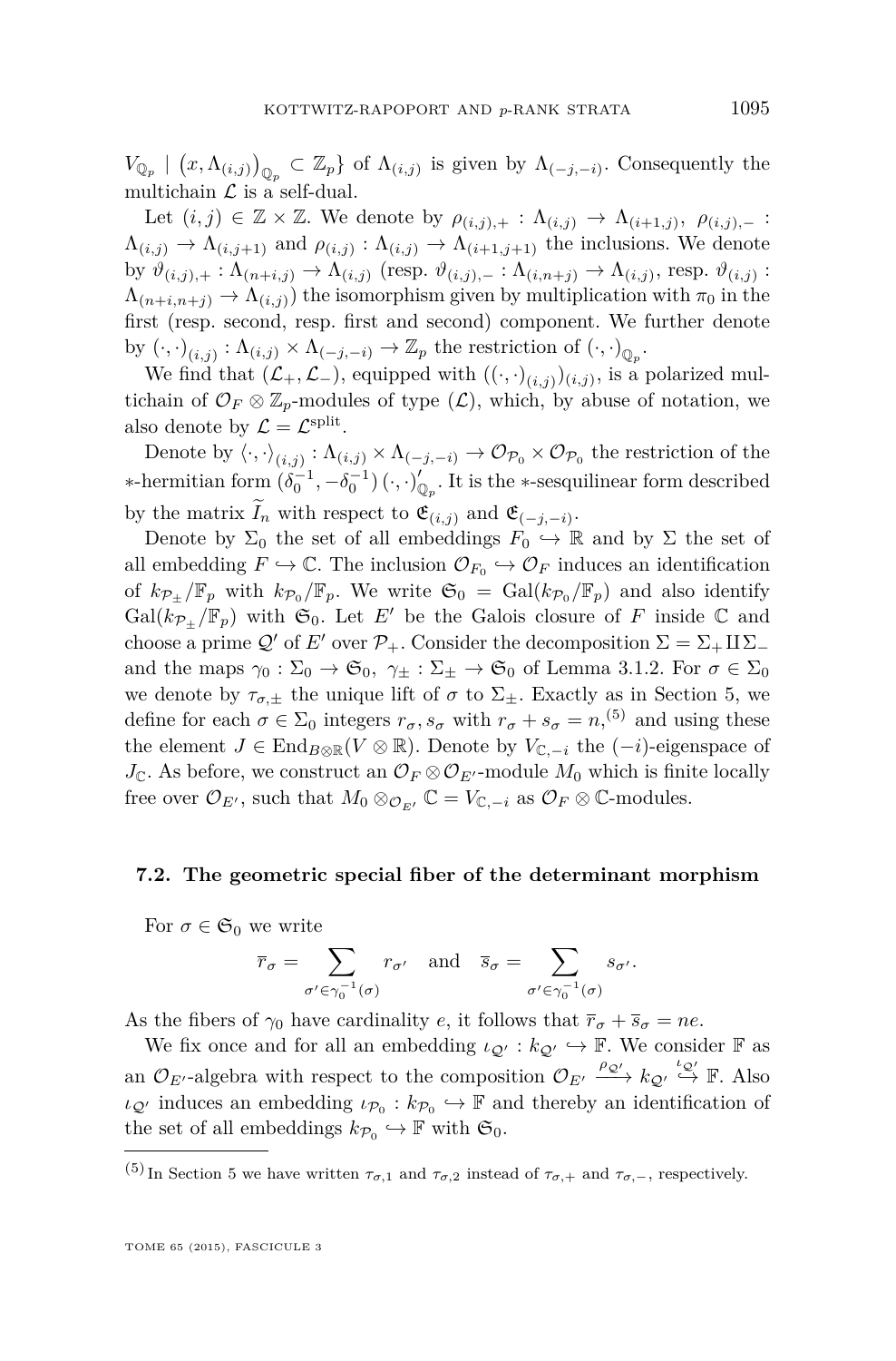Consider the isomorphism

(7.2.1) 
$$
\mathcal{O}_F \otimes \mathbb{F} = \prod_{\sigma \in \mathfrak{S}_0} \mathbb{F}[u]/(u^e) \times \mathbb{F}[u]/(u^e)
$$

obtained from [\(7.1.1\)](#page-64-0) and our choice of uniformizer  $\pi_0$ .

PROPOSITION 7.2.1. — Let  $x \in \mathcal{O}_F$  and let  $((q_{\sigma,+}, q_{\sigma,-}))_{\sigma} \in$  $\prod_{\sigma \in \mathfrak{S}_0} \mathbb{F}[u]/(u^e) \times \mathbb{F}[u]/(u^e)$  be the element corresponding to  $x \otimes 1$  under (7.2.1). Then

$$
\chi_{\mathbb{F}}(x|M_0\otimes_{\mathcal{O}_{E'}}\mathbb{F})=\prod_{\sigma\in\mathfrak{S}_0}(T-q_{\sigma,+}(0))^{\overline{s}_{\sigma}}(T-q_{\sigma,-}(0))^{\overline{r}_{\sigma}}
$$

in  $\mathbb{F}[T]$ .

Proof. — Reduce  $\chi_{\mathcal{O}_{E'}}(x|M_0)$  modulo  $\mathcal{Q}'$ , using [\(3.1.2\)](#page-25-0).

Denote by  $E = \mathbb{Q}(\text{tr}_{\mathbb{C}}(x \otimes 1|V_{-i}); x \in F)$  the reflex field and define  $Q = Q' \cap O_E$ . The morphism  $\det_{V_{-i}}$  is defined over  $O_E$ .

#### **7.3. The local model**

For the chosen PEL datum, Definition [2.3.1](#page-11-0) amounts to the following.

DEFINITION 7.3.1. — The local model  $M^{\text{loc}} = M^{\text{loc, split}}$  is the functor on the category of  $\mathcal{O}_{E_{\mathcal{O}}}$ -algebras with  $M^{\text{loc}}(R)$  the set of tuples  $(t_{(i,j)})_{(i,j)\in\mathbb{Z}\times\mathbb{Z}}$  of  $\mathcal{O}_F\otimes R$ -submodules  $t_{(i,j)}\subset \Lambda_{(i,j),R}$  satisfying the following conditions for all  $(i, j) \in \mathbb{Z} \times \mathbb{Z}$ .

(a)  $\rho_{(i,j),+,R}(t_{(i,j)}) \subset t_{(i+1,j)}$  and  $\rho_{(i,j),-,R}(t_{(i,j)}) \subset t_{(i,j+1)}$ .

- (b) The quotient  $\Lambda_{(i,j),R}/t_{(i,j)}$  is a finite locally free *R*-module.
- (c) We have an equality

$$
\det\nolimits_{\Lambda(i,j),R/t(i,j)} = \det\nolimits_{V_{-i}} \otimes_{\mathcal{O}_E} R
$$

of morphisms  $V_{\mathcal{O}_F \otimes R} \to \mathbb{A}^1_R$ .

- (d) Under the pairing  $(\cdot, \cdot)_{(i,j),R} : \Lambda_{(i,j),R} \times \Lambda_{(-j,-i),R} \to R$ , the submodules  $t_{(i,j)}$  and  $t_{(-j,-i)}$  pair to zero.
- $(e) \ \vartheta_{(i,j),+,R}(t_{(n+i,j)}) = t_{(i,j)} \text{ and } \vartheta_{(i,j),-,R}(t_{(i,n+j)}) = t_{(i,j)}.$

Remark 7.3.2. — Let *R* be an  $\mathcal{O}_{E_{\mathcal{Q}}}$ -algebra and let  $(t_{(i,j)})_{(i,j)} \in M^{\text{loc}}(R)$ . For  $(i, j) \in \mathbb{Z} \times \mathbb{Z}$ , the decomposition [\(7.1.1\)](#page-64-0) induces a decomposition  $t_{(i,j)} = t_{(i,j),+} \times t_{(i,j),-}$  into  $\mathcal{O}_{\mathcal{P}_0} \otimes_{\mathbb{Z}_p} R$ -submodules  $t_{(i,j),+} \subset \Lambda_{i,+,R}$  and *t*<sub>(*i,j*)</sub>,− ⊂  $\Lambda$ <sub>*j*,−</sub>,*R*. As in Remark [2.3.4](#page-12-0) one sees that  $t_{(i,j),+}$  (resp.  $t_{(i,j),-}$ ) is independent of *j* (resp. *i*). Writing  $t_{i,+} = t_{(i,j),+}$  and  $t_{j,-} = t_{(i,j),-}$ , the tuple  $(t_{(i,j)})_{(i,j)}$  is determined by the pair of tuples  $((t_{i,+})_i, (t_{j,-})_j)$ .

<span id="page-66-0"></span>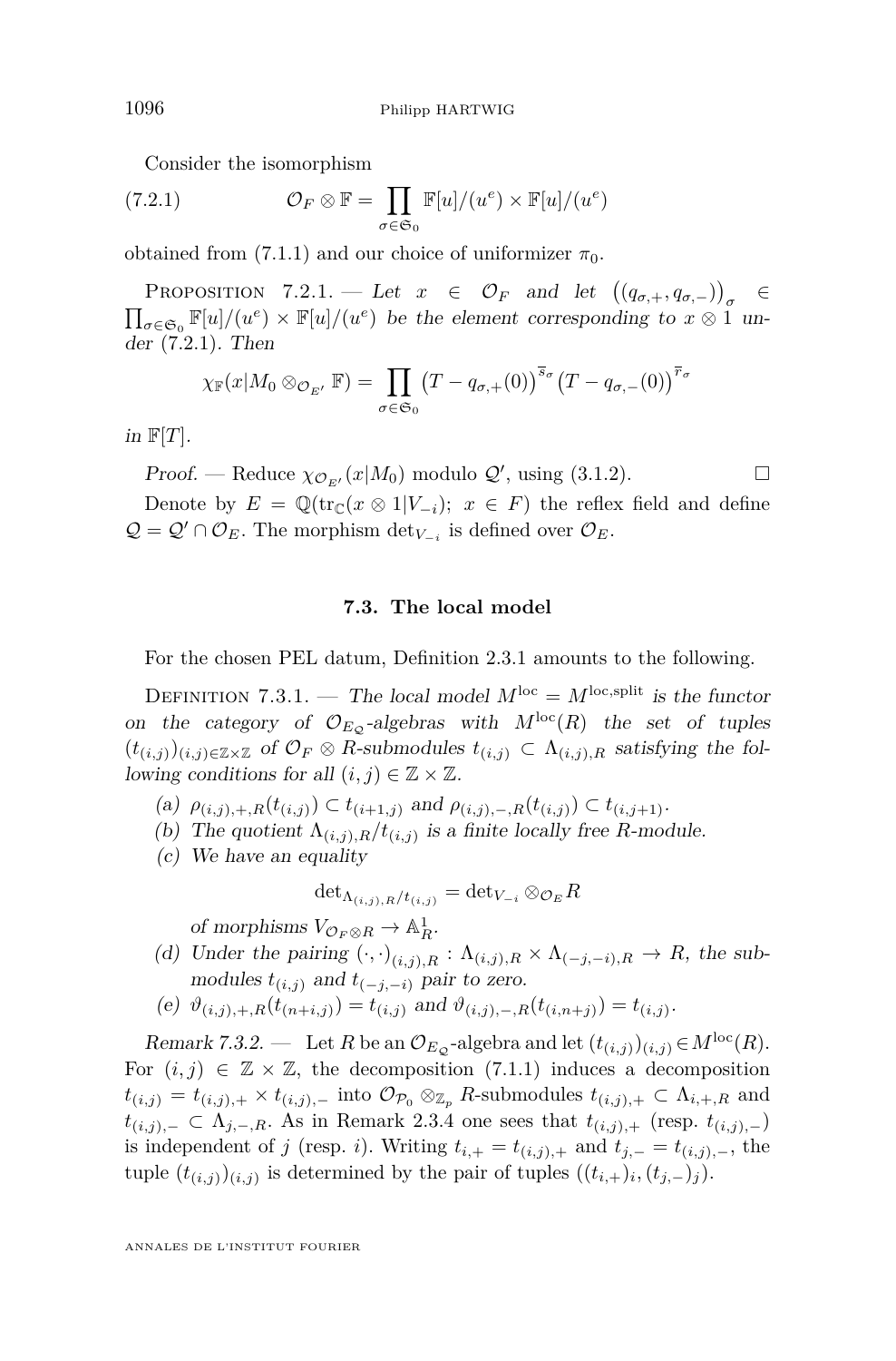<span id="page-67-0"></span>Recall from Section [6](#page-54-0) the chain  $\mathcal{L}^{\text{inert}}$  and the functor  $M^{\text{loc, inert}}$ . The identifications [\(6.2.1\)](#page-55-0) and [\(7.2.1\)](#page-66-0), together with our choices of bases, give rise to a canonical identification of the tuple  $(\Lambda_{(i,i),\mathbb{F}}, \rho_{(i,i),\mathbb{F}}, \vartheta_{(i,i),\mathbb{F}},\vartheta_{(i,i),\mathbb{F}},\vartheta_{(i,i),\mathbb{F}},\vartheta_{(i,i),\mathbb{F}},\vartheta_{(i,i),\mathbb{F}},\vartheta_{(i,i),\mathbb{F}},\vartheta_{(i,i),\mathbb{F}},\vartheta_{(i,i),\mathbb{F}},\vartheta_{(i,i),\mathbb{F}},\vartheta_{(i,i),\mathbb{F}},\vartheta_{(i$  $(\cdot,\cdot)_{(i,i),\mathbb{F}})_i$  with the chain  $\mathcal{L}^{\text{inert}} \otimes_{\mathbb{Z}_p} \mathbb{F}$ .

We can then state the following result.

PROPOSITION 7.3.3. — (1) The morphism  $M_{\mathbb{F}}^{\text{loc,split}} \to M_{\mathbb{F}}^{\text{loc,inert}}$ given on *R*-valued points by

$$
M_{\mathbb{F}}^{\text{loc,split}}(R) \to M_{\mathbb{F}}^{\text{loc,inert}}(R),
$$

$$
(t_{(i,j)})_{(i,j)} \mapsto (t_{(i,i)})_i
$$

is an isomorphism.

(2) The morphism  $Aut(\mathcal{L}^{\text{split}})_\mathbb{F} \to Aut(\mathcal{L}^{\text{inert}})_\mathbb{F}$  given on *R*-valued points by

$$
\mathrm{Aut}(\mathcal{L}^{\mathrm{split}})_\mathbb{F}(R) \to \mathrm{Aut}(\mathcal{L}^{\mathrm{inert}})_\mathbb{F}(R),
$$

$$
(\varphi_{(i,j)})_{(i,j)} \mapsto (\varphi_{(i,i)})_i
$$

is an isomorphism.

Proof. — Clear in view of Remark [7.3.2](#page-66-0) and Propositions [6.2.1,](#page-55-0) [7.2.1.](#page-66-0)  $\Box$ 

Consequently all the statements about  $M_{\mathbb{F}}^{\text{loc, inert}}$  from Section [6](#page-54-0) are also valid for  $M_{\mathbb{F}}^{\text{loc,split}}$ .

## **7.4. The** *p***-rank on a KR stratum**

Recall from Section [2.3](#page-11-0) the scheme  $A/O_{E_Q}$  associated with our choice of PEL datum, and the KR stratification

$$
\mathcal{A}(\mathbb{F})=\coprod_{x\in \text{Aut}(\mathcal{L})(\mathbb{F})\backslash M^{\text{loc}}(\mathbb{F})}\mathcal{A}_{x}.
$$

We have identified the occurring index set with  $\prod_{\sigma \in \mathfrak{S}_0} \text{Perm}_{\overline{r}_{\sigma}}$  in Corollary [6.6.3.](#page-63-0) We can then state the following result.

THEOREM 7.4.1. — Let  $x = (x_{\sigma})_{\sigma} \in \prod_{\sigma \in \mathfrak{S}_0} \text{Perm}_{\overline{r}_{\sigma}}$ . Write  $x_{\sigma} = w_{\sigma} u^{\lambda_{\sigma}}$ with  $w_{\sigma} \in W$ ,  $\lambda_{\sigma} \in X$ . Then the *p*-rank on  $\mathcal{A}_x$  is constant with value

$$
g_0 \cdot |\{1 \le i \le n \mid \forall \sigma \in \mathfrak{S}_0(w_\sigma(i) = i \text{ and } \lambda_\sigma(i) = 0)\}|
$$
  
+ 
$$
g_0 \cdot |\{1 \le i \le n \mid \forall \sigma \in \mathfrak{S}_0(w_\sigma(i) = i \text{ and } \lambda_\sigma(i) = e)\}|.
$$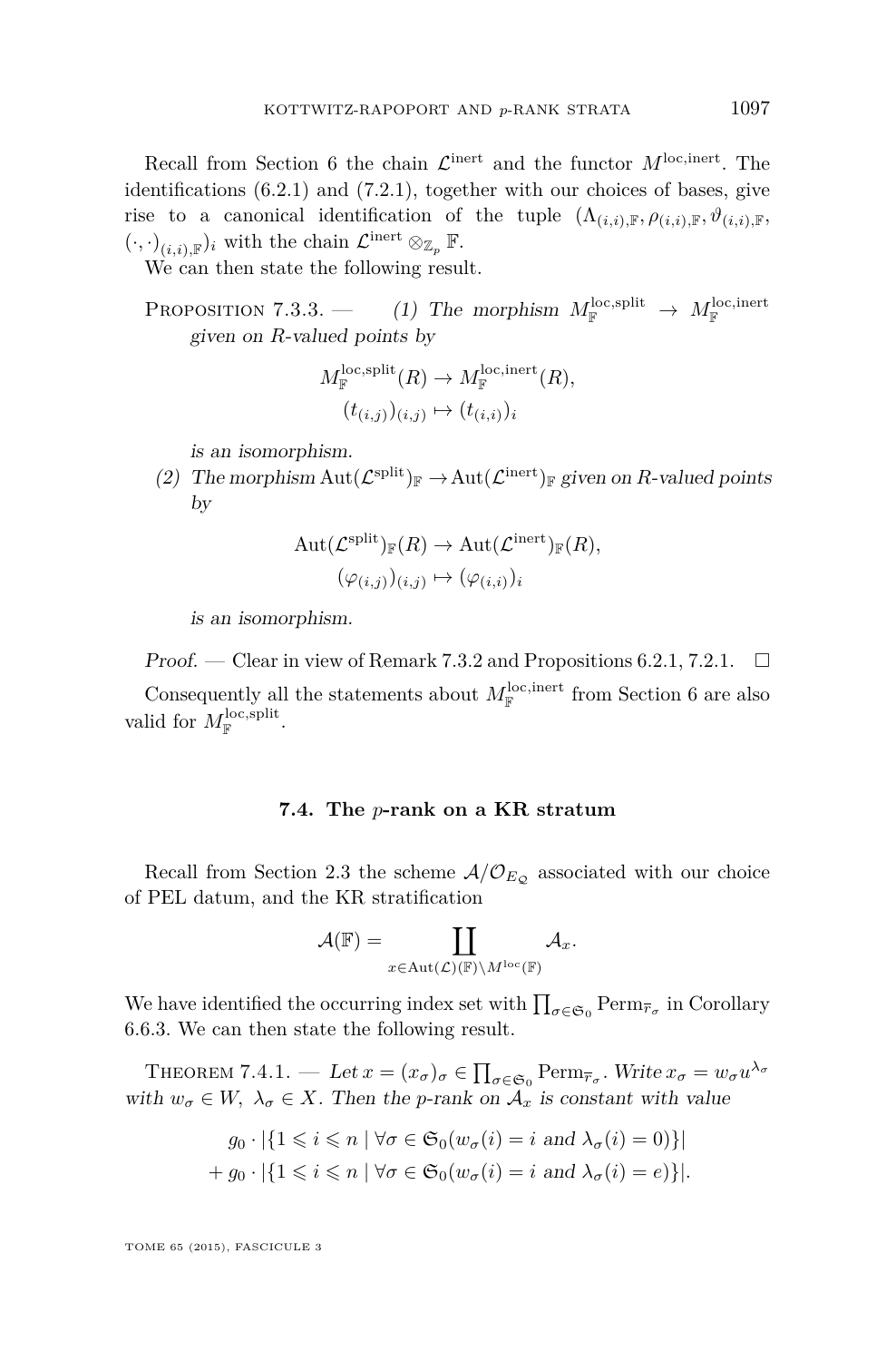<span id="page-68-0"></span>*Proof.* — Define elements  $w'_{\sigma} \in W$  and  $\lambda'_{\sigma} \in X$  as in Lemma [6.6.4.](#page-63-0) Let  $t = (t_{(i,j)})_{(i,j)} \in M^{\text{loc}}(\mathbb{F})$  and let  $(t_{i,\pm})_i$  be the two associated tuples of Remark [7.3.2.](#page-66-0) Let  $(i, j) \in \mathbb{Z} \times \mathbb{Z}$ . We have the following equivalences.

$$
\Lambda_{(i,j),\mathbb{F}} = \operatorname{im} \rho_{(i-1,j),+,\mathbb{F}} + t_{(i,j)} \Leftrightarrow \Lambda_{i,+\mathbb{F}} = \operatorname{im} \rho_{i-1,+\mathbb{F}} + t_{i,+},
$$
  

$$
\Lambda_{(i,j),\mathbb{F}} = \operatorname{im} \rho_{(i,j-1),-,\mathbb{F}} + t_{(i,j)} \Leftrightarrow \Lambda_{j,-,\mathbb{F}} = \operatorname{im} \rho_{j-1,-,\mathbb{F}} + t_{j,-}.
$$

Assume now that *t* lies in the  $Aut(\mathcal{L}^{\text{inert}})(\mathbb{F})$ -orbit corresponding to *x* under the identifications of Corollary [6.6.3.](#page-63-0) Consider the chain of neighbors

$$
\Lambda_{(0,0)} \subset \Lambda_{(1,0)} \subset \cdots \subset \Lambda_{(n,0)} \subset \Lambda_{(n,1)} \subset \cdots \subset \Lambda_{(n,n)} = \pi_0^{-1} \Lambda_{(0,0)},
$$

and let  $1 \leq i \leq n$ . By Propositions [2.4.5](#page-14-0) and [2.4.6,](#page-15-0) the claim of the theorem follows once we can show the following equivalences.

$$
\Lambda_{i, +, \mathbb{F}} = \text{im } \rho_{i-1, +, \mathbb{F}} + t_{i, +} \Leftrightarrow \forall \sigma \in \mathfrak{S}_0(w_{\sigma}(i) = i \text{ and } \lambda_{\sigma}(i) = 0),
$$
  

$$
\Lambda_{i, -, \mathbb{F}} = \text{im } \rho_{i-1, -, \mathbb{F}} + t_{i, -} \Leftrightarrow \forall \sigma \in \mathfrak{S}_0(w'_{\sigma}(i) = i \text{ and } \lambda'_{\sigma}(i) = 0).
$$

These equivalences follow from Proposition [6.5.7](#page-60-0) and Lemma [6.6.4](#page-63-0) by the arguments of the proof of Theorem [3.10.1.](#page-39-0)

## **7.5. An application to the dimension of the** *p***-rank 0 locus**

Assume from now on that  $F_0 = \mathbb{Q}$ , so that  $F/\mathbb{Q}$  is an imaginary quadratic extension in which *p* splits. We write  $r = r_{\rm id_0}$  and  $s = s_{\rm id_0}$ , so that  $n = r + s$ . Also write  $I_n = \{1, ..., n\}.$ 

Note that the moduli problem  $A$  is a special case of the "fake unitary" case" considered in [\[7\]](#page-71-0). Concretely, the moduli problem defined in [\[7,](#page-71-0) §5.2] specializes to  $\mathcal A$  for  $D = F$ .

Denote by  $\ell : W \to \mathbb{N}$  the length function defined in [\[5,](#page-71-0) §2.1].

LEMMA 7.5.1. — Let  $x \in \text{Perm}_r$ . The smooth F-variety  $\mathcal{A}_x$  is equidimensional of dimension  $\ell(x)$ .

Proof. — We know from [\[7,](#page-71-0) Lemma 13.1] that  $\mathcal{A}_x$  is non-empty. The rest of the proof is identical to the one of Lemma [3.11.1.](#page-40-0)

Let us state Theorem [7.4.1](#page-67-0) in this special case.

THEOREM 7.5.2. — Let  $x \in \text{Perm}_r$ . Write  $x = w u^{\lambda}$  with  $w \in W, \lambda \in X$ . Then the *p*-rank on  $A_x$  is constant with value  $|Fix(w)|$ , where  $Fix(w)$  $\{i \in I_n \mid w(i) = i\}.$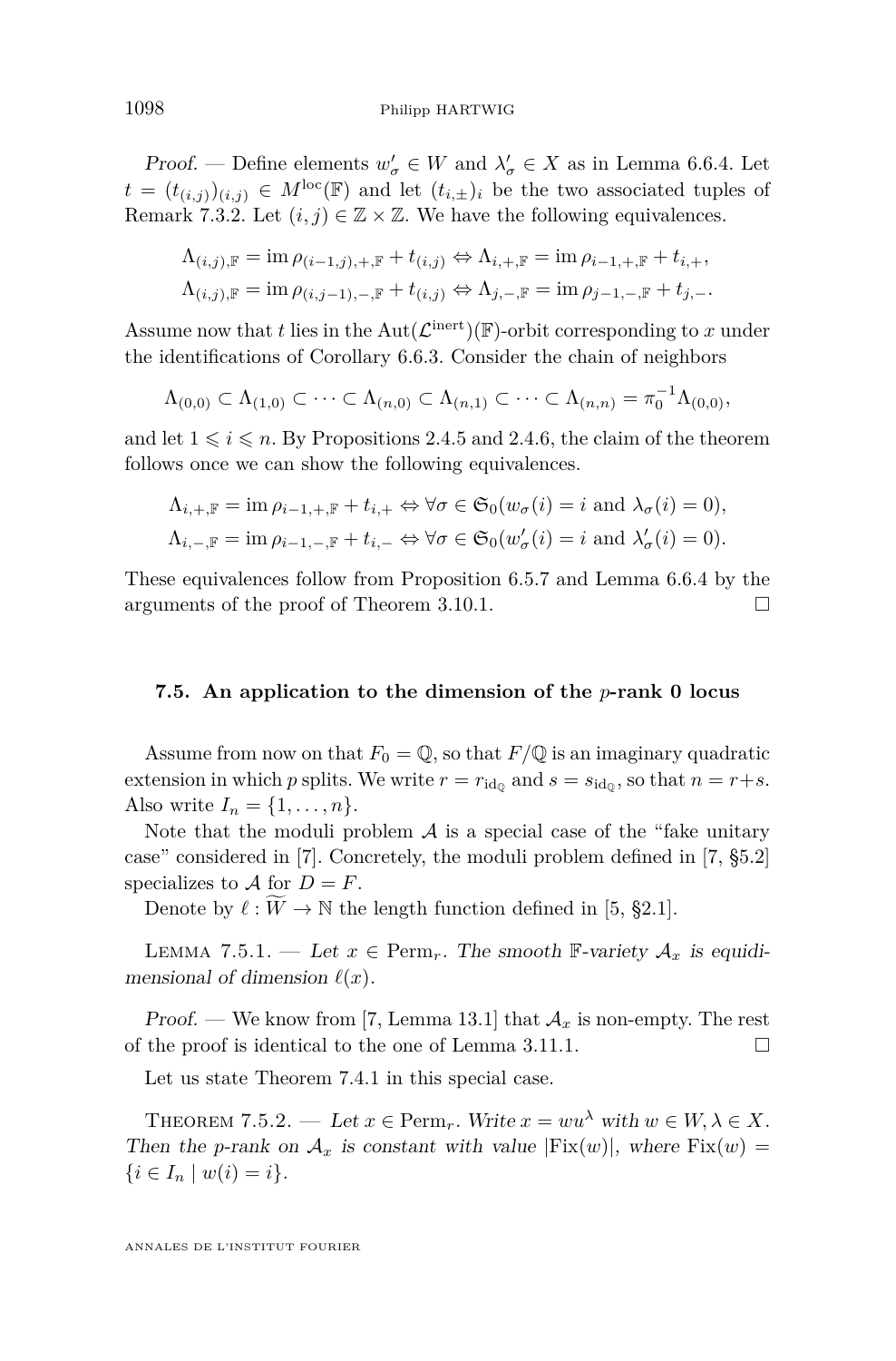<span id="page-69-0"></span>We want to use this result to compute the dimension of the *p*-rank 0 locus in  $A_F$ . We do this by copying the approach of [\[6,](#page-71-0) §8].

Denote by  $\text{Perm}_r^{(0)}$  the subset of those  $x \in \text{Perm}_r$  such that the *p*-rank on  $\mathcal{A}_x$  is equal to 0. Denote by  $W_{n,r}$  the subset of those  $w \in W$  satisfying  $Fix(w) = \emptyset$  and

$$
(7.5.1) \t\t | \{i \in I_n \mid w(i) < i\}| = r.
$$

LEMMA 7.5.3 (Cf. [\[6,](#page-71-0) Lemma 8.1]). — The canonical projection  $\widetilde{W} \rightarrow$ *W* induces a bijection  $\text{Perm}_r^{(0)} \to W_{n,r}$ . Its inverse is given by  $w \mapsto u^{\lambda(w)}w$ with

$$
\lambda(w)(i) = \begin{cases} 0, & \text{if } w^{-1}(i) > i \\ 1, & \text{if } w^{-1}(i) < i \end{cases}, \quad i \in I_n.
$$

Proof. — This is an easy combinatorial consequence of Theorem [7.5.2](#page-68-0) and the interpretation of  $\mathrm{Perm}_r$  in terms of extended alcoves, see Section  $6.6.$ 

Define for  $\sigma \in S_n$  the following sets and natural numbers.

$$
A_{\sigma} = \{(i, j) \in (I_n)^2 \mid i < j < \sigma(j) < \sigma(i)\}, \qquad a_{\sigma} = |A_{\sigma}|,
$$
\n
$$
\tilde{A}_{\sigma} = \{(i, j) \in (I_n)^2 \mid \sigma(j) < \sigma(i) < i < j\}, \qquad \tilde{a}_{\sigma} = |\tilde{A}_{\sigma}|,
$$
\n
$$
B_{\sigma} = \{(i, j) \in (I_n)^2 \mid \sigma(i) < i < j < \sigma(j)\}, \qquad b_{\sigma} = |B_{\sigma}|,
$$
\n
$$
\tilde{B}_{\sigma} = \{(i, j) \in (I_n)^2 \mid i < \sigma(i) < \sigma(j) < j\}, \qquad \tilde{b}_{\sigma} = |\tilde{B}_{\sigma}|,
$$
\n
$$
N_{\sigma} = a_{\sigma} + \tilde{a}_{\sigma} + b_{\sigma} + \tilde{b}_{\sigma}.
$$

Note that  $N_{\sigma} = N_{\sigma^{-1}}$  in view of the obvious identities  $a_{\sigma} = \tilde{a}_{\sigma^{-1}}$  and  $b_{\sigma} = \tilde{b}_{\sigma^{-1}}$ .

PROPOSITION 7.5.4. — Let  $u^{\lambda}w \in \text{Perm}_r^{(0)}$ ,  $w \in W, \lambda \in X$ . Then  $\ell(u^{\lambda}w) = N_w.$ 

**Proof.** — Denote by  $e_i$  the *i*-th standard basis vector of  $\mathbb{Z}^n$ . The positive roots  $\beta > 0$  of  $GL_n$  are given by  $\beta_{ij} = e_i - e_j$ ,  $1 \leq i \leq j \leq n$ . Denote by  $\langle \cdot, \cdot \rangle$  the standard symmetric pairing on  $\mathbb{Z}^n$ , determined by  $\langle e_i, e_j \rangle = \delta_{ij}$ . By [\[6,](#page-71-0) (8.1)] the following Iwahori-Matsumoto formula holds.

(7.5.2) 
$$
\ell(u^{\lambda}w) = \sum_{\substack{\beta > 0 \\ w^{-1}\beta > 0}} |\langle \beta, \lambda \rangle| + \sum_{\substack{\beta > 0 \\ w^{-1}\beta < 0}} |\langle \beta, \lambda \rangle + 1|.
$$

Using Lemma 7.5.3, the equality  $\ell(u^{\lambda}w) = N_{w^{-1}}$  readily follows.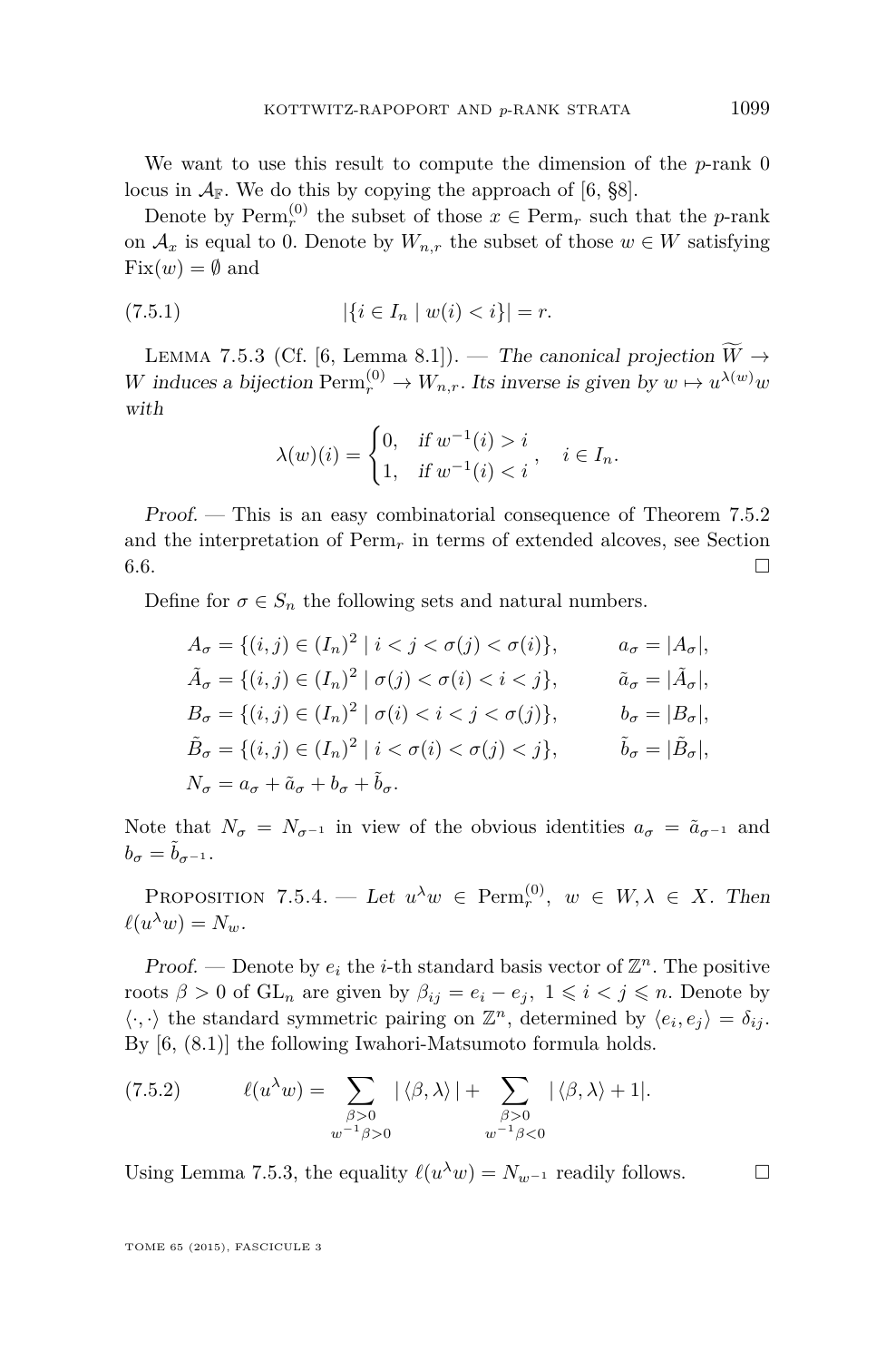Define

$$
N_{n,r} := \min((r-1)(n-r), r(n-r-1)) = \begin{cases} (r-1)(n-r), & \text{if } r \leq n/2, \\ r(n-r-1), & \text{if } r \geq n/2. \end{cases}
$$

PROPOSITION 7.5.5. — Let  $\sigma \in W_{n,r}$ . Then  $N_{\sigma} \leqslant N_{n,r}$ .

*Proof.* — Consider the set  $M = \{(n, r, i_0) \in \mathbb{N}^3 \mid 1 \leq r \leq n-1, 2 \leq$  $i_0 \leq n$  and equip it with the lexicographical ordering  $\leq$ , which is a wellordering on *M*. For  $(n, r, i_0) \in M$  we define  $W_{n, r, i_0} = \{ \sigma \in W_{n, r} \mid \min\{2 \leq \sigma \}$  $i \leq n | \sigma(i) < i$  = *i*<sub>0</sub>. Denote by  $\mathcal{P}(n, r, i_0)$  the following statement.

$$
\forall \sigma \in W_{n,r,i_0} : N_{\sigma} \leqslant N_{n,r}.
$$

We will prove it by induction on  $(n, r, i_0)$ .

Let  $(n, r, i_0) \in M$ ,  $\sigma \in W_{(n, r, i_0)}$  and assume that  $\mathcal{P}(n', r', i'_0)$  is true for all  $(n', r', i'_0) \in M$  with  $(n', r', i'_0) < (n, r, i_0)$ . Set  $\sigma' = \sigma \circ (i_0 - 1, i_0)$ . We distinguish the following four cases.

**Case 1:**  $\sigma(i_0) < i_0 - 1$  and  $\sigma(i_0 - 1) > i_0$ . **Case 2:**  $\sigma(i_0) = i_0 - 1$  and  $\sigma(i_0 - 1) > i_0$ . **Case 3:**  $\sigma(i_0) < i_0 - 1$  and  $\sigma(i_0 - 1) = i_0$ . **Case 4:**  $\sigma(i_0) = i_0 - 1$  and  $\sigma(i_0 - 1) = i_0$ .

We use the example of **Case 2** to illustrate how to proceed. So assume that  $\sigma(i_0) = i_0 - 1$  and  $\sigma(i_0 - 1) > i_0$ .

We read off the following identities.

$$
a_{\sigma} = a_{\sigma'},
$$
  
\n
$$
\tilde{a}_{\sigma} = \tilde{a}_{\sigma'} + |\{j \in I_n \mid \sigma(j) < i_0 - 1 < i_0 < j\}|,
$$
  
\n
$$
b_{\sigma} = b_{\sigma'} + |\{j \in I_n \mid i_0 - 1 < i_0 < j < \sigma(j)\}|,
$$
  
\n
$$
\tilde{b}_{\sigma} = \tilde{b}_{\sigma'} + |\{i \in I_n \mid i < \sigma(i) < i_0 - 1 < i_0\}|.
$$

Identifying  $\{1, \ldots, \widehat{i_0 - 1}, \ldots, n\}$  with  $\{1, \ldots, n - 1\}$ , we consider the restriction  $\sigma' \big|_{\{1,\ldots,\widehat{i_0-1},\ldots,n\}}$  as an element of  $W_{n-1,r-1,j_0}$  for some  $j_0$ . By induction hypothesis we know that  $N_{\sigma'} = N_{\sigma' \mid \{1, ..., \widehat{i_0-1}, ..., n\}} \leq N_{n-1,r-1}.$ In view of  $N_{n,r} - N_{n-1,r-1} \geqslant n-r-1$  it therefore suffices to show the following two inequalities.

$$
i_0 - 2 \ge |\{j \in I_n \mid \sigma(j) < i_0 - 1 < i_0 < j\}| + |\{i \in I_n \mid i < \sigma(i) < i_0 - 1\}|,
$$
\n
$$
n - r - (i_0 - 1) \ge |\{j \in I_n \mid i_0 < j < \sigma(j)\}|.
$$

For the first inequality, it suffices to note that  $\sigma$  maps both sets in question into  $I_{i_0-2}$ . On the other hand, by the definition of  $i_0$  we have  $I_{i_0-1} \subset \{i \in$  $I_n \mid i < \sigma(i) \}$ , so that [\(7.5.1\)](#page-69-0) implies the second inequality.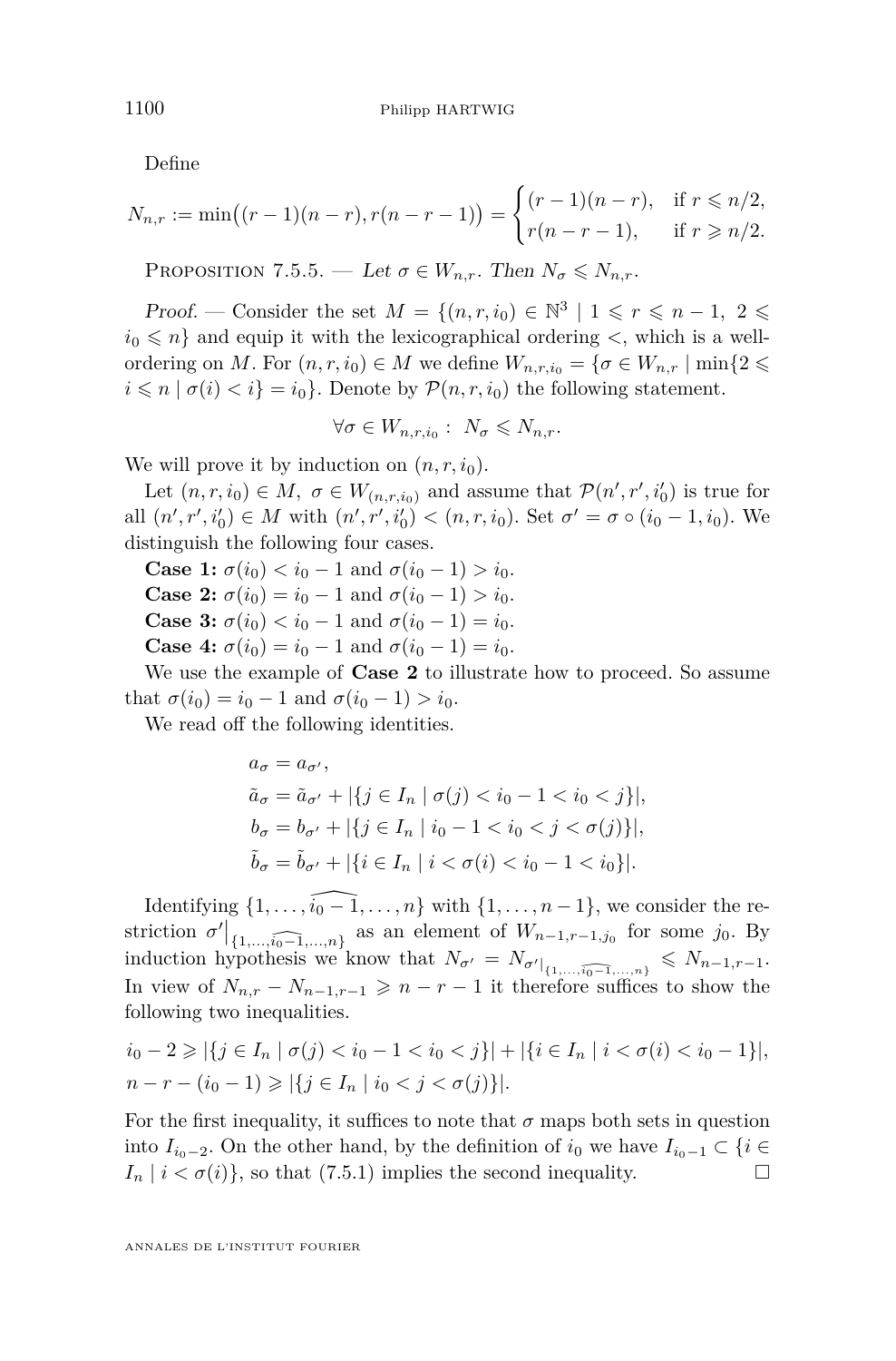<span id="page-71-0"></span>PROPOSITION 7.5.6. — We have

$$
\max_{\sigma \in W_{n,r}} N_{\sigma} = N_{n,r}.
$$

Proof. — It suffices to show that there is a  $\sigma \in W_{n,r}$  satisfying  $N_{\sigma}$  =  $N_{n,r}$ . As  $W_{n,r} \to W_{n,n-r}$ ,  $\sigma \mapsto \sigma^{-1}$  is a bijection and as  $N_{\sigma} = N_{\sigma^{-1}}$ , we may assume that  $r \leq n/2$ . One easily checks that

$$
\sigma = (1,2)(3,4)\cdots(2(r-1)-1,2(r-1))(2r-1,2r,2r+1,\ldots,n) \in W_{n,r}
$$
  
satisfies  $N_{\sigma} = (r-1)(n-r) = N_{n,r}$ .

Denote by  $\mathcal{A}^{(0)} \subset \mathcal{A}(\mathbb{F})$  the subset where the *p*-rank of the underlying abelian variety is equal to 0. It is a closed subset and we equip it with the reduced scheme structure. From the discussion above we obtain the following result.

THEOREM 7.5.7. — dim  $\mathcal{A}^{(0)} = \min((r-1)(n-r), r(n-r-1)).$ 

## BIBLIOGRAPHY

- [1] S. A. Amitsur, "On the characteristic polynomial of a sum of matrices", Linear and Multilinear Algebra **8** (1979/80), no. 3, p. 177-182.
- [2] M. Demazure, Lectures on *p*-divisible groups, Lecture Notes in Mathematics, Vol. 302, Springer-Verlag, Berlin, 1972, v+98 pages.
- [3] A. Genestier, "Un modèle semi-stable de la variété de Siegel de genre 3 avec structures de niveau de type  $\Gamma_0(p)$ ", Compositio Math. **123** (2000), no. 3, p. 303-328.
- [4] E. Goren & P. Kassaei, "Canonical subgroups over Hilbert modular varieties", J. Reine Angew. Math. **670** (2012), p. 1-63.
- [5] U. Görtz & C.-F. Yu, "Supersingular Kottwitz-Rapoport strata and Deligne-Lusztig varieties", J. Inst. Math. Jussieu **9** (2010), no. 2, p. 357-390.
- $-$ , "The supersingular locus of Siegel modular varieties with Iwahori level structure", Math. Ann. **353** (2012), no. 2, p. 465-498.
- [7] T. Haines, "Introduction to Shimura varieties with bad reduction of parahoric type", in Harmonic analysis, the trace formula, and Shimura varieties, Clay Math. Proc., vol. 4, Amer. Math. Soc., Providence, RI, 2005, p. 583-642.
- [8] T. J. Haines & N. B. Châu, "Alcoves associated to special fibers of local models", Amer. J. Math. **124** (2002), no. 6, p. 1125-1152.
- [9] P. HAMACHER, "The *p*-rank stratification on the Siegel moduli space with Iwahori level structure", Manuscripta Math. **143** (2014), no. 1-2, p. 51-80.
- [10] P. Hartwig, Kottwitz-Rapoport and p-rank strata in the reduction of Shimura varieties of PEL type, Memoir, Universität Duisburg-Essen, Germany, 2012, [http:](http://duepublico.uni-duisburg-essen.de/servlets/DocumentServlet?id=29122) [//duepublico.uni-duisburg-essen.de/servlets/DocumentServlet?id=29122](http://duepublico.uni-duisburg-essen.de/servlets/DocumentServlet?id=29122).
- [11] M. Hoeve, Stratifications on moduli spaces of abelian varieties and Deligne-Lusztig varieties, Memoir, Faculteit der Natuurwetenschappen, Wiskunde en Informatica, The Netherlands, 2010, <http://dare.uva.nl/en/record/341590>.
- [12] R. KOTTWITZ, "Isocrystals with additional structure", Compositio Math. **56** (1985), no. 2, p. 201-220.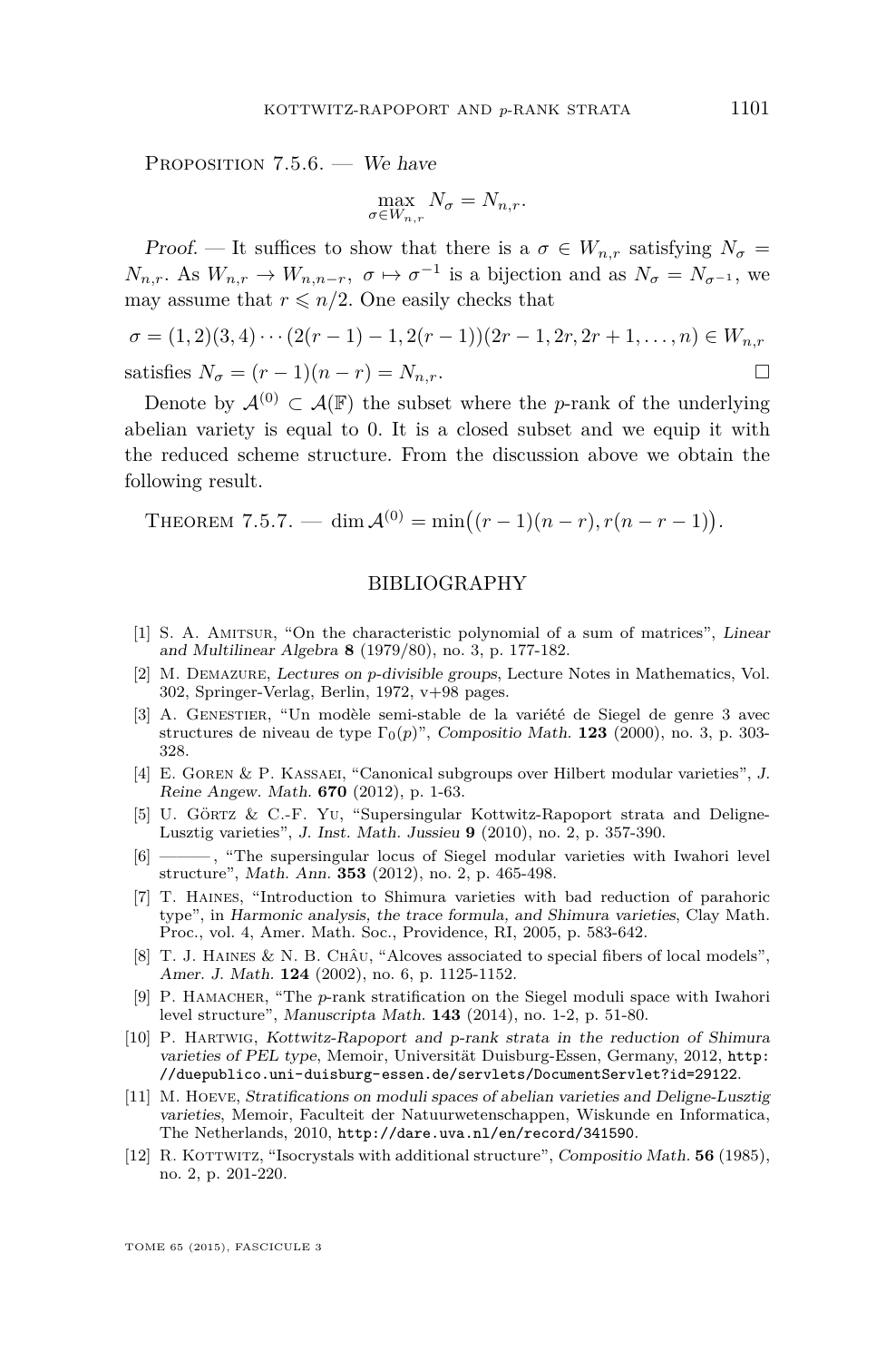- [13] ——— , "Points on some Shimura varieties over finite fields", J. Amer. Math. Soc. **5** (1992), no. 2, p. 373-444.
- [14] R. KOTTWITZ & M. RAPOPORT, "Minuscule alcoves for  $GL_n$  and  $GSp_{2n}$ ", Manuscripta Math. **102** (2000), no. 4, p. 403-428.
- [15] D. Mumford, Abelian varieties, Tata Institute of Fundamental Research Studies in Mathematics, No. 5, Published for the Tata Institute of Fundamental Research, Bombay, 1970, viii+242 pages.
- [16] B. Ngô & A. Genestier, "Alcôves et *p*-rang des variétés abéliennes", Ann. Inst. Fourier (Grenoble) **52** (2002), no. 6, p. 1665-1680.
- [17] T. ODA, "The first de Rham cohomology group and Dieudonné modules", Ann. Sci. École Norm. Sup. (4) **2** (1969), p. 63-135.
- [18] G. Pappas, "On the arithmetic moduli schemes of PEL Shimura varieties", J. Algebraic Geom. **9** (2000), no. 3, p. 577-605.
- [19] G. Pappas & M. Rapoport, "Local models in the ramified case. II. Splitting models", Duke Math. J. **127** (2005), no. 2, p. 193-250.
- [20] ——— , "Twisted loop groups and their affine flag varieties", Adv. Math. **219** (2008), no. 1, p. 118-198, With an appendix by T. Haines and M. Rapoport.
- [21] ——— , "Local models in the ramified case. III. Unitary groups", J. Inst. Math. Jussieu **8** (2009), no. 3, p. 507-564.
- [22] G. Pappas, M. Rapoport & B. Smithling, "Local models of Shimura varieties, I. Geometry and combinatorics", in Handbook of moduli. Vol. III, Adv. Lect. Math. (ALM), vol. 26, Int. Press, Somerville, MA, 2013, p. 135-217.
- [23] G. Pappas & X. Zhu, "Local models of Shimura varieties and a conjecture of Kottwitz", Invent. Math. **194** (2013), no. 1, p. 147-254.
- [24] M. Rapoport & T. Zink, Period spaces for *p*-divisible groups, Annals of Mathematics Studies, vol. 141, Princeton University Press, Princeton, NJ, 1996, xxii+324 pages.
- [25] I. Reiner, Maximal orders, London Mathematical Society Monographs. New Series, vol. 28, The Clarendon Press Oxford University Press, Oxford, 2003, Corrected reprint of the 1975 original, With a foreword by M. J. Taylor, xiv+395 pages.
- [26] B. Smithling, "Topological flatness of local models for ramified unitary groups. I. The odd dimensional case", Adv. Math. **226** (2011), no. 4, p. 3160-3190.
- [27] ——— , "Topological flatness of orthogonal local models in the split, even case. I", Math. Ann. **350** (2011), no. 2, p. 381-416.
- [28] ——— , "Topological flatness of local models for ramified unitary groups. II. The even dimensional case", J. Inst. Math. Jussieu **13** (2014), no. 2, p. 303-393.
- [29] H. STAMM, "On the reduction of the Hilbert-Blumenthal-moduli scheme with  $\Gamma_0(p)$ level structure", Forum Math. **9** (1997), no. 4, p. 405-455.
- [30] E. VIEHMANN & T. WEDHORN, "Ekedahl-Oort and Newton strata for Shimura varieties of PEL type", Math. Ann. **356** (2013), no. 4, p. 1493-1550.
- [31] T. WEDHORN, "Ordinariness in good reductions of Shimura varieties of PEL-type", Ann. Sci. École Norm. Sup. (4) **32** (1999), no. 5, p. 575-618.
- [32] C.-F. Yu, Personal communication.

Manuscrit reçu le 18 octobre 2012, révisé le 3 juin 2014, accepté le 3 septembre 2014.

Philipp HARTWIG Universität Duisburg-Essen Fakultät für Mathematik